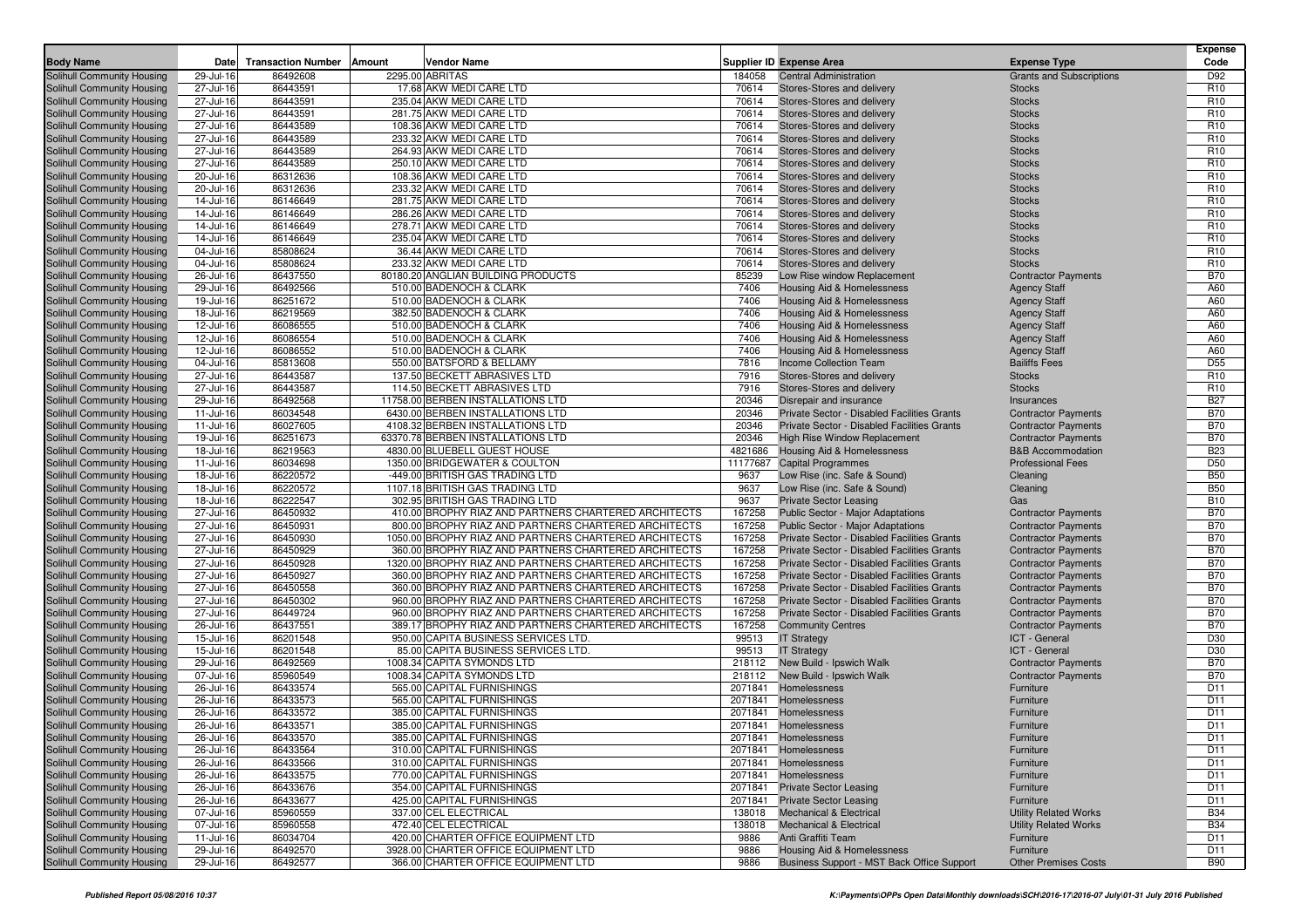| <b>Body Name</b>                                         | Date                   | <b>Transaction Number</b><br>Amount | Vendor Name                                         |                  | <b>Supplier ID Expense Area</b>                                        | <b>Expense Type</b>                            | <b>Expense</b><br>Code   |
|----------------------------------------------------------|------------------------|-------------------------------------|-----------------------------------------------------|------------------|------------------------------------------------------------------------|------------------------------------------------|--------------------------|
| Solihull Community Housing                               | 11-Jul-16              | 86034701                            | 770.00 CHARTER OFFICE EQUIPMENT LTD                 | 9886             | Business Support - MST Back Office Support                             | Furniture                                      | D11                      |
| Solihull Community Housing                               | 04-Jul-16              | 85813611                            | 1250.00 CHELMSLEY & DISTRICT CONSERVATIVE CLUB LTD  | 63897            | Business Support - MST Back Office Support                             | <b>Professional Fees</b>                       | D <sub>50</sub>          |
| Solihull Community Housing                               | 11-Jul-16              | 86034709                            | 1405.87 CHUBB ELECTRONIC SECURITY SYSTEMS LTD       | 189539           | <b>Frontline Offices</b>                                               | Security                                       | <b>B43</b>               |
| Solihull Community Housing                               | 25-Jul-16              | 86405574                            | 884.84 CLEARWATER TECHNOLOGY LTD                    | 121213           | Client ¿ H & S Water Risk                                              | <b>Water Risks</b>                             | <b>B13</b>               |
| Solihull Community Housing                               | 20-Jul-16              | 86292552                            | 601.62 DANIEL OWEN LTD                              | 9360687          | North Property Repairs-Day to day                                      | <b>Agency Staff</b>                            | A60                      |
| Solihull Community Housing                               | 20-Jul-16              | 86292550                            | 546.86 DANIEL OWEN LTD                              | 9360687          | North Property Repairs-Day to day                                      | <b>Agency Staff</b>                            | A60                      |
| Solihull Community Housing                               | 19-Jul-16              | 86251674                            | 487.80 DANIEL OWEN LTD                              | 9360687          | North Property Repairs-Day to day                                      | <b>Agency Staff</b>                            | A60                      |
| Solihull Community Housing                               | 19-Jul-16              | 86251676                            | 546.86 DANIEL OWEN LTD                              | 9360687          | North Property Repairs-Day to day                                      | <b>Agency Staff</b>                            | A60                      |
| Solihull Community Housing                               | 04-Jul-16              | 85813624                            | 601.62 DANIEL OWEN LTD                              | 9360687          | North Property Repairs-Day to day                                      | <b>Agency Staff</b>                            | A60                      |
| Solihull Community Housing                               | 04-Jul-16              | 85813616                            | 535.78 DANIEL OWEN LTD                              | 9360687          | North Property Repairs-Day to day                                      | <b>Agency Staff</b>                            | A60                      |
| Solihull Community Housing                               | 04-Jul-16              | 85813615                            | 535.78 DANIEL OWEN LTD                              | 9360687          | North Property Repairs-Day to day                                      | <b>Agency Staff</b>                            | A60                      |
| Solihull Community Housing                               | 04-Jul-16              | 85813618                            | 601.62 DANIEL OWEN LTD                              | 9360687          | North Property Repairs-Day to day                                      | <b>Agency Staff</b>                            | A60                      |
| Solihull Community Housing                               | 29-Jul-16              | 86499629                            | 95.00 DMW ENVIRONMENTAL                             | 281856           | North Property Repairs-Day to day                                      | <b>Internal Works</b>                          | <b>B31</b>               |
| Solihull Community Housing                               | 29-Jul-16              | 86499631                            | 135.00 DMW ENVIRONMENTAL                            | 281856           | North Property Repairs-Day to day                                      | <b>Internal Works</b>                          | <b>B31</b>               |
| Solihull Community Housing                               | 29-Jul-16              | 86499630                            | 225.00 DMW ENVIRONMENTAL                            | 281856           | North Property Repairs-Day to day                                      | <b>Internal Works</b>                          | <b>B31</b>               |
| Solihull Community Housing                               | 29-Jul-16              | 86499630                            | 95.00 DMW ENVIRONMENTAL                             | 281856           | North Property Repairs-Day to day                                      | <b>Internal Works</b>                          | <b>B31</b>               |
| Solihull Community Housing                               | 29-Jul-16              | 86499630                            | 135.00 DMW ENVIRONMENTAL                            | 281856           | North Property Repairs-Day to day                                      | <b>Internal Works</b>                          | <b>B31</b>               |
| Solihull Community Housing                               | 29-Jul-16              | 86499630                            | 95.00 DMW ENVIRONMENTAL                             | 281856           | North Property Repairs-Day to day                                      | <b>Internal Works</b>                          | <b>B31</b>               |
| Solihull Community Housing                               | 29-Jul-16              | 86499630                            | 135.00 DMW ENVIRONMENTAL                            | 281856           | North Property Repairs-Day to day                                      | <b>Internal Works</b>                          | <b>B31</b>               |
| Solihull Community Housing                               | 29-Jul-16              | 86499630                            | 135.00 DMW ENVIRONMENTAL                            | 281856           | North Property Repairs-Day to day                                      | <b>Internal Works</b>                          | <b>B31</b>               |
| Solihull Community Housing                               | 29-Jul-16              | 86499630                            | 135.00 DMW ENVIRONMENTAL                            | 281856           | North Property Repairs-Day to day                                      | <b>Internal Works</b>                          | <b>B31</b>               |
| Solihull Community Housing                               | 29-Jul-16              | 86499630                            | 135.00 DMW ENVIRONMENTAL                            | 281856           | North Property Repairs-Day to day                                      | <b>Internal Works</b>                          | <b>B31</b>               |
| Solihull Community Housing                               | 29-Jul-16              | 86499630                            | 135.00 DMW ENVIRONMENTAL                            | 281856           | North Property Repairs-Day to day                                      | <b>Internal Works</b>                          | <b>B31</b>               |
| Solihull Community Housing<br>Solihull Community Housing | 29-Jul-16<br>29-Jul-16 | 86499630<br>86499630                | 135.00 DMW ENVIRONMENTAL<br>95.00 DMW ENVIRONMENTAL | 281856<br>281856 | North Property Repairs-Day to day<br>North Property Repairs-Day to day | <b>Internal Works</b><br><b>Internal Works</b> | <b>B31</b><br><b>B31</b> |
| Solihull Community Housing                               | 29-Jul-16              | 86499630                            | 135.00 DMW ENVIRONMENTAL                            | 281856           | North Property Repairs-Day to day                                      | <b>Internal Works</b>                          | <b>B31</b>               |
| Solihull Community Housing                               | 29-Jul-16              | 86499630                            | 85.00 DMW ENVIRONMENTAL                             | 281856           | North Property Repairs-Day to day                                      | <b>Internal Works</b>                          | <b>B31</b>               |
| Solihull Community Housing                               | 29-Jul-16              | 86499630                            | 135.00 DMW ENVIRONMENTAL                            | 281856           | North Property Repairs-Day to day                                      | <b>Internal Works</b>                          | <b>B31</b>               |
| Solihull Community Housing                               | 29-Jul-16              | 86499630                            | 225.00 DMW ENVIRONMENTAL                            | 281856           | North Property Repairs-Day to day                                      | <b>Internal Works</b>                          | <b>B31</b>               |
| Solihull Community Housing                               | 29-Jul-16              | 86499630                            | 95.00 DMW ENVIRONMENTAL                             | 281856           | North Property Repairs-Day to day                                      | <b>Internal Works</b>                          | <b>B31</b>               |
| Solihull Community Housing                               | 29-Jul-16              | 86499630                            | 135.00 DMW ENVIRONMENTAL                            | 281856           | North Property Repairs-Day to day                                      | <b>Internal Works</b>                          | <b>B31</b>               |
| Solihull Community Housing                               | 29-Jul-16              | 86499630                            | 95.00 DMW ENVIRONMENTAL                             | 281856           | North Property Repairs-Day to day                                      | <b>Internal Works</b>                          | <b>B31</b>               |
| Solihull Community Housing                               | 29-Jul-16              | 86499630                            | 95.00 DMW ENVIRONMENTAL                             | 281856           | North Property Repairs-Day to day                                      | <b>Internal Works</b>                          | <b>B31</b>               |
| Solihull Community Housing                               | 29-Jul-16              | 86499630                            | 135.00 DMW ENVIRONMENTAL                            | 281856           | North Property Repairs-Day to day                                      | <b>Internal Works</b>                          | <b>B31</b>               |
| Solihull Community Housing                               | 29-Jul-16              | 86499630                            | 135.00 DMW ENVIRONMENTAL                            | 281856           | North Property Repairs-Day to day                                      | <b>Internal Works</b>                          | <b>B31</b>               |
| Solihull Community Housing                               | 29-Jul-16              | 86499630                            | 95.00 DMW ENVIRONMENTAL                             | 281856           | North Property Repairs-Day to day                                      | <b>Internal Works</b>                          | <b>B31</b>               |
| Solihull Community Housing                               | 29-Jul-16              | 86499630                            | 95.00 DMW ENVIRONMENTAL                             | 281856           | North Property Repairs-Day to day                                      | <b>Internal Works</b>                          | <b>B31</b>               |
| Solihull Community Housing                               | 29-Jul-16              | 86499630                            | 95.00 DMW ENVIRONMENTAL                             | 281856           | North Property Repairs-Day to day                                      | <b>Internal Works</b>                          | <b>B31</b>               |
| Solihull Community Housing                               | 29-Jul-16              | 86499629                            | 225.00 DMW ENVIRONMENTAL                            | 281856           | North Property Repairs-Day to day                                      | <b>Internal Works</b>                          | <b>B31</b>               |
| Solihull Community Housing                               | 29-Jul-16              | 86499629                            | 95.00 DMW ENVIRONMENTAL                             | 281856           | North Property Repairs-Day to day                                      | <b>Internal Works</b>                          | <b>B31</b>               |
| Solihull Community Housing                               | 29-Jul-16              | 86499629                            | 95.00 DMW ENVIRONMENTAL                             | 281856           | North Property Repairs-Day to day                                      | <b>Internal Works</b>                          | <b>B31</b>               |
| Solihull Community Housing                               | 29-Jul-16              | 86499629                            | 95.00 DMW ENVIRONMENTAL                             | 281856           | North Property Repairs-Day to day                                      | <b>Internal Works</b>                          | <b>B31</b><br><b>B31</b> |
| Solihull Community Housing                               | 29-Jul-16              | 86499629<br>86499629                | 225.00 DMW ENVIRONMENTAL                            | 281856<br>281856 | North Property Repairs-Day to day                                      | <b>Internal Works</b>                          | <b>B31</b>               |
| Solihull Community Housing<br>Solihull Community Housing | 29-Jul-16<br>29-Jul-16 | 86499629                            | 95.00 DMW ENVIRONMENTAL<br>95.00 DMW ENVIRONMENTAL  | 281856           | North Property Repairs-Day to day<br>North Property Repairs-Day to day | <b>Internal Works</b><br><b>Internal Works</b> | <b>B31</b>               |
| Solihull Community Housing                               | 29-Jul-16              | 86499629                            | 95.00 DMW ENVIRONMENTAL                             | 281856           | North Property Repairs-Day to day                                      | <b>Internal Works</b>                          | <b>B31</b>               |
| Solihull Community Housing                               | 29-Jul-16              | 86499629                            | 95.00 DMW ENVIRONMENTAL                             | 281856           | North Property Repairs-Day to day                                      | <b>Internal Works</b>                          | <b>B31</b>               |
| Solihull Community Housing                               | 29-Jul-16              | 86499627                            | 225.00 DMW ENVIRONMENTAL                            | 281856           | North Property Repairs-Day to day                                      | <b>Internal Works</b>                          | <b>B31</b>               |
| Solihull Community Housing                               | 29-Jul-16              | 86499627                            | 95.00 DMW ENVIRONMENTAL                             | 281856           | North Property Repairs-Day to day                                      | <b>Internal Works</b>                          | <b>B31</b>               |
| Solihull Community Housing                               | 29-Jul-16              | 86499627                            | 95.00 DMW ENVIRONMENTAL                             | 281856           | North Property Repairs-Day to day                                      | <b>Internal Works</b>                          | <b>B31</b>               |
| Solihull Community Housing                               | 29-Jul-16              | 86499627                            | 95.00 DMW ENVIRONMENTAL                             | 281856           | North Property Repairs-Day to day                                      | <b>Internal Works</b>                          | <b>B31</b>               |
| Solihull Community Housing                               | 29-Jul-16              | 86499627                            | 95.00 DMW ENVIRONMENTAL                             | 281856           | North Property Repairs-Day to day                                      | <b>Internal Works</b>                          | <b>B31</b>               |
| Solihull Community Housing                               | 29-Jul-16              | 86499627                            | 95.00 DMW ENVIRONMENTAL                             | 281856           | North Property Repairs-Day to day                                      | <b>Internal Works</b>                          | <b>B31</b>               |
| Solihull Community Housing                               | 29-Jul-16              | 86499627                            | 95.00 DMW ENVIRONMENTAL                             |                  | 281856 North Property Repairs-Day to day                               | <b>Internal Works</b>                          | <b>B31</b>               |
| Solihull Community Housing                               | 29-Jul-16              | 86499627                            | 95.00 DMW ENVIRONMENTAL                             | 281856           | North Property Repairs-Day to day                                      | <b>Internal Works</b>                          | <b>B31</b>               |
| Solihull Community Housing                               | 29-Jul-16              | 86499627                            | 95.00 DMW ENVIRONMENTAL                             | 281856           | North Property Repairs-Day to day                                      | <b>Internal Works</b>                          | <b>B31</b>               |
| Solihull Community Housing                               | 29-Jul-16              | 86499627                            | 95.00 DMW ENVIRONMENTAL                             | 281856           | North Property Repairs-Day to day                                      | <b>Internal Works</b>                          | <b>B31</b>               |
| Solihull Community Housing                               | 29-Jul-16              | 86499627                            | 95.00 DMW ENVIRONMENTAL                             | 281856           | North Property Repairs-Day to day                                      | <b>Internal Works</b>                          | <b>B31</b>               |
| Solihull Community Housing                               | 29-Jul-16              | 86499627                            | 95.00 DMW ENVIRONMENTAL                             | 281856           | North Property Repairs-Day to day                                      | <b>Internal Works</b>                          | <b>B31</b>               |
| Solihull Community Housing                               | 29-Jul-16              | 86499627                            | 95.00 DMW ENVIRONMENTAL                             | 281856           | North Property Repairs-Day to day                                      | <b>Internal Works</b>                          | <b>B31</b>               |
| Solihull Community Housing                               | 29-Jul-16              | 86499627                            | 95.00 DMW ENVIRONMENTAL                             | 281856           | North Property Repairs-Day to day                                      | <b>Internal Works</b>                          | <b>B31</b>               |
| Solihull Community Housing                               | 29-Jul-16              | 86499627                            | 95.00 DMW ENVIRONMENTAL                             | 281856           | North Property Repairs-Day to day                                      | <b>Internal Works</b>                          | <b>B31</b>               |
| Solihull Community Housing                               | 29-Jul-16              | 86499627                            | 135.00 DMW ENVIRONMENTAL                            | 281856           | North Property Repairs-Day to day                                      | <b>Internal Works</b>                          | <b>B31</b>               |
| Solihull Community Housing                               | 29-Jul-16              | 86499627                            | 95.00 DMW ENVIRONMENTAL                             | 281856           | North Property Repairs-Day to day                                      | <b>Internal Works</b>                          | <b>B31</b>               |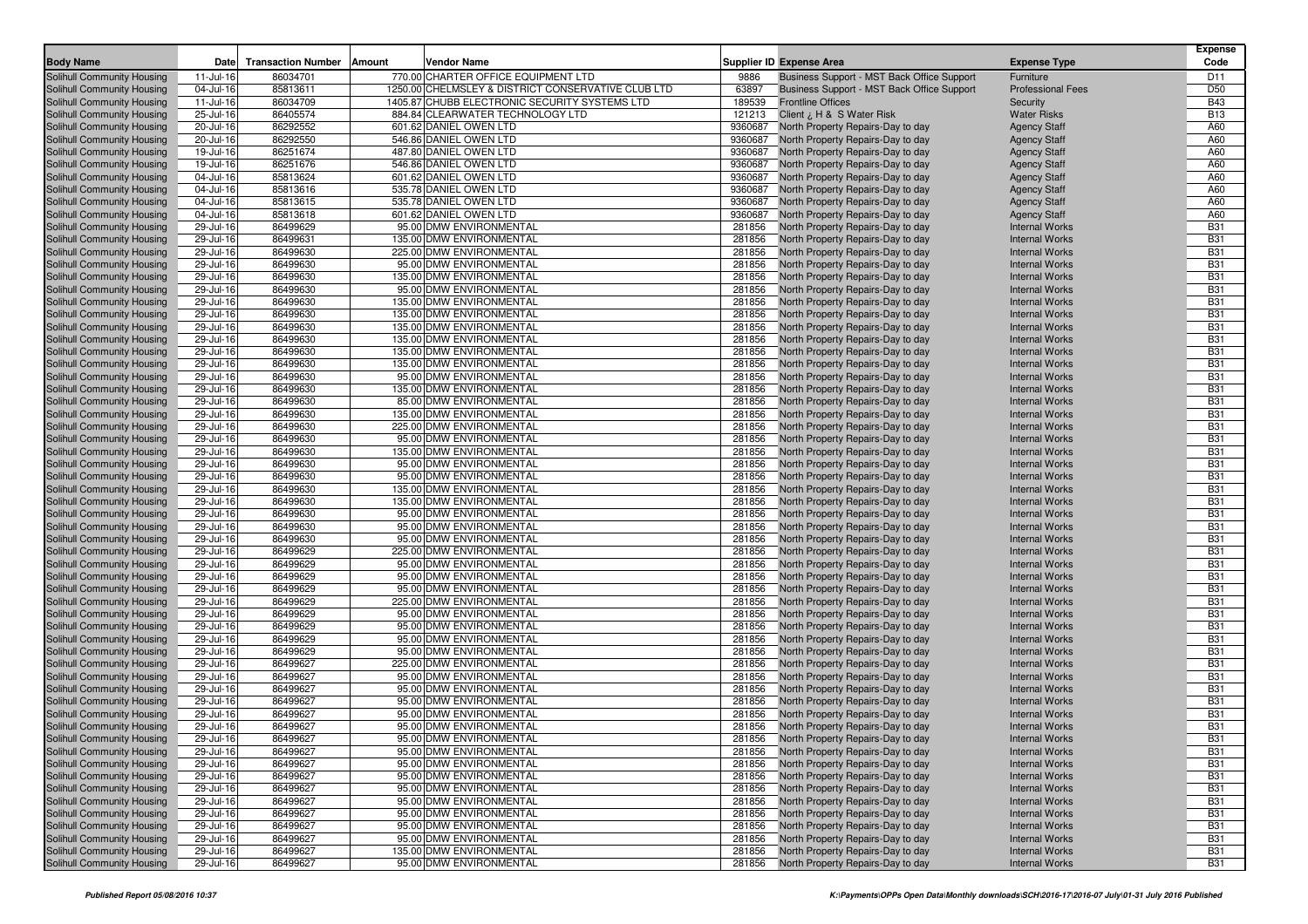| <b>Body Name</b>                                         | Date                   | <b>Transaction Number</b><br>Amount | Vendor Name                            |                  | <b>Supplier ID Expense Area</b>                              | <b>Expense Type</b>           | <b>Expense</b><br>Code   |
|----------------------------------------------------------|------------------------|-------------------------------------|----------------------------------------|------------------|--------------------------------------------------------------|-------------------------------|--------------------------|
| Solihull Community Housing                               | 29-Jul-16              | 86499627                            | 95.00 DMW ENVIRONMENTAL                | 281856           | North Property Repairs-Day to day                            | <b>Internal Works</b>         | <b>B31</b>               |
| Solihull Community Housing                               | 29-Jul-16              | 86499627                            | 95.00 DMW ENVIRONMENTAL                | 281856           | North Property Repairs-Day to day                            | <b>Internal Works</b>         | <b>B31</b>               |
| Solihull Community Housing                               | 29-Jul-16              | 86499628                            | 85.00 DMW ENVIRONMENTAL                | 281856           | <b>Direct-Adaptations-Showers</b>                            | <b>Internal Works</b>         | <b>B31</b>               |
| Solihull Community Housing                               | 29-Jul-16              | 86499628                            | 85.00 DMW ENVIRONMENTAL                | 281856           | <b>Direct-Adaptations-Showers</b>                            | <b>Internal Works</b>         | <b>B31</b>               |
| Solihull Community Housing                               | 29-Jul-16              | 86499628                            | 85.00 DMW ENVIRONMENTAL                | 281856           | Direct-Adaptations-Showers                                   | <b>Internal Works</b>         | <b>B31</b>               |
| Solihull Community Housing                               | 29-Jul-16              | 86499628                            | 85.00 DMW ENVIRONMENTAL                | 281856           | Direct-Adaptations-Showers                                   | <b>Internal Works</b>         | <b>B31</b>               |
| Solihull Community Housing                               | 29-Jul-16              | 86499628                            | 135.00 DMW ENVIRONMENTAL               | 281856           | Direct-Adaptations-Showers                                   | <b>Internal Works</b>         | <b>B31</b>               |
| Solihull Community Housing                               | 29-Jul-16              | 86499628                            | 135.00 DMW ENVIRONMENTAL               | 281856           | <b>Direct-Adaptations-Showers</b>                            | <b>Internal Works</b>         | <b>B31</b>               |
| Solihull Community Housing                               | 29-Jul-16              | 86499628                            | 135.00 DMW ENVIRONMENTAL               | 281856           | Direct-Adaptations-Showers                                   | <b>Internal Works</b>         | <b>B31</b>               |
| Solihull Community Housing                               | 29-Jul-16              | 86499628                            | 135.00 DMW ENVIRONMENTAL               | 281856           | <b>Direct-Adaptations-Showers</b>                            | <b>Internal Works</b>         | <b>B31</b>               |
| Solihull Community Housing                               | 29-Jul-16              | 86499628                            | 135.00 DMW ENVIRONMENTAL               | 281856           | <b>Direct-Adaptations-Showers</b>                            | <b>Internal Works</b>         | <b>B31</b>               |
| Solihull Community Housing                               | 29-Jul-16              | 86499628                            | 85.00 DMW ENVIRONMENTAL                | 281856           | <b>Direct-Adaptations-Showers</b>                            | <b>Internal Works</b>         | <b>B31</b>               |
| Solihull Community Housing                               | 29-Jul-16              | 86499631                            | 225.00 DMW ENVIRONMENTAL               | 281856           | Gas Warm Air/B'boiler/Storage Heater                         | <b>Contractor Payments</b>    | <b>B70</b>               |
| Solihull Community Housing                               | 29-Jul-16              | 86499631                            | 225.00 DMW ENVIRONMENTAL               | 281856           | Gas Warm Air/B'boiler/Storage Heater                         | <b>Contractor Payments</b>    | <b>B70</b>               |
| Solihull Community Housing                               | 29-Jul-16              | 86499631                            | 135.00 DMW ENVIRONMENTAL               | 281856           | Gas Warm Air/B'boiler/Storage Heater                         | <b>Contractor Payments</b>    | <b>B70</b>               |
| Solihull Community Housing                               | 29-Jul-16              | 86499631                            | 95.00 DMW ENVIRONMENTAL                | 281856           | Gas Warm Air/B'boiler/Storage Heater                         | <b>Contractor Payments</b>    | <b>B70</b>               |
| Solihull Community Housing                               | 29-Jul-16              | 86499631                            | 95.00 DMW ENVIRONMENTAL                | 281856           | Gas Warm Air/B'boiler/Storage Heater                         | <b>Contractor Payments</b>    | <b>B70</b>               |
| Solihull Community Housing                               | 05-Jul-16              | 85846637                            | 286.53 DODD GROUP                      | 164798           | <b>Endeavour House</b>                                       | <b>General Building Costs</b> | <b>B30</b>               |
| Solihull Community Housing                               | 21-Jul-16              | 86333792                            | 271.28 DODD GROUP                      | 164798           | North Property Repairs-Voids                                 | Voids                         | <b>B38</b>               |
| Solihull Community Housing                               | 21-Jul-16              | 86333790                            | 257.32 DODD GROUP                      | 164798           | North Property Repairs-Voids                                 | Voids                         | <b>B38</b>               |
| Solihull Community Housing                               | 21-Jul-16              | 86333789                            | 228.73 DODD GROUP                      | 164798           | North Property Repairs-Voids                                 | Voids                         | <b>B38</b>               |
| Solihull Community Housing<br>Solihull Community Housing | 21-Jul-16<br>21-Jul-16 | 86333775<br>86333773                | 239.91 DODD GROUP<br>311.68 DODD GROUP | 164798<br>164798 | North Property Repairs-Voids<br>North Property Repairs-Voids | Voids<br>Voids                | <b>B38</b><br><b>B38</b> |
| Solihull Community Housing                               | 21-Jul-16              | 86333772                            | 226.05 DODD GROUP                      | 164798           | <b>North Property Repairs-Voids</b>                          | Voids                         | <b>B38</b>               |
| Solihull Community Housing                               | 21-Jul-16              | 86333784                            | 252.58 DODD GROUP                      | 164798           | North Property Repairs-Voids                                 | Voids                         | <b>B38</b>               |
| Solihull Community Housing                               | 21-Jul-16              | 86333788                            | 264.14 DODD GROUP                      | 164798           | <b>North Property Repairs-Voids</b>                          | Voids                         | <b>B38</b>               |
| Solihull Community Housing                               | 21-Jul-16              | 86333737                            | 291.05 DODD GROUP                      | 164798           | North Property Repairs-Voids                                 | Voids                         | <b>B38</b>               |
| Solihull Community Housing                               | 21-Jul-16              | 86333732                            | 231.01 DODD GROUP                      | 164798           | <b>North Property Repairs-Voids</b>                          | Voids                         | <b>B38</b>               |
| Solihull Community Housing                               | 21-Jul-16              | 86333728                            | 257.87 DODD GROUP                      | 164798           | North Property Repairs-Voids                                 | Voids                         | <b>B38</b>               |
| Solihull Community Housing                               | 21-Jul-16              | 86333733                            | 345.91 DODD GROUP                      | 164798           | <b>North Property Repairs-Voids</b>                          | Voids                         | <b>B38</b>               |
| Solihull Community Housing                               | 21-Jul-16              | 86333711                            | 311.29 DODD GROUP                      | 164798           | North Property Repairs-Voids                                 | Voids                         | <b>B38</b>               |
| Solihull Community Housing                               | 21-Jul-16              | 86333709                            | 345.01 DODD GROUP                      | 164798           | North Property Repairs-Voids                                 | Voids                         | <b>B38</b>               |
| Solihull Community Housing                               | 21-Jul-16              | 86333706                            | 235.99 DODD GROUP                      | 164798           | North Property Repairs-Voids                                 | Voids                         | <b>B38</b>               |
| Solihull Community Housing                               | 21-Jul-16              | 86333705                            | 250.90 DODD GROUP                      | 164798           | <b>North Property Repairs-Voids</b>                          | Voids                         | <b>B38</b>               |
| Solihull Community Housing                               | 21-Jul-16              | 86333710                            | 289.09 DODD GROUP                      | 164798           | North Property Repairs-Voids                                 | Voids                         | <b>B38</b>               |
| Solihull Community Housing                               | 21-Jul-16              | 86333609                            | 432.27 DODD GROUP                      | 164798           | North Property Repairs-Voids                                 | Voids                         | <b>B38</b>               |
| Solihull Community Housing                               | 21-Jul-16              | 86333607                            | 222.40 DODD GROUP                      | 164798           | North Property Repairs-Voids                                 | Voids                         | <b>B38</b>               |
| Solihull Community Housing                               | 21-Jul-16              | 86333606                            | 229.27 DODD GROUP                      | 164798           | North Property Repairs-Voids                                 | Voids                         | <b>B38</b>               |
| Solihull Community Housing                               | 21-Jul-16              | 86333611                            | 236.58 DODD GROUP                      | 164798           | North Property Repairs-Voids                                 | Voids                         | <b>B38</b>               |
| Solihull Community Housing                               | 21-Jul-16              | 86333604                            | 252.38 DODD GROUP                      | 164798           | North Property Repairs-Voids                                 | Voids                         | <b>B38</b>               |
| Solihull Community Housing                               | 21-Jul-16              | 86333603                            | 272.36 DODD GROUP                      | 164798           | North Property Repairs-Voids                                 | Voids                         | <b>B38</b>               |
| Solihull Community Housing                               | 21-Jul-16              | 86333600                            | 501.25 DODD GROUP                      | 164798           | North Property Repairs-Voids                                 | Voids                         | <b>B38</b>               |
| Solihull Community Housing                               | 21-Jul-16              | 86333599                            | 1062.03 DODD GROUP                     | 164798           | North Property Repairs-Voids                                 | Voids                         | <b>B38</b>               |
| Solihull Community Housing                               | 21-Jul-16              | 86333602                            | 673.64 DODD GROUP                      | 164798           | North Property Repairs-Voids                                 | Voids                         | <b>B38</b>               |
| Solihull Community Housing                               | 21-Jul-16              | 86333598<br>86333597                | 221.05 DODD GROUP<br>576.58 DODD GROUP | 164798<br>164798 | North Property Repairs-Voids                                 | Voids<br>Voids                | <b>B38</b><br><b>B38</b> |
| Solihull Community Housing<br>Solihull Community Housing | 21-Jul-16<br>21-Jul-16 | 86333596                            | 381.40 DODD GROUP                      | 164798           | North Property Repairs-Voids<br>North Property Repairs-Voids | Voids                         | <b>B38</b>               |
| Solihull Community Housing                               | 21-Jul-16              | 86333595                            | 574.25 DODD GROUP                      | 164798           | North Property Repairs-Voids                                 | Voids                         | <b>B38</b>               |
| Solihull Community Housing                               | 21-Jul-16              | 86333594                            | 549.64 DODD GROUP                      | 164798           | North Property Repairs-Voids                                 | Voids                         | <b>B38</b>               |
| Solihull Community Housing                               | 21-Jul-16              | 86333593                            | 457.26 DODD GROUP                      | 164798           | North Property Repairs-Voids                                 | Voids                         | <b>B38</b>               |
| Solihull Community Housing                               | 21-Jul-16              | 86333592                            | 552.68 DODD GROUP                      | 164798           | North Property Repairs-Voids                                 | Voids                         | <b>B38</b>               |
| Solihull Community Housing                               | 21-Jul-16              | 86333591                            | 513.24 DODD GROUP                      | 164798           | North Property Repairs-Voids                                 | Voids                         | <b>B38</b>               |
| Solihull Community Housing                               | 21-Jul-16              | 86333590                            | 380.16 DODD GROUP                      | 164798           | North Property Repairs-Voids                                 | Voids                         | <b>B38</b>               |
| Solihull Community Housing                               | 21-Jul-16              | 86333589                            | 689.47 DODD GROUP                      |                  | 164798 North Property Repairs-Voids                          | Voids                         | <b>B38</b>               |
| Solihull Community Housing                               | 21-Jul-16              | 86333588                            | 662.82 DODD GROUP                      | 164798           | <b>North Property Repairs-Voids</b>                          | Voids                         | <b>B38</b>               |
| Solihull Community Housing                               | 21-Jul-16              | 86333587                            | 406.76 DODD GROUP                      | 164798           | North Property Repairs-Voids                                 | Voids                         | <b>B38</b>               |
| Solihull Community Housing                               | 21-Jul-16              | 86333586                            | 385.70 DODD GROUP                      | 164798           | North Property Repairs-Voids                                 | Voids                         | <b>B38</b>               |
| Solihull Community Housing                               | 21-Jul-16              | 86333584                            | 647.87 DODD GROUP                      | 164798           | North Property Repairs-Voids                                 | Voids                         | <b>B38</b>               |
| Solihull Community Housing                               | 21-Jul-16              | 86333583                            | 519.25 DODD GROUP                      | 164798           | North Property Repairs-Voids                                 | Voids                         | <b>B38</b>               |
| Solihull Community Housing                               | 21-Jul-16              | 86333581                            | 399.17 DODD GROUP                      | 164798           | North Property Repairs-Voids                                 | Voids                         | <b>B38</b>               |
| Solihull Community Housing                               | 21-Jul-16              | 86333580                            | 394.05 DODD GROUP                      | 164798           | North Property Repairs-Voids                                 | Voids                         | <b>B38</b>               |
| Solihull Community Housing                               | 21-Jul-16              | 86333579                            | 614.51 DODD GROUP                      | 164798           | North Property Repairs-Voids                                 | Voids                         | <b>B38</b>               |
| Solihull Community Housing                               | 21-Jul-16              | 86333582                            | 358.83 DODD GROUP                      | 164798           | North Property Repairs-Voids                                 | Voids                         | <b>B38</b>               |
| Solihull Community Housing                               | 21-Jul-16              | 86333578                            | 365.36 DODD GROUP                      | 164798           | North Property Repairs-Voids                                 | Voids                         | <b>B38</b>               |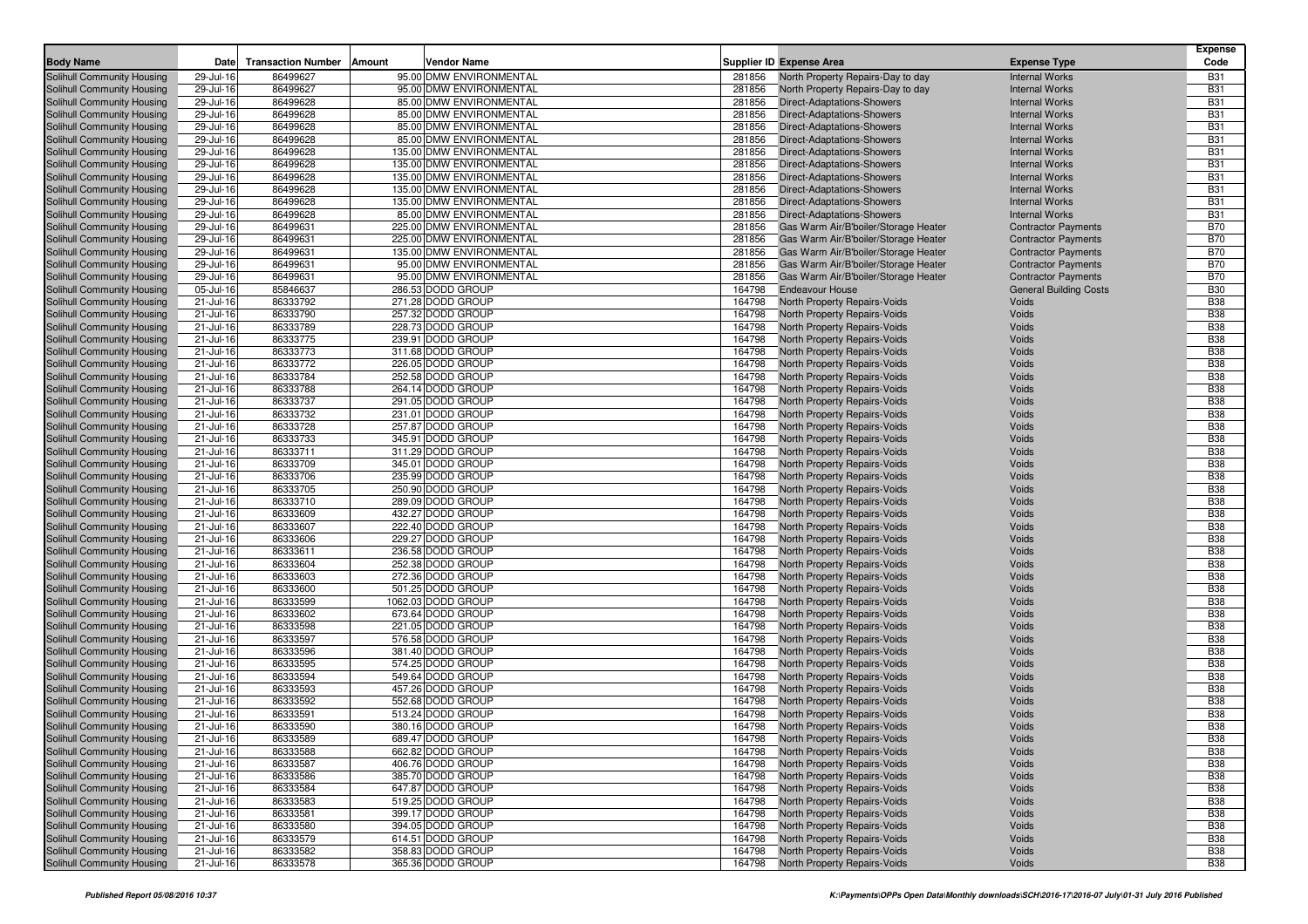| <b>Supplier ID Expense Area</b><br>86333577<br>374.53 DODD GROUP<br>Solihull Community Housing<br>North Property Repairs-Voids<br><b>B38</b><br>21-Jul-16<br>164798<br>Voids<br><b>B38</b><br>Solihull Community Housing<br>21-Jul-16<br>86333576<br>299.12 DODD GROUP<br>164798<br>North Property Repairs-Voids<br>Voids<br>230.95 DODD GROUP<br><b>B38</b><br>Solihull Community Housing<br>21-Jul-16<br>86333575<br>164798<br>North Property Repairs-Voids<br>Voids<br>86333573<br>627.18 DODD GROUP<br>164798<br><b>B38</b><br>Solihull Community Housing<br>21-Jul-16<br>North Property Repairs-Voids<br>Voids<br><b>B38</b><br>86333572<br>Solihull Community Housing<br>21-Jul-16<br>430.80 DODD GROUP<br>164798<br>North Property Repairs-Voids<br>Voids<br><b>B38</b><br>86333571<br>407.89 DODD GROUP<br>164798<br>Solihull Community Housing<br>21-Jul-16<br>North Property Repairs-Voids<br>Voids<br>226.01 DODD GROUP<br><b>B38</b><br>21-Jul-16<br>86333570<br>164798<br>North Property Repairs-Voids<br>Voids<br>Solihull Community Housing<br><b>B38</b><br>86333569<br>783.02 DODD GROUP<br>Solihull Community Housing<br>21-Jul-16<br>164798<br>North Property Repairs-Voids<br>Voids<br>86333568<br><b>B38</b><br>Solihull Community Housing<br>21-Jul-16<br>381.26 DODD GROUP<br>164798<br>North Property Repairs-Voids<br>Voids<br><b>B38</b><br>86333567<br>667.19 DODD GROUP<br>Solihull Community Housing<br>21-Jul-16<br>164798<br>North Property Repairs-Voids<br>Voids<br>86333566<br>552.31 DODD GROUP<br><b>B38</b><br>Solihull Community Housing<br>21-Jul-16<br>164798<br>North Property Repairs-Voids<br>Voids<br>86333565<br><b>B38</b><br>21-Jul-16<br>523.07 DODD GROUP<br>164798<br>Voids<br>Solihull Community Housing<br>North Property Repairs-Voids<br><b>B38</b><br>86333564<br>519.46 DODD GROUP<br>Solihull Community Housing<br>21-Jul-16<br>164798<br>North Property Repairs-Voids<br>Voids<br>86333563<br>519.13 DODD GROUP<br><b>B38</b><br>Solihull Community Housing<br>21-Jul-16<br>164798<br>North Property Repairs-Voids<br>Voids<br><b>B38</b><br>86333560<br>Solihull Community Housing<br>21-Jul-16<br>1906.72 DODD GROUP<br>164798<br>North Property Repairs-Voids<br>Voids<br><b>B38</b><br>Solihull Community Housing<br>21-Jul-16<br>86333558<br>472.59 DODD GROUP<br>164798<br>North Property Repairs-Voids<br>Voids<br>86333556<br>589.31 DODD GROUP<br>164798<br><b>B38</b><br>Solihull Community Housing<br>21-Jul-16<br>North Property Repairs-Voids<br>Voids<br><b>B38</b><br>21-Jul-16<br>86333555<br>430.72 DODD GROUP<br>164798<br>Voids<br>Solihull Community Housing<br>North Property Repairs-Voids<br>86333559<br>1747.90 DODD GROUP<br><b>B38</b><br>Solihull Community Housing<br>21-Jul-16<br>164798<br>North Property Repairs-Voids<br>Voids<br>86333557<br>528.46 DODD GROUP<br>164798<br><b>B38</b><br>Solihull Community Housing<br>21-Jul-16<br>North Property Repairs-Voids<br>Voids<br><b>B38</b><br>05-Jul-16<br>85855577<br>1713.79 DODD GROUP<br>164798<br>Voids<br>Solihull Community Housing<br>North Property Repairs-Voids<br>85855576<br>636.08 DODD GROUP<br><b>B38</b><br>Solihull Community Housing<br>05-Jul-16<br>164798<br>North Property Repairs-Voids<br>Voids<br>85855575<br>382.63 DODD GROUP<br>164798<br><b>B38</b><br>Solihull Community Housing<br>05-Jul-16<br>North Property Repairs-Voids<br>Voids<br><b>B38</b><br>85855578<br>Solihull Community Housing<br>05-Jul-16<br>385.05 DODD GROUP<br>164798<br>North Property Repairs-Voids<br>Voids<br><b>B38</b><br>Solihull Community Housing<br>05-Jul-16<br>85855574<br>698.28 DODD GROUP<br>164798<br>North Property Repairs-Voids<br>Voids<br><b>B38</b><br>85855573<br>1790.52 DODD GROUP<br>164798<br>Solihull Community Housing<br>05-Jul-16<br>North Property Repairs-Voids<br>Voids<br><b>B38</b><br>85855570<br>Solihull Community Housing<br>05-Jul-16<br>882.30 DODD GROUP<br>164798<br>North Property Repairs-Voids<br>Voids<br>85855569<br>382.66 DODD GROUP<br><b>B38</b><br>Solihull Community Housing<br>05-Jul-16<br>164798<br>North Property Repairs-Voids<br>Voids<br>85855568<br>437.00 DODD GROUP<br>164798<br><b>B38</b><br>Solihull Community Housing<br>05-Jul-16<br>North Property Repairs-Voids<br>Voids<br><b>B38</b><br>85855567<br>Solihull Community Housing<br>05-Jul-16<br>445.42 DODD GROUP<br>164798<br>North Property Repairs-Voids<br>Voids<br>85855566<br>374.27 DODD GROUP<br><b>B38</b><br>Solihull Community Housing<br>05-Jul-16<br>164798<br>North Property Repairs-Voids<br>Voids<br>85855744<br>246.13 DODD GROUP<br>164798<br><b>B38</b><br>Solihull Community Housing<br>05-Jul-16<br>North Property Repairs-Voids<br>Voids<br>85855743<br>529.06 DODD GROUP<br><b>B38</b><br>Solihull Community Housing<br>05-Jul-16<br>164798<br>North Property Repairs-Voids<br>Voids<br>85855733<br><b>B38</b><br>Solihull Community Housing<br>05-Jul-16<br>279.09 DODD GROUP<br>164798<br>North Property Repairs-Voids<br>Voids<br><b>B38</b><br>85855564<br>574.01 DODD GROUP<br>Solihull Community Housing<br>05-Jul-16<br>164798<br>North Property Repairs-Voids<br>Voids<br>85855563<br>455.10 DODD GROUP<br><b>B38</b><br>Solihull Community Housing<br>05-Jul-16<br>164798<br>North Property Repairs-Voids<br>Voids<br>274.90 DODD GROUP<br><b>B38</b><br>Solihull Community Housing<br>05-Jul-16<br>85855724<br>164798<br>Voids<br>North Property Repairs-Voids<br><b>B38</b><br>85855722<br>325.25 DODD GROUP<br>164798<br>Solihull Community Housing<br>05-Jul-16<br>North Property Repairs-Voids<br>Voids<br><b>B38</b><br>Solihull Community Housing<br>05-Jul-16<br>85855718<br>281.33 DODD GROUP<br>164798<br>North Property Repairs-Voids<br>Voids<br>299.35 DODD GROUP<br><b>B38</b><br>Solihull Community Housing<br>05-Jul-16<br>85855713<br>164798<br>North Property Repairs-Voids<br>Voids<br>662.57 DODD GROUP<br>164798<br><b>B38</b><br>Solihull Community Housing<br>05-Jul-16<br>85855711<br>North Property Repairs-Voids<br>Voids<br>85855705<br>284.63 DODD GROUP<br><b>B38</b><br>Solihull Community Housing<br>05-Jul-16<br>164798<br>North Property Repairs-Voids<br>Voids<br>85855694<br><b>B38</b><br>Solihull Community Housing<br>05-Jul-16<br>328.74 DODD GROUP<br>164798<br>North Property Repairs-Voids<br>Voids<br>164798<br><b>B38</b><br>Solihull Community Housing<br>05-Jul-16<br>85855690<br>264.93 DODD GROUP<br>North Property Repairs-Voids<br>Voids<br>85855706<br>323.22 DODD GROUP<br><b>B38</b><br>Solihull Community Housing<br>05-Jul-16<br>164798<br>North Property Repairs-Voids<br>Voids<br><b>B38</b><br>Solihull Community Housing<br>05-Jul-16<br>85855695<br>337.90 DODD GROUP<br>164798<br>North Property Repairs-Voids<br>Voids<br><b>B38</b><br>302.07 DODD GROUP<br>Solihull Community Housing<br>05-Jul-16<br>85855664<br>164798<br>North Property Repairs-Voids<br>Voids<br><b>B38</b><br>Solihull Community Housing<br>05-Jul-16<br>85855663<br>346.58 DODD GROUP<br>164798<br>North Property Repairs-Voids<br>Voids<br><b>B38</b><br>85855662<br>299.35 DODD GROUP<br>Solihull Community Housing<br>05-Jul-16<br>164798<br>North Property Repairs-Voids<br>Voids<br><b>B38</b><br>Solihull Community Housing<br>05-Jul-16<br>85855658<br>239.23 DODD GROUP<br>164798<br>North Property Repairs-Voids<br>Voids<br>85855656<br>516.43 DODD GROUP<br>164798<br><b>B38</b><br>Solihull Community Housing<br>05-Jul-16<br><b>North Property Repairs-Voids</b><br>Voids<br><b>B38</b><br>85855654<br>Solihull Community Housing<br>05-Jul-16<br>294.68 DODD GROUP<br>164798<br>North Property Repairs-Voids<br>Voids<br><b>B38</b><br>85855634<br>Solihull Community Housing<br>05-Jul-16<br>423.01 DODD GROUP<br>164798<br>North Property Repairs-Voids<br>Voids<br><b>B38</b><br>Solihull Community Housing<br>05-Jul-16<br>85855632<br>348.78 DODD GROUP<br>164798 North Property Repairs-Voids<br>Voids<br><b>B38</b><br>85855629<br>499.90 DODD GROUP<br>Solihull Community Housing<br><b>North Property Repairs-Voids</b><br>Voids<br>05-Jul-16<br>164798<br>Solihull Community Housing<br>401.69 DODD GROUP<br>North Property Repairs-Voids<br><b>B38</b><br>05-Jul-16<br>85855627<br>164798<br>Voids<br>85855622<br>381.13 DODD GROUP<br>North Property Repairs-Voids<br><b>B38</b><br>Solihull Community Housing<br>05-Jul-16<br>164798<br>Voids<br>85855620<br>359.16 DODD GROUP<br>North Property Repairs-Voids<br><b>B38</b><br>Solihull Community Housing<br>05-Jul-16<br>164798<br>Voids<br>288.52 DODD GROUP<br><b>B38</b><br>Solihull Community Housing<br>05-Jul-16<br>85855628<br>164798<br>North Property Repairs-Voids<br>Voids<br>Solihull Community Housing<br>85855562<br>486.03 DODD GROUP<br>164798<br>North Property Repairs-Voids<br><b>B38</b><br>05-Jul-16<br>Voids<br>85855561<br>501.47 DODD GROUP<br><b>B38</b><br>Solihull Community Housing<br>05-Jul-16<br>164798<br><b>North Property Repairs-Voids</b><br>Voids<br>512.25 DODD GROUP<br><b>B38</b><br>Solihull Community Housing<br>05-Jul-16<br>85855560<br>164798<br><b>North Property Repairs-Voids</b><br>Voids<br>85855559<br>Solihull Community Housing<br>553.95 DODD GROUP<br>164798<br>North Property Repairs-Voids<br><b>B38</b><br>05-Jul-16<br>Voids<br>85855558<br>653.08 DODD GROUP<br><b>B38</b><br>Solihull Community Housing<br>05-Jul-16<br>164798<br>North Property Repairs-Voids<br>Voids |                  |      |                                     |             |  |                     | <b>Expense</b><br>Code |
|--------------------------------------------------------------------------------------------------------------------------------------------------------------------------------------------------------------------------------------------------------------------------------------------------------------------------------------------------------------------------------------------------------------------------------------------------------------------------------------------------------------------------------------------------------------------------------------------------------------------------------------------------------------------------------------------------------------------------------------------------------------------------------------------------------------------------------------------------------------------------------------------------------------------------------------------------------------------------------------------------------------------------------------------------------------------------------------------------------------------------------------------------------------------------------------------------------------------------------------------------------------------------------------------------------------------------------------------------------------------------------------------------------------------------------------------------------------------------------------------------------------------------------------------------------------------------------------------------------------------------------------------------------------------------------------------------------------------------------------------------------------------------------------------------------------------------------------------------------------------------------------------------------------------------------------------------------------------------------------------------------------------------------------------------------------------------------------------------------------------------------------------------------------------------------------------------------------------------------------------------------------------------------------------------------------------------------------------------------------------------------------------------------------------------------------------------------------------------------------------------------------------------------------------------------------------------------------------------------------------------------------------------------------------------------------------------------------------------------------------------------------------------------------------------------------------------------------------------------------------------------------------------------------------------------------------------------------------------------------------------------------------------------------------------------------------------------------------------------------------------------------------------------------------------------------------------------------------------------------------------------------------------------------------------------------------------------------------------------------------------------------------------------------------------------------------------------------------------------------------------------------------------------------------------------------------------------------------------------------------------------------------------------------------------------------------------------------------------------------------------------------------------------------------------------------------------------------------------------------------------------------------------------------------------------------------------------------------------------------------------------------------------------------------------------------------------------------------------------------------------------------------------------------------------------------------------------------------------------------------------------------------------------------------------------------------------------------------------------------------------------------------------------------------------------------------------------------------------------------------------------------------------------------------------------------------------------------------------------------------------------------------------------------------------------------------------------------------------------------------------------------------------------------------------------------------------------------------------------------------------------------------------------------------------------------------------------------------------------------------------------------------------------------------------------------------------------------------------------------------------------------------------------------------------------------------------------------------------------------------------------------------------------------------------------------------------------------------------------------------------------------------------------------------------------------------------------------------------------------------------------------------------------------------------------------------------------------------------------------------------------------------------------------------------------------------------------------------------------------------------------------------------------------------------------------------------------------------------------------------------------------------------------------------------------------------------------------------------------------------------------------------------------------------------------------------------------------------------------------------------------------------------------------------------------------------------------------------------------------------------------------------------------------------------------------------------------------------------------------------------------------------------------------------------------------------------------------------------------------------------------------------------------------------------------------------------------------------------------------------------------------------------------------------------------------------------------------------------------------------------------------------------------------------------------------------------------------------------------------------------------------------------------------------------------------------------------------------------------------------------------------------------------------------------------------------------------------------------------------------------------------------------------------------------------------------------------------------------------------------------------------------------------------------------------------------------------------------------------------------------------------------------------------------------------------------------------------------------------------------------------------------------------------------------------------------------------------------------------------------------------------------------------------------------------------------------------------------------------------------------------------------------------------------------------------------------------------------------------------------------------------------------------------------------------------------------------------------------------------------------------------------------------------------------------------------------------------------------------------------------------------------------------------------------------------------------------------------------------------------------------------------------------------------------------------------------------------------------------------------------------------------------------------------------------------------------------------------------------------------------------------------------------------------------------------------------------------------------------------------------------------------------------------------------------------------------------------------------------------------------------------------------------------------------------------------------------------------------------------------------------------------------------------------------------------------------------------------------------------------------------------------------------------------------------------------------------------------------------------------------------------------------------------------------------------------------------------------------------------------------------------------------------------------------------------------------------------------------------------------------------------------------------------------------------------------------------------|------------------|------|-------------------------------------|-------------|--|---------------------|------------------------|
|                                                                                                                                                                                                                                                                                                                                                                                                                                                                                                                                                                                                                                                                                                                                                                                                                                                                                                                                                                                                                                                                                                                                                                                                                                                                                                                                                                                                                                                                                                                                                                                                                                                                                                                                                                                                                                                                                                                                                                                                                                                                                                                                                                                                                                                                                                                                                                                                                                                                                                                                                                                                                                                                                                                                                                                                                                                                                                                                                                                                                                                                                                                                                                                                                                                                                                                                                                                                                                                                                                                                                                                                                                                                                                                                                                                                                                                                                                                                                                                                                                                                                                                                                                                                                                                                                                                                                                                                                                                                                                                                                                                                                                                                                                                                                                                                                                                                                                                                                                                                                                                                                                                                                                                                                                                                                                                                                                                                                                                                                                                                                                                                                                                                                                                                                                                                                                                                                                                                                                                                                                                                                                                                                                                                                                                                                                                                                                                                                                                                                                                                                                                                                                                                                                                                                                                                                                                                                                                                                                                                                                                                                                                                                                                                                                                                                                                                                                                                                                                                                                                                                                                                                                                                                                                                                                                                                                                                                                                                                                                                                                                                                                                                                                                                                                                                                                                                                                                                                                                                                                                                                                                                                                                                                                                                                                                                                                                                                                                                                                                                                                                                                                                                                                                                                                                                                                                                                                                                                                                              | <b>Body Name</b> | Date | <b>Transaction Number</b><br>Amount | Vendor Name |  | <b>Expense Type</b> |                        |
|                                                                                                                                                                                                                                                                                                                                                                                                                                                                                                                                                                                                                                                                                                                                                                                                                                                                                                                                                                                                                                                                                                                                                                                                                                                                                                                                                                                                                                                                                                                                                                                                                                                                                                                                                                                                                                                                                                                                                                                                                                                                                                                                                                                                                                                                                                                                                                                                                                                                                                                                                                                                                                                                                                                                                                                                                                                                                                                                                                                                                                                                                                                                                                                                                                                                                                                                                                                                                                                                                                                                                                                                                                                                                                                                                                                                                                                                                                                                                                                                                                                                                                                                                                                                                                                                                                                                                                                                                                                                                                                                                                                                                                                                                                                                                                                                                                                                                                                                                                                                                                                                                                                                                                                                                                                                                                                                                                                                                                                                                                                                                                                                                                                                                                                                                                                                                                                                                                                                                                                                                                                                                                                                                                                                                                                                                                                                                                                                                                                                                                                                                                                                                                                                                                                                                                                                                                                                                                                                                                                                                                                                                                                                                                                                                                                                                                                                                                                                                                                                                                                                                                                                                                                                                                                                                                                                                                                                                                                                                                                                                                                                                                                                                                                                                                                                                                                                                                                                                                                                                                                                                                                                                                                                                                                                                                                                                                                                                                                                                                                                                                                                                                                                                                                                                                                                                                                                                                                                                                                              |                  |      |                                     |             |  |                     |                        |
|                                                                                                                                                                                                                                                                                                                                                                                                                                                                                                                                                                                                                                                                                                                                                                                                                                                                                                                                                                                                                                                                                                                                                                                                                                                                                                                                                                                                                                                                                                                                                                                                                                                                                                                                                                                                                                                                                                                                                                                                                                                                                                                                                                                                                                                                                                                                                                                                                                                                                                                                                                                                                                                                                                                                                                                                                                                                                                                                                                                                                                                                                                                                                                                                                                                                                                                                                                                                                                                                                                                                                                                                                                                                                                                                                                                                                                                                                                                                                                                                                                                                                                                                                                                                                                                                                                                                                                                                                                                                                                                                                                                                                                                                                                                                                                                                                                                                                                                                                                                                                                                                                                                                                                                                                                                                                                                                                                                                                                                                                                                                                                                                                                                                                                                                                                                                                                                                                                                                                                                                                                                                                                                                                                                                                                                                                                                                                                                                                                                                                                                                                                                                                                                                                                                                                                                                                                                                                                                                                                                                                                                                                                                                                                                                                                                                                                                                                                                                                                                                                                                                                                                                                                                                                                                                                                                                                                                                                                                                                                                                                                                                                                                                                                                                                                                                                                                                                                                                                                                                                                                                                                                                                                                                                                                                                                                                                                                                                                                                                                                                                                                                                                                                                                                                                                                                                                                                                                                                                                                              |                  |      |                                     |             |  |                     |                        |
|                                                                                                                                                                                                                                                                                                                                                                                                                                                                                                                                                                                                                                                                                                                                                                                                                                                                                                                                                                                                                                                                                                                                                                                                                                                                                                                                                                                                                                                                                                                                                                                                                                                                                                                                                                                                                                                                                                                                                                                                                                                                                                                                                                                                                                                                                                                                                                                                                                                                                                                                                                                                                                                                                                                                                                                                                                                                                                                                                                                                                                                                                                                                                                                                                                                                                                                                                                                                                                                                                                                                                                                                                                                                                                                                                                                                                                                                                                                                                                                                                                                                                                                                                                                                                                                                                                                                                                                                                                                                                                                                                                                                                                                                                                                                                                                                                                                                                                                                                                                                                                                                                                                                                                                                                                                                                                                                                                                                                                                                                                                                                                                                                                                                                                                                                                                                                                                                                                                                                                                                                                                                                                                                                                                                                                                                                                                                                                                                                                                                                                                                                                                                                                                                                                                                                                                                                                                                                                                                                                                                                                                                                                                                                                                                                                                                                                                                                                                                                                                                                                                                                                                                                                                                                                                                                                                                                                                                                                                                                                                                                                                                                                                                                                                                                                                                                                                                                                                                                                                                                                                                                                                                                                                                                                                                                                                                                                                                                                                                                                                                                                                                                                                                                                                                                                                                                                                                                                                                                                                              |                  |      |                                     |             |  |                     |                        |
|                                                                                                                                                                                                                                                                                                                                                                                                                                                                                                                                                                                                                                                                                                                                                                                                                                                                                                                                                                                                                                                                                                                                                                                                                                                                                                                                                                                                                                                                                                                                                                                                                                                                                                                                                                                                                                                                                                                                                                                                                                                                                                                                                                                                                                                                                                                                                                                                                                                                                                                                                                                                                                                                                                                                                                                                                                                                                                                                                                                                                                                                                                                                                                                                                                                                                                                                                                                                                                                                                                                                                                                                                                                                                                                                                                                                                                                                                                                                                                                                                                                                                                                                                                                                                                                                                                                                                                                                                                                                                                                                                                                                                                                                                                                                                                                                                                                                                                                                                                                                                                                                                                                                                                                                                                                                                                                                                                                                                                                                                                                                                                                                                                                                                                                                                                                                                                                                                                                                                                                                                                                                                                                                                                                                                                                                                                                                                                                                                                                                                                                                                                                                                                                                                                                                                                                                                                                                                                                                                                                                                                                                                                                                                                                                                                                                                                                                                                                                                                                                                                                                                                                                                                                                                                                                                                                                                                                                                                                                                                                                                                                                                                                                                                                                                                                                                                                                                                                                                                                                                                                                                                                                                                                                                                                                                                                                                                                                                                                                                                                                                                                                                                                                                                                                                                                                                                                                                                                                                                                              |                  |      |                                     |             |  |                     |                        |
|                                                                                                                                                                                                                                                                                                                                                                                                                                                                                                                                                                                                                                                                                                                                                                                                                                                                                                                                                                                                                                                                                                                                                                                                                                                                                                                                                                                                                                                                                                                                                                                                                                                                                                                                                                                                                                                                                                                                                                                                                                                                                                                                                                                                                                                                                                                                                                                                                                                                                                                                                                                                                                                                                                                                                                                                                                                                                                                                                                                                                                                                                                                                                                                                                                                                                                                                                                                                                                                                                                                                                                                                                                                                                                                                                                                                                                                                                                                                                                                                                                                                                                                                                                                                                                                                                                                                                                                                                                                                                                                                                                                                                                                                                                                                                                                                                                                                                                                                                                                                                                                                                                                                                                                                                                                                                                                                                                                                                                                                                                                                                                                                                                                                                                                                                                                                                                                                                                                                                                                                                                                                                                                                                                                                                                                                                                                                                                                                                                                                                                                                                                                                                                                                                                                                                                                                                                                                                                                                                                                                                                                                                                                                                                                                                                                                                                                                                                                                                                                                                                                                                                                                                                                                                                                                                                                                                                                                                                                                                                                                                                                                                                                                                                                                                                                                                                                                                                                                                                                                                                                                                                                                                                                                                                                                                                                                                                                                                                                                                                                                                                                                                                                                                                                                                                                                                                                                                                                                                                                              |                  |      |                                     |             |  |                     |                        |
|                                                                                                                                                                                                                                                                                                                                                                                                                                                                                                                                                                                                                                                                                                                                                                                                                                                                                                                                                                                                                                                                                                                                                                                                                                                                                                                                                                                                                                                                                                                                                                                                                                                                                                                                                                                                                                                                                                                                                                                                                                                                                                                                                                                                                                                                                                                                                                                                                                                                                                                                                                                                                                                                                                                                                                                                                                                                                                                                                                                                                                                                                                                                                                                                                                                                                                                                                                                                                                                                                                                                                                                                                                                                                                                                                                                                                                                                                                                                                                                                                                                                                                                                                                                                                                                                                                                                                                                                                                                                                                                                                                                                                                                                                                                                                                                                                                                                                                                                                                                                                                                                                                                                                                                                                                                                                                                                                                                                                                                                                                                                                                                                                                                                                                                                                                                                                                                                                                                                                                                                                                                                                                                                                                                                                                                                                                                                                                                                                                                                                                                                                                                                                                                                                                                                                                                                                                                                                                                                                                                                                                                                                                                                                                                                                                                                                                                                                                                                                                                                                                                                                                                                                                                                                                                                                                                                                                                                                                                                                                                                                                                                                                                                                                                                                                                                                                                                                                                                                                                                                                                                                                                                                                                                                                                                                                                                                                                                                                                                                                                                                                                                                                                                                                                                                                                                                                                                                                                                                                                              |                  |      |                                     |             |  |                     |                        |
|                                                                                                                                                                                                                                                                                                                                                                                                                                                                                                                                                                                                                                                                                                                                                                                                                                                                                                                                                                                                                                                                                                                                                                                                                                                                                                                                                                                                                                                                                                                                                                                                                                                                                                                                                                                                                                                                                                                                                                                                                                                                                                                                                                                                                                                                                                                                                                                                                                                                                                                                                                                                                                                                                                                                                                                                                                                                                                                                                                                                                                                                                                                                                                                                                                                                                                                                                                                                                                                                                                                                                                                                                                                                                                                                                                                                                                                                                                                                                                                                                                                                                                                                                                                                                                                                                                                                                                                                                                                                                                                                                                                                                                                                                                                                                                                                                                                                                                                                                                                                                                                                                                                                                                                                                                                                                                                                                                                                                                                                                                                                                                                                                                                                                                                                                                                                                                                                                                                                                                                                                                                                                                                                                                                                                                                                                                                                                                                                                                                                                                                                                                                                                                                                                                                                                                                                                                                                                                                                                                                                                                                                                                                                                                                                                                                                                                                                                                                                                                                                                                                                                                                                                                                                                                                                                                                                                                                                                                                                                                                                                                                                                                                                                                                                                                                                                                                                                                                                                                                                                                                                                                                                                                                                                                                                                                                                                                                                                                                                                                                                                                                                                                                                                                                                                                                                                                                                                                                                                                                              |                  |      |                                     |             |  |                     |                        |
|                                                                                                                                                                                                                                                                                                                                                                                                                                                                                                                                                                                                                                                                                                                                                                                                                                                                                                                                                                                                                                                                                                                                                                                                                                                                                                                                                                                                                                                                                                                                                                                                                                                                                                                                                                                                                                                                                                                                                                                                                                                                                                                                                                                                                                                                                                                                                                                                                                                                                                                                                                                                                                                                                                                                                                                                                                                                                                                                                                                                                                                                                                                                                                                                                                                                                                                                                                                                                                                                                                                                                                                                                                                                                                                                                                                                                                                                                                                                                                                                                                                                                                                                                                                                                                                                                                                                                                                                                                                                                                                                                                                                                                                                                                                                                                                                                                                                                                                                                                                                                                                                                                                                                                                                                                                                                                                                                                                                                                                                                                                                                                                                                                                                                                                                                                                                                                                                                                                                                                                                                                                                                                                                                                                                                                                                                                                                                                                                                                                                                                                                                                                                                                                                                                                                                                                                                                                                                                                                                                                                                                                                                                                                                                                                                                                                                                                                                                                                                                                                                                                                                                                                                                                                                                                                                                                                                                                                                                                                                                                                                                                                                                                                                                                                                                                                                                                                                                                                                                                                                                                                                                                                                                                                                                                                                                                                                                                                                                                                                                                                                                                                                                                                                                                                                                                                                                                                                                                                                                                              |                  |      |                                     |             |  |                     |                        |
|                                                                                                                                                                                                                                                                                                                                                                                                                                                                                                                                                                                                                                                                                                                                                                                                                                                                                                                                                                                                                                                                                                                                                                                                                                                                                                                                                                                                                                                                                                                                                                                                                                                                                                                                                                                                                                                                                                                                                                                                                                                                                                                                                                                                                                                                                                                                                                                                                                                                                                                                                                                                                                                                                                                                                                                                                                                                                                                                                                                                                                                                                                                                                                                                                                                                                                                                                                                                                                                                                                                                                                                                                                                                                                                                                                                                                                                                                                                                                                                                                                                                                                                                                                                                                                                                                                                                                                                                                                                                                                                                                                                                                                                                                                                                                                                                                                                                                                                                                                                                                                                                                                                                                                                                                                                                                                                                                                                                                                                                                                                                                                                                                                                                                                                                                                                                                                                                                                                                                                                                                                                                                                                                                                                                                                                                                                                                                                                                                                                                                                                                                                                                                                                                                                                                                                                                                                                                                                                                                                                                                                                                                                                                                                                                                                                                                                                                                                                                                                                                                                                                                                                                                                                                                                                                                                                                                                                                                                                                                                                                                                                                                                                                                                                                                                                                                                                                                                                                                                                                                                                                                                                                                                                                                                                                                                                                                                                                                                                                                                                                                                                                                                                                                                                                                                                                                                                                                                                                                                                              |                  |      |                                     |             |  |                     |                        |
|                                                                                                                                                                                                                                                                                                                                                                                                                                                                                                                                                                                                                                                                                                                                                                                                                                                                                                                                                                                                                                                                                                                                                                                                                                                                                                                                                                                                                                                                                                                                                                                                                                                                                                                                                                                                                                                                                                                                                                                                                                                                                                                                                                                                                                                                                                                                                                                                                                                                                                                                                                                                                                                                                                                                                                                                                                                                                                                                                                                                                                                                                                                                                                                                                                                                                                                                                                                                                                                                                                                                                                                                                                                                                                                                                                                                                                                                                                                                                                                                                                                                                                                                                                                                                                                                                                                                                                                                                                                                                                                                                                                                                                                                                                                                                                                                                                                                                                                                                                                                                                                                                                                                                                                                                                                                                                                                                                                                                                                                                                                                                                                                                                                                                                                                                                                                                                                                                                                                                                                                                                                                                                                                                                                                                                                                                                                                                                                                                                                                                                                                                                                                                                                                                                                                                                                                                                                                                                                                                                                                                                                                                                                                                                                                                                                                                                                                                                                                                                                                                                                                                                                                                                                                                                                                                                                                                                                                                                                                                                                                                                                                                                                                                                                                                                                                                                                                                                                                                                                                                                                                                                                                                                                                                                                                                                                                                                                                                                                                                                                                                                                                                                                                                                                                                                                                                                                                                                                                                                                              |                  |      |                                     |             |  |                     |                        |
|                                                                                                                                                                                                                                                                                                                                                                                                                                                                                                                                                                                                                                                                                                                                                                                                                                                                                                                                                                                                                                                                                                                                                                                                                                                                                                                                                                                                                                                                                                                                                                                                                                                                                                                                                                                                                                                                                                                                                                                                                                                                                                                                                                                                                                                                                                                                                                                                                                                                                                                                                                                                                                                                                                                                                                                                                                                                                                                                                                                                                                                                                                                                                                                                                                                                                                                                                                                                                                                                                                                                                                                                                                                                                                                                                                                                                                                                                                                                                                                                                                                                                                                                                                                                                                                                                                                                                                                                                                                                                                                                                                                                                                                                                                                                                                                                                                                                                                                                                                                                                                                                                                                                                                                                                                                                                                                                                                                                                                                                                                                                                                                                                                                                                                                                                                                                                                                                                                                                                                                                                                                                                                                                                                                                                                                                                                                                                                                                                                                                                                                                                                                                                                                                                                                                                                                                                                                                                                                                                                                                                                                                                                                                                                                                                                                                                                                                                                                                                                                                                                                                                                                                                                                                                                                                                                                                                                                                                                                                                                                                                                                                                                                                                                                                                                                                                                                                                                                                                                                                                                                                                                                                                                                                                                                                                                                                                                                                                                                                                                                                                                                                                                                                                                                                                                                                                                                                                                                                                                                              |                  |      |                                     |             |  |                     |                        |
|                                                                                                                                                                                                                                                                                                                                                                                                                                                                                                                                                                                                                                                                                                                                                                                                                                                                                                                                                                                                                                                                                                                                                                                                                                                                                                                                                                                                                                                                                                                                                                                                                                                                                                                                                                                                                                                                                                                                                                                                                                                                                                                                                                                                                                                                                                                                                                                                                                                                                                                                                                                                                                                                                                                                                                                                                                                                                                                                                                                                                                                                                                                                                                                                                                                                                                                                                                                                                                                                                                                                                                                                                                                                                                                                                                                                                                                                                                                                                                                                                                                                                                                                                                                                                                                                                                                                                                                                                                                                                                                                                                                                                                                                                                                                                                                                                                                                                                                                                                                                                                                                                                                                                                                                                                                                                                                                                                                                                                                                                                                                                                                                                                                                                                                                                                                                                                                                                                                                                                                                                                                                                                                                                                                                                                                                                                                                                                                                                                                                                                                                                                                                                                                                                                                                                                                                                                                                                                                                                                                                                                                                                                                                                                                                                                                                                                                                                                                                                                                                                                                                                                                                                                                                                                                                                                                                                                                                                                                                                                                                                                                                                                                                                                                                                                                                                                                                                                                                                                                                                                                                                                                                                                                                                                                                                                                                                                                                                                                                                                                                                                                                                                                                                                                                                                                                                                                                                                                                                                                              |                  |      |                                     |             |  |                     |                        |
|                                                                                                                                                                                                                                                                                                                                                                                                                                                                                                                                                                                                                                                                                                                                                                                                                                                                                                                                                                                                                                                                                                                                                                                                                                                                                                                                                                                                                                                                                                                                                                                                                                                                                                                                                                                                                                                                                                                                                                                                                                                                                                                                                                                                                                                                                                                                                                                                                                                                                                                                                                                                                                                                                                                                                                                                                                                                                                                                                                                                                                                                                                                                                                                                                                                                                                                                                                                                                                                                                                                                                                                                                                                                                                                                                                                                                                                                                                                                                                                                                                                                                                                                                                                                                                                                                                                                                                                                                                                                                                                                                                                                                                                                                                                                                                                                                                                                                                                                                                                                                                                                                                                                                                                                                                                                                                                                                                                                                                                                                                                                                                                                                                                                                                                                                                                                                                                                                                                                                                                                                                                                                                                                                                                                                                                                                                                                                                                                                                                                                                                                                                                                                                                                                                                                                                                                                                                                                                                                                                                                                                                                                                                                                                                                                                                                                                                                                                                                                                                                                                                                                                                                                                                                                                                                                                                                                                                                                                                                                                                                                                                                                                                                                                                                                                                                                                                                                                                                                                                                                                                                                                                                                                                                                                                                                                                                                                                                                                                                                                                                                                                                                                                                                                                                                                                                                                                                                                                                                                                              |                  |      |                                     |             |  |                     |                        |
|                                                                                                                                                                                                                                                                                                                                                                                                                                                                                                                                                                                                                                                                                                                                                                                                                                                                                                                                                                                                                                                                                                                                                                                                                                                                                                                                                                                                                                                                                                                                                                                                                                                                                                                                                                                                                                                                                                                                                                                                                                                                                                                                                                                                                                                                                                                                                                                                                                                                                                                                                                                                                                                                                                                                                                                                                                                                                                                                                                                                                                                                                                                                                                                                                                                                                                                                                                                                                                                                                                                                                                                                                                                                                                                                                                                                                                                                                                                                                                                                                                                                                                                                                                                                                                                                                                                                                                                                                                                                                                                                                                                                                                                                                                                                                                                                                                                                                                                                                                                                                                                                                                                                                                                                                                                                                                                                                                                                                                                                                                                                                                                                                                                                                                                                                                                                                                                                                                                                                                                                                                                                                                                                                                                                                                                                                                                                                                                                                                                                                                                                                                                                                                                                                                                                                                                                                                                                                                                                                                                                                                                                                                                                                                                                                                                                                                                                                                                                                                                                                                                                                                                                                                                                                                                                                                                                                                                                                                                                                                                                                                                                                                                                                                                                                                                                                                                                                                                                                                                                                                                                                                                                                                                                                                                                                                                                                                                                                                                                                                                                                                                                                                                                                                                                                                                                                                                                                                                                                                                              |                  |      |                                     |             |  |                     |                        |
|                                                                                                                                                                                                                                                                                                                                                                                                                                                                                                                                                                                                                                                                                                                                                                                                                                                                                                                                                                                                                                                                                                                                                                                                                                                                                                                                                                                                                                                                                                                                                                                                                                                                                                                                                                                                                                                                                                                                                                                                                                                                                                                                                                                                                                                                                                                                                                                                                                                                                                                                                                                                                                                                                                                                                                                                                                                                                                                                                                                                                                                                                                                                                                                                                                                                                                                                                                                                                                                                                                                                                                                                                                                                                                                                                                                                                                                                                                                                                                                                                                                                                                                                                                                                                                                                                                                                                                                                                                                                                                                                                                                                                                                                                                                                                                                                                                                                                                                                                                                                                                                                                                                                                                                                                                                                                                                                                                                                                                                                                                                                                                                                                                                                                                                                                                                                                                                                                                                                                                                                                                                                                                                                                                                                                                                                                                                                                                                                                                                                                                                                                                                                                                                                                                                                                                                                                                                                                                                                                                                                                                                                                                                                                                                                                                                                                                                                                                                                                                                                                                                                                                                                                                                                                                                                                                                                                                                                                                                                                                                                                                                                                                                                                                                                                                                                                                                                                                                                                                                                                                                                                                                                                                                                                                                                                                                                                                                                                                                                                                                                                                                                                                                                                                                                                                                                                                                                                                                                                                                              |                  |      |                                     |             |  |                     |                        |
|                                                                                                                                                                                                                                                                                                                                                                                                                                                                                                                                                                                                                                                                                                                                                                                                                                                                                                                                                                                                                                                                                                                                                                                                                                                                                                                                                                                                                                                                                                                                                                                                                                                                                                                                                                                                                                                                                                                                                                                                                                                                                                                                                                                                                                                                                                                                                                                                                                                                                                                                                                                                                                                                                                                                                                                                                                                                                                                                                                                                                                                                                                                                                                                                                                                                                                                                                                                                                                                                                                                                                                                                                                                                                                                                                                                                                                                                                                                                                                                                                                                                                                                                                                                                                                                                                                                                                                                                                                                                                                                                                                                                                                                                                                                                                                                                                                                                                                                                                                                                                                                                                                                                                                                                                                                                                                                                                                                                                                                                                                                                                                                                                                                                                                                                                                                                                                                                                                                                                                                                                                                                                                                                                                                                                                                                                                                                                                                                                                                                                                                                                                                                                                                                                                                                                                                                                                                                                                                                                                                                                                                                                                                                                                                                                                                                                                                                                                                                                                                                                                                                                                                                                                                                                                                                                                                                                                                                                                                                                                                                                                                                                                                                                                                                                                                                                                                                                                                                                                                                                                                                                                                                                                                                                                                                                                                                                                                                                                                                                                                                                                                                                                                                                                                                                                                                                                                                                                                                                                                              |                  |      |                                     |             |  |                     |                        |
|                                                                                                                                                                                                                                                                                                                                                                                                                                                                                                                                                                                                                                                                                                                                                                                                                                                                                                                                                                                                                                                                                                                                                                                                                                                                                                                                                                                                                                                                                                                                                                                                                                                                                                                                                                                                                                                                                                                                                                                                                                                                                                                                                                                                                                                                                                                                                                                                                                                                                                                                                                                                                                                                                                                                                                                                                                                                                                                                                                                                                                                                                                                                                                                                                                                                                                                                                                                                                                                                                                                                                                                                                                                                                                                                                                                                                                                                                                                                                                                                                                                                                                                                                                                                                                                                                                                                                                                                                                                                                                                                                                                                                                                                                                                                                                                                                                                                                                                                                                                                                                                                                                                                                                                                                                                                                                                                                                                                                                                                                                                                                                                                                                                                                                                                                                                                                                                                                                                                                                                                                                                                                                                                                                                                                                                                                                                                                                                                                                                                                                                                                                                                                                                                                                                                                                                                                                                                                                                                                                                                                                                                                                                                                                                                                                                                                                                                                                                                                                                                                                                                                                                                                                                                                                                                                                                                                                                                                                                                                                                                                                                                                                                                                                                                                                                                                                                                                                                                                                                                                                                                                                                                                                                                                                                                                                                                                                                                                                                                                                                                                                                                                                                                                                                                                                                                                                                                                                                                                                                              |                  |      |                                     |             |  |                     |                        |
|                                                                                                                                                                                                                                                                                                                                                                                                                                                                                                                                                                                                                                                                                                                                                                                                                                                                                                                                                                                                                                                                                                                                                                                                                                                                                                                                                                                                                                                                                                                                                                                                                                                                                                                                                                                                                                                                                                                                                                                                                                                                                                                                                                                                                                                                                                                                                                                                                                                                                                                                                                                                                                                                                                                                                                                                                                                                                                                                                                                                                                                                                                                                                                                                                                                                                                                                                                                                                                                                                                                                                                                                                                                                                                                                                                                                                                                                                                                                                                                                                                                                                                                                                                                                                                                                                                                                                                                                                                                                                                                                                                                                                                                                                                                                                                                                                                                                                                                                                                                                                                                                                                                                                                                                                                                                                                                                                                                                                                                                                                                                                                                                                                                                                                                                                                                                                                                                                                                                                                                                                                                                                                                                                                                                                                                                                                                                                                                                                                                                                                                                                                                                                                                                                                                                                                                                                                                                                                                                                                                                                                                                                                                                                                                                                                                                                                                                                                                                                                                                                                                                                                                                                                                                                                                                                                                                                                                                                                                                                                                                                                                                                                                                                                                                                                                                                                                                                                                                                                                                                                                                                                                                                                                                                                                                                                                                                                                                                                                                                                                                                                                                                                                                                                                                                                                                                                                                                                                                                                                              |                  |      |                                     |             |  |                     |                        |
|                                                                                                                                                                                                                                                                                                                                                                                                                                                                                                                                                                                                                                                                                                                                                                                                                                                                                                                                                                                                                                                                                                                                                                                                                                                                                                                                                                                                                                                                                                                                                                                                                                                                                                                                                                                                                                                                                                                                                                                                                                                                                                                                                                                                                                                                                                                                                                                                                                                                                                                                                                                                                                                                                                                                                                                                                                                                                                                                                                                                                                                                                                                                                                                                                                                                                                                                                                                                                                                                                                                                                                                                                                                                                                                                                                                                                                                                                                                                                                                                                                                                                                                                                                                                                                                                                                                                                                                                                                                                                                                                                                                                                                                                                                                                                                                                                                                                                                                                                                                                                                                                                                                                                                                                                                                                                                                                                                                                                                                                                                                                                                                                                                                                                                                                                                                                                                                                                                                                                                                                                                                                                                                                                                                                                                                                                                                                                                                                                                                                                                                                                                                                                                                                                                                                                                                                                                                                                                                                                                                                                                                                                                                                                                                                                                                                                                                                                                                                                                                                                                                                                                                                                                                                                                                                                                                                                                                                                                                                                                                                                                                                                                                                                                                                                                                                                                                                                                                                                                                                                                                                                                                                                                                                                                                                                                                                                                                                                                                                                                                                                                                                                                                                                                                                                                                                                                                                                                                                                                                              |                  |      |                                     |             |  |                     |                        |
|                                                                                                                                                                                                                                                                                                                                                                                                                                                                                                                                                                                                                                                                                                                                                                                                                                                                                                                                                                                                                                                                                                                                                                                                                                                                                                                                                                                                                                                                                                                                                                                                                                                                                                                                                                                                                                                                                                                                                                                                                                                                                                                                                                                                                                                                                                                                                                                                                                                                                                                                                                                                                                                                                                                                                                                                                                                                                                                                                                                                                                                                                                                                                                                                                                                                                                                                                                                                                                                                                                                                                                                                                                                                                                                                                                                                                                                                                                                                                                                                                                                                                                                                                                                                                                                                                                                                                                                                                                                                                                                                                                                                                                                                                                                                                                                                                                                                                                                                                                                                                                                                                                                                                                                                                                                                                                                                                                                                                                                                                                                                                                                                                                                                                                                                                                                                                                                                                                                                                                                                                                                                                                                                                                                                                                                                                                                                                                                                                                                                                                                                                                                                                                                                                                                                                                                                                                                                                                                                                                                                                                                                                                                                                                                                                                                                                                                                                                                                                                                                                                                                                                                                                                                                                                                                                                                                                                                                                                                                                                                                                                                                                                                                                                                                                                                                                                                                                                                                                                                                                                                                                                                                                                                                                                                                                                                                                                                                                                                                                                                                                                                                                                                                                                                                                                                                                                                                                                                                                                                              |                  |      |                                     |             |  |                     |                        |
|                                                                                                                                                                                                                                                                                                                                                                                                                                                                                                                                                                                                                                                                                                                                                                                                                                                                                                                                                                                                                                                                                                                                                                                                                                                                                                                                                                                                                                                                                                                                                                                                                                                                                                                                                                                                                                                                                                                                                                                                                                                                                                                                                                                                                                                                                                                                                                                                                                                                                                                                                                                                                                                                                                                                                                                                                                                                                                                                                                                                                                                                                                                                                                                                                                                                                                                                                                                                                                                                                                                                                                                                                                                                                                                                                                                                                                                                                                                                                                                                                                                                                                                                                                                                                                                                                                                                                                                                                                                                                                                                                                                                                                                                                                                                                                                                                                                                                                                                                                                                                                                                                                                                                                                                                                                                                                                                                                                                                                                                                                                                                                                                                                                                                                                                                                                                                                                                                                                                                                                                                                                                                                                                                                                                                                                                                                                                                                                                                                                                                                                                                                                                                                                                                                                                                                                                                                                                                                                                                                                                                                                                                                                                                                                                                                                                                                                                                                                                                                                                                                                                                                                                                                                                                                                                                                                                                                                                                                                                                                                                                                                                                                                                                                                                                                                                                                                                                                                                                                                                                                                                                                                                                                                                                                                                                                                                                                                                                                                                                                                                                                                                                                                                                                                                                                                                                                                                                                                                                                                              |                  |      |                                     |             |  |                     |                        |
|                                                                                                                                                                                                                                                                                                                                                                                                                                                                                                                                                                                                                                                                                                                                                                                                                                                                                                                                                                                                                                                                                                                                                                                                                                                                                                                                                                                                                                                                                                                                                                                                                                                                                                                                                                                                                                                                                                                                                                                                                                                                                                                                                                                                                                                                                                                                                                                                                                                                                                                                                                                                                                                                                                                                                                                                                                                                                                                                                                                                                                                                                                                                                                                                                                                                                                                                                                                                                                                                                                                                                                                                                                                                                                                                                                                                                                                                                                                                                                                                                                                                                                                                                                                                                                                                                                                                                                                                                                                                                                                                                                                                                                                                                                                                                                                                                                                                                                                                                                                                                                                                                                                                                                                                                                                                                                                                                                                                                                                                                                                                                                                                                                                                                                                                                                                                                                                                                                                                                                                                                                                                                                                                                                                                                                                                                                                                                                                                                                                                                                                                                                                                                                                                                                                                                                                                                                                                                                                                                                                                                                                                                                                                                                                                                                                                                                                                                                                                                                                                                                                                                                                                                                                                                                                                                                                                                                                                                                                                                                                                                                                                                                                                                                                                                                                                                                                                                                                                                                                                                                                                                                                                                                                                                                                                                                                                                                                                                                                                                                                                                                                                                                                                                                                                                                                                                                                                                                                                                                                              |                  |      |                                     |             |  |                     |                        |
|                                                                                                                                                                                                                                                                                                                                                                                                                                                                                                                                                                                                                                                                                                                                                                                                                                                                                                                                                                                                                                                                                                                                                                                                                                                                                                                                                                                                                                                                                                                                                                                                                                                                                                                                                                                                                                                                                                                                                                                                                                                                                                                                                                                                                                                                                                                                                                                                                                                                                                                                                                                                                                                                                                                                                                                                                                                                                                                                                                                                                                                                                                                                                                                                                                                                                                                                                                                                                                                                                                                                                                                                                                                                                                                                                                                                                                                                                                                                                                                                                                                                                                                                                                                                                                                                                                                                                                                                                                                                                                                                                                                                                                                                                                                                                                                                                                                                                                                                                                                                                                                                                                                                                                                                                                                                                                                                                                                                                                                                                                                                                                                                                                                                                                                                                                                                                                                                                                                                                                                                                                                                                                                                                                                                                                                                                                                                                                                                                                                                                                                                                                                                                                                                                                                                                                                                                                                                                                                                                                                                                                                                                                                                                                                                                                                                                                                                                                                                                                                                                                                                                                                                                                                                                                                                                                                                                                                                                                                                                                                                                                                                                                                                                                                                                                                                                                                                                                                                                                                                                                                                                                                                                                                                                                                                                                                                                                                                                                                                                                                                                                                                                                                                                                                                                                                                                                                                                                                                                                                              |                  |      |                                     |             |  |                     |                        |
|                                                                                                                                                                                                                                                                                                                                                                                                                                                                                                                                                                                                                                                                                                                                                                                                                                                                                                                                                                                                                                                                                                                                                                                                                                                                                                                                                                                                                                                                                                                                                                                                                                                                                                                                                                                                                                                                                                                                                                                                                                                                                                                                                                                                                                                                                                                                                                                                                                                                                                                                                                                                                                                                                                                                                                                                                                                                                                                                                                                                                                                                                                                                                                                                                                                                                                                                                                                                                                                                                                                                                                                                                                                                                                                                                                                                                                                                                                                                                                                                                                                                                                                                                                                                                                                                                                                                                                                                                                                                                                                                                                                                                                                                                                                                                                                                                                                                                                                                                                                                                                                                                                                                                                                                                                                                                                                                                                                                                                                                                                                                                                                                                                                                                                                                                                                                                                                                                                                                                                                                                                                                                                                                                                                                                                                                                                                                                                                                                                                                                                                                                                                                                                                                                                                                                                                                                                                                                                                                                                                                                                                                                                                                                                                                                                                                                                                                                                                                                                                                                                                                                                                                                                                                                                                                                                                                                                                                                                                                                                                                                                                                                                                                                                                                                                                                                                                                                                                                                                                                                                                                                                                                                                                                                                                                                                                                                                                                                                                                                                                                                                                                                                                                                                                                                                                                                                                                                                                                                                                              |                  |      |                                     |             |  |                     |                        |
|                                                                                                                                                                                                                                                                                                                                                                                                                                                                                                                                                                                                                                                                                                                                                                                                                                                                                                                                                                                                                                                                                                                                                                                                                                                                                                                                                                                                                                                                                                                                                                                                                                                                                                                                                                                                                                                                                                                                                                                                                                                                                                                                                                                                                                                                                                                                                                                                                                                                                                                                                                                                                                                                                                                                                                                                                                                                                                                                                                                                                                                                                                                                                                                                                                                                                                                                                                                                                                                                                                                                                                                                                                                                                                                                                                                                                                                                                                                                                                                                                                                                                                                                                                                                                                                                                                                                                                                                                                                                                                                                                                                                                                                                                                                                                                                                                                                                                                                                                                                                                                                                                                                                                                                                                                                                                                                                                                                                                                                                                                                                                                                                                                                                                                                                                                                                                                                                                                                                                                                                                                                                                                                                                                                                                                                                                                                                                                                                                                                                                                                                                                                                                                                                                                                                                                                                                                                                                                                                                                                                                                                                                                                                                                                                                                                                                                                                                                                                                                                                                                                                                                                                                                                                                                                                                                                                                                                                                                                                                                                                                                                                                                                                                                                                                                                                                                                                                                                                                                                                                                                                                                                                                                                                                                                                                                                                                                                                                                                                                                                                                                                                                                                                                                                                                                                                                                                                                                                                                                                              |                  |      |                                     |             |  |                     |                        |
|                                                                                                                                                                                                                                                                                                                                                                                                                                                                                                                                                                                                                                                                                                                                                                                                                                                                                                                                                                                                                                                                                                                                                                                                                                                                                                                                                                                                                                                                                                                                                                                                                                                                                                                                                                                                                                                                                                                                                                                                                                                                                                                                                                                                                                                                                                                                                                                                                                                                                                                                                                                                                                                                                                                                                                                                                                                                                                                                                                                                                                                                                                                                                                                                                                                                                                                                                                                                                                                                                                                                                                                                                                                                                                                                                                                                                                                                                                                                                                                                                                                                                                                                                                                                                                                                                                                                                                                                                                                                                                                                                                                                                                                                                                                                                                                                                                                                                                                                                                                                                                                                                                                                                                                                                                                                                                                                                                                                                                                                                                                                                                                                                                                                                                                                                                                                                                                                                                                                                                                                                                                                                                                                                                                                                                                                                                                                                                                                                                                                                                                                                                                                                                                                                                                                                                                                                                                                                                                                                                                                                                                                                                                                                                                                                                                                                                                                                                                                                                                                                                                                                                                                                                                                                                                                                                                                                                                                                                                                                                                                                                                                                                                                                                                                                                                                                                                                                                                                                                                                                                                                                                                                                                                                                                                                                                                                                                                                                                                                                                                                                                                                                                                                                                                                                                                                                                                                                                                                                                                              |                  |      |                                     |             |  |                     |                        |
|                                                                                                                                                                                                                                                                                                                                                                                                                                                                                                                                                                                                                                                                                                                                                                                                                                                                                                                                                                                                                                                                                                                                                                                                                                                                                                                                                                                                                                                                                                                                                                                                                                                                                                                                                                                                                                                                                                                                                                                                                                                                                                                                                                                                                                                                                                                                                                                                                                                                                                                                                                                                                                                                                                                                                                                                                                                                                                                                                                                                                                                                                                                                                                                                                                                                                                                                                                                                                                                                                                                                                                                                                                                                                                                                                                                                                                                                                                                                                                                                                                                                                                                                                                                                                                                                                                                                                                                                                                                                                                                                                                                                                                                                                                                                                                                                                                                                                                                                                                                                                                                                                                                                                                                                                                                                                                                                                                                                                                                                                                                                                                                                                                                                                                                                                                                                                                                                                                                                                                                                                                                                                                                                                                                                                                                                                                                                                                                                                                                                                                                                                                                                                                                                                                                                                                                                                                                                                                                                                                                                                                                                                                                                                                                                                                                                                                                                                                                                                                                                                                                                                                                                                                                                                                                                                                                                                                                                                                                                                                                                                                                                                                                                                                                                                                                                                                                                                                                                                                                                                                                                                                                                                                                                                                                                                                                                                                                                                                                                                                                                                                                                                                                                                                                                                                                                                                                                                                                                                                                              |                  |      |                                     |             |  |                     |                        |
|                                                                                                                                                                                                                                                                                                                                                                                                                                                                                                                                                                                                                                                                                                                                                                                                                                                                                                                                                                                                                                                                                                                                                                                                                                                                                                                                                                                                                                                                                                                                                                                                                                                                                                                                                                                                                                                                                                                                                                                                                                                                                                                                                                                                                                                                                                                                                                                                                                                                                                                                                                                                                                                                                                                                                                                                                                                                                                                                                                                                                                                                                                                                                                                                                                                                                                                                                                                                                                                                                                                                                                                                                                                                                                                                                                                                                                                                                                                                                                                                                                                                                                                                                                                                                                                                                                                                                                                                                                                                                                                                                                                                                                                                                                                                                                                                                                                                                                                                                                                                                                                                                                                                                                                                                                                                                                                                                                                                                                                                                                                                                                                                                                                                                                                                                                                                                                                                                                                                                                                                                                                                                                                                                                                                                                                                                                                                                                                                                                                                                                                                                                                                                                                                                                                                                                                                                                                                                                                                                                                                                                                                                                                                                                                                                                                                                                                                                                                                                                                                                                                                                                                                                                                                                                                                                                                                                                                                                                                                                                                                                                                                                                                                                                                                                                                                                                                                                                                                                                                                                                                                                                                                                                                                                                                                                                                                                                                                                                                                                                                                                                                                                                                                                                                                                                                                                                                                                                                                                                                              |                  |      |                                     |             |  |                     |                        |
|                                                                                                                                                                                                                                                                                                                                                                                                                                                                                                                                                                                                                                                                                                                                                                                                                                                                                                                                                                                                                                                                                                                                                                                                                                                                                                                                                                                                                                                                                                                                                                                                                                                                                                                                                                                                                                                                                                                                                                                                                                                                                                                                                                                                                                                                                                                                                                                                                                                                                                                                                                                                                                                                                                                                                                                                                                                                                                                                                                                                                                                                                                                                                                                                                                                                                                                                                                                                                                                                                                                                                                                                                                                                                                                                                                                                                                                                                                                                                                                                                                                                                                                                                                                                                                                                                                                                                                                                                                                                                                                                                                                                                                                                                                                                                                                                                                                                                                                                                                                                                                                                                                                                                                                                                                                                                                                                                                                                                                                                                                                                                                                                                                                                                                                                                                                                                                                                                                                                                                                                                                                                                                                                                                                                                                                                                                                                                                                                                                                                                                                                                                                                                                                                                                                                                                                                                                                                                                                                                                                                                                                                                                                                                                                                                                                                                                                                                                                                                                                                                                                                                                                                                                                                                                                                                                                                                                                                                                                                                                                                                                                                                                                                                                                                                                                                                                                                                                                                                                                                                                                                                                                                                                                                                                                                                                                                                                                                                                                                                                                                                                                                                                                                                                                                                                                                                                                                                                                                                                                              |                  |      |                                     |             |  |                     |                        |
|                                                                                                                                                                                                                                                                                                                                                                                                                                                                                                                                                                                                                                                                                                                                                                                                                                                                                                                                                                                                                                                                                                                                                                                                                                                                                                                                                                                                                                                                                                                                                                                                                                                                                                                                                                                                                                                                                                                                                                                                                                                                                                                                                                                                                                                                                                                                                                                                                                                                                                                                                                                                                                                                                                                                                                                                                                                                                                                                                                                                                                                                                                                                                                                                                                                                                                                                                                                                                                                                                                                                                                                                                                                                                                                                                                                                                                                                                                                                                                                                                                                                                                                                                                                                                                                                                                                                                                                                                                                                                                                                                                                                                                                                                                                                                                                                                                                                                                                                                                                                                                                                                                                                                                                                                                                                                                                                                                                                                                                                                                                                                                                                                                                                                                                                                                                                                                                                                                                                                                                                                                                                                                                                                                                                                                                                                                                                                                                                                                                                                                                                                                                                                                                                                                                                                                                                                                                                                                                                                                                                                                                                                                                                                                                                                                                                                                                                                                                                                                                                                                                                                                                                                                                                                                                                                                                                                                                                                                                                                                                                                                                                                                                                                                                                                                                                                                                                                                                                                                                                                                                                                                                                                                                                                                                                                                                                                                                                                                                                                                                                                                                                                                                                                                                                                                                                                                                                                                                                                                                              |                  |      |                                     |             |  |                     |                        |
|                                                                                                                                                                                                                                                                                                                                                                                                                                                                                                                                                                                                                                                                                                                                                                                                                                                                                                                                                                                                                                                                                                                                                                                                                                                                                                                                                                                                                                                                                                                                                                                                                                                                                                                                                                                                                                                                                                                                                                                                                                                                                                                                                                                                                                                                                                                                                                                                                                                                                                                                                                                                                                                                                                                                                                                                                                                                                                                                                                                                                                                                                                                                                                                                                                                                                                                                                                                                                                                                                                                                                                                                                                                                                                                                                                                                                                                                                                                                                                                                                                                                                                                                                                                                                                                                                                                                                                                                                                                                                                                                                                                                                                                                                                                                                                                                                                                                                                                                                                                                                                                                                                                                                                                                                                                                                                                                                                                                                                                                                                                                                                                                                                                                                                                                                                                                                                                                                                                                                                                                                                                                                                                                                                                                                                                                                                                                                                                                                                                                                                                                                                                                                                                                                                                                                                                                                                                                                                                                                                                                                                                                                                                                                                                                                                                                                                                                                                                                                                                                                                                                                                                                                                                                                                                                                                                                                                                                                                                                                                                                                                                                                                                                                                                                                                                                                                                                                                                                                                                                                                                                                                                                                                                                                                                                                                                                                                                                                                                                                                                                                                                                                                                                                                                                                                                                                                                                                                                                                                                              |                  |      |                                     |             |  |                     |                        |
|                                                                                                                                                                                                                                                                                                                                                                                                                                                                                                                                                                                                                                                                                                                                                                                                                                                                                                                                                                                                                                                                                                                                                                                                                                                                                                                                                                                                                                                                                                                                                                                                                                                                                                                                                                                                                                                                                                                                                                                                                                                                                                                                                                                                                                                                                                                                                                                                                                                                                                                                                                                                                                                                                                                                                                                                                                                                                                                                                                                                                                                                                                                                                                                                                                                                                                                                                                                                                                                                                                                                                                                                                                                                                                                                                                                                                                                                                                                                                                                                                                                                                                                                                                                                                                                                                                                                                                                                                                                                                                                                                                                                                                                                                                                                                                                                                                                                                                                                                                                                                                                                                                                                                                                                                                                                                                                                                                                                                                                                                                                                                                                                                                                                                                                                                                                                                                                                                                                                                                                                                                                                                                                                                                                                                                                                                                                                                                                                                                                                                                                                                                                                                                                                                                                                                                                                                                                                                                                                                                                                                                                                                                                                                                                                                                                                                                                                                                                                                                                                                                                                                                                                                                                                                                                                                                                                                                                                                                                                                                                                                                                                                                                                                                                                                                                                                                                                                                                                                                                                                                                                                                                                                                                                                                                                                                                                                                                                                                                                                                                                                                                                                                                                                                                                                                                                                                                                                                                                                                                              |                  |      |                                     |             |  |                     |                        |
|                                                                                                                                                                                                                                                                                                                                                                                                                                                                                                                                                                                                                                                                                                                                                                                                                                                                                                                                                                                                                                                                                                                                                                                                                                                                                                                                                                                                                                                                                                                                                                                                                                                                                                                                                                                                                                                                                                                                                                                                                                                                                                                                                                                                                                                                                                                                                                                                                                                                                                                                                                                                                                                                                                                                                                                                                                                                                                                                                                                                                                                                                                                                                                                                                                                                                                                                                                                                                                                                                                                                                                                                                                                                                                                                                                                                                                                                                                                                                                                                                                                                                                                                                                                                                                                                                                                                                                                                                                                                                                                                                                                                                                                                                                                                                                                                                                                                                                                                                                                                                                                                                                                                                                                                                                                                                                                                                                                                                                                                                                                                                                                                                                                                                                                                                                                                                                                                                                                                                                                                                                                                                                                                                                                                                                                                                                                                                                                                                                                                                                                                                                                                                                                                                                                                                                                                                                                                                                                                                                                                                                                                                                                                                                                                                                                                                                                                                                                                                                                                                                                                                                                                                                                                                                                                                                                                                                                                                                                                                                                                                                                                                                                                                                                                                                                                                                                                                                                                                                                                                                                                                                                                                                                                                                                                                                                                                                                                                                                                                                                                                                                                                                                                                                                                                                                                                                                                                                                                                                                              |                  |      |                                     |             |  |                     |                        |
|                                                                                                                                                                                                                                                                                                                                                                                                                                                                                                                                                                                                                                                                                                                                                                                                                                                                                                                                                                                                                                                                                                                                                                                                                                                                                                                                                                                                                                                                                                                                                                                                                                                                                                                                                                                                                                                                                                                                                                                                                                                                                                                                                                                                                                                                                                                                                                                                                                                                                                                                                                                                                                                                                                                                                                                                                                                                                                                                                                                                                                                                                                                                                                                                                                                                                                                                                                                                                                                                                                                                                                                                                                                                                                                                                                                                                                                                                                                                                                                                                                                                                                                                                                                                                                                                                                                                                                                                                                                                                                                                                                                                                                                                                                                                                                                                                                                                                                                                                                                                                                                                                                                                                                                                                                                                                                                                                                                                                                                                                                                                                                                                                                                                                                                                                                                                                                                                                                                                                                                                                                                                                                                                                                                                                                                                                                                                                                                                                                                                                                                                                                                                                                                                                                                                                                                                                                                                                                                                                                                                                                                                                                                                                                                                                                                                                                                                                                                                                                                                                                                                                                                                                                                                                                                                                                                                                                                                                                                                                                                                                                                                                                                                                                                                                                                                                                                                                                                                                                                                                                                                                                                                                                                                                                                                                                                                                                                                                                                                                                                                                                                                                                                                                                                                                                                                                                                                                                                                                                                              |                  |      |                                     |             |  |                     |                        |
|                                                                                                                                                                                                                                                                                                                                                                                                                                                                                                                                                                                                                                                                                                                                                                                                                                                                                                                                                                                                                                                                                                                                                                                                                                                                                                                                                                                                                                                                                                                                                                                                                                                                                                                                                                                                                                                                                                                                                                                                                                                                                                                                                                                                                                                                                                                                                                                                                                                                                                                                                                                                                                                                                                                                                                                                                                                                                                                                                                                                                                                                                                                                                                                                                                                                                                                                                                                                                                                                                                                                                                                                                                                                                                                                                                                                                                                                                                                                                                                                                                                                                                                                                                                                                                                                                                                                                                                                                                                                                                                                                                                                                                                                                                                                                                                                                                                                                                                                                                                                                                                                                                                                                                                                                                                                                                                                                                                                                                                                                                                                                                                                                                                                                                                                                                                                                                                                                                                                                                                                                                                                                                                                                                                                                                                                                                                                                                                                                                                                                                                                                                                                                                                                                                                                                                                                                                                                                                                                                                                                                                                                                                                                                                                                                                                                                                                                                                                                                                                                                                                                                                                                                                                                                                                                                                                                                                                                                                                                                                                                                                                                                                                                                                                                                                                                                                                                                                                                                                                                                                                                                                                                                                                                                                                                                                                                                                                                                                                                                                                                                                                                                                                                                                                                                                                                                                                                                                                                                                                              |                  |      |                                     |             |  |                     |                        |
|                                                                                                                                                                                                                                                                                                                                                                                                                                                                                                                                                                                                                                                                                                                                                                                                                                                                                                                                                                                                                                                                                                                                                                                                                                                                                                                                                                                                                                                                                                                                                                                                                                                                                                                                                                                                                                                                                                                                                                                                                                                                                                                                                                                                                                                                                                                                                                                                                                                                                                                                                                                                                                                                                                                                                                                                                                                                                                                                                                                                                                                                                                                                                                                                                                                                                                                                                                                                                                                                                                                                                                                                                                                                                                                                                                                                                                                                                                                                                                                                                                                                                                                                                                                                                                                                                                                                                                                                                                                                                                                                                                                                                                                                                                                                                                                                                                                                                                                                                                                                                                                                                                                                                                                                                                                                                                                                                                                                                                                                                                                                                                                                                                                                                                                                                                                                                                                                                                                                                                                                                                                                                                                                                                                                                                                                                                                                                                                                                                                                                                                                                                                                                                                                                                                                                                                                                                                                                                                                                                                                                                                                                                                                                                                                                                                                                                                                                                                                                                                                                                                                                                                                                                                                                                                                                                                                                                                                                                                                                                                                                                                                                                                                                                                                                                                                                                                                                                                                                                                                                                                                                                                                                                                                                                                                                                                                                                                                                                                                                                                                                                                                                                                                                                                                                                                                                                                                                                                                                                                              |                  |      |                                     |             |  |                     |                        |
|                                                                                                                                                                                                                                                                                                                                                                                                                                                                                                                                                                                                                                                                                                                                                                                                                                                                                                                                                                                                                                                                                                                                                                                                                                                                                                                                                                                                                                                                                                                                                                                                                                                                                                                                                                                                                                                                                                                                                                                                                                                                                                                                                                                                                                                                                                                                                                                                                                                                                                                                                                                                                                                                                                                                                                                                                                                                                                                                                                                                                                                                                                                                                                                                                                                                                                                                                                                                                                                                                                                                                                                                                                                                                                                                                                                                                                                                                                                                                                                                                                                                                                                                                                                                                                                                                                                                                                                                                                                                                                                                                                                                                                                                                                                                                                                                                                                                                                                                                                                                                                                                                                                                                                                                                                                                                                                                                                                                                                                                                                                                                                                                                                                                                                                                                                                                                                                                                                                                                                                                                                                                                                                                                                                                                                                                                                                                                                                                                                                                                                                                                                                                                                                                                                                                                                                                                                                                                                                                                                                                                                                                                                                                                                                                                                                                                                                                                                                                                                                                                                                                                                                                                                                                                                                                                                                                                                                                                                                                                                                                                                                                                                                                                                                                                                                                                                                                                                                                                                                                                                                                                                                                                                                                                                                                                                                                                                                                                                                                                                                                                                                                                                                                                                                                                                                                                                                                                                                                                                                              |                  |      |                                     |             |  |                     |                        |
|                                                                                                                                                                                                                                                                                                                                                                                                                                                                                                                                                                                                                                                                                                                                                                                                                                                                                                                                                                                                                                                                                                                                                                                                                                                                                                                                                                                                                                                                                                                                                                                                                                                                                                                                                                                                                                                                                                                                                                                                                                                                                                                                                                                                                                                                                                                                                                                                                                                                                                                                                                                                                                                                                                                                                                                                                                                                                                                                                                                                                                                                                                                                                                                                                                                                                                                                                                                                                                                                                                                                                                                                                                                                                                                                                                                                                                                                                                                                                                                                                                                                                                                                                                                                                                                                                                                                                                                                                                                                                                                                                                                                                                                                                                                                                                                                                                                                                                                                                                                                                                                                                                                                                                                                                                                                                                                                                                                                                                                                                                                                                                                                                                                                                                                                                                                                                                                                                                                                                                                                                                                                                                                                                                                                                                                                                                                                                                                                                                                                                                                                                                                                                                                                                                                                                                                                                                                                                                                                                                                                                                                                                                                                                                                                                                                                                                                                                                                                                                                                                                                                                                                                                                                                                                                                                                                                                                                                                                                                                                                                                                                                                                                                                                                                                                                                                                                                                                                                                                                                                                                                                                                                                                                                                                                                                                                                                                                                                                                                                                                                                                                                                                                                                                                                                                                                                                                                                                                                                                                              |                  |      |                                     |             |  |                     |                        |
|                                                                                                                                                                                                                                                                                                                                                                                                                                                                                                                                                                                                                                                                                                                                                                                                                                                                                                                                                                                                                                                                                                                                                                                                                                                                                                                                                                                                                                                                                                                                                                                                                                                                                                                                                                                                                                                                                                                                                                                                                                                                                                                                                                                                                                                                                                                                                                                                                                                                                                                                                                                                                                                                                                                                                                                                                                                                                                                                                                                                                                                                                                                                                                                                                                                                                                                                                                                                                                                                                                                                                                                                                                                                                                                                                                                                                                                                                                                                                                                                                                                                                                                                                                                                                                                                                                                                                                                                                                                                                                                                                                                                                                                                                                                                                                                                                                                                                                                                                                                                                                                                                                                                                                                                                                                                                                                                                                                                                                                                                                                                                                                                                                                                                                                                                                                                                                                                                                                                                                                                                                                                                                                                                                                                                                                                                                                                                                                                                                                                                                                                                                                                                                                                                                                                                                                                                                                                                                                                                                                                                                                                                                                                                                                                                                                                                                                                                                                                                                                                                                                                                                                                                                                                                                                                                                                                                                                                                                                                                                                                                                                                                                                                                                                                                                                                                                                                                                                                                                                                                                                                                                                                                                                                                                                                                                                                                                                                                                                                                                                                                                                                                                                                                                                                                                                                                                                                                                                                                                                              |                  |      |                                     |             |  |                     |                        |
|                                                                                                                                                                                                                                                                                                                                                                                                                                                                                                                                                                                                                                                                                                                                                                                                                                                                                                                                                                                                                                                                                                                                                                                                                                                                                                                                                                                                                                                                                                                                                                                                                                                                                                                                                                                                                                                                                                                                                                                                                                                                                                                                                                                                                                                                                                                                                                                                                                                                                                                                                                                                                                                                                                                                                                                                                                                                                                                                                                                                                                                                                                                                                                                                                                                                                                                                                                                                                                                                                                                                                                                                                                                                                                                                                                                                                                                                                                                                                                                                                                                                                                                                                                                                                                                                                                                                                                                                                                                                                                                                                                                                                                                                                                                                                                                                                                                                                                                                                                                                                                                                                                                                                                                                                                                                                                                                                                                                                                                                                                                                                                                                                                                                                                                                                                                                                                                                                                                                                                                                                                                                                                                                                                                                                                                                                                                                                                                                                                                                                                                                                                                                                                                                                                                                                                                                                                                                                                                                                                                                                                                                                                                                                                                                                                                                                                                                                                                                                                                                                                                                                                                                                                                                                                                                                                                                                                                                                                                                                                                                                                                                                                                                                                                                                                                                                                                                                                                                                                                                                                                                                                                                                                                                                                                                                                                                                                                                                                                                                                                                                                                                                                                                                                                                                                                                                                                                                                                                                                                              |                  |      |                                     |             |  |                     |                        |
|                                                                                                                                                                                                                                                                                                                                                                                                                                                                                                                                                                                                                                                                                                                                                                                                                                                                                                                                                                                                                                                                                                                                                                                                                                                                                                                                                                                                                                                                                                                                                                                                                                                                                                                                                                                                                                                                                                                                                                                                                                                                                                                                                                                                                                                                                                                                                                                                                                                                                                                                                                                                                                                                                                                                                                                                                                                                                                                                                                                                                                                                                                                                                                                                                                                                                                                                                                                                                                                                                                                                                                                                                                                                                                                                                                                                                                                                                                                                                                                                                                                                                                                                                                                                                                                                                                                                                                                                                                                                                                                                                                                                                                                                                                                                                                                                                                                                                                                                                                                                                                                                                                                                                                                                                                                                                                                                                                                                                                                                                                                                                                                                                                                                                                                                                                                                                                                                                                                                                                                                                                                                                                                                                                                                                                                                                                                                                                                                                                                                                                                                                                                                                                                                                                                                                                                                                                                                                                                                                                                                                                                                                                                                                                                                                                                                                                                                                                                                                                                                                                                                                                                                                                                                                                                                                                                                                                                                                                                                                                                                                                                                                                                                                                                                                                                                                                                                                                                                                                                                                                                                                                                                                                                                                                                                                                                                                                                                                                                                                                                                                                                                                                                                                                                                                                                                                                                                                                                                                                                              |                  |      |                                     |             |  |                     |                        |
|                                                                                                                                                                                                                                                                                                                                                                                                                                                                                                                                                                                                                                                                                                                                                                                                                                                                                                                                                                                                                                                                                                                                                                                                                                                                                                                                                                                                                                                                                                                                                                                                                                                                                                                                                                                                                                                                                                                                                                                                                                                                                                                                                                                                                                                                                                                                                                                                                                                                                                                                                                                                                                                                                                                                                                                                                                                                                                                                                                                                                                                                                                                                                                                                                                                                                                                                                                                                                                                                                                                                                                                                                                                                                                                                                                                                                                                                                                                                                                                                                                                                                                                                                                                                                                                                                                                                                                                                                                                                                                                                                                                                                                                                                                                                                                                                                                                                                                                                                                                                                                                                                                                                                                                                                                                                                                                                                                                                                                                                                                                                                                                                                                                                                                                                                                                                                                                                                                                                                                                                                                                                                                                                                                                                                                                                                                                                                                                                                                                                                                                                                                                                                                                                                                                                                                                                                                                                                                                                                                                                                                                                                                                                                                                                                                                                                                                                                                                                                                                                                                                                                                                                                                                                                                                                                                                                                                                                                                                                                                                                                                                                                                                                                                                                                                                                                                                                                                                                                                                                                                                                                                                                                                                                                                                                                                                                                                                                                                                                                                                                                                                                                                                                                                                                                                                                                                                                                                                                                                                              |                  |      |                                     |             |  |                     |                        |
|                                                                                                                                                                                                                                                                                                                                                                                                                                                                                                                                                                                                                                                                                                                                                                                                                                                                                                                                                                                                                                                                                                                                                                                                                                                                                                                                                                                                                                                                                                                                                                                                                                                                                                                                                                                                                                                                                                                                                                                                                                                                                                                                                                                                                                                                                                                                                                                                                                                                                                                                                                                                                                                                                                                                                                                                                                                                                                                                                                                                                                                                                                                                                                                                                                                                                                                                                                                                                                                                                                                                                                                                                                                                                                                                                                                                                                                                                                                                                                                                                                                                                                                                                                                                                                                                                                                                                                                                                                                                                                                                                                                                                                                                                                                                                                                                                                                                                                                                                                                                                                                                                                                                                                                                                                                                                                                                                                                                                                                                                                                                                                                                                                                                                                                                                                                                                                                                                                                                                                                                                                                                                                                                                                                                                                                                                                                                                                                                                                                                                                                                                                                                                                                                                                                                                                                                                                                                                                                                                                                                                                                                                                                                                                                                                                                                                                                                                                                                                                                                                                                                                                                                                                                                                                                                                                                                                                                                                                                                                                                                                                                                                                                                                                                                                                                                                                                                                                                                                                                                                                                                                                                                                                                                                                                                                                                                                                                                                                                                                                                                                                                                                                                                                                                                                                                                                                                                                                                                                                                              |                  |      |                                     |             |  |                     |                        |
|                                                                                                                                                                                                                                                                                                                                                                                                                                                                                                                                                                                                                                                                                                                                                                                                                                                                                                                                                                                                                                                                                                                                                                                                                                                                                                                                                                                                                                                                                                                                                                                                                                                                                                                                                                                                                                                                                                                                                                                                                                                                                                                                                                                                                                                                                                                                                                                                                                                                                                                                                                                                                                                                                                                                                                                                                                                                                                                                                                                                                                                                                                                                                                                                                                                                                                                                                                                                                                                                                                                                                                                                                                                                                                                                                                                                                                                                                                                                                                                                                                                                                                                                                                                                                                                                                                                                                                                                                                                                                                                                                                                                                                                                                                                                                                                                                                                                                                                                                                                                                                                                                                                                                                                                                                                                                                                                                                                                                                                                                                                                                                                                                                                                                                                                                                                                                                                                                                                                                                                                                                                                                                                                                                                                                                                                                                                                                                                                                                                                                                                                                                                                                                                                                                                                                                                                                                                                                                                                                                                                                                                                                                                                                                                                                                                                                                                                                                                                                                                                                                                                                                                                                                                                                                                                                                                                                                                                                                                                                                                                                                                                                                                                                                                                                                                                                                                                                                                                                                                                                                                                                                                                                                                                                                                                                                                                                                                                                                                                                                                                                                                                                                                                                                                                                                                                                                                                                                                                                                                              |                  |      |                                     |             |  |                     |                        |
|                                                                                                                                                                                                                                                                                                                                                                                                                                                                                                                                                                                                                                                                                                                                                                                                                                                                                                                                                                                                                                                                                                                                                                                                                                                                                                                                                                                                                                                                                                                                                                                                                                                                                                                                                                                                                                                                                                                                                                                                                                                                                                                                                                                                                                                                                                                                                                                                                                                                                                                                                                                                                                                                                                                                                                                                                                                                                                                                                                                                                                                                                                                                                                                                                                                                                                                                                                                                                                                                                                                                                                                                                                                                                                                                                                                                                                                                                                                                                                                                                                                                                                                                                                                                                                                                                                                                                                                                                                                                                                                                                                                                                                                                                                                                                                                                                                                                                                                                                                                                                                                                                                                                                                                                                                                                                                                                                                                                                                                                                                                                                                                                                                                                                                                                                                                                                                                                                                                                                                                                                                                                                                                                                                                                                                                                                                                                                                                                                                                                                                                                                                                                                                                                                                                                                                                                                                                                                                                                                                                                                                                                                                                                                                                                                                                                                                                                                                                                                                                                                                                                                                                                                                                                                                                                                                                                                                                                                                                                                                                                                                                                                                                                                                                                                                                                                                                                                                                                                                                                                                                                                                                                                                                                                                                                                                                                                                                                                                                                                                                                                                                                                                                                                                                                                                                                                                                                                                                                                                                              |                  |      |                                     |             |  |                     |                        |
|                                                                                                                                                                                                                                                                                                                                                                                                                                                                                                                                                                                                                                                                                                                                                                                                                                                                                                                                                                                                                                                                                                                                                                                                                                                                                                                                                                                                                                                                                                                                                                                                                                                                                                                                                                                                                                                                                                                                                                                                                                                                                                                                                                                                                                                                                                                                                                                                                                                                                                                                                                                                                                                                                                                                                                                                                                                                                                                                                                                                                                                                                                                                                                                                                                                                                                                                                                                                                                                                                                                                                                                                                                                                                                                                                                                                                                                                                                                                                                                                                                                                                                                                                                                                                                                                                                                                                                                                                                                                                                                                                                                                                                                                                                                                                                                                                                                                                                                                                                                                                                                                                                                                                                                                                                                                                                                                                                                                                                                                                                                                                                                                                                                                                                                                                                                                                                                                                                                                                                                                                                                                                                                                                                                                                                                                                                                                                                                                                                                                                                                                                                                                                                                                                                                                                                                                                                                                                                                                                                                                                                                                                                                                                                                                                                                                                                                                                                                                                                                                                                                                                                                                                                                                                                                                                                                                                                                                                                                                                                                                                                                                                                                                                                                                                                                                                                                                                                                                                                                                                                                                                                                                                                                                                                                                                                                                                                                                                                                                                                                                                                                                                                                                                                                                                                                                                                                                                                                                                                                              |                  |      |                                     |             |  |                     |                        |
|                                                                                                                                                                                                                                                                                                                                                                                                                                                                                                                                                                                                                                                                                                                                                                                                                                                                                                                                                                                                                                                                                                                                                                                                                                                                                                                                                                                                                                                                                                                                                                                                                                                                                                                                                                                                                                                                                                                                                                                                                                                                                                                                                                                                                                                                                                                                                                                                                                                                                                                                                                                                                                                                                                                                                                                                                                                                                                                                                                                                                                                                                                                                                                                                                                                                                                                                                                                                                                                                                                                                                                                                                                                                                                                                                                                                                                                                                                                                                                                                                                                                                                                                                                                                                                                                                                                                                                                                                                                                                                                                                                                                                                                                                                                                                                                                                                                                                                                                                                                                                                                                                                                                                                                                                                                                                                                                                                                                                                                                                                                                                                                                                                                                                                                                                                                                                                                                                                                                                                                                                                                                                                                                                                                                                                                                                                                                                                                                                                                                                                                                                                                                                                                                                                                                                                                                                                                                                                                                                                                                                                                                                                                                                                                                                                                                                                                                                                                                                                                                                                                                                                                                                                                                                                                                                                                                                                                                                                                                                                                                                                                                                                                                                                                                                                                                                                                                                                                                                                                                                                                                                                                                                                                                                                                                                                                                                                                                                                                                                                                                                                                                                                                                                                                                                                                                                                                                                                                                                                                              |                  |      |                                     |             |  |                     |                        |
|                                                                                                                                                                                                                                                                                                                                                                                                                                                                                                                                                                                                                                                                                                                                                                                                                                                                                                                                                                                                                                                                                                                                                                                                                                                                                                                                                                                                                                                                                                                                                                                                                                                                                                                                                                                                                                                                                                                                                                                                                                                                                                                                                                                                                                                                                                                                                                                                                                                                                                                                                                                                                                                                                                                                                                                                                                                                                                                                                                                                                                                                                                                                                                                                                                                                                                                                                                                                                                                                                                                                                                                                                                                                                                                                                                                                                                                                                                                                                                                                                                                                                                                                                                                                                                                                                                                                                                                                                                                                                                                                                                                                                                                                                                                                                                                                                                                                                                                                                                                                                                                                                                                                                                                                                                                                                                                                                                                                                                                                                                                                                                                                                                                                                                                                                                                                                                                                                                                                                                                                                                                                                                                                                                                                                                                                                                                                                                                                                                                                                                                                                                                                                                                                                                                                                                                                                                                                                                                                                                                                                                                                                                                                                                                                                                                                                                                                                                                                                                                                                                                                                                                                                                                                                                                                                                                                                                                                                                                                                                                                                                                                                                                                                                                                                                                                                                                                                                                                                                                                                                                                                                                                                                                                                                                                                                                                                                                                                                                                                                                                                                                                                                                                                                                                                                                                                                                                                                                                                                                              |                  |      |                                     |             |  |                     |                        |
|                                                                                                                                                                                                                                                                                                                                                                                                                                                                                                                                                                                                                                                                                                                                                                                                                                                                                                                                                                                                                                                                                                                                                                                                                                                                                                                                                                                                                                                                                                                                                                                                                                                                                                                                                                                                                                                                                                                                                                                                                                                                                                                                                                                                                                                                                                                                                                                                                                                                                                                                                                                                                                                                                                                                                                                                                                                                                                                                                                                                                                                                                                                                                                                                                                                                                                                                                                                                                                                                                                                                                                                                                                                                                                                                                                                                                                                                                                                                                                                                                                                                                                                                                                                                                                                                                                                                                                                                                                                                                                                                                                                                                                                                                                                                                                                                                                                                                                                                                                                                                                                                                                                                                                                                                                                                                                                                                                                                                                                                                                                                                                                                                                                                                                                                                                                                                                                                                                                                                                                                                                                                                                                                                                                                                                                                                                                                                                                                                                                                                                                                                                                                                                                                                                                                                                                                                                                                                                                                                                                                                                                                                                                                                                                                                                                                                                                                                                                                                                                                                                                                                                                                                                                                                                                                                                                                                                                                                                                                                                                                                                                                                                                                                                                                                                                                                                                                                                                                                                                                                                                                                                                                                                                                                                                                                                                                                                                                                                                                                                                                                                                                                                                                                                                                                                                                                                                                                                                                                                                              |                  |      |                                     |             |  |                     |                        |
|                                                                                                                                                                                                                                                                                                                                                                                                                                                                                                                                                                                                                                                                                                                                                                                                                                                                                                                                                                                                                                                                                                                                                                                                                                                                                                                                                                                                                                                                                                                                                                                                                                                                                                                                                                                                                                                                                                                                                                                                                                                                                                                                                                                                                                                                                                                                                                                                                                                                                                                                                                                                                                                                                                                                                                                                                                                                                                                                                                                                                                                                                                                                                                                                                                                                                                                                                                                                                                                                                                                                                                                                                                                                                                                                                                                                                                                                                                                                                                                                                                                                                                                                                                                                                                                                                                                                                                                                                                                                                                                                                                                                                                                                                                                                                                                                                                                                                                                                                                                                                                                                                                                                                                                                                                                                                                                                                                                                                                                                                                                                                                                                                                                                                                                                                                                                                                                                                                                                                                                                                                                                                                                                                                                                                                                                                                                                                                                                                                                                                                                                                                                                                                                                                                                                                                                                                                                                                                                                                                                                                                                                                                                                                                                                                                                                                                                                                                                                                                                                                                                                                                                                                                                                                                                                                                                                                                                                                                                                                                                                                                                                                                                                                                                                                                                                                                                                                                                                                                                                                                                                                                                                                                                                                                                                                                                                                                                                                                                                                                                                                                                                                                                                                                                                                                                                                                                                                                                                                                                              |                  |      |                                     |             |  |                     |                        |
|                                                                                                                                                                                                                                                                                                                                                                                                                                                                                                                                                                                                                                                                                                                                                                                                                                                                                                                                                                                                                                                                                                                                                                                                                                                                                                                                                                                                                                                                                                                                                                                                                                                                                                                                                                                                                                                                                                                                                                                                                                                                                                                                                                                                                                                                                                                                                                                                                                                                                                                                                                                                                                                                                                                                                                                                                                                                                                                                                                                                                                                                                                                                                                                                                                                                                                                                                                                                                                                                                                                                                                                                                                                                                                                                                                                                                                                                                                                                                                                                                                                                                                                                                                                                                                                                                                                                                                                                                                                                                                                                                                                                                                                                                                                                                                                                                                                                                                                                                                                                                                                                                                                                                                                                                                                                                                                                                                                                                                                                                                                                                                                                                                                                                                                                                                                                                                                                                                                                                                                                                                                                                                                                                                                                                                                                                                                                                                                                                                                                                                                                                                                                                                                                                                                                                                                                                                                                                                                                                                                                                                                                                                                                                                                                                                                                                                                                                                                                                                                                                                                                                                                                                                                                                                                                                                                                                                                                                                                                                                                                                                                                                                                                                                                                                                                                                                                                                                                                                                                                                                                                                                                                                                                                                                                                                                                                                                                                                                                                                                                                                                                                                                                                                                                                                                                                                                                                                                                                                                                              |                  |      |                                     |             |  |                     |                        |
|                                                                                                                                                                                                                                                                                                                                                                                                                                                                                                                                                                                                                                                                                                                                                                                                                                                                                                                                                                                                                                                                                                                                                                                                                                                                                                                                                                                                                                                                                                                                                                                                                                                                                                                                                                                                                                                                                                                                                                                                                                                                                                                                                                                                                                                                                                                                                                                                                                                                                                                                                                                                                                                                                                                                                                                                                                                                                                                                                                                                                                                                                                                                                                                                                                                                                                                                                                                                                                                                                                                                                                                                                                                                                                                                                                                                                                                                                                                                                                                                                                                                                                                                                                                                                                                                                                                                                                                                                                                                                                                                                                                                                                                                                                                                                                                                                                                                                                                                                                                                                                                                                                                                                                                                                                                                                                                                                                                                                                                                                                                                                                                                                                                                                                                                                                                                                                                                                                                                                                                                                                                                                                                                                                                                                                                                                                                                                                                                                                                                                                                                                                                                                                                                                                                                                                                                                                                                                                                                                                                                                                                                                                                                                                                                                                                                                                                                                                                                                                                                                                                                                                                                                                                                                                                                                                                                                                                                                                                                                                                                                                                                                                                                                                                                                                                                                                                                                                                                                                                                                                                                                                                                                                                                                                                                                                                                                                                                                                                                                                                                                                                                                                                                                                                                                                                                                                                                                                                                                                                              |                  |      |                                     |             |  |                     |                        |
|                                                                                                                                                                                                                                                                                                                                                                                                                                                                                                                                                                                                                                                                                                                                                                                                                                                                                                                                                                                                                                                                                                                                                                                                                                                                                                                                                                                                                                                                                                                                                                                                                                                                                                                                                                                                                                                                                                                                                                                                                                                                                                                                                                                                                                                                                                                                                                                                                                                                                                                                                                                                                                                                                                                                                                                                                                                                                                                                                                                                                                                                                                                                                                                                                                                                                                                                                                                                                                                                                                                                                                                                                                                                                                                                                                                                                                                                                                                                                                                                                                                                                                                                                                                                                                                                                                                                                                                                                                                                                                                                                                                                                                                                                                                                                                                                                                                                                                                                                                                                                                                                                                                                                                                                                                                                                                                                                                                                                                                                                                                                                                                                                                                                                                                                                                                                                                                                                                                                                                                                                                                                                                                                                                                                                                                                                                                                                                                                                                                                                                                                                                                                                                                                                                                                                                                                                                                                                                                                                                                                                                                                                                                                                                                                                                                                                                                                                                                                                                                                                                                                                                                                                                                                                                                                                                                                                                                                                                                                                                                                                                                                                                                                                                                                                                                                                                                                                                                                                                                                                                                                                                                                                                                                                                                                                                                                                                                                                                                                                                                                                                                                                                                                                                                                                                                                                                                                                                                                                                                              |                  |      |                                     |             |  |                     |                        |
|                                                                                                                                                                                                                                                                                                                                                                                                                                                                                                                                                                                                                                                                                                                                                                                                                                                                                                                                                                                                                                                                                                                                                                                                                                                                                                                                                                                                                                                                                                                                                                                                                                                                                                                                                                                                                                                                                                                                                                                                                                                                                                                                                                                                                                                                                                                                                                                                                                                                                                                                                                                                                                                                                                                                                                                                                                                                                                                                                                                                                                                                                                                                                                                                                                                                                                                                                                                                                                                                                                                                                                                                                                                                                                                                                                                                                                                                                                                                                                                                                                                                                                                                                                                                                                                                                                                                                                                                                                                                                                                                                                                                                                                                                                                                                                                                                                                                                                                                                                                                                                                                                                                                                                                                                                                                                                                                                                                                                                                                                                                                                                                                                                                                                                                                                                                                                                                                                                                                                                                                                                                                                                                                                                                                                                                                                                                                                                                                                                                                                                                                                                                                                                                                                                                                                                                                                                                                                                                                                                                                                                                                                                                                                                                                                                                                                                                                                                                                                                                                                                                                                                                                                                                                                                                                                                                                                                                                                                                                                                                                                                                                                                                                                                                                                                                                                                                                                                                                                                                                                                                                                                                                                                                                                                                                                                                                                                                                                                                                                                                                                                                                                                                                                                                                                                                                                                                                                                                                                                                              |                  |      |                                     |             |  |                     |                        |
|                                                                                                                                                                                                                                                                                                                                                                                                                                                                                                                                                                                                                                                                                                                                                                                                                                                                                                                                                                                                                                                                                                                                                                                                                                                                                                                                                                                                                                                                                                                                                                                                                                                                                                                                                                                                                                                                                                                                                                                                                                                                                                                                                                                                                                                                                                                                                                                                                                                                                                                                                                                                                                                                                                                                                                                                                                                                                                                                                                                                                                                                                                                                                                                                                                                                                                                                                                                                                                                                                                                                                                                                                                                                                                                                                                                                                                                                                                                                                                                                                                                                                                                                                                                                                                                                                                                                                                                                                                                                                                                                                                                                                                                                                                                                                                                                                                                                                                                                                                                                                                                                                                                                                                                                                                                                                                                                                                                                                                                                                                                                                                                                                                                                                                                                                                                                                                                                                                                                                                                                                                                                                                                                                                                                                                                                                                                                                                                                                                                                                                                                                                                                                                                                                                                                                                                                                                                                                                                                                                                                                                                                                                                                                                                                                                                                                                                                                                                                                                                                                                                                                                                                                                                                                                                                                                                                                                                                                                                                                                                                                                                                                                                                                                                                                                                                                                                                                                                                                                                                                                                                                                                                                                                                                                                                                                                                                                                                                                                                                                                                                                                                                                                                                                                                                                                                                                                                                                                                                                                              |                  |      |                                     |             |  |                     |                        |
|                                                                                                                                                                                                                                                                                                                                                                                                                                                                                                                                                                                                                                                                                                                                                                                                                                                                                                                                                                                                                                                                                                                                                                                                                                                                                                                                                                                                                                                                                                                                                                                                                                                                                                                                                                                                                                                                                                                                                                                                                                                                                                                                                                                                                                                                                                                                                                                                                                                                                                                                                                                                                                                                                                                                                                                                                                                                                                                                                                                                                                                                                                                                                                                                                                                                                                                                                                                                                                                                                                                                                                                                                                                                                                                                                                                                                                                                                                                                                                                                                                                                                                                                                                                                                                                                                                                                                                                                                                                                                                                                                                                                                                                                                                                                                                                                                                                                                                                                                                                                                                                                                                                                                                                                                                                                                                                                                                                                                                                                                                                                                                                                                                                                                                                                                                                                                                                                                                                                                                                                                                                                                                                                                                                                                                                                                                                                                                                                                                                                                                                                                                                                                                                                                                                                                                                                                                                                                                                                                                                                                                                                                                                                                                                                                                                                                                                                                                                                                                                                                                                                                                                                                                                                                                                                                                                                                                                                                                                                                                                                                                                                                                                                                                                                                                                                                                                                                                                                                                                                                                                                                                                                                                                                                                                                                                                                                                                                                                                                                                                                                                                                                                                                                                                                                                                                                                                                                                                                                                                              |                  |      |                                     |             |  |                     |                        |
|                                                                                                                                                                                                                                                                                                                                                                                                                                                                                                                                                                                                                                                                                                                                                                                                                                                                                                                                                                                                                                                                                                                                                                                                                                                                                                                                                                                                                                                                                                                                                                                                                                                                                                                                                                                                                                                                                                                                                                                                                                                                                                                                                                                                                                                                                                                                                                                                                                                                                                                                                                                                                                                                                                                                                                                                                                                                                                                                                                                                                                                                                                                                                                                                                                                                                                                                                                                                                                                                                                                                                                                                                                                                                                                                                                                                                                                                                                                                                                                                                                                                                                                                                                                                                                                                                                                                                                                                                                                                                                                                                                                                                                                                                                                                                                                                                                                                                                                                                                                                                                                                                                                                                                                                                                                                                                                                                                                                                                                                                                                                                                                                                                                                                                                                                                                                                                                                                                                                                                                                                                                                                                                                                                                                                                                                                                                                                                                                                                                                                                                                                                                                                                                                                                                                                                                                                                                                                                                                                                                                                                                                                                                                                                                                                                                                                                                                                                                                                                                                                                                                                                                                                                                                                                                                                                                                                                                                                                                                                                                                                                                                                                                                                                                                                                                                                                                                                                                                                                                                                                                                                                                                                                                                                                                                                                                                                                                                                                                                                                                                                                                                                                                                                                                                                                                                                                                                                                                                                                                              |                  |      |                                     |             |  |                     |                        |
|                                                                                                                                                                                                                                                                                                                                                                                                                                                                                                                                                                                                                                                                                                                                                                                                                                                                                                                                                                                                                                                                                                                                                                                                                                                                                                                                                                                                                                                                                                                                                                                                                                                                                                                                                                                                                                                                                                                                                                                                                                                                                                                                                                                                                                                                                                                                                                                                                                                                                                                                                                                                                                                                                                                                                                                                                                                                                                                                                                                                                                                                                                                                                                                                                                                                                                                                                                                                                                                                                                                                                                                                                                                                                                                                                                                                                                                                                                                                                                                                                                                                                                                                                                                                                                                                                                                                                                                                                                                                                                                                                                                                                                                                                                                                                                                                                                                                                                                                                                                                                                                                                                                                                                                                                                                                                                                                                                                                                                                                                                                                                                                                                                                                                                                                                                                                                                                                                                                                                                                                                                                                                                                                                                                                                                                                                                                                                                                                                                                                                                                                                                                                                                                                                                                                                                                                                                                                                                                                                                                                                                                                                                                                                                                                                                                                                                                                                                                                                                                                                                                                                                                                                                                                                                                                                                                                                                                                                                                                                                                                                                                                                                                                                                                                                                                                                                                                                                                                                                                                                                                                                                                                                                                                                                                                                                                                                                                                                                                                                                                                                                                                                                                                                                                                                                                                                                                                                                                                                                                              |                  |      |                                     |             |  |                     |                        |
|                                                                                                                                                                                                                                                                                                                                                                                                                                                                                                                                                                                                                                                                                                                                                                                                                                                                                                                                                                                                                                                                                                                                                                                                                                                                                                                                                                                                                                                                                                                                                                                                                                                                                                                                                                                                                                                                                                                                                                                                                                                                                                                                                                                                                                                                                                                                                                                                                                                                                                                                                                                                                                                                                                                                                                                                                                                                                                                                                                                                                                                                                                                                                                                                                                                                                                                                                                                                                                                                                                                                                                                                                                                                                                                                                                                                                                                                                                                                                                                                                                                                                                                                                                                                                                                                                                                                                                                                                                                                                                                                                                                                                                                                                                                                                                                                                                                                                                                                                                                                                                                                                                                                                                                                                                                                                                                                                                                                                                                                                                                                                                                                                                                                                                                                                                                                                                                                                                                                                                                                                                                                                                                                                                                                                                                                                                                                                                                                                                                                                                                                                                                                                                                                                                                                                                                                                                                                                                                                                                                                                                                                                                                                                                                                                                                                                                                                                                                                                                                                                                                                                                                                                                                                                                                                                                                                                                                                                                                                                                                                                                                                                                                                                                                                                                                                                                                                                                                                                                                                                                                                                                                                                                                                                                                                                                                                                                                                                                                                                                                                                                                                                                                                                                                                                                                                                                                                                                                                                                                              |                  |      |                                     |             |  |                     |                        |
|                                                                                                                                                                                                                                                                                                                                                                                                                                                                                                                                                                                                                                                                                                                                                                                                                                                                                                                                                                                                                                                                                                                                                                                                                                                                                                                                                                                                                                                                                                                                                                                                                                                                                                                                                                                                                                                                                                                                                                                                                                                                                                                                                                                                                                                                                                                                                                                                                                                                                                                                                                                                                                                                                                                                                                                                                                                                                                                                                                                                                                                                                                                                                                                                                                                                                                                                                                                                                                                                                                                                                                                                                                                                                                                                                                                                                                                                                                                                                                                                                                                                                                                                                                                                                                                                                                                                                                                                                                                                                                                                                                                                                                                                                                                                                                                                                                                                                                                                                                                                                                                                                                                                                                                                                                                                                                                                                                                                                                                                                                                                                                                                                                                                                                                                                                                                                                                                                                                                                                                                                                                                                                                                                                                                                                                                                                                                                                                                                                                                                                                                                                                                                                                                                                                                                                                                                                                                                                                                                                                                                                                                                                                                                                                                                                                                                                                                                                                                                                                                                                                                                                                                                                                                                                                                                                                                                                                                                                                                                                                                                                                                                                                                                                                                                                                                                                                                                                                                                                                                                                                                                                                                                                                                                                                                                                                                                                                                                                                                                                                                                                                                                                                                                                                                                                                                                                                                                                                                                                                              |                  |      |                                     |             |  |                     |                        |
|                                                                                                                                                                                                                                                                                                                                                                                                                                                                                                                                                                                                                                                                                                                                                                                                                                                                                                                                                                                                                                                                                                                                                                                                                                                                                                                                                                                                                                                                                                                                                                                                                                                                                                                                                                                                                                                                                                                                                                                                                                                                                                                                                                                                                                                                                                                                                                                                                                                                                                                                                                                                                                                                                                                                                                                                                                                                                                                                                                                                                                                                                                                                                                                                                                                                                                                                                                                                                                                                                                                                                                                                                                                                                                                                                                                                                                                                                                                                                                                                                                                                                                                                                                                                                                                                                                                                                                                                                                                                                                                                                                                                                                                                                                                                                                                                                                                                                                                                                                                                                                                                                                                                                                                                                                                                                                                                                                                                                                                                                                                                                                                                                                                                                                                                                                                                                                                                                                                                                                                                                                                                                                                                                                                                                                                                                                                                                                                                                                                                                                                                                                                                                                                                                                                                                                                                                                                                                                                                                                                                                                                                                                                                                                                                                                                                                                                                                                                                                                                                                                                                                                                                                                                                                                                                                                                                                                                                                                                                                                                                                                                                                                                                                                                                                                                                                                                                                                                                                                                                                                                                                                                                                                                                                                                                                                                                                                                                                                                                                                                                                                                                                                                                                                                                                                                                                                                                                                                                                                                              |                  |      |                                     |             |  |                     |                        |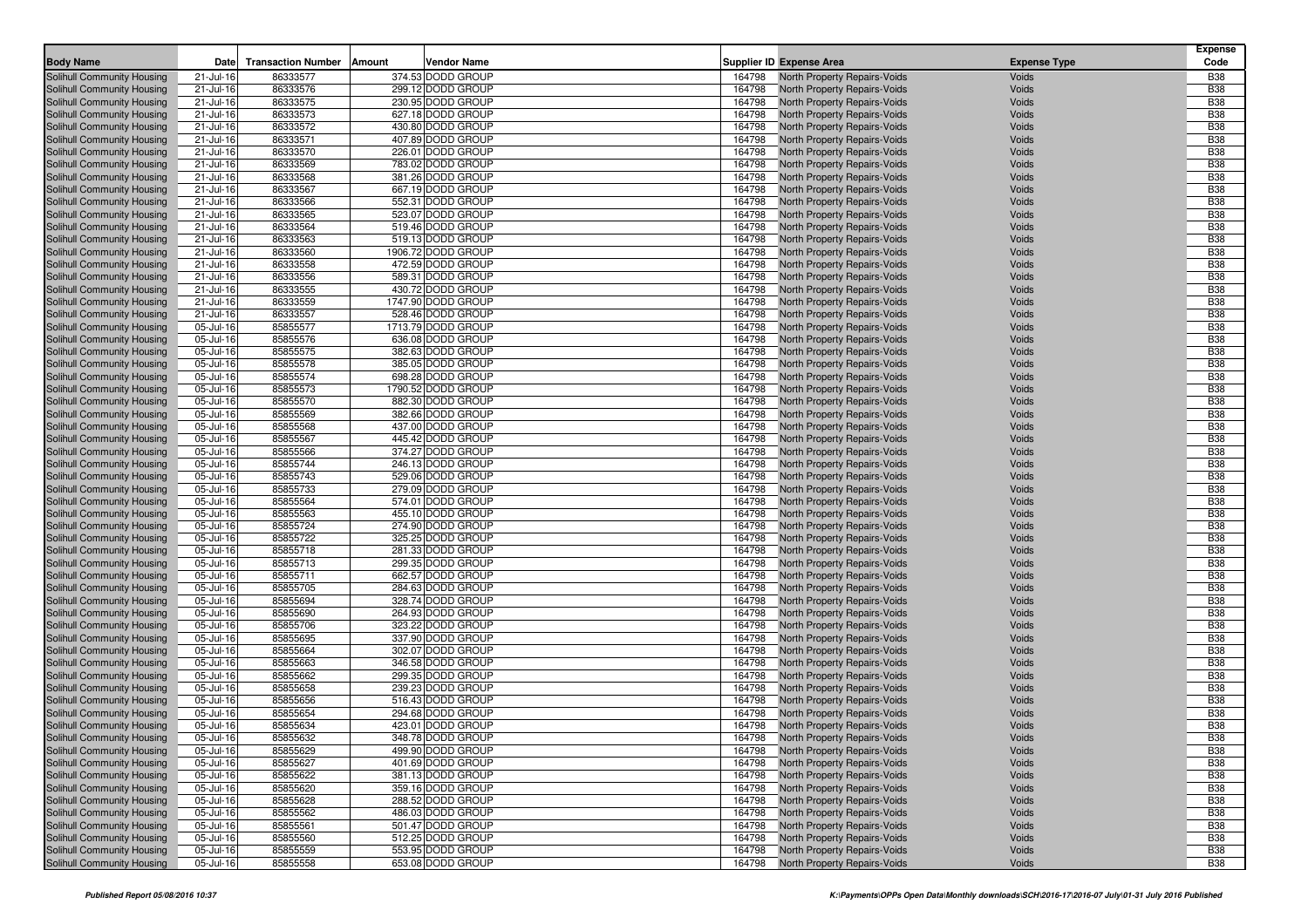| <b>Body Name</b>                                         | Date                   | <b>Transaction Number</b> | Amount | <b>Vendor Name</b>                     |                  | <b>Supplier ID Expense Area</b>                                     | <b>Expense Type</b>                                          | <b>Expense</b><br>Code   |
|----------------------------------------------------------|------------------------|---------------------------|--------|----------------------------------------|------------------|---------------------------------------------------------------------|--------------------------------------------------------------|--------------------------|
|                                                          |                        |                           |        | 409.90 DODD GROUP                      |                  |                                                                     |                                                              |                          |
| Solihull Community Housing<br>Solihull Community Housing | 05-Jul-16              | 85855557<br>85855556      |        | 555.88 DODD GROUP                      | 164798           | North Property Repairs-Voids                                        | Voids<br>Voids                                               | <b>B38</b><br><b>B38</b> |
| Solihull Community Housing                               | 05-Jul-16<br>05-Jul-16 | 85855555                  |        | 451.22 DODD GROUP                      | 164798<br>164798 | North Property Repairs-Voids<br><b>North Property Repairs-Voids</b> | Voids                                                        | <b>B38</b>               |
| Solihull Community Housing                               | 05-Jul-16              | 85855554                  |        | 569.90 DODD GROUP                      | 164798           | North Property Repairs-Voids                                        | Voids                                                        | <b>B38</b>               |
| Solihull Community Housing                               | 05-Jul-16              | 85855553                  |        | 504.42 DODD GROUP                      | 164798           | North Property Repairs-Voids                                        | Voids                                                        | <b>B38</b>               |
| Solihull Community Housing                               | 05-Jul-16              | 85855552                  |        | 433.15 DODD GROUP                      | 164798           | North Property Repairs-Voids                                        | Voids                                                        | <b>B38</b>               |
| Solihull Community Housing                               | 05-Jul-16              | 85855583                  |        | 449.19 DODD GROUP                      | 164798           | North Property Repairs-Voids                                        | Voids                                                        | <b>B38</b>               |
| Solihull Community Housing                               | 05-Jul-16              | 85855582                  |        | 732.22 DODD GROUP                      | 164798           | North Property Repairs-Voids                                        | Voids                                                        | <b>B38</b>               |
| Solihull Community Housing                               | 05-Jul-16              | 85855581                  |        | 838.29 DODD GROUP                      | 164798           | North Property Repairs-Voids                                        | Voids                                                        | <b>B38</b>               |
| Solihull Community Housing                               | 05-Jul-16              | 85855580                  |        | 393.31 DODD GROUP                      | 164798           | North Property Repairs-Voids                                        | Voids                                                        | <b>B38</b>               |
| Solihull Community Housing                               | 05-Jul-16              | 85855549                  |        | 292.45 DODD GROUP                      | 164798           | North Property Repairs-Voids                                        | Voids                                                        | <b>B38</b>               |
| Solihull Community Housing                               | 05-Jul-16              | 85855547                  |        | 661.78 DODD GROUP                      | 164798           | North Property Repairs-Voids                                        | Voids                                                        | <b>B38</b>               |
| Solihull Community Housing                               | 05-Jul-16              | 85855579                  |        | 427.12 DODD GROUP                      | 164798           | North Property Repairs-Voids                                        | Voids                                                        | <b>B38</b>               |
| Solihull Community Housing                               | 05-Jul-16              | 85855550                  |        | 310.60 DODD GROUP                      | 164798           | North Property Repairs-Voids                                        | Voids                                                        | <b>B38</b>               |
| Solihull Community Housing                               | 21-Jul-16              | 86329576                  |        | 229.45 DODD GROUP                      | 164798           | Public Sector - Major Adaptations                                   | <b>Contractor Payments</b>                                   | <b>B70</b>               |
| Solihull Community Housing                               | 21-Jul-16              | 86329572                  |        | 436.28 DODD GROUP                      | 164798           | <b>Public Sector - Major Adaptations</b>                            | <b>Contractor Payments</b>                                   | <b>B70</b>               |
| Solihull Community Housing                               | 21-Jul-16              | 86329571                  |        | 413.52 DODD GROUP                      | 164798           | <b>Public Sector - Major Adaptations</b>                            | <b>Contractor Payments</b>                                   | <b>B70</b>               |
| Solihull Community Housing                               | 21-Jul-16              | 86329569                  |        | 957.47 DODD GROUP                      | 164798           | Public Sector - Major Adaptations                                   | <b>Contractor Payments</b>                                   | <b>B70</b>               |
| Solihull Community Housing                               | 21-Jul-16              | 86329566                  |        | 495.27 DODD GROUP                      | 164798           | <b>Public Sector - Major Adaptations</b>                            | <b>Contractor Payments</b>                                   | <b>B70</b>               |
| Solihull Community Housing                               | 21-Jul-16              | 86329565                  |        | 472.33 DODD GROUP                      | 164798           | <b>Public Sector - Major Adaptations</b>                            | <b>Contractor Payments</b>                                   | <b>B70</b>               |
| Solihull Community Housing                               | 21-Jul-16              | 86329564                  |        | 491.00 DODD GROUP                      | 164798           | Public Sector - Major Adaptations                                   | <b>Contractor Payments</b>                                   | <b>B70</b>               |
| Solihull Community Housing                               | 21-Jul-16              | 86329560                  |        | 497.92 DODD GROUP                      | 164798           | <b>Public Sector - Major Adaptations</b>                            | <b>Contractor Payments</b>                                   | <b>B70</b>               |
| Solihull Community Housing                               | 21-Jul-16              | 86329556                  |        | 489.17 DODD GROUP                      | 164798           | <b>Public Sector - Major Adaptations</b>                            | <b>Contractor Payments</b>                                   | <b>B70</b>               |
| Solihull Community Housing                               | 21-Jul-16              | 86329553                  |        | 529.65 DODD GROUP                      | 164798           | <b>Public Sector - Major Adaptations</b>                            | <b>Contractor Payments</b>                                   | <b>B70</b>               |
| Solihull Community Housing                               | 21-Jul-16              | 86329552                  |        | 445.46 DODD GROUP                      | 164798           | <b>Public Sector - Major Adaptations</b>                            | <b>Contractor Payments</b>                                   | <b>B70</b>               |
| Solihull Community Housing                               | 21-Jul-16              | 86329550                  |        | 395.36 DODD GROUP                      | 164798           | <b>Public Sector - Major Adaptations</b>                            | <b>Contractor Payments</b>                                   | <b>B70</b>               |
| Solihull Community Housing                               | 21-Jul-16              | 86329549                  |        | 486.22 DODD GROUP                      | 164798           | <b>Public Sector - Major Adaptations</b>                            | <b>Contractor Payments</b>                                   | <b>B70</b>               |
| Solihull Community Housing                               | 21-Jul-16              | 86329548                  |        | 446.59 DODD GROUP                      | 164798           | <b>Public Sector - Major Adaptations</b>                            | <b>Contractor Payments</b>                                   | <b>B70</b>               |
| Solihull Community Housing                               | 05-Jul-16              | 85863571                  |        | 417.36 DODD GROUP                      | 164798           | <b>Public Sector - Major Adaptations</b>                            | <b>Contractor Payments</b>                                   | <b>B70</b>               |
| Solihull Community Housing                               | 05-Jul-16              | 85863565                  |        | 418.96 DODD GROUP                      | 164798           | Public Sector - Major Adaptations                                   | <b>Contractor Payments</b>                                   | <b>B70</b>               |
| Solihull Community Housing                               | 05-Jul-16              | 85863562                  |        | 373.97 DODD GROUP                      | 164798           | <b>Public Sector - Major Adaptations</b>                            | <b>Contractor Payments</b>                                   | <b>B70</b>               |
| Solihull Community Housing                               | 05-Jul-16              | 85863564                  |        | 439.05 DODD GROUP                      | 164798           | <b>Public Sector - Major Adaptations</b>                            | <b>Contractor Payments</b>                                   | <b>B70</b>               |
| Solihull Community Housing                               | 05-Jul-16              | 85846585                  |        | 324.15 DODD GROUP                      | 164798           | <b>Mechanical &amp; Electrical</b>                                  | <b>Utility Related Works</b>                                 | <b>B34</b>               |
| Solihull Community Housing                               | 05-Jul-16              | 85846579                  |        | 378.84 DODD GROUP                      | 164798           | <b>Mechanical &amp; Electrical</b>                                  | <b>Utility Related Works</b>                                 | <b>B34</b>               |
| Solihull Community Housing                               | 21-Jul-16              | 86344080                  |        | 390.60 DODD GROUP                      | 164798           | <b>Mechanical &amp; Electrical</b>                                  | <b>Utility Related Works</b>                                 | <b>B34</b>               |
| Solihull Community Housing                               | 21-Jul-16              | 86344069                  |        | 587.66 DODD GROUP                      | 164798           | <b>Mechanical &amp; Electrical</b>                                  | <b>Utility Related Works</b>                                 | <b>B34</b>               |
| Solihull Community Housing                               | 21-Jul-16              | 86344064                  |        | 270.71 DODD GROUP                      | 164798           | <b>Mechanical &amp; Electrical</b>                                  | <b>Utility Related Works</b>                                 | <b>B34</b>               |
| Solihull Community Housing                               | 21-Jul-16              | 86344056                  |        | 310.74 DODD GROUP                      | 164798           | <b>Mechanical &amp; Electrical</b>                                  | <b>Utility Related Works</b>                                 | <b>B34</b>               |
| Solihull Community Housing                               | 21-Jul-16              | 86343554                  |        | 340.87 DODD GROUP                      | 164798           | <b>Mechanical &amp; Electrical</b>                                  | <b>Utility Related Works</b>                                 | <b>B34</b>               |
| Solihull Community Housing                               | 21-Jul-16              | 86343871                  |        | 259.02 DODD GROUP                      | 164798           | <b>Mechanical &amp; Electrical</b>                                  | <b>Utility Related Works</b>                                 | <b>B34</b><br><b>B34</b> |
| Solihull Community Housing                               | 21-Jul-16              | 86343853<br>86343850      |        | 316.43 DODD GROUP<br>337.24 DODD GROUP | 164798<br>164798 | Mechanical & Electrical<br><b>Mechanical &amp; Electrical</b>       | <b>Utility Related Works</b>                                 | <b>B34</b>               |
| Solihull Community Housing<br>Solihull Community Housing | 21-Jul-16<br>21-Jul-16 | 86343839                  |        | 428.65 DODD GROUP                      | 164798           | Mechanical & Electrical                                             | <b>Utility Related Works</b><br><b>Utility Related Works</b> | <b>B34</b>               |
| Solihull Community Housing                               | 21-Jul-16              | 86343838                  |        | 564.60 DODD GROUP                      | 164798           | <b>Mechanical &amp; Electrical</b>                                  | <b>Utility Related Works</b>                                 | <b>B34</b>               |
| Solihull Community Housing                               | 21-Jul-16              | 86343816                  |        | 254.70 DODD GROUP                      | 164798           | Mechanical & Electrical                                             | <b>Utility Related Works</b>                                 | <b>B34</b>               |
| Solihull Community Housing                               | 21-Jul-16              | 86343922                  |        | 294.47 DODD GROUP                      | 164798           | <b>Mechanical &amp; Electrical</b>                                  | <b>Utility Related Works</b>                                 | <b>B34</b>               |
| Solihull Community Housing                               | 21-Jul-16              | 86343890                  |        | 224.17 DODD GROUP                      | 164798           | <b>Mechanical &amp; Electrical</b>                                  | <b>Utility Related Works</b>                                 | <b>B34</b>               |
| Solihull Community Housing                               | 21-Jul-16              | 86344181                  |        | 277.89 DODD GROUP                      | 164798           | Mechanical & Electrical                                             | <b>Utility Related Works</b>                                 | <b>B34</b>               |
| Solihull Community Housing                               | 21-Jul-16              | 86344173                  |        | 217.66 DODD GROUP                      | 164798           | <b>Mechanical &amp; Electrical</b>                                  | <b>Utility Related Works</b>                                 | <b>B34</b>               |
| Solihull Community Housing                               | 21-Jul-16              | 86344171                  |        | 237.15 DODD GROUP                      | 164798           | <b>Mechanical &amp; Electrical</b>                                  | <b>Utility Related Works</b>                                 | <b>B34</b>               |
| Solihull Community Housing                               | 21-Jul-16              | 86344168                  |        | 291.38 DODD GROUP                      | 164798           | <b>Mechanical &amp; Electrical</b>                                  | <b>Utility Related Works</b>                                 | <b>B34</b>               |
| Solihull Community Housing                               | 21-Jul-16              | 86344165                  |        | 310.74 DODD GROUP                      | 164798           | <b>Mechanical &amp; Electrical</b>                                  | <b>Utility Related Works</b>                                 | <b>B34</b>               |
| Solihull Community Housing                               | 05-Jul-16              | 85846721                  |        | 235.80 DODD GROUP                      | 164798           | <b>Mechanical &amp; Electrical</b>                                  | <b>Utility Related Works</b>                                 | <b>B34</b>               |
| Solihull Community Housing                               | 05-Jul-16              | 85846703                  |        | 334.35 DODD GROUP                      |                  | 164798 Mechanical & Electrical                                      | <b>Utility Related Works</b>                                 | <b>B34</b>               |
| Solihull Community Housing                               | 05-Jul-16              | 85846981                  |        | 318.67 DODD GROUP                      | 164798           | <b>Mechanical &amp; Electrical</b>                                  | <b>Utility Related Works</b>                                 | <b>B34</b>               |
| Solihull Community Housing                               | 05-Jul-16              | 85846801                  |        | 224.50 DODD GROUP                      | 164798           | <b>Mechanical &amp; Electrical</b>                                  | <b>Utility Related Works</b>                                 | <b>B34</b>               |
| Solihull Community Housing                               | 05-Jul-16              | 85846595                  |        | 227.08 DODD GROUP                      | 164798           | <b>Mechanical &amp; Electrical</b>                                  | <b>Utility Related Works</b>                                 | <b>B34</b>               |
| Solihull Community Housing                               | 05-Jul-16              | 85846594                  |        | 260.98 DODD GROUP                      | 164798           | <b>Mechanical &amp; Electrical</b>                                  | <b>Utility Related Works</b>                                 | <b>B34</b>               |
| Solihull Community Housing                               | 05-Jul-16              | 85846593                  |        | 318.83 DODD GROUP                      | 164798           | <b>Mechanical &amp; Electrical</b>                                  | <b>Utility Related Works</b>                                 | <b>B34</b>               |
| Solihull Community Housing                               | 05-Jul-16              | 85846591                  |        | 217.12 DODD GROUP                      | 164798           | <b>Mechanical &amp; Electrical</b>                                  | <b>Utility Related Works</b>                                 | <b>B34</b>               |
| Solihull Community Housing                               | 05-Jul-16              | 85846589                  |        | 227.08 DODD GROUP                      | 164798           | <b>Mechanical &amp; Electrical</b>                                  | <b>Utility Related Works</b>                                 | <b>B34</b>               |
| Solihull Community Housing                               | 05-Jul-16              | 85846587                  |        | 950.66 DODD GROUP                      | 164798           | <b>Mechanical &amp; Electrical</b>                                  | <b>Utility Related Works</b>                                 | <b>B34</b>               |
| Solihull Community Housing                               | 05-Jul-16              | 85846586                  |        | 238.02 DODD GROUP                      | 164798           | <b>Mechanical &amp; Electrical</b>                                  | <b>Utility Related Works</b>                                 | <b>B34</b>               |
| Solihull Community Housing                               | 05-Jul-16              | 85846584                  |        | 309.64 DODD GROUP                      | 164798           | <b>Mechanical &amp; Electrical</b>                                  | <b>Utility Related Works</b>                                 | <b>B34</b>               |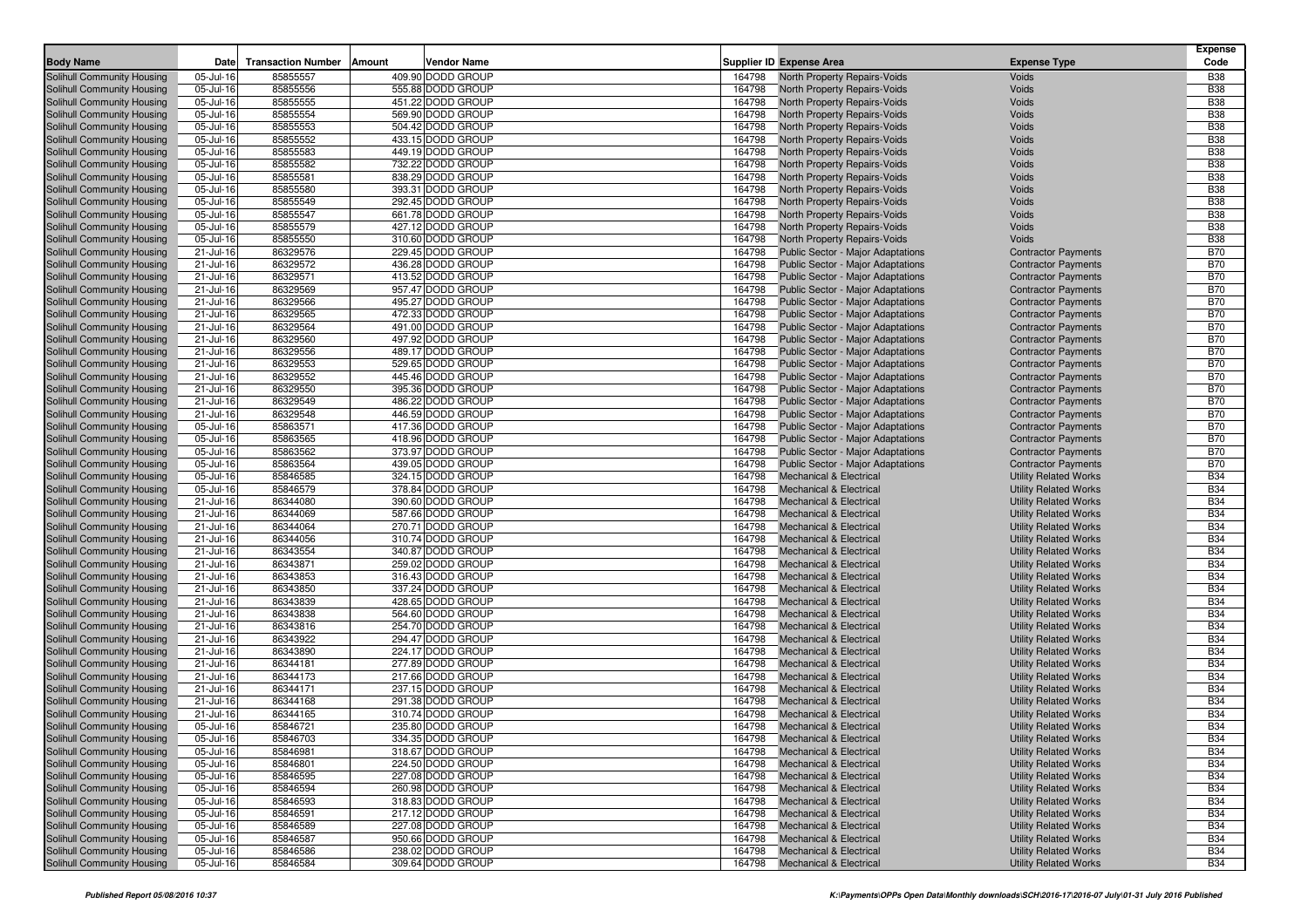| <b>Body Name</b>                                         | Date                   | <b>Transaction Number</b> | Amount | Vendor Name                            |                  | <b>Supplier ID Expense Area</b>                                          | <b>Expense Type</b>                                          | <b>Expense</b><br>Code   |
|----------------------------------------------------------|------------------------|---------------------------|--------|----------------------------------------|------------------|--------------------------------------------------------------------------|--------------------------------------------------------------|--------------------------|
| <b>Solihull Community Housing</b>                        | 05-Jul-16              | 85846582                  |        | 721.47 DODD GROUP                      |                  | <b>Mechanical &amp; Electrical</b>                                       |                                                              | <b>B34</b>               |
| Solihull Community Housing                               | 05-Jul-16              | 85846630                  |        | 309.04 DODD GROUP                      | 164798<br>164798 | <b>Mechanical &amp; Electrical</b>                                       | <b>Utility Related Works</b>                                 | <b>B34</b>               |
| Solihull Community Housing                               | 05-Jul-16              | 85846628                  |        | 227.08 DODD GROUP                      | 164798           | <b>Mechanical &amp; Electrical</b>                                       | <b>Utility Related Works</b><br><b>Utility Related Works</b> | <b>B34</b>               |
| Solihull Community Housing                               | 05-Jul-16              | 85846674                  |        | 313.93 DODD GROUP                      | 164798           | <b>Mechanical &amp; Electrical</b>                                       | <b>Utility Related Works</b>                                 | <b>B34</b>               |
| Solihull Community Housing                               | 05-Jul-16              | 85846671                  |        | 315.23 DODD GROUP                      | 164798           | <b>Mechanical &amp; Electrical</b>                                       | <b>Utility Related Works</b>                                 | <b>B34</b>               |
| Solihull Community Housing                               | 05-Jul-16              | 85846554                  |        | 411.12 DODD GROUP                      | 164798           | <b>Mechanical &amp; Electrical</b>                                       | <b>Utility Related Works</b>                                 | <b>B34</b>               |
| Solihull Community Housing                               | 05-Jul-16              | 85846552                  |        | 675.48 DODD GROUP                      | 164798           | <b>Mechanical &amp; Electrical</b>                                       | <b>Utility Related Works</b>                                 | <b>B34</b>               |
| Solihull Community Housing                               | 05-Jul-16              | 85846545                  |        | 256.07 DODD GROUP                      | 164798           | <b>Mechanical &amp; Electrical</b>                                       | <b>Utility Related Works</b>                                 | <b>B34</b>               |
| Solihull Community Housing                               | 05-Jul-16              | 85846941                  |        | 1054.31 DODD GROUP                     | 164798           | <b>Mechanical &amp; Electrical</b>                                       | <b>Utility Related Works</b>                                 | <b>B34</b>               |
| Solihull Community Housing                               | 05-Jul-16              | 85846580                  |        | 412.33 DODD GROUP                      | 164798           | <b>Mechanical &amp; Electrical</b>                                       | <b>Utility Related Works</b>                                 | <b>B34</b>               |
| Solihull Community Housing                               | 05-Jul-16              | 85846576                  |        | 379.82 DODD GROUP                      | 164798           | <b>Mechanical &amp; Electrical</b>                                       | <b>Utility Related Works</b>                                 | <b>B34</b>               |
| Solihull Community Housing                               | 05-Jul-16              | 85846567                  |        | 383.42 DODD GROUP                      | 164798           | <b>Mechanical &amp; Electrical</b>                                       | <b>Utility Related Works</b>                                 | <b>B34</b>               |
| <b>Solihull Community Housing</b>                        | 05-Jul-16              | 85846626                  |        | 244.71 DODD GROUP                      | 164798           | <b>Mechanical &amp; Electrical</b>                                       | <b>Utility Related Works</b>                                 | <b>B34</b>               |
| Solihull Community Housing                               | 05-Jul-16              | 85846625                  |        | 227.55 DODD GROUP                      | 164798           | <b>Mechanical &amp; Electrical</b>                                       | <b>Utility Related Works</b>                                 | <b>B34</b>               |
| Solihull Community Housing                               | 05-Jul-16              | 85846624                  |        | 227.08 DODD GROUP                      | 164798           | <b>Mechanical &amp; Electrical</b>                                       | <b>Utility Related Works</b>                                 | <b>B34</b>               |
| Solihull Community Housing                               | 05-Jul-16              | 85846623                  |        | 568.61 DODD GROUP                      | 164798           | <b>Mechanical &amp; Electrical</b>                                       | <b>Utility Related Works</b>                                 | <b>B34</b>               |
| Solihull Community Housing                               | 05-Jul-16              | 85846619                  |        | 224.68 DODD GROUP                      | 164798           | <b>Mechanical &amp; Electrical</b>                                       | <b>Utility Related Works</b>                                 | <b>B34</b>               |
| Solihull Community Housing                               | 05-Jul-16              | 85846618                  |        | 222.80 DODD GROUP                      | 164798           | <b>Mechanical &amp; Electrical</b>                                       | <b>Utility Related Works</b>                                 | <b>B34</b>               |
| Solihull Community Housing                               | 05-Jul-16              | 85846614                  |        | 316.26 DODD GROUP                      | 164798           | <b>Mechanical &amp; Electrical</b>                                       | <b>Utility Related Works</b>                                 | <b>B34</b>               |
| Solihull Community Housing                               | 05-Jul-16              | 85846620                  |        | 272.42 DODD GROUP                      | 164798           | <b>Mechanical &amp; Electrical</b>                                       | <b>Utility Related Works</b>                                 | <b>B34</b>               |
| Solihull Community Housing                               | 05-Jul-16              | 85846609                  |        | 287.63 DODD GROUP                      | 164798           | <b>Mechanical &amp; Electrical</b>                                       | <b>Utility Related Works</b>                                 | <b>B34</b>               |
| Solihull Community Housing                               | 05-Jul-16              | 85846608                  |        | 309.27 DODD GROUP                      | 164798           | <b>Mechanical &amp; Electrical</b>                                       | <b>Utility Related Works</b>                                 | <b>B34</b>               |
| Solihull Community Housing                               | 05-Jul-16              | 85846604                  |        | 227.08 DODD GROUP                      | 164798           | <b>Mechanical &amp; Electrical</b>                                       | <b>Utility Related Works</b>                                 | <b>B34</b>               |
| Solihull Community Housing                               | 05-Jul-16              | 85846603                  |        | 302.35 DODD GROUP                      | 164798           | <b>Mechanical &amp; Electrical</b>                                       | <b>Utility Related Works</b>                                 | <b>B34</b>               |
| Solihull Community Housing                               | 05-Jul-16              | 85846602                  |        | 229.79 DODD GROUP                      | 164798           | <b>Mechanical &amp; Electrical</b>                                       | <b>Utility Related Works</b>                                 | <b>B34</b>               |
| Solihull Community Housing                               | 05-Jul-16              | 85846600<br>85846565      |        | 227.08 DODD GROUP                      | 164798           | <b>Mechanical &amp; Electrical</b>                                       | <b>Utility Related Works</b>                                 | <b>B34</b><br><b>B34</b> |
| Solihull Community Housing                               | 05-Jul-16              |                           |        | 277.89 DODD GROUP<br>227.08 DODD GROUP | 164798<br>164798 | <b>Mechanical &amp; Electrical</b><br><b>Mechanical &amp; Electrical</b> | <b>Utility Related Works</b>                                 | <b>B34</b>               |
| Solihull Community Housing<br>Solihull Community Housing | 05-Jul-16<br>05-Jul-16 | 85846559<br>85845944      |        | 423.83 DODD GROUP                      | 164798           | <b>Mechanical &amp; Electrical</b>                                       | <b>Utility Related Works</b><br><b>Utility Related Works</b> | <b>B34</b>               |
| Solihull Community Housing                               | 05-Jul-16              | 85845833                  |        | 244.20 DODD GROUP                      | 164798           | <b>Mechanical &amp; Electrical</b>                                       | <b>Utility Related Works</b>                                 | <b>B34</b>               |
| Solihull Community Housing                               | 05-Jul-16              | 85845948                  |        | 588.21 DODD GROUP                      | 164798           | <b>Mechanical &amp; Electrical</b>                                       | <b>Utility Related Works</b>                                 | <b>B34</b>               |
| Solihull Community Housing                               | 05-Jul-16              | 85846123                  |        | 226.31 DODD GROUP                      | 164798           | <b>Mechanical &amp; Electrical</b>                                       | <b>Utility Related Works</b>                                 | <b>B34</b>               |
| Solihull Community Housing                               | 05-Jul-16              | 85845937                  |        | 226.23 DODD GROUP                      | 164798           | <b>Mechanical &amp; Electrical</b>                                       | <b>Utility Related Works</b>                                 | <b>B34</b>               |
| Solihull Community Housing                               | 05-Jul-16              | 85845918                  |        | 387.69 DODD GROUP                      | 164798           | <b>Mechanical &amp; Electrical</b>                                       | <b>Utility Related Works</b>                                 | <b>B34</b>               |
| Solihull Community Housing                               | 05-Jul-16              | 85846119                  |        | 282.99 DODD GROUP                      | 164798           | <b>Mechanical &amp; Electrical</b>                                       | <b>Utility Related Works</b>                                 | <b>B34</b>               |
| Solihull Community Housing                               | 05-Jul-16              | 85845641                  |        | 230.22 DODD GROUP                      | 164798           | <b>Mechanical &amp; Electrical</b>                                       | <b>Utility Related Works</b>                                 | <b>B34</b>               |
| Solihull Community Housing                               | 05-Jul-16              | 85845639                  |        | 442.27 DODD GROUP                      | 164798           | <b>Mechanical &amp; Electrical</b>                                       | <b>Utility Related Works</b>                                 | <b>B34</b>               |
| Solihull Community Housing                               | 05-Jul-16              | 85845887                  |        | 229.40 DODD GROUP                      | 164798           | <b>Mechanical &amp; Electrical</b>                                       | <b>Utility Related Works</b>                                 | <b>B34</b>               |
| Solihull Community Housing                               | 05-Jul-16              | 85845883                  |        | 753.60 DODD GROUP                      | 164798           | <b>Mechanical &amp; Electrical</b>                                       | <b>Utility Related Works</b>                                 | <b>B34</b>               |
| Solihull Community Housing                               | 05-Jul-16              | 85845638                  |        | 229.55 DODD GROUP                      | 164798           | <b>Mechanical &amp; Electrical</b>                                       | <b>Utility Related Works</b>                                 | <b>B34</b>               |
| Solihull Community Housing                               | 05-Jul-16              | 85845636                  |        | 758.11 DODD GROUP                      | 164798           | <b>Mechanical &amp; Electrical</b>                                       | <b>Utility Related Works</b>                                 | <b>B34</b>               |
| Solihull Community Housing                               | 05-Jul-16              | 85845634                  |        | 620.72 DODD GROUP                      | 164798           | <b>Mechanical &amp; Electrical</b>                                       | <b>Utility Related Works</b>                                 | <b>B34</b>               |
| Solihull Community Housing                               | 05-Jul-16              | 85845702                  |        | 379.96 DODD GROUP<br>221.24 DODD GROUP | 164798<br>164798 | <b>Mechanical &amp; Electrical</b>                                       | <b>Utility Related Works</b>                                 | <b>B34</b><br><b>B34</b> |
| Solihull Community Housing<br>Solihull Community Housing | 05-Jul-16<br>05-Jul-16 | 85845710<br>85845707      |        | 215.83 DODD GROUP                      | 164798           | <b>Mechanical &amp; Electrical</b><br><b>Mechanical &amp; Electrical</b> | <b>Utility Related Works</b><br><b>Utility Related Works</b> | <b>B34</b>               |
| Solihull Community Housing                               | 05-Jul-16              | 85845632                  |        | 309.27 DODD GROUP                      | 164798           | <b>Mechanical &amp; Electrical</b>                                       | <b>Utility Related Works</b>                                 | <b>B34</b>               |
| Solihull Community Housing                               | 05-Jul-16              | 85845631                  |        | 320.58 DODD GROUP                      | 164798           | <b>Mechanical &amp; Electrical</b>                                       | <b>Utility Related Works</b>                                 | <b>B34</b>               |
| Solihull Community Housing                               | 05-Jul-16              | 85846205                  |        | 227.08 DODD GROUP                      | 164798           | <b>Mechanical &amp; Electrical</b>                                       | <b>Utility Related Works</b>                                 | <b>B34</b>               |
| Solihull Community Housing                               | 05-Jul-16              | 85846197                  |        | 271.51 DODD GROUP                      | 164798           | <b>Mechanical &amp; Electrical</b>                                       | <b>Utility Related Works</b>                                 | <b>B34</b>               |
| Solihull Community Housing                               | 05-Jul-16              | 85846004                  |        | 227.08 DODD GROUP                      | 164798           | <b>Mechanical &amp; Electrical</b>                                       | <b>Utility Related Works</b>                                 | <b>B34</b>               |
| Solihull Community Housing                               | 05-Jul-16              | 85846076                  |        | 574.36 DODD GROUP                      | 164798           | <b>Mechanical &amp; Electrical</b>                                       | <b>Utility Related Works</b>                                 | <b>B34</b>               |
| Solihull Community Housing                               | 05-Jul-16              | 85846281                  |        | 332.67 DODD GROUP                      | 164798           | <b>Mechanical &amp; Electrical</b>                                       | <b>Utility Related Works</b>                                 | <b>B34</b>               |
| Solihull Community Housing                               | 05-Jul-16              | 85846276                  |        | 295.20 DODD GROUP                      | 164798           | <b>Mechanical &amp; Electrical</b>                                       | <b>Utility Related Works</b>                                 | <b>B34</b>               |
| Solihull Community Housing                               | 05-Jul-16              | 85845852                  |        | 269.19 DODD GROUP                      |                  | 164798 Mechanical & Electrical                                           | <b>Utility Related Works</b>                                 | <b>B34</b>               |
| Solihull Community Housing                               | 05-Jul-16              | 85845970                  |        | 273.18 DODD GROUP                      | 164798           | <b>Mechanical &amp; Electrical</b>                                       | <b>Utility Related Works</b>                                 | <b>B34</b>               |
| Solihull Community Housing                               | 05-Jul-16              | 85845661                  |        | 229.29 DODD GROUP                      | 164798           | <b>Mechanical &amp; Electrical</b>                                       | <b>Utility Related Works</b>                                 | <b>B34</b>               |
| Solihull Community Housing                               | 05-Jul-16              | 85845656                  |        | 429.58 DODD GROUP                      | 164798           | <b>Mechanical &amp; Electrical</b>                                       | <b>Utility Related Works</b>                                 | <b>B34</b>               |
| Solihull Community Housing                               | 05-Jul-16              | 85845841                  |        | 496.61 DODD GROUP                      | 164798           | <b>Mechanical &amp; Electrical</b>                                       | <b>Utility Related Works</b>                                 | <b>B34</b>               |
| Solihull Community Housing                               | 05-Jul-16              | 85845722                  |        | 307.99 DODD GROUP                      | 164798           | <b>Mechanical &amp; Electrical</b>                                       | <b>Utility Related Works</b>                                 | <b>B34</b>               |
| Solihull Community Housing                               | 05-Jul-16              | 85846051                  |        | 335.82 DODD GROUP                      | 164798           | <b>Mechanical &amp; Electrical</b>                                       | <b>Utility Related Works</b>                                 | <b>B34</b>               |
| Solihull Community Housing                               | 21-Jul-16              | 86345574                  |        | 394.07 DODD GROUP                      | 164798           | <b>Mechanical &amp; Electrical</b>                                       | <b>Utility Related Works</b>                                 | <b>B34</b>               |
| Solihull Community Housing                               | 21-Jul-16              | 86343564                  |        | 400.58 DODD GROUP                      | 164798           | <b>Mechanical &amp; Electrical</b>                                       | <b>Utility Related Works</b>                                 | <b>B34</b>               |
| Solihull Community Housing                               | 21-Jul-16              | 86343563                  |        | 418.55 DODD GROUP                      | 164798           | <b>Mechanical &amp; Electrical</b>                                       | <b>Utility Related Works</b>                                 | <b>B34</b>               |
| Solihull Community Housing                               | 21-Jul-16              | 86343561                  |        | 392.67 DODD GROUP                      | 164798           | <b>Mechanical &amp; Electrical</b>                                       | <b>Utility Related Works</b>                                 | <b>B34</b>               |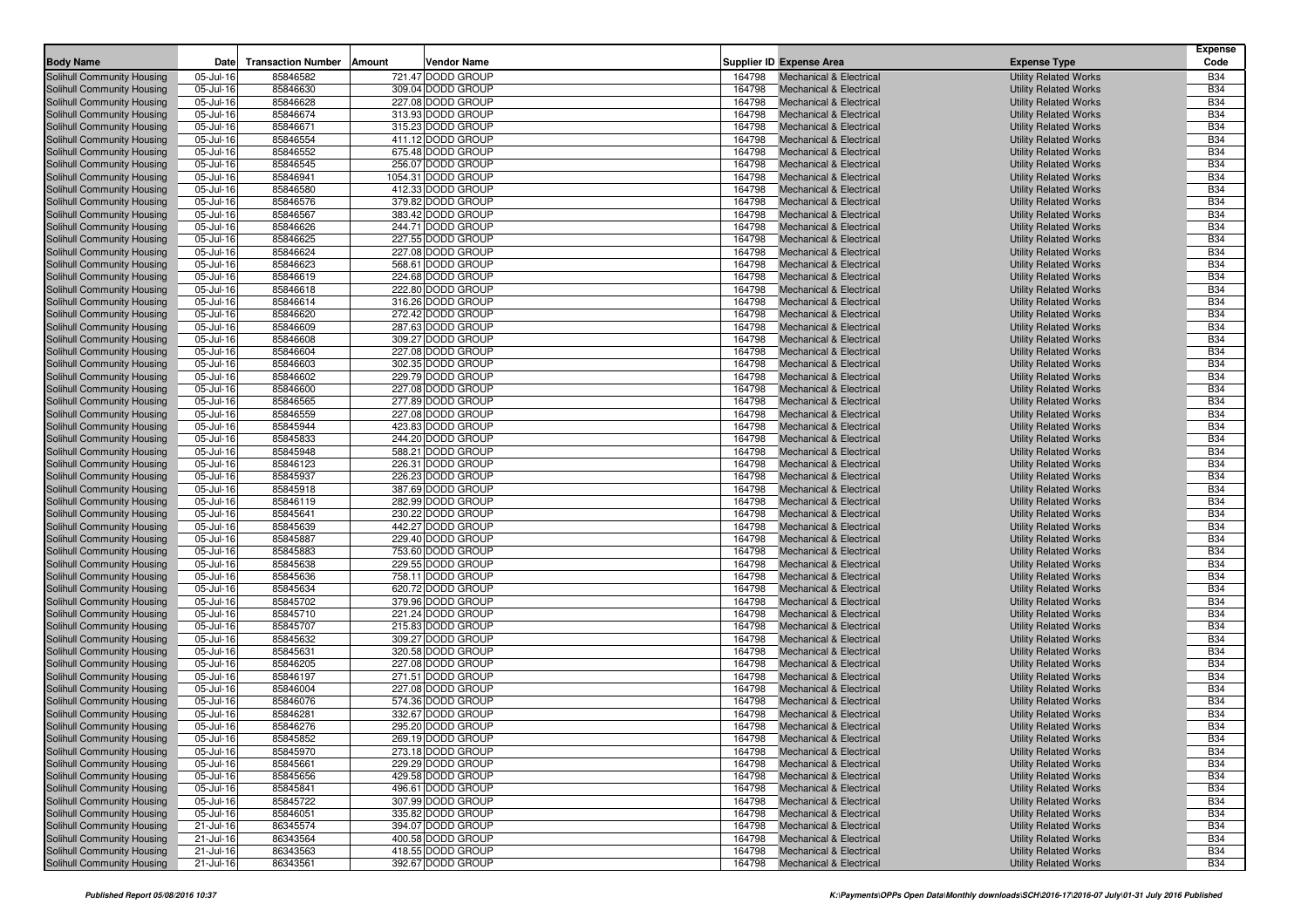| <b>Solihull Community Housing</b><br>267.05 DODD GROUP<br><b>Mechanical &amp; Electrical</b><br><b>Utility Related Works</b><br>21-Jul-16<br>86343560<br>164798<br><b>B34</b><br>86343557<br>418.37 DODD GROUP<br><b>B34</b><br>Solihull Community Housing<br>21-Jul-16<br>164798<br><b>Mechanical &amp; Electrical</b><br><b>Utility Related Works</b><br>86343553<br>382.00 DODD GROUP<br>164798<br><b>B34</b><br>Solihull Community Housing<br>21-Jul-16<br><b>Mechanical &amp; Electrical</b><br><b>Utility Related Works</b><br>86343552<br>266.59 DODD GROUP<br><b>B34</b><br>Solihull Community Housing<br>21-Jul-16<br>164798<br><b>Mechanical &amp; Electrical</b><br><b>Utility Related Works</b><br>86343550<br>322.03 DODD GROUP<br><b>B34</b><br>Solihull Community Housing<br>21-Jul-16<br>164798<br><b>Mechanical &amp; Electrical</b><br><b>Utility Related Works</b><br>86343573<br>279.09 DODD GROUP<br><b>B34</b><br>Solihull Community Housing<br>21-Jul-16<br>164798<br><b>Mechanical &amp; Electrical</b><br><b>Utility Related Works</b><br><b>B34</b><br>Solihull Community Housing<br>21-Jul-16<br>86343569<br>268.02 DODD GROUP<br>164798<br><b>Mechanical &amp; Electrical</b><br><b>Utility Related Works</b><br>86343567<br>414.00 DODD GROUP<br>164798<br><b>Utility Related Works</b><br><b>B34</b><br>Solihull Community Housing<br>21-Jul-16<br><b>Mechanical &amp; Electrical</b><br>418.55 DODD GROUP<br><b>B34</b><br>Solihull Community Housing<br>21-Jul-16<br>86343565<br>164798<br><b>Mechanical &amp; Electrical</b><br><b>Utility Related Works</b><br>21-Jul-16<br>86343572<br>396.74 DODD GROUP<br>164798<br><b>B34</b><br>Solihull Community Housing<br><b>Mechanical &amp; Electrical</b><br><b>Utility Related Works</b><br>86344180<br>328.70 DODD GROUP<br>164798<br><b>Utility Related Works</b><br><b>B34</b><br>Solihull Community Housing<br>21-Jul-16<br><b>Mechanical &amp; Electrical</b><br>355.35 DODD GROUP<br><b>B34</b><br>Solihull Community Housing<br>05-Jul-16<br>85846912<br>164798<br><b>Mechanical &amp; Electrical</b><br><b>Utility Related Works</b><br>85846911<br>217.65 DODD GROUP<br><b>B34</b><br>Solihull Community Housing<br>05-Jul-16<br>164798<br><b>Mechanical &amp; Electrical</b><br><b>Utility Related Works</b><br>85846905<br>213.23 DODD GROUP<br>164798<br><b>B34</b><br>Solihull Community Housing<br>05-Jul-16<br><b>Mechanical &amp; Electrical</b><br><b>Utility Related Works</b><br>85846890<br>217.63 DODD GROUP<br><b>B34</b><br>Solihull Community Housing<br>05-Jul-16<br>164798<br><b>Mechanical &amp; Electrical</b><br><b>Utility Related Works</b><br>395.17 DODD GROUP<br><b>B34</b><br>Solihull Community Housing<br>05-Jul-16<br>85846874<br>164798<br><b>Mechanical &amp; Electrical</b><br><b>Utility Related Works</b><br><b>B34</b><br>85846640<br>366.02 DODD GROUP<br>Solihull Community Housing<br>05-Jul-16<br>164798<br><b>Mechanical &amp; Electrical</b><br><b>Utility Related Works</b><br>392.67 DODD GROUP<br><b>B34</b><br>Solihull Community Housing<br>05-Jul-16<br>85846638<br>164798<br><b>Mechanical &amp; Electrical</b><br><b>Utility Related Works</b><br>85846636<br>811.34 DODD GROUP<br>164798<br><b>Utility Related Works</b><br><b>B34</b><br>Solihull Community Housing<br>05-Jul-16<br><b>Mechanical &amp; Electrical</b><br>85846635<br><b>B34</b><br>Solihull Community Housing<br>05-Jul-16<br>209.64 DODD GROUP<br>164798<br><b>Mechanical &amp; Electrical</b><br><b>Utility Related Works</b><br>344.69 DODD GROUP<br><b>B34</b><br>Solihull Community Housing<br>05-Jul-16<br>85846632<br>164798<br><b>Mechanical &amp; Electrical</b><br><b>Utility Related Works</b><br>85846550<br>371.35 DODD GROUP<br>164798<br><b>B34</b><br>Solihull Community Housing<br>05-Jul-16<br><b>Mechanical &amp; Electrical</b><br><b>Utility Related Works</b><br>85846547<br><b>B34</b><br>Solihull Community Housing<br>05-Jul-16<br>242.54 DODD GROUP<br>164798<br><b>Mechanical &amp; Electrical</b><br><b>Utility Related Works</b><br>85846777<br>329.57 DODD GROUP<br>164798<br><b>B34</b><br>Solihull Community Housing<br>05-Jul-16<br><b>Mechanical &amp; Electrical</b><br><b>Utility Related Works</b><br>85846832<br>360.68 DODD GROUP<br><b>B34</b><br>Solihull Community Housing<br>05-Jul-16<br>164798<br><b>Mechanical &amp; Electrical</b><br><b>Utility Related Works</b><br><b>B34</b><br>85846773<br>214.34 DODD GROUP<br>164798<br>Solihull Community Housing<br>05-Jul-16<br><b>Mechanical &amp; Electrical</b><br><b>Utility Related Works</b><br>399.41 DODD GROUP<br><b>B34</b><br>Solihull Community Housing<br>05-Jul-16<br>85846612<br>164798<br><b>Mechanical &amp; Electrical</b><br><b>Utility Related Works</b><br>85846611<br>614.20 DODD GROUP<br>164798<br><b>B34</b><br>Solihull Community Housing<br>05-Jul-16<br><b>Mechanical &amp; Electrical</b><br><b>Utility Related Works</b><br>85846607<br>380.91 DODD GROUP<br><b>B34</b><br>Solihull Community Housing<br>05-Jul-16<br>164798<br><b>Mechanical &amp; Electrical</b><br><b>Utility Related Works</b><br>371.35 DODD GROUP<br><b>B34</b><br>Solihull Community Housing<br>05-Jul-16<br>85846613<br>164798<br><b>Mechanical &amp; Electrical</b><br><b>Utility Related Works</b><br>85846147<br>371.35 DODD GROUP<br>164798<br><b>B34</b><br>Solihull Community Housing<br>05-Jul-16<br><b>Mechanical &amp; Electrical</b><br><b>Utility Related Works</b><br><b>B34</b><br>85846039<br>360.68 DODD GROUP<br>Solihull Community Housing<br>05-Jul-16<br>164798<br><b>Mechanical &amp; Electrical</b><br><b>Utility Related Works</b><br>85845560<br>214.38 DODD GROUP<br>164798<br><b>B34</b><br>Solihull Community Housing<br>05-Jul-16<br><b>Mechanical &amp; Electrical</b><br><b>Utility Related Works</b><br>85845558<br>230.60 DODD GROUP<br><b>B34</b><br>Solihull Community Housing<br>05-Jul-16<br>164798<br><b>Mechanical &amp; Electrical</b><br><b>Utility Related Works</b><br><b>B34</b><br>05-Jul-16<br>85845557<br>352.81 DODD GROUP<br><b>Utility Related Works</b><br>Solihull Community Housing<br>164798<br><b>Mechanical &amp; Electrical</b><br>366.01 DODD GROUP<br><b>B34</b><br>Solihull Community Housing<br>05-Jul-16<br>85845556<br>164798<br><b>Mechanical &amp; Electrical</b><br><b>Utility Related Works</b><br>439.52 DODD GROUP<br><b>B34</b><br>Solihull Community Housing<br>05-Jul-16<br>85845547<br>164798<br><b>Mechanical &amp; Electrical</b><br><b>Utility Related Works</b><br>85845562<br>260.46 DODD GROUP<br><b>B34</b><br>Solihull Community Housing<br>05-Jul-16<br>164798<br><b>Mechanical &amp; Electrical</b><br><b>Utility Related Works</b><br>350.02 DODD GROUP<br><b>B34</b><br>Solihull Community Housing<br>05-Jul-16<br>85846121<br>164798<br><b>Mechanical &amp; Electrical</b><br><b>Utility Related Works</b><br>360.68 DODD GROUP<br><b>B34</b><br>Solihull Community Housing<br>05-Jul-16<br>85846023<br>164798<br><b>Mechanical &amp; Electrical</b><br><b>Utility Related Works</b><br>85845987<br>350.02 DODD GROUP<br><b>B34</b><br>Solihull Community Housing<br>05-Jul-16<br>164798<br><b>Mechanical &amp; Electrical</b><br><b>Utility Related Works</b><br>85846063<br>240.87 DODD GROUP<br><b>B34</b><br>Solihull Community Housing<br>05-Jul-16<br>164798<br><b>Mechanical &amp; Electrical</b><br><b>Utility Related Works</b><br>350.02 DODD GROUP<br><b>B34</b><br>Solihull Community Housing<br>05-Jul-16<br>85846059<br>164798<br><b>Mechanical &amp; Electrical</b><br><b>Utility Related Works</b><br>27-Jul-16<br>86450934<br>9529.71 DODD GROUP<br>164798<br><b>B39</b><br>Solihull Community Housing<br><b>Mechanical &amp; Electrical</b><br><b>Other Building costs</b><br>9529.71 DODD GROUP<br><b>B39</b><br>Solihull Community Housing<br>25-Jul-16<br>86405576<br>164798<br><b>Mechanical &amp; Electrical</b><br><b>Other Building costs</b><br>85860551<br>722.18 DODD GROUP<br><b>B31</b><br>Solihull Community Housing<br>05-Jul-16<br>164798<br>Direct-Adaptations-Showers<br><b>Internal Works</b><br>05-Jul-16<br>85860552<br>325.83 DODD GROUP<br>164798<br><b>B31</b><br>Solihull Community Housing<br><b>Direct-Adaptations-Showers</b><br><b>Internal Works</b><br>86329577<br><b>B70</b><br>Solihull Community Housing<br>21-Jul-16<br>440.16 DODD GROUP<br>164798<br>Private Sector - Disabled Facilities Grants<br><b>Contractor Payments</b><br>86329574<br>496.96 DODD GROUP<br><b>B70</b><br>Solihull Community Housing<br>21-Jul-16<br>164798<br>Private Sector - Disabled Facilities Grants<br><b>Contractor Payments</b><br>86329573<br>465.18 DODD GROUP<br>164798<br><b>B70</b><br>Solihull Community Housing<br>21-Jul-16<br>Private Sector - Disabled Facilities Grants<br><b>Contractor Payments</b><br><b>B70</b><br>86329568<br>669.96 DODD GROUP<br>Private Sector - Disabled Facilities Grants<br>Solihull Community Housing<br>21-Jul-16<br>164798<br><b>Contractor Payments</b><br>86329567<br>984.86 DODD GROUP<br><b>B70</b><br>Solihull Community Housing<br>21-Jul-16<br>164798<br>Private Sector - Disabled Facilities Grants<br><b>Contractor Payments</b><br>86329563<br>522.44 DODD GROUP<br>Private Sector - Disabled Facilities Grants<br><b>B70</b><br>Solihull Community Housing<br>21-Jul-16<br>164798<br><b>Contractor Payments</b><br><b>B70</b><br>Solihull Community Housing<br>86329562<br>990.35 DODD GROUP<br>164798<br>Private Sector - Disabled Facilities Grants<br>21-Jul-16<br><b>Contractor Payments</b><br>Solihull Community Housing<br>798.54 DODD GROUP<br><b>Contractor Payments</b><br><b>B70</b><br>21-Jul-16<br>86329561<br>164798 Private Sector - Disabled Facilities Grants<br>Solihull Community Housing<br>86329559<br>372.58 DODD GROUP<br><b>Contractor Payments</b><br><b>B70</b><br>21-Jul-16<br>164798<br>Private Sector - Disabled Facilities Grants<br>86329557<br>542.44 DODD GROUP<br><b>B70</b><br>Solihull Community Housing<br>21-Jul-16<br>164798<br>Private Sector - Disabled Facilities Grants<br><b>Contractor Payments</b><br>Solihull Community Housing<br>86329555<br>485.57 DODD GROUP<br>Private Sector - Disabled Facilities Grants<br><b>Contractor Payments</b><br><b>B70</b><br>21-Jul-16<br>164798<br>Solihull Community Housing<br>86329554<br>707.26 DODD GROUP<br><b>Contractor Payments</b><br><b>B70</b><br>21-Jul-16<br>164798<br>Private Sector - Disabled Facilities Grants<br>Solihull Community Housing<br>21-Jul-16<br>86329551<br>685.52 DODD GROUP<br>Private Sector - Disabled Facilities Grants<br><b>B70</b><br>164798<br><b>Contractor Payments</b><br>Solihull Community Housing<br>85863572<br>624.77 DODD GROUP<br>Private Sector - Disabled Facilities Grants<br><b>Contractor Payments</b><br><b>B70</b><br>05-Jul-16<br>164798<br>Solihull Community Housing<br>85863570<br>427.33 DODD GROUP<br>Private Sector - Disabled Facilities Grants<br><b>Contractor Payments</b><br><b>B70</b><br>05-Jul-16<br>164798<br>85863569<br>429.84 DODD GROUP<br>Private Sector - Disabled Facilities Grants<br><b>B70</b><br>Solihull Community Housing<br>05-Jul-16<br>164798<br><b>Contractor Payments</b><br>Solihull Community Housing<br>2876.30 DODD GROUP<br>Gas Warm Air/B'boiler/Storage Heater<br><b>Contractor Payments</b><br><b>B70</b><br>164798 | <b>Body Name</b> | Date      | <b>Transaction Number</b> | Amount | <b>Vendor Name</b> | Supplier ID Expense Area | <b>Expense Type</b> | <b>Expense</b><br>Code |
|---------------------------------------------------------------------------------------------------------------------------------------------------------------------------------------------------------------------------------------------------------------------------------------------------------------------------------------------------------------------------------------------------------------------------------------------------------------------------------------------------------------------------------------------------------------------------------------------------------------------------------------------------------------------------------------------------------------------------------------------------------------------------------------------------------------------------------------------------------------------------------------------------------------------------------------------------------------------------------------------------------------------------------------------------------------------------------------------------------------------------------------------------------------------------------------------------------------------------------------------------------------------------------------------------------------------------------------------------------------------------------------------------------------------------------------------------------------------------------------------------------------------------------------------------------------------------------------------------------------------------------------------------------------------------------------------------------------------------------------------------------------------------------------------------------------------------------------------------------------------------------------------------------------------------------------------------------------------------------------------------------------------------------------------------------------------------------------------------------------------------------------------------------------------------------------------------------------------------------------------------------------------------------------------------------------------------------------------------------------------------------------------------------------------------------------------------------------------------------------------------------------------------------------------------------------------------------------------------------------------------------------------------------------------------------------------------------------------------------------------------------------------------------------------------------------------------------------------------------------------------------------------------------------------------------------------------------------------------------------------------------------------------------------------------------------------------------------------------------------------------------------------------------------------------------------------------------------------------------------------------------------------------------------------------------------------------------------------------------------------------------------------------------------------------------------------------------------------------------------------------------------------------------------------------------------------------------------------------------------------------------------------------------------------------------------------------------------------------------------------------------------------------------------------------------------------------------------------------------------------------------------------------------------------------------------------------------------------------------------------------------------------------------------------------------------------------------------------------------------------------------------------------------------------------------------------------------------------------------------------------------------------------------------------------------------------------------------------------------------------------------------------------------------------------------------------------------------------------------------------------------------------------------------------------------------------------------------------------------------------------------------------------------------------------------------------------------------------------------------------------------------------------------------------------------------------------------------------------------------------------------------------------------------------------------------------------------------------------------------------------------------------------------------------------------------------------------------------------------------------------------------------------------------------------------------------------------------------------------------------------------------------------------------------------------------------------------------------------------------------------------------------------------------------------------------------------------------------------------------------------------------------------------------------------------------------------------------------------------------------------------------------------------------------------------------------------------------------------------------------------------------------------------------------------------------------------------------------------------------------------------------------------------------------------------------------------------------------------------------------------------------------------------------------------------------------------------------------------------------------------------------------------------------------------------------------------------------------------------------------------------------------------------------------------------------------------------------------------------------------------------------------------------------------------------------------------------------------------------------------------------------------------------------------------------------------------------------------------------------------------------------------------------------------------------------------------------------------------------------------------------------------------------------------------------------------------------------------------------------------------------------------------------------------------------------------------------------------------------------------------------------------------------------------------------------------------------------------------------------------------------------------------------------------------------------------------------------------------------------------------------------------------------------------------------------------------------------------------------------------------------------------------------------------------------------------------------------------------------------------------------------------------------------------------------------------------------------------------------------------------------------------------------------------------------------------------------------------------------------------------------------------------------------------------------------------------------------------------------------------------------------------------------------------------------------------------------------------------------------------------------------------------------------------------------------------------------------------------------------------------------------------------------------------------------------------------------------------------------------------------------------------------------------------------------------------------------------------------------------------------------------------------------------------------------------------------------------------------------------------------------------------------------------------------------------------------------------------------------------------------------------------------------------------------------------------------------------------------------------------------------------------------------------------------------------------------------------------------------------------------------------------------------------------------------------------------------------------------------------------------------------------------------------------------------------------------------------------------------------------------------------------------------------------------------------------------------------------------------------------------------------------------------------------------------------------------------------------------------------------------------------------------------------------------------------------------------------------------------------------------------------------------------------------------------------------------------------------------------------------------------------------------------------------------------------------------------------------------------------------------------------------------------------------------------------------------------------------------------------------------------------------------------------------------------------------------------------------------------------------------------------------------------------------------------------------------------------------------------------------------------------------------------------------------------------------------------------------------------------------------------------------------------------------------------------------------------------------------------------------------------------------------------------------------------------------------------------------------------------------------------------------------------------------------------------------------------------------------------------------------------------------------------------------------------------------------------------------------------------------------------------------------------------------------------------------------------------------------------------------------------------------------------------------------------------------------------------------------------------------------------------------------------------------------------------------------------------------------------------------------------------------------------------------------------------------------------------------------------------------------------------------------------------------------------------------------------------------------------------------------------------------------|------------------|-----------|---------------------------|--------|--------------------|--------------------------|---------------------|------------------------|
|                                                                                                                                                                                                                                                                                                                                                                                                                                                                                                                                                                                                                                                                                                                                                                                                                                                                                                                                                                                                                                                                                                                                                                                                                                                                                                                                                                                                                                                                                                                                                                                                                                                                                                                                                                                                                                                                                                                                                                                                                                                                                                                                                                                                                                                                                                                                                                                                                                                                                                                                                                                                                                                                                                                                                                                                                                                                                                                                                                                                                                                                                                                                                                                                                                                                                                                                                                                                                                                                                                                                                                                                                                                                                                                                                                                                                                                                                                                                                                                                                                                                                                                                                                                                                                                                                                                                                                                                                                                                                                                                                                                                                                                                                                                                                                                                                                                                                                                                                                                                                                                                                                                                                                                                                                                                                                                                                                                                                                                                                                                                                                                                                                                                                                                                                                                                                                                                                                                                                                                                                                                                                                                                                                                                                                                                                                                                                                                                                                                                                                                                                                                                                                                                                                                                                                                                                                                                                                                                                                                                                                                                                                                                                                                                                                                                                                                                                                                                                                                                                                                                                                                                                                                                                                                                                                                                                                                                                                                                                                                                                                                                                                                                                                                                                                                                                                                                                                                                                                                                                                                                                                                                                                                                                                                                                                                                                                                                                                                                                                                                                                                                                                                                                                                                                                                                                                                                                                                                                                                                                                                                                                                                                                                                                                                                                                                                                                                                                                                                                                                                                                                                                                                                                                                                                                                                                                                                                                                                                                                                                                                                                                                                                                                                                                                                                                                                                                                                                                                                                                                                                                                                                                                                                                                                                                                                                                                                                                                                   |                  |           |                           |        |                    |                          |                     |                        |
|                                                                                                                                                                                                                                                                                                                                                                                                                                                                                                                                                                                                                                                                                                                                                                                                                                                                                                                                                                                                                                                                                                                                                                                                                                                                                                                                                                                                                                                                                                                                                                                                                                                                                                                                                                                                                                                                                                                                                                                                                                                                                                                                                                                                                                                                                                                                                                                                                                                                                                                                                                                                                                                                                                                                                                                                                                                                                                                                                                                                                                                                                                                                                                                                                                                                                                                                                                                                                                                                                                                                                                                                                                                                                                                                                                                                                                                                                                                                                                                                                                                                                                                                                                                                                                                                                                                                                                                                                                                                                                                                                                                                                                                                                                                                                                                                                                                                                                                                                                                                                                                                                                                                                                                                                                                                                                                                                                                                                                                                                                                                                                                                                                                                                                                                                                                                                                                                                                                                                                                                                                                                                                                                                                                                                                                                                                                                                                                                                                                                                                                                                                                                                                                                                                                                                                                                                                                                                                                                                                                                                                                                                                                                                                                                                                                                                                                                                                                                                                                                                                                                                                                                                                                                                                                                                                                                                                                                                                                                                                                                                                                                                                                                                                                                                                                                                                                                                                                                                                                                                                                                                                                                                                                                                                                                                                                                                                                                                                                                                                                                                                                                                                                                                                                                                                                                                                                                                                                                                                                                                                                                                                                                                                                                                                                                                                                                                                                                                                                                                                                                                                                                                                                                                                                                                                                                                                                                                                                                                                                                                                                                                                                                                                                                                                                                                                                                                                                                                                                                                                                                                                                                                                                                                                                                                                                                                                                                                                                                   |                  |           |                           |        |                    |                          |                     |                        |
|                                                                                                                                                                                                                                                                                                                                                                                                                                                                                                                                                                                                                                                                                                                                                                                                                                                                                                                                                                                                                                                                                                                                                                                                                                                                                                                                                                                                                                                                                                                                                                                                                                                                                                                                                                                                                                                                                                                                                                                                                                                                                                                                                                                                                                                                                                                                                                                                                                                                                                                                                                                                                                                                                                                                                                                                                                                                                                                                                                                                                                                                                                                                                                                                                                                                                                                                                                                                                                                                                                                                                                                                                                                                                                                                                                                                                                                                                                                                                                                                                                                                                                                                                                                                                                                                                                                                                                                                                                                                                                                                                                                                                                                                                                                                                                                                                                                                                                                                                                                                                                                                                                                                                                                                                                                                                                                                                                                                                                                                                                                                                                                                                                                                                                                                                                                                                                                                                                                                                                                                                                                                                                                                                                                                                                                                                                                                                                                                                                                                                                                                                                                                                                                                                                                                                                                                                                                                                                                                                                                                                                                                                                                                                                                                                                                                                                                                                                                                                                                                                                                                                                                                                                                                                                                                                                                                                                                                                                                                                                                                                                                                                                                                                                                                                                                                                                                                                                                                                                                                                                                                                                                                                                                                                                                                                                                                                                                                                                                                                                                                                                                                                                                                                                                                                                                                                                                                                                                                                                                                                                                                                                                                                                                                                                                                                                                                                                                                                                                                                                                                                                                                                                                                                                                                                                                                                                                                                                                                                                                                                                                                                                                                                                                                                                                                                                                                                                                                                                                                                                                                                                                                                                                                                                                                                                                                                                                                                                                                   |                  |           |                           |        |                    |                          |                     |                        |
|                                                                                                                                                                                                                                                                                                                                                                                                                                                                                                                                                                                                                                                                                                                                                                                                                                                                                                                                                                                                                                                                                                                                                                                                                                                                                                                                                                                                                                                                                                                                                                                                                                                                                                                                                                                                                                                                                                                                                                                                                                                                                                                                                                                                                                                                                                                                                                                                                                                                                                                                                                                                                                                                                                                                                                                                                                                                                                                                                                                                                                                                                                                                                                                                                                                                                                                                                                                                                                                                                                                                                                                                                                                                                                                                                                                                                                                                                                                                                                                                                                                                                                                                                                                                                                                                                                                                                                                                                                                                                                                                                                                                                                                                                                                                                                                                                                                                                                                                                                                                                                                                                                                                                                                                                                                                                                                                                                                                                                                                                                                                                                                                                                                                                                                                                                                                                                                                                                                                                                                                                                                                                                                                                                                                                                                                                                                                                                                                                                                                                                                                                                                                                                                                                                                                                                                                                                                                                                                                                                                                                                                                                                                                                                                                                                                                                                                                                                                                                                                                                                                                                                                                                                                                                                                                                                                                                                                                                                                                                                                                                                                                                                                                                                                                                                                                                                                                                                                                                                                                                                                                                                                                                                                                                                                                                                                                                                                                                                                                                                                                                                                                                                                                                                                                                                                                                                                                                                                                                                                                                                                                                                                                                                                                                                                                                                                                                                                                                                                                                                                                                                                                                                                                                                                                                                                                                                                                                                                                                                                                                                                                                                                                                                                                                                                                                                                                                                                                                                                                                                                                                                                                                                                                                                                                                                                                                                                                                                                                   |                  |           |                           |        |                    |                          |                     |                        |
|                                                                                                                                                                                                                                                                                                                                                                                                                                                                                                                                                                                                                                                                                                                                                                                                                                                                                                                                                                                                                                                                                                                                                                                                                                                                                                                                                                                                                                                                                                                                                                                                                                                                                                                                                                                                                                                                                                                                                                                                                                                                                                                                                                                                                                                                                                                                                                                                                                                                                                                                                                                                                                                                                                                                                                                                                                                                                                                                                                                                                                                                                                                                                                                                                                                                                                                                                                                                                                                                                                                                                                                                                                                                                                                                                                                                                                                                                                                                                                                                                                                                                                                                                                                                                                                                                                                                                                                                                                                                                                                                                                                                                                                                                                                                                                                                                                                                                                                                                                                                                                                                                                                                                                                                                                                                                                                                                                                                                                                                                                                                                                                                                                                                                                                                                                                                                                                                                                                                                                                                                                                                                                                                                                                                                                                                                                                                                                                                                                                                                                                                                                                                                                                                                                                                                                                                                                                                                                                                                                                                                                                                                                                                                                                                                                                                                                                                                                                                                                                                                                                                                                                                                                                                                                                                                                                                                                                                                                                                                                                                                                                                                                                                                                                                                                                                                                                                                                                                                                                                                                                                                                                                                                                                                                                                                                                                                                                                                                                                                                                                                                                                                                                                                                                                                                                                                                                                                                                                                                                                                                                                                                                                                                                                                                                                                                                                                                                                                                                                                                                                                                                                                                                                                                                                                                                                                                                                                                                                                                                                                                                                                                                                                                                                                                                                                                                                                                                                                                                                                                                                                                                                                                                                                                                                                                                                                                                                                                                                   |                  |           |                           |        |                    |                          |                     |                        |
|                                                                                                                                                                                                                                                                                                                                                                                                                                                                                                                                                                                                                                                                                                                                                                                                                                                                                                                                                                                                                                                                                                                                                                                                                                                                                                                                                                                                                                                                                                                                                                                                                                                                                                                                                                                                                                                                                                                                                                                                                                                                                                                                                                                                                                                                                                                                                                                                                                                                                                                                                                                                                                                                                                                                                                                                                                                                                                                                                                                                                                                                                                                                                                                                                                                                                                                                                                                                                                                                                                                                                                                                                                                                                                                                                                                                                                                                                                                                                                                                                                                                                                                                                                                                                                                                                                                                                                                                                                                                                                                                                                                                                                                                                                                                                                                                                                                                                                                                                                                                                                                                                                                                                                                                                                                                                                                                                                                                                                                                                                                                                                                                                                                                                                                                                                                                                                                                                                                                                                                                                                                                                                                                                                                                                                                                                                                                                                                                                                                                                                                                                                                                                                                                                                                                                                                                                                                                                                                                                                                                                                                                                                                                                                                                                                                                                                                                                                                                                                                                                                                                                                                                                                                                                                                                                                                                                                                                                                                                                                                                                                                                                                                                                                                                                                                                                                                                                                                                                                                                                                                                                                                                                                                                                                                                                                                                                                                                                                                                                                                                                                                                                                                                                                                                                                                                                                                                                                                                                                                                                                                                                                                                                                                                                                                                                                                                                                                                                                                                                                                                                                                                                                                                                                                                                                                                                                                                                                                                                                                                                                                                                                                                                                                                                                                                                                                                                                                                                                                                                                                                                                                                                                                                                                                                                                                                                                                                                                                                   |                  |           |                           |        |                    |                          |                     |                        |
|                                                                                                                                                                                                                                                                                                                                                                                                                                                                                                                                                                                                                                                                                                                                                                                                                                                                                                                                                                                                                                                                                                                                                                                                                                                                                                                                                                                                                                                                                                                                                                                                                                                                                                                                                                                                                                                                                                                                                                                                                                                                                                                                                                                                                                                                                                                                                                                                                                                                                                                                                                                                                                                                                                                                                                                                                                                                                                                                                                                                                                                                                                                                                                                                                                                                                                                                                                                                                                                                                                                                                                                                                                                                                                                                                                                                                                                                                                                                                                                                                                                                                                                                                                                                                                                                                                                                                                                                                                                                                                                                                                                                                                                                                                                                                                                                                                                                                                                                                                                                                                                                                                                                                                                                                                                                                                                                                                                                                                                                                                                                                                                                                                                                                                                                                                                                                                                                                                                                                                                                                                                                                                                                                                                                                                                                                                                                                                                                                                                                                                                                                                                                                                                                                                                                                                                                                                                                                                                                                                                                                                                                                                                                                                                                                                                                                                                                                                                                                                                                                                                                                                                                                                                                                                                                                                                                                                                                                                                                                                                                                                                                                                                                                                                                                                                                                                                                                                                                                                                                                                                                                                                                                                                                                                                                                                                                                                                                                                                                                                                                                                                                                                                                                                                                                                                                                                                                                                                                                                                                                                                                                                                                                                                                                                                                                                                                                                                                                                                                                                                                                                                                                                                                                                                                                                                                                                                                                                                                                                                                                                                                                                                                                                                                                                                                                                                                                                                                                                                                                                                                                                                                                                                                                                                                                                                                                                                                                                                                   |                  |           |                           |        |                    |                          |                     |                        |
|                                                                                                                                                                                                                                                                                                                                                                                                                                                                                                                                                                                                                                                                                                                                                                                                                                                                                                                                                                                                                                                                                                                                                                                                                                                                                                                                                                                                                                                                                                                                                                                                                                                                                                                                                                                                                                                                                                                                                                                                                                                                                                                                                                                                                                                                                                                                                                                                                                                                                                                                                                                                                                                                                                                                                                                                                                                                                                                                                                                                                                                                                                                                                                                                                                                                                                                                                                                                                                                                                                                                                                                                                                                                                                                                                                                                                                                                                                                                                                                                                                                                                                                                                                                                                                                                                                                                                                                                                                                                                                                                                                                                                                                                                                                                                                                                                                                                                                                                                                                                                                                                                                                                                                                                                                                                                                                                                                                                                                                                                                                                                                                                                                                                                                                                                                                                                                                                                                                                                                                                                                                                                                                                                                                                                                                                                                                                                                                                                                                                                                                                                                                                                                                                                                                                                                                                                                                                                                                                                                                                                                                                                                                                                                                                                                                                                                                                                                                                                                                                                                                                                                                                                                                                                                                                                                                                                                                                                                                                                                                                                                                                                                                                                                                                                                                                                                                                                                                                                                                                                                                                                                                                                                                                                                                                                                                                                                                                                                                                                                                                                                                                                                                                                                                                                                                                                                                                                                                                                                                                                                                                                                                                                                                                                                                                                                                                                                                                                                                                                                                                                                                                                                                                                                                                                                                                                                                                                                                                                                                                                                                                                                                                                                                                                                                                                                                                                                                                                                                                                                                                                                                                                                                                                                                                                                                                                                                                                                                                   |                  |           |                           |        |                    |                          |                     |                        |
|                                                                                                                                                                                                                                                                                                                                                                                                                                                                                                                                                                                                                                                                                                                                                                                                                                                                                                                                                                                                                                                                                                                                                                                                                                                                                                                                                                                                                                                                                                                                                                                                                                                                                                                                                                                                                                                                                                                                                                                                                                                                                                                                                                                                                                                                                                                                                                                                                                                                                                                                                                                                                                                                                                                                                                                                                                                                                                                                                                                                                                                                                                                                                                                                                                                                                                                                                                                                                                                                                                                                                                                                                                                                                                                                                                                                                                                                                                                                                                                                                                                                                                                                                                                                                                                                                                                                                                                                                                                                                                                                                                                                                                                                                                                                                                                                                                                                                                                                                                                                                                                                                                                                                                                                                                                                                                                                                                                                                                                                                                                                                                                                                                                                                                                                                                                                                                                                                                                                                                                                                                                                                                                                                                                                                                                                                                                                                                                                                                                                                                                                                                                                                                                                                                                                                                                                                                                                                                                                                                                                                                                                                                                                                                                                                                                                                                                                                                                                                                                                                                                                                                                                                                                                                                                                                                                                                                                                                                                                                                                                                                                                                                                                                                                                                                                                                                                                                                                                                                                                                                                                                                                                                                                                                                                                                                                                                                                                                                                                                                                                                                                                                                                                                                                                                                                                                                                                                                                                                                                                                                                                                                                                                                                                                                                                                                                                                                                                                                                                                                                                                                                                                                                                                                                                                                                                                                                                                                                                                                                                                                                                                                                                                                                                                                                                                                                                                                                                                                                                                                                                                                                                                                                                                                                                                                                                                                                                                                                                   |                  |           |                           |        |                    |                          |                     |                        |
|                                                                                                                                                                                                                                                                                                                                                                                                                                                                                                                                                                                                                                                                                                                                                                                                                                                                                                                                                                                                                                                                                                                                                                                                                                                                                                                                                                                                                                                                                                                                                                                                                                                                                                                                                                                                                                                                                                                                                                                                                                                                                                                                                                                                                                                                                                                                                                                                                                                                                                                                                                                                                                                                                                                                                                                                                                                                                                                                                                                                                                                                                                                                                                                                                                                                                                                                                                                                                                                                                                                                                                                                                                                                                                                                                                                                                                                                                                                                                                                                                                                                                                                                                                                                                                                                                                                                                                                                                                                                                                                                                                                                                                                                                                                                                                                                                                                                                                                                                                                                                                                                                                                                                                                                                                                                                                                                                                                                                                                                                                                                                                                                                                                                                                                                                                                                                                                                                                                                                                                                                                                                                                                                                                                                                                                                                                                                                                                                                                                                                                                                                                                                                                                                                                                                                                                                                                                                                                                                                                                                                                                                                                                                                                                                                                                                                                                                                                                                                                                                                                                                                                                                                                                                                                                                                                                                                                                                                                                                                                                                                                                                                                                                                                                                                                                                                                                                                                                                                                                                                                                                                                                                                                                                                                                                                                                                                                                                                                                                                                                                                                                                                                                                                                                                                                                                                                                                                                                                                                                                                                                                                                                                                                                                                                                                                                                                                                                                                                                                                                                                                                                                                                                                                                                                                                                                                                                                                                                                                                                                                                                                                                                                                                                                                                                                                                                                                                                                                                                                                                                                                                                                                                                                                                                                                                                                                                                                                                                                   |                  |           |                           |        |                    |                          |                     |                        |
|                                                                                                                                                                                                                                                                                                                                                                                                                                                                                                                                                                                                                                                                                                                                                                                                                                                                                                                                                                                                                                                                                                                                                                                                                                                                                                                                                                                                                                                                                                                                                                                                                                                                                                                                                                                                                                                                                                                                                                                                                                                                                                                                                                                                                                                                                                                                                                                                                                                                                                                                                                                                                                                                                                                                                                                                                                                                                                                                                                                                                                                                                                                                                                                                                                                                                                                                                                                                                                                                                                                                                                                                                                                                                                                                                                                                                                                                                                                                                                                                                                                                                                                                                                                                                                                                                                                                                                                                                                                                                                                                                                                                                                                                                                                                                                                                                                                                                                                                                                                                                                                                                                                                                                                                                                                                                                                                                                                                                                                                                                                                                                                                                                                                                                                                                                                                                                                                                                                                                                                                                                                                                                                                                                                                                                                                                                                                                                                                                                                                                                                                                                                                                                                                                                                                                                                                                                                                                                                                                                                                                                                                                                                                                                                                                                                                                                                                                                                                                                                                                                                                                                                                                                                                                                                                                                                                                                                                                                                                                                                                                                                                                                                                                                                                                                                                                                                                                                                                                                                                                                                                                                                                                                                                                                                                                                                                                                                                                                                                                                                                                                                                                                                                                                                                                                                                                                                                                                                                                                                                                                                                                                                                                                                                                                                                                                                                                                                                                                                                                                                                                                                                                                                                                                                                                                                                                                                                                                                                                                                                                                                                                                                                                                                                                                                                                                                                                                                                                                                                                                                                                                                                                                                                                                                                                                                                                                                                                                                                   |                  |           |                           |        |                    |                          |                     |                        |
|                                                                                                                                                                                                                                                                                                                                                                                                                                                                                                                                                                                                                                                                                                                                                                                                                                                                                                                                                                                                                                                                                                                                                                                                                                                                                                                                                                                                                                                                                                                                                                                                                                                                                                                                                                                                                                                                                                                                                                                                                                                                                                                                                                                                                                                                                                                                                                                                                                                                                                                                                                                                                                                                                                                                                                                                                                                                                                                                                                                                                                                                                                                                                                                                                                                                                                                                                                                                                                                                                                                                                                                                                                                                                                                                                                                                                                                                                                                                                                                                                                                                                                                                                                                                                                                                                                                                                                                                                                                                                                                                                                                                                                                                                                                                                                                                                                                                                                                                                                                                                                                                                                                                                                                                                                                                                                                                                                                                                                                                                                                                                                                                                                                                                                                                                                                                                                                                                                                                                                                                                                                                                                                                                                                                                                                                                                                                                                                                                                                                                                                                                                                                                                                                                                                                                                                                                                                                                                                                                                                                                                                                                                                                                                                                                                                                                                                                                                                                                                                                                                                                                                                                                                                                                                                                                                                                                                                                                                                                                                                                                                                                                                                                                                                                                                                                                                                                                                                                                                                                                                                                                                                                                                                                                                                                                                                                                                                                                                                                                                                                                                                                                                                                                                                                                                                                                                                                                                                                                                                                                                                                                                                                                                                                                                                                                                                                                                                                                                                                                                                                                                                                                                                                                                                                                                                                                                                                                                                                                                                                                                                                                                                                                                                                                                                                                                                                                                                                                                                                                                                                                                                                                                                                                                                                                                                                                                                                                                                                   |                  |           |                           |        |                    |                          |                     |                        |
|                                                                                                                                                                                                                                                                                                                                                                                                                                                                                                                                                                                                                                                                                                                                                                                                                                                                                                                                                                                                                                                                                                                                                                                                                                                                                                                                                                                                                                                                                                                                                                                                                                                                                                                                                                                                                                                                                                                                                                                                                                                                                                                                                                                                                                                                                                                                                                                                                                                                                                                                                                                                                                                                                                                                                                                                                                                                                                                                                                                                                                                                                                                                                                                                                                                                                                                                                                                                                                                                                                                                                                                                                                                                                                                                                                                                                                                                                                                                                                                                                                                                                                                                                                                                                                                                                                                                                                                                                                                                                                                                                                                                                                                                                                                                                                                                                                                                                                                                                                                                                                                                                                                                                                                                                                                                                                                                                                                                                                                                                                                                                                                                                                                                                                                                                                                                                                                                                                                                                                                                                                                                                                                                                                                                                                                                                                                                                                                                                                                                                                                                                                                                                                                                                                                                                                                                                                                                                                                                                                                                                                                                                                                                                                                                                                                                                                                                                                                                                                                                                                                                                                                                                                                                                                                                                                                                                                                                                                                                                                                                                                                                                                                                                                                                                                                                                                                                                                                                                                                                                                                                                                                                                                                                                                                                                                                                                                                                                                                                                                                                                                                                                                                                                                                                                                                                                                                                                                                                                                                                                                                                                                                                                                                                                                                                                                                                                                                                                                                                                                                                                                                                                                                                                                                                                                                                                                                                                                                                                                                                                                                                                                                                                                                                                                                                                                                                                                                                                                                                                                                                                                                                                                                                                                                                                                                                                                                                                                                                   |                  |           |                           |        |                    |                          |                     |                        |
|                                                                                                                                                                                                                                                                                                                                                                                                                                                                                                                                                                                                                                                                                                                                                                                                                                                                                                                                                                                                                                                                                                                                                                                                                                                                                                                                                                                                                                                                                                                                                                                                                                                                                                                                                                                                                                                                                                                                                                                                                                                                                                                                                                                                                                                                                                                                                                                                                                                                                                                                                                                                                                                                                                                                                                                                                                                                                                                                                                                                                                                                                                                                                                                                                                                                                                                                                                                                                                                                                                                                                                                                                                                                                                                                                                                                                                                                                                                                                                                                                                                                                                                                                                                                                                                                                                                                                                                                                                                                                                                                                                                                                                                                                                                                                                                                                                                                                                                                                                                                                                                                                                                                                                                                                                                                                                                                                                                                                                                                                                                                                                                                                                                                                                                                                                                                                                                                                                                                                                                                                                                                                                                                                                                                                                                                                                                                                                                                                                                                                                                                                                                                                                                                                                                                                                                                                                                                                                                                                                                                                                                                                                                                                                                                                                                                                                                                                                                                                                                                                                                                                                                                                                                                                                                                                                                                                                                                                                                                                                                                                                                                                                                                                                                                                                                                                                                                                                                                                                                                                                                                                                                                                                                                                                                                                                                                                                                                                                                                                                                                                                                                                                                                                                                                                                                                                                                                                                                                                                                                                                                                                                                                                                                                                                                                                                                                                                                                                                                                                                                                                                                                                                                                                                                                                                                                                                                                                                                                                                                                                                                                                                                                                                                                                                                                                                                                                                                                                                                                                                                                                                                                                                                                                                                                                                                                                                                                                                                                   |                  |           |                           |        |                    |                          |                     |                        |
|                                                                                                                                                                                                                                                                                                                                                                                                                                                                                                                                                                                                                                                                                                                                                                                                                                                                                                                                                                                                                                                                                                                                                                                                                                                                                                                                                                                                                                                                                                                                                                                                                                                                                                                                                                                                                                                                                                                                                                                                                                                                                                                                                                                                                                                                                                                                                                                                                                                                                                                                                                                                                                                                                                                                                                                                                                                                                                                                                                                                                                                                                                                                                                                                                                                                                                                                                                                                                                                                                                                                                                                                                                                                                                                                                                                                                                                                                                                                                                                                                                                                                                                                                                                                                                                                                                                                                                                                                                                                                                                                                                                                                                                                                                                                                                                                                                                                                                                                                                                                                                                                                                                                                                                                                                                                                                                                                                                                                                                                                                                                                                                                                                                                                                                                                                                                                                                                                                                                                                                                                                                                                                                                                                                                                                                                                                                                                                                                                                                                                                                                                                                                                                                                                                                                                                                                                                                                                                                                                                                                                                                                                                                                                                                                                                                                                                                                                                                                                                                                                                                                                                                                                                                                                                                                                                                                                                                                                                                                                                                                                                                                                                                                                                                                                                                                                                                                                                                                                                                                                                                                                                                                                                                                                                                                                                                                                                                                                                                                                                                                                                                                                                                                                                                                                                                                                                                                                                                                                                                                                                                                                                                                                                                                                                                                                                                                                                                                                                                                                                                                                                                                                                                                                                                                                                                                                                                                                                                                                                                                                                                                                                                                                                                                                                                                                                                                                                                                                                                                                                                                                                                                                                                                                                                                                                                                                                                                                                                                   |                  |           |                           |        |                    |                          |                     |                        |
|                                                                                                                                                                                                                                                                                                                                                                                                                                                                                                                                                                                                                                                                                                                                                                                                                                                                                                                                                                                                                                                                                                                                                                                                                                                                                                                                                                                                                                                                                                                                                                                                                                                                                                                                                                                                                                                                                                                                                                                                                                                                                                                                                                                                                                                                                                                                                                                                                                                                                                                                                                                                                                                                                                                                                                                                                                                                                                                                                                                                                                                                                                                                                                                                                                                                                                                                                                                                                                                                                                                                                                                                                                                                                                                                                                                                                                                                                                                                                                                                                                                                                                                                                                                                                                                                                                                                                                                                                                                                                                                                                                                                                                                                                                                                                                                                                                                                                                                                                                                                                                                                                                                                                                                                                                                                                                                                                                                                                                                                                                                                                                                                                                                                                                                                                                                                                                                                                                                                                                                                                                                                                                                                                                                                                                                                                                                                                                                                                                                                                                                                                                                                                                                                                                                                                                                                                                                                                                                                                                                                                                                                                                                                                                                                                                                                                                                                                                                                                                                                                                                                                                                                                                                                                                                                                                                                                                                                                                                                                                                                                                                                                                                                                                                                                                                                                                                                                                                                                                                                                                                                                                                                                                                                                                                                                                                                                                                                                                                                                                                                                                                                                                                                                                                                                                                                                                                                                                                                                                                                                                                                                                                                                                                                                                                                                                                                                                                                                                                                                                                                                                                                                                                                                                                                                                                                                                                                                                                                                                                                                                                                                                                                                                                                                                                                                                                                                                                                                                                                                                                                                                                                                                                                                                                                                                                                                                                                                                                                   |                  |           |                           |        |                    |                          |                     |                        |
|                                                                                                                                                                                                                                                                                                                                                                                                                                                                                                                                                                                                                                                                                                                                                                                                                                                                                                                                                                                                                                                                                                                                                                                                                                                                                                                                                                                                                                                                                                                                                                                                                                                                                                                                                                                                                                                                                                                                                                                                                                                                                                                                                                                                                                                                                                                                                                                                                                                                                                                                                                                                                                                                                                                                                                                                                                                                                                                                                                                                                                                                                                                                                                                                                                                                                                                                                                                                                                                                                                                                                                                                                                                                                                                                                                                                                                                                                                                                                                                                                                                                                                                                                                                                                                                                                                                                                                                                                                                                                                                                                                                                                                                                                                                                                                                                                                                                                                                                                                                                                                                                                                                                                                                                                                                                                                                                                                                                                                                                                                                                                                                                                                                                                                                                                                                                                                                                                                                                                                                                                                                                                                                                                                                                                                                                                                                                                                                                                                                                                                                                                                                                                                                                                                                                                                                                                                                                                                                                                                                                                                                                                                                                                                                                                                                                                                                                                                                                                                                                                                                                                                                                                                                                                                                                                                                                                                                                                                                                                                                                                                                                                                                                                                                                                                                                                                                                                                                                                                                                                                                                                                                                                                                                                                                                                                                                                                                                                                                                                                                                                                                                                                                                                                                                                                                                                                                                                                                                                                                                                                                                                                                                                                                                                                                                                                                                                                                                                                                                                                                                                                                                                                                                                                                                                                                                                                                                                                                                                                                                                                                                                                                                                                                                                                                                                                                                                                                                                                                                                                                                                                                                                                                                                                                                                                                                                                                                                                                                   |                  |           |                           |        |                    |                          |                     |                        |
|                                                                                                                                                                                                                                                                                                                                                                                                                                                                                                                                                                                                                                                                                                                                                                                                                                                                                                                                                                                                                                                                                                                                                                                                                                                                                                                                                                                                                                                                                                                                                                                                                                                                                                                                                                                                                                                                                                                                                                                                                                                                                                                                                                                                                                                                                                                                                                                                                                                                                                                                                                                                                                                                                                                                                                                                                                                                                                                                                                                                                                                                                                                                                                                                                                                                                                                                                                                                                                                                                                                                                                                                                                                                                                                                                                                                                                                                                                                                                                                                                                                                                                                                                                                                                                                                                                                                                                                                                                                                                                                                                                                                                                                                                                                                                                                                                                                                                                                                                                                                                                                                                                                                                                                                                                                                                                                                                                                                                                                                                                                                                                                                                                                                                                                                                                                                                                                                                                                                                                                                                                                                                                                                                                                                                                                                                                                                                                                                                                                                                                                                                                                                                                                                                                                                                                                                                                                                                                                                                                                                                                                                                                                                                                                                                                                                                                                                                                                                                                                                                                                                                                                                                                                                                                                                                                                                                                                                                                                                                                                                                                                                                                                                                                                                                                                                                                                                                                                                                                                                                                                                                                                                                                                                                                                                                                                                                                                                                                                                                                                                                                                                                                                                                                                                                                                                                                                                                                                                                                                                                                                                                                                                                                                                                                                                                                                                                                                                                                                                                                                                                                                                                                                                                                                                                                                                                                                                                                                                                                                                                                                                                                                                                                                                                                                                                                                                                                                                                                                                                                                                                                                                                                                                                                                                                                                                                                                                                                                                   |                  |           |                           |        |                    |                          |                     |                        |
|                                                                                                                                                                                                                                                                                                                                                                                                                                                                                                                                                                                                                                                                                                                                                                                                                                                                                                                                                                                                                                                                                                                                                                                                                                                                                                                                                                                                                                                                                                                                                                                                                                                                                                                                                                                                                                                                                                                                                                                                                                                                                                                                                                                                                                                                                                                                                                                                                                                                                                                                                                                                                                                                                                                                                                                                                                                                                                                                                                                                                                                                                                                                                                                                                                                                                                                                                                                                                                                                                                                                                                                                                                                                                                                                                                                                                                                                                                                                                                                                                                                                                                                                                                                                                                                                                                                                                                                                                                                                                                                                                                                                                                                                                                                                                                                                                                                                                                                                                                                                                                                                                                                                                                                                                                                                                                                                                                                                                                                                                                                                                                                                                                                                                                                                                                                                                                                                                                                                                                                                                                                                                                                                                                                                                                                                                                                                                                                                                                                                                                                                                                                                                                                                                                                                                                                                                                                                                                                                                                                                                                                                                                                                                                                                                                                                                                                                                                                                                                                                                                                                                                                                                                                                                                                                                                                                                                                                                                                                                                                                                                                                                                                                                                                                                                                                                                                                                                                                                                                                                                                                                                                                                                                                                                                                                                                                                                                                                                                                                                                                                                                                                                                                                                                                                                                                                                                                                                                                                                                                                                                                                                                                                                                                                                                                                                                                                                                                                                                                                                                                                                                                                                                                                                                                                                                                                                                                                                                                                                                                                                                                                                                                                                                                                                                                                                                                                                                                                                                                                                                                                                                                                                                                                                                                                                                                                                                                                                                                   |                  |           |                           |        |                    |                          |                     |                        |
|                                                                                                                                                                                                                                                                                                                                                                                                                                                                                                                                                                                                                                                                                                                                                                                                                                                                                                                                                                                                                                                                                                                                                                                                                                                                                                                                                                                                                                                                                                                                                                                                                                                                                                                                                                                                                                                                                                                                                                                                                                                                                                                                                                                                                                                                                                                                                                                                                                                                                                                                                                                                                                                                                                                                                                                                                                                                                                                                                                                                                                                                                                                                                                                                                                                                                                                                                                                                                                                                                                                                                                                                                                                                                                                                                                                                                                                                                                                                                                                                                                                                                                                                                                                                                                                                                                                                                                                                                                                                                                                                                                                                                                                                                                                                                                                                                                                                                                                                                                                                                                                                                                                                                                                                                                                                                                                                                                                                                                                                                                                                                                                                                                                                                                                                                                                                                                                                                                                                                                                                                                                                                                                                                                                                                                                                                                                                                                                                                                                                                                                                                                                                                                                                                                                                                                                                                                                                                                                                                                                                                                                                                                                                                                                                                                                                                                                                                                                                                                                                                                                                                                                                                                                                                                                                                                                                                                                                                                                                                                                                                                                                                                                                                                                                                                                                                                                                                                                                                                                                                                                                                                                                                                                                                                                                                                                                                                                                                                                                                                                                                                                                                                                                                                                                                                                                                                                                                                                                                                                                                                                                                                                                                                                                                                                                                                                                                                                                                                                                                                                                                                                                                                                                                                                                                                                                                                                                                                                                                                                                                                                                                                                                                                                                                                                                                                                                                                                                                                                                                                                                                                                                                                                                                                                                                                                                                                                                                                                                   |                  |           |                           |        |                    |                          |                     |                        |
|                                                                                                                                                                                                                                                                                                                                                                                                                                                                                                                                                                                                                                                                                                                                                                                                                                                                                                                                                                                                                                                                                                                                                                                                                                                                                                                                                                                                                                                                                                                                                                                                                                                                                                                                                                                                                                                                                                                                                                                                                                                                                                                                                                                                                                                                                                                                                                                                                                                                                                                                                                                                                                                                                                                                                                                                                                                                                                                                                                                                                                                                                                                                                                                                                                                                                                                                                                                                                                                                                                                                                                                                                                                                                                                                                                                                                                                                                                                                                                                                                                                                                                                                                                                                                                                                                                                                                                                                                                                                                                                                                                                                                                                                                                                                                                                                                                                                                                                                                                                                                                                                                                                                                                                                                                                                                                                                                                                                                                                                                                                                                                                                                                                                                                                                                                                                                                                                                                                                                                                                                                                                                                                                                                                                                                                                                                                                                                                                                                                                                                                                                                                                                                                                                                                                                                                                                                                                                                                                                                                                                                                                                                                                                                                                                                                                                                                                                                                                                                                                                                                                                                                                                                                                                                                                                                                                                                                                                                                                                                                                                                                                                                                                                                                                                                                                                                                                                                                                                                                                                                                                                                                                                                                                                                                                                                                                                                                                                                                                                                                                                                                                                                                                                                                                                                                                                                                                                                                                                                                                                                                                                                                                                                                                                                                                                                                                                                                                                                                                                                                                                                                                                                                                                                                                                                                                                                                                                                                                                                                                                                                                                                                                                                                                                                                                                                                                                                                                                                                                                                                                                                                                                                                                                                                                                                                                                                                                                                                                   |                  |           |                           |        |                    |                          |                     |                        |
|                                                                                                                                                                                                                                                                                                                                                                                                                                                                                                                                                                                                                                                                                                                                                                                                                                                                                                                                                                                                                                                                                                                                                                                                                                                                                                                                                                                                                                                                                                                                                                                                                                                                                                                                                                                                                                                                                                                                                                                                                                                                                                                                                                                                                                                                                                                                                                                                                                                                                                                                                                                                                                                                                                                                                                                                                                                                                                                                                                                                                                                                                                                                                                                                                                                                                                                                                                                                                                                                                                                                                                                                                                                                                                                                                                                                                                                                                                                                                                                                                                                                                                                                                                                                                                                                                                                                                                                                                                                                                                                                                                                                                                                                                                                                                                                                                                                                                                                                                                                                                                                                                                                                                                                                                                                                                                                                                                                                                                                                                                                                                                                                                                                                                                                                                                                                                                                                                                                                                                                                                                                                                                                                                                                                                                                                                                                                                                                                                                                                                                                                                                                                                                                                                                                                                                                                                                                                                                                                                                                                                                                                                                                                                                                                                                                                                                                                                                                                                                                                                                                                                                                                                                                                                                                                                                                                                                                                                                                                                                                                                                                                                                                                                                                                                                                                                                                                                                                                                                                                                                                                                                                                                                                                                                                                                                                                                                                                                                                                                                                                                                                                                                                                                                                                                                                                                                                                                                                                                                                                                                                                                                                                                                                                                                                                                                                                                                                                                                                                                                                                                                                                                                                                                                                                                                                                                                                                                                                                                                                                                                                                                                                                                                                                                                                                                                                                                                                                                                                                                                                                                                                                                                                                                                                                                                                                                                                                                                                                   |                  |           |                           |        |                    |                          |                     |                        |
|                                                                                                                                                                                                                                                                                                                                                                                                                                                                                                                                                                                                                                                                                                                                                                                                                                                                                                                                                                                                                                                                                                                                                                                                                                                                                                                                                                                                                                                                                                                                                                                                                                                                                                                                                                                                                                                                                                                                                                                                                                                                                                                                                                                                                                                                                                                                                                                                                                                                                                                                                                                                                                                                                                                                                                                                                                                                                                                                                                                                                                                                                                                                                                                                                                                                                                                                                                                                                                                                                                                                                                                                                                                                                                                                                                                                                                                                                                                                                                                                                                                                                                                                                                                                                                                                                                                                                                                                                                                                                                                                                                                                                                                                                                                                                                                                                                                                                                                                                                                                                                                                                                                                                                                                                                                                                                                                                                                                                                                                                                                                                                                                                                                                                                                                                                                                                                                                                                                                                                                                                                                                                                                                                                                                                                                                                                                                                                                                                                                                                                                                                                                                                                                                                                                                                                                                                                                                                                                                                                                                                                                                                                                                                                                                                                                                                                                                                                                                                                                                                                                                                                                                                                                                                                                                                                                                                                                                                                                                                                                                                                                                                                                                                                                                                                                                                                                                                                                                                                                                                                                                                                                                                                                                                                                                                                                                                                                                                                                                                                                                                                                                                                                                                                                                                                                                                                                                                                                                                                                                                                                                                                                                                                                                                                                                                                                                                                                                                                                                                                                                                                                                                                                                                                                                                                                                                                                                                                                                                                                                                                                                                                                                                                                                                                                                                                                                                                                                                                                                                                                                                                                                                                                                                                                                                                                                                                                                                                                                   |                  |           |                           |        |                    |                          |                     |                        |
|                                                                                                                                                                                                                                                                                                                                                                                                                                                                                                                                                                                                                                                                                                                                                                                                                                                                                                                                                                                                                                                                                                                                                                                                                                                                                                                                                                                                                                                                                                                                                                                                                                                                                                                                                                                                                                                                                                                                                                                                                                                                                                                                                                                                                                                                                                                                                                                                                                                                                                                                                                                                                                                                                                                                                                                                                                                                                                                                                                                                                                                                                                                                                                                                                                                                                                                                                                                                                                                                                                                                                                                                                                                                                                                                                                                                                                                                                                                                                                                                                                                                                                                                                                                                                                                                                                                                                                                                                                                                                                                                                                                                                                                                                                                                                                                                                                                                                                                                                                                                                                                                                                                                                                                                                                                                                                                                                                                                                                                                                                                                                                                                                                                                                                                                                                                                                                                                                                                                                                                                                                                                                                                                                                                                                                                                                                                                                                                                                                                                                                                                                                                                                                                                                                                                                                                                                                                                                                                                                                                                                                                                                                                                                                                                                                                                                                                                                                                                                                                                                                                                                                                                                                                                                                                                                                                                                                                                                                                                                                                                                                                                                                                                                                                                                                                                                                                                                                                                                                                                                                                                                                                                                                                                                                                                                                                                                                                                                                                                                                                                                                                                                                                                                                                                                                                                                                                                                                                                                                                                                                                                                                                                                                                                                                                                                                                                                                                                                                                                                                                                                                                                                                                                                                                                                                                                                                                                                                                                                                                                                                                                                                                                                                                                                                                                                                                                                                                                                                                                                                                                                                                                                                                                                                                                                                                                                                                                                                                                   |                  |           |                           |        |                    |                          |                     |                        |
|                                                                                                                                                                                                                                                                                                                                                                                                                                                                                                                                                                                                                                                                                                                                                                                                                                                                                                                                                                                                                                                                                                                                                                                                                                                                                                                                                                                                                                                                                                                                                                                                                                                                                                                                                                                                                                                                                                                                                                                                                                                                                                                                                                                                                                                                                                                                                                                                                                                                                                                                                                                                                                                                                                                                                                                                                                                                                                                                                                                                                                                                                                                                                                                                                                                                                                                                                                                                                                                                                                                                                                                                                                                                                                                                                                                                                                                                                                                                                                                                                                                                                                                                                                                                                                                                                                                                                                                                                                                                                                                                                                                                                                                                                                                                                                                                                                                                                                                                                                                                                                                                                                                                                                                                                                                                                                                                                                                                                                                                                                                                                                                                                                                                                                                                                                                                                                                                                                                                                                                                                                                                                                                                                                                                                                                                                                                                                                                                                                                                                                                                                                                                                                                                                                                                                                                                                                                                                                                                                                                                                                                                                                                                                                                                                                                                                                                                                                                                                                                                                                                                                                                                                                                                                                                                                                                                                                                                                                                                                                                                                                                                                                                                                                                                                                                                                                                                                                                                                                                                                                                                                                                                                                                                                                                                                                                                                                                                                                                                                                                                                                                                                                                                                                                                                                                                                                                                                                                                                                                                                                                                                                                                                                                                                                                                                                                                                                                                                                                                                                                                                                                                                                                                                                                                                                                                                                                                                                                                                                                                                                                                                                                                                                                                                                                                                                                                                                                                                                                                                                                                                                                                                                                                                                                                                                                                                                                                                                                                   |                  |           |                           |        |                    |                          |                     |                        |
|                                                                                                                                                                                                                                                                                                                                                                                                                                                                                                                                                                                                                                                                                                                                                                                                                                                                                                                                                                                                                                                                                                                                                                                                                                                                                                                                                                                                                                                                                                                                                                                                                                                                                                                                                                                                                                                                                                                                                                                                                                                                                                                                                                                                                                                                                                                                                                                                                                                                                                                                                                                                                                                                                                                                                                                                                                                                                                                                                                                                                                                                                                                                                                                                                                                                                                                                                                                                                                                                                                                                                                                                                                                                                                                                                                                                                                                                                                                                                                                                                                                                                                                                                                                                                                                                                                                                                                                                                                                                                                                                                                                                                                                                                                                                                                                                                                                                                                                                                                                                                                                                                                                                                                                                                                                                                                                                                                                                                                                                                                                                                                                                                                                                                                                                                                                                                                                                                                                                                                                                                                                                                                                                                                                                                                                                                                                                                                                                                                                                                                                                                                                                                                                                                                                                                                                                                                                                                                                                                                                                                                                                                                                                                                                                                                                                                                                                                                                                                                                                                                                                                                                                                                                                                                                                                                                                                                                                                                                                                                                                                                                                                                                                                                                                                                                                                                                                                                                                                                                                                                                                                                                                                                                                                                                                                                                                                                                                                                                                                                                                                                                                                                                                                                                                                                                                                                                                                                                                                                                                                                                                                                                                                                                                                                                                                                                                                                                                                                                                                                                                                                                                                                                                                                                                                                                                                                                                                                                                                                                                                                                                                                                                                                                                                                                                                                                                                                                                                                                                                                                                                                                                                                                                                                                                                                                                                                                                                                                                   |                  |           |                           |        |                    |                          |                     |                        |
|                                                                                                                                                                                                                                                                                                                                                                                                                                                                                                                                                                                                                                                                                                                                                                                                                                                                                                                                                                                                                                                                                                                                                                                                                                                                                                                                                                                                                                                                                                                                                                                                                                                                                                                                                                                                                                                                                                                                                                                                                                                                                                                                                                                                                                                                                                                                                                                                                                                                                                                                                                                                                                                                                                                                                                                                                                                                                                                                                                                                                                                                                                                                                                                                                                                                                                                                                                                                                                                                                                                                                                                                                                                                                                                                                                                                                                                                                                                                                                                                                                                                                                                                                                                                                                                                                                                                                                                                                                                                                                                                                                                                                                                                                                                                                                                                                                                                                                                                                                                                                                                                                                                                                                                                                                                                                                                                                                                                                                                                                                                                                                                                                                                                                                                                                                                                                                                                                                                                                                                                                                                                                                                                                                                                                                                                                                                                                                                                                                                                                                                                                                                                                                                                                                                                                                                                                                                                                                                                                                                                                                                                                                                                                                                                                                                                                                                                                                                                                                                                                                                                                                                                                                                                                                                                                                                                                                                                                                                                                                                                                                                                                                                                                                                                                                                                                                                                                                                                                                                                                                                                                                                                                                                                                                                                                                                                                                                                                                                                                                                                                                                                                                                                                                                                                                                                                                                                                                                                                                                                                                                                                                                                                                                                                                                                                                                                                                                                                                                                                                                                                                                                                                                                                                                                                                                                                                                                                                                                                                                                                                                                                                                                                                                                                                                                                                                                                                                                                                                                                                                                                                                                                                                                                                                                                                                                                                                                                                                                   |                  |           |                           |        |                    |                          |                     |                        |
|                                                                                                                                                                                                                                                                                                                                                                                                                                                                                                                                                                                                                                                                                                                                                                                                                                                                                                                                                                                                                                                                                                                                                                                                                                                                                                                                                                                                                                                                                                                                                                                                                                                                                                                                                                                                                                                                                                                                                                                                                                                                                                                                                                                                                                                                                                                                                                                                                                                                                                                                                                                                                                                                                                                                                                                                                                                                                                                                                                                                                                                                                                                                                                                                                                                                                                                                                                                                                                                                                                                                                                                                                                                                                                                                                                                                                                                                                                                                                                                                                                                                                                                                                                                                                                                                                                                                                                                                                                                                                                                                                                                                                                                                                                                                                                                                                                                                                                                                                                                                                                                                                                                                                                                                                                                                                                                                                                                                                                                                                                                                                                                                                                                                                                                                                                                                                                                                                                                                                                                                                                                                                                                                                                                                                                                                                                                                                                                                                                                                                                                                                                                                                                                                                                                                                                                                                                                                                                                                                                                                                                                                                                                                                                                                                                                                                                                                                                                                                                                                                                                                                                                                                                                                                                                                                                                                                                                                                                                                                                                                                                                                                                                                                                                                                                                                                                                                                                                                                                                                                                                                                                                                                                                                                                                                                                                                                                                                                                                                                                                                                                                                                                                                                                                                                                                                                                                                                                                                                                                                                                                                                                                                                                                                                                                                                                                                                                                                                                                                                                                                                                                                                                                                                                                                                                                                                                                                                                                                                                                                                                                                                                                                                                                                                                                                                                                                                                                                                                                                                                                                                                                                                                                                                                                                                                                                                                                                                                                                   |                  |           |                           |        |                    |                          |                     |                        |
|                                                                                                                                                                                                                                                                                                                                                                                                                                                                                                                                                                                                                                                                                                                                                                                                                                                                                                                                                                                                                                                                                                                                                                                                                                                                                                                                                                                                                                                                                                                                                                                                                                                                                                                                                                                                                                                                                                                                                                                                                                                                                                                                                                                                                                                                                                                                                                                                                                                                                                                                                                                                                                                                                                                                                                                                                                                                                                                                                                                                                                                                                                                                                                                                                                                                                                                                                                                                                                                                                                                                                                                                                                                                                                                                                                                                                                                                                                                                                                                                                                                                                                                                                                                                                                                                                                                                                                                                                                                                                                                                                                                                                                                                                                                                                                                                                                                                                                                                                                                                                                                                                                                                                                                                                                                                                                                                                                                                                                                                                                                                                                                                                                                                                                                                                                                                                                                                                                                                                                                                                                                                                                                                                                                                                                                                                                                                                                                                                                                                                                                                                                                                                                                                                                                                                                                                                                                                                                                                                                                                                                                                                                                                                                                                                                                                                                                                                                                                                                                                                                                                                                                                                                                                                                                                                                                                                                                                                                                                                                                                                                                                                                                                                                                                                                                                                                                                                                                                                                                                                                                                                                                                                                                                                                                                                                                                                                                                                                                                                                                                                                                                                                                                                                                                                                                                                                                                                                                                                                                                                                                                                                                                                                                                                                                                                                                                                                                                                                                                                                                                                                                                                                                                                                                                                                                                                                                                                                                                                                                                                                                                                                                                                                                                                                                                                                                                                                                                                                                                                                                                                                                                                                                                                                                                                                                                                                                                                                                                   |                  |           |                           |        |                    |                          |                     |                        |
|                                                                                                                                                                                                                                                                                                                                                                                                                                                                                                                                                                                                                                                                                                                                                                                                                                                                                                                                                                                                                                                                                                                                                                                                                                                                                                                                                                                                                                                                                                                                                                                                                                                                                                                                                                                                                                                                                                                                                                                                                                                                                                                                                                                                                                                                                                                                                                                                                                                                                                                                                                                                                                                                                                                                                                                                                                                                                                                                                                                                                                                                                                                                                                                                                                                                                                                                                                                                                                                                                                                                                                                                                                                                                                                                                                                                                                                                                                                                                                                                                                                                                                                                                                                                                                                                                                                                                                                                                                                                                                                                                                                                                                                                                                                                                                                                                                                                                                                                                                                                                                                                                                                                                                                                                                                                                                                                                                                                                                                                                                                                                                                                                                                                                                                                                                                                                                                                                                                                                                                                                                                                                                                                                                                                                                                                                                                                                                                                                                                                                                                                                                                                                                                                                                                                                                                                                                                                                                                                                                                                                                                                                                                                                                                                                                                                                                                                                                                                                                                                                                                                                                                                                                                                                                                                                                                                                                                                                                                                                                                                                                                                                                                                                                                                                                                                                                                                                                                                                                                                                                                                                                                                                                                                                                                                                                                                                                                                                                                                                                                                                                                                                                                                                                                                                                                                                                                                                                                                                                                                                                                                                                                                                                                                                                                                                                                                                                                                                                                                                                                                                                                                                                                                                                                                                                                                                                                                                                                                                                                                                                                                                                                                                                                                                                                                                                                                                                                                                                                                                                                                                                                                                                                                                                                                                                                                                                                                                                                                   |                  |           |                           |        |                    |                          |                     |                        |
|                                                                                                                                                                                                                                                                                                                                                                                                                                                                                                                                                                                                                                                                                                                                                                                                                                                                                                                                                                                                                                                                                                                                                                                                                                                                                                                                                                                                                                                                                                                                                                                                                                                                                                                                                                                                                                                                                                                                                                                                                                                                                                                                                                                                                                                                                                                                                                                                                                                                                                                                                                                                                                                                                                                                                                                                                                                                                                                                                                                                                                                                                                                                                                                                                                                                                                                                                                                                                                                                                                                                                                                                                                                                                                                                                                                                                                                                                                                                                                                                                                                                                                                                                                                                                                                                                                                                                                                                                                                                                                                                                                                                                                                                                                                                                                                                                                                                                                                                                                                                                                                                                                                                                                                                                                                                                                                                                                                                                                                                                                                                                                                                                                                                                                                                                                                                                                                                                                                                                                                                                                                                                                                                                                                                                                                                                                                                                                                                                                                                                                                                                                                                                                                                                                                                                                                                                                                                                                                                                                                                                                                                                                                                                                                                                                                                                                                                                                                                                                                                                                                                                                                                                                                                                                                                                                                                                                                                                                                                                                                                                                                                                                                                                                                                                                                                                                                                                                                                                                                                                                                                                                                                                                                                                                                                                                                                                                                                                                                                                                                                                                                                                                                                                                                                                                                                                                                                                                                                                                                                                                                                                                                                                                                                                                                                                                                                                                                                                                                                                                                                                                                                                                                                                                                                                                                                                                                                                                                                                                                                                                                                                                                                                                                                                                                                                                                                                                                                                                                                                                                                                                                                                                                                                                                                                                                                                                                                                                                                   |                  |           |                           |        |                    |                          |                     |                        |
|                                                                                                                                                                                                                                                                                                                                                                                                                                                                                                                                                                                                                                                                                                                                                                                                                                                                                                                                                                                                                                                                                                                                                                                                                                                                                                                                                                                                                                                                                                                                                                                                                                                                                                                                                                                                                                                                                                                                                                                                                                                                                                                                                                                                                                                                                                                                                                                                                                                                                                                                                                                                                                                                                                                                                                                                                                                                                                                                                                                                                                                                                                                                                                                                                                                                                                                                                                                                                                                                                                                                                                                                                                                                                                                                                                                                                                                                                                                                                                                                                                                                                                                                                                                                                                                                                                                                                                                                                                                                                                                                                                                                                                                                                                                                                                                                                                                                                                                                                                                                                                                                                                                                                                                                                                                                                                                                                                                                                                                                                                                                                                                                                                                                                                                                                                                                                                                                                                                                                                                                                                                                                                                                                                                                                                                                                                                                                                                                                                                                                                                                                                                                                                                                                                                                                                                                                                                                                                                                                                                                                                                                                                                                                                                                                                                                                                                                                                                                                                                                                                                                                                                                                                                                                                                                                                                                                                                                                                                                                                                                                                                                                                                                                                                                                                                                                                                                                                                                                                                                                                                                                                                                                                                                                                                                                                                                                                                                                                                                                                                                                                                                                                                                                                                                                                                                                                                                                                                                                                                                                                                                                                                                                                                                                                                                                                                                                                                                                                                                                                                                                                                                                                                                                                                                                                                                                                                                                                                                                                                                                                                                                                                                                                                                                                                                                                                                                                                                                                                                                                                                                                                                                                                                                                                                                                                                                                                                                                                                   |                  |           |                           |        |                    |                          |                     |                        |
|                                                                                                                                                                                                                                                                                                                                                                                                                                                                                                                                                                                                                                                                                                                                                                                                                                                                                                                                                                                                                                                                                                                                                                                                                                                                                                                                                                                                                                                                                                                                                                                                                                                                                                                                                                                                                                                                                                                                                                                                                                                                                                                                                                                                                                                                                                                                                                                                                                                                                                                                                                                                                                                                                                                                                                                                                                                                                                                                                                                                                                                                                                                                                                                                                                                                                                                                                                                                                                                                                                                                                                                                                                                                                                                                                                                                                                                                                                                                                                                                                                                                                                                                                                                                                                                                                                                                                                                                                                                                                                                                                                                                                                                                                                                                                                                                                                                                                                                                                                                                                                                                                                                                                                                                                                                                                                                                                                                                                                                                                                                                                                                                                                                                                                                                                                                                                                                                                                                                                                                                                                                                                                                                                                                                                                                                                                                                                                                                                                                                                                                                                                                                                                                                                                                                                                                                                                                                                                                                                                                                                                                                                                                                                                                                                                                                                                                                                                                                                                                                                                                                                                                                                                                                                                                                                                                                                                                                                                                                                                                                                                                                                                                                                                                                                                                                                                                                                                                                                                                                                                                                                                                                                                                                                                                                                                                                                                                                                                                                                                                                                                                                                                                                                                                                                                                                                                                                                                                                                                                                                                                                                                                                                                                                                                                                                                                                                                                                                                                                                                                                                                                                                                                                                                                                                                                                                                                                                                                                                                                                                                                                                                                                                                                                                                                                                                                                                                                                                                                                                                                                                                                                                                                                                                                                                                                                                                                                                                                                   |                  |           |                           |        |                    |                          |                     |                        |
|                                                                                                                                                                                                                                                                                                                                                                                                                                                                                                                                                                                                                                                                                                                                                                                                                                                                                                                                                                                                                                                                                                                                                                                                                                                                                                                                                                                                                                                                                                                                                                                                                                                                                                                                                                                                                                                                                                                                                                                                                                                                                                                                                                                                                                                                                                                                                                                                                                                                                                                                                                                                                                                                                                                                                                                                                                                                                                                                                                                                                                                                                                                                                                                                                                                                                                                                                                                                                                                                                                                                                                                                                                                                                                                                                                                                                                                                                                                                                                                                                                                                                                                                                                                                                                                                                                                                                                                                                                                                                                                                                                                                                                                                                                                                                                                                                                                                                                                                                                                                                                                                                                                                                                                                                                                                                                                                                                                                                                                                                                                                                                                                                                                                                                                                                                                                                                                                                                                                                                                                                                                                                                                                                                                                                                                                                                                                                                                                                                                                                                                                                                                                                                                                                                                                                                                                                                                                                                                                                                                                                                                                                                                                                                                                                                                                                                                                                                                                                                                                                                                                                                                                                                                                                                                                                                                                                                                                                                                                                                                                                                                                                                                                                                                                                                                                                                                                                                                                                                                                                                                                                                                                                                                                                                                                                                                                                                                                                                                                                                                                                                                                                                                                                                                                                                                                                                                                                                                                                                                                                                                                                                                                                                                                                                                                                                                                                                                                                                                                                                                                                                                                                                                                                                                                                                                                                                                                                                                                                                                                                                                                                                                                                                                                                                                                                                                                                                                                                                                                                                                                                                                                                                                                                                                                                                                                                                                                                                                                   |                  |           |                           |        |                    |                          |                     |                        |
|                                                                                                                                                                                                                                                                                                                                                                                                                                                                                                                                                                                                                                                                                                                                                                                                                                                                                                                                                                                                                                                                                                                                                                                                                                                                                                                                                                                                                                                                                                                                                                                                                                                                                                                                                                                                                                                                                                                                                                                                                                                                                                                                                                                                                                                                                                                                                                                                                                                                                                                                                                                                                                                                                                                                                                                                                                                                                                                                                                                                                                                                                                                                                                                                                                                                                                                                                                                                                                                                                                                                                                                                                                                                                                                                                                                                                                                                                                                                                                                                                                                                                                                                                                                                                                                                                                                                                                                                                                                                                                                                                                                                                                                                                                                                                                                                                                                                                                                                                                                                                                                                                                                                                                                                                                                                                                                                                                                                                                                                                                                                                                                                                                                                                                                                                                                                                                                                                                                                                                                                                                                                                                                                                                                                                                                                                                                                                                                                                                                                                                                                                                                                                                                                                                                                                                                                                                                                                                                                                                                                                                                                                                                                                                                                                                                                                                                                                                                                                                                                                                                                                                                                                                                                                                                                                                                                                                                                                                                                                                                                                                                                                                                                                                                                                                                                                                                                                                                                                                                                                                                                                                                                                                                                                                                                                                                                                                                                                                                                                                                                                                                                                                                                                                                                                                                                                                                                                                                                                                                                                                                                                                                                                                                                                                                                                                                                                                                                                                                                                                                                                                                                                                                                                                                                                                                                                                                                                                                                                                                                                                                                                                                                                                                                                                                                                                                                                                                                                                                                                                                                                                                                                                                                                                                                                                                                                                                                                                                                   |                  |           |                           |        |                    |                          |                     |                        |
|                                                                                                                                                                                                                                                                                                                                                                                                                                                                                                                                                                                                                                                                                                                                                                                                                                                                                                                                                                                                                                                                                                                                                                                                                                                                                                                                                                                                                                                                                                                                                                                                                                                                                                                                                                                                                                                                                                                                                                                                                                                                                                                                                                                                                                                                                                                                                                                                                                                                                                                                                                                                                                                                                                                                                                                                                                                                                                                                                                                                                                                                                                                                                                                                                                                                                                                                                                                                                                                                                                                                                                                                                                                                                                                                                                                                                                                                                                                                                                                                                                                                                                                                                                                                                                                                                                                                                                                                                                                                                                                                                                                                                                                                                                                                                                                                                                                                                                                                                                                                                                                                                                                                                                                                                                                                                                                                                                                                                                                                                                                                                                                                                                                                                                                                                                                                                                                                                                                                                                                                                                                                                                                                                                                                                                                                                                                                                                                                                                                                                                                                                                                                                                                                                                                                                                                                                                                                                                                                                                                                                                                                                                                                                                                                                                                                                                                                                                                                                                                                                                                                                                                                                                                                                                                                                                                                                                                                                                                                                                                                                                                                                                                                                                                                                                                                                                                                                                                                                                                                                                                                                                                                                                                                                                                                                                                                                                                                                                                                                                                                                                                                                                                                                                                                                                                                                                                                                                                                                                                                                                                                                                                                                                                                                                                                                                                                                                                                                                                                                                                                                                                                                                                                                                                                                                                                                                                                                                                                                                                                                                                                                                                                                                                                                                                                                                                                                                                                                                                                                                                                                                                                                                                                                                                                                                                                                                                                                                                                   |                  |           |                           |        |                    |                          |                     |                        |
|                                                                                                                                                                                                                                                                                                                                                                                                                                                                                                                                                                                                                                                                                                                                                                                                                                                                                                                                                                                                                                                                                                                                                                                                                                                                                                                                                                                                                                                                                                                                                                                                                                                                                                                                                                                                                                                                                                                                                                                                                                                                                                                                                                                                                                                                                                                                                                                                                                                                                                                                                                                                                                                                                                                                                                                                                                                                                                                                                                                                                                                                                                                                                                                                                                                                                                                                                                                                                                                                                                                                                                                                                                                                                                                                                                                                                                                                                                                                                                                                                                                                                                                                                                                                                                                                                                                                                                                                                                                                                                                                                                                                                                                                                                                                                                                                                                                                                                                                                                                                                                                                                                                                                                                                                                                                                                                                                                                                                                                                                                                                                                                                                                                                                                                                                                                                                                                                                                                                                                                                                                                                                                                                                                                                                                                                                                                                                                                                                                                                                                                                                                                                                                                                                                                                                                                                                                                                                                                                                                                                                                                                                                                                                                                                                                                                                                                                                                                                                                                                                                                                                                                                                                                                                                                                                                                                                                                                                                                                                                                                                                                                                                                                                                                                                                                                                                                                                                                                                                                                                                                                                                                                                                                                                                                                                                                                                                                                                                                                                                                                                                                                                                                                                                                                                                                                                                                                                                                                                                                                                                                                                                                                                                                                                                                                                                                                                                                                                                                                                                                                                                                                                                                                                                                                                                                                                                                                                                                                                                                                                                                                                                                                                                                                                                                                                                                                                                                                                                                                                                                                                                                                                                                                                                                                                                                                                                                                                                                                   |                  |           |                           |        |                    |                          |                     |                        |
|                                                                                                                                                                                                                                                                                                                                                                                                                                                                                                                                                                                                                                                                                                                                                                                                                                                                                                                                                                                                                                                                                                                                                                                                                                                                                                                                                                                                                                                                                                                                                                                                                                                                                                                                                                                                                                                                                                                                                                                                                                                                                                                                                                                                                                                                                                                                                                                                                                                                                                                                                                                                                                                                                                                                                                                                                                                                                                                                                                                                                                                                                                                                                                                                                                                                                                                                                                                                                                                                                                                                                                                                                                                                                                                                                                                                                                                                                                                                                                                                                                                                                                                                                                                                                                                                                                                                                                                                                                                                                                                                                                                                                                                                                                                                                                                                                                                                                                                                                                                                                                                                                                                                                                                                                                                                                                                                                                                                                                                                                                                                                                                                                                                                                                                                                                                                                                                                                                                                                                                                                                                                                                                                                                                                                                                                                                                                                                                                                                                                                                                                                                                                                                                                                                                                                                                                                                                                                                                                                                                                                                                                                                                                                                                                                                                                                                                                                                                                                                                                                                                                                                                                                                                                                                                                                                                                                                                                                                                                                                                                                                                                                                                                                                                                                                                                                                                                                                                                                                                                                                                                                                                                                                                                                                                                                                                                                                                                                                                                                                                                                                                                                                                                                                                                                                                                                                                                                                                                                                                                                                                                                                                                                                                                                                                                                                                                                                                                                                                                                                                                                                                                                                                                                                                                                                                                                                                                                                                                                                                                                                                                                                                                                                                                                                                                                                                                                                                                                                                                                                                                                                                                                                                                                                                                                                                                                                                                                                                                   |                  |           |                           |        |                    |                          |                     |                        |
|                                                                                                                                                                                                                                                                                                                                                                                                                                                                                                                                                                                                                                                                                                                                                                                                                                                                                                                                                                                                                                                                                                                                                                                                                                                                                                                                                                                                                                                                                                                                                                                                                                                                                                                                                                                                                                                                                                                                                                                                                                                                                                                                                                                                                                                                                                                                                                                                                                                                                                                                                                                                                                                                                                                                                                                                                                                                                                                                                                                                                                                                                                                                                                                                                                                                                                                                                                                                                                                                                                                                                                                                                                                                                                                                                                                                                                                                                                                                                                                                                                                                                                                                                                                                                                                                                                                                                                                                                                                                                                                                                                                                                                                                                                                                                                                                                                                                                                                                                                                                                                                                                                                                                                                                                                                                                                                                                                                                                                                                                                                                                                                                                                                                                                                                                                                                                                                                                                                                                                                                                                                                                                                                                                                                                                                                                                                                                                                                                                                                                                                                                                                                                                                                                                                                                                                                                                                                                                                                                                                                                                                                                                                                                                                                                                                                                                                                                                                                                                                                                                                                                                                                                                                                                                                                                                                                                                                                                                                                                                                                                                                                                                                                                                                                                                                                                                                                                                                                                                                                                                                                                                                                                                                                                                                                                                                                                                                                                                                                                                                                                                                                                                                                                                                                                                                                                                                                                                                                                                                                                                                                                                                                                                                                                                                                                                                                                                                                                                                                                                                                                                                                                                                                                                                                                                                                                                                                                                                                                                                                                                                                                                                                                                                                                                                                                                                                                                                                                                                                                                                                                                                                                                                                                                                                                                                                                                                                                                                                   |                  |           |                           |        |                    |                          |                     |                        |
|                                                                                                                                                                                                                                                                                                                                                                                                                                                                                                                                                                                                                                                                                                                                                                                                                                                                                                                                                                                                                                                                                                                                                                                                                                                                                                                                                                                                                                                                                                                                                                                                                                                                                                                                                                                                                                                                                                                                                                                                                                                                                                                                                                                                                                                                                                                                                                                                                                                                                                                                                                                                                                                                                                                                                                                                                                                                                                                                                                                                                                                                                                                                                                                                                                                                                                                                                                                                                                                                                                                                                                                                                                                                                                                                                                                                                                                                                                                                                                                                                                                                                                                                                                                                                                                                                                                                                                                                                                                                                                                                                                                                                                                                                                                                                                                                                                                                                                                                                                                                                                                                                                                                                                                                                                                                                                                                                                                                                                                                                                                                                                                                                                                                                                                                                                                                                                                                                                                                                                                                                                                                                                                                                                                                                                                                                                                                                                                                                                                                                                                                                                                                                                                                                                                                                                                                                                                                                                                                                                                                                                                                                                                                                                                                                                                                                                                                                                                                                                                                                                                                                                                                                                                                                                                                                                                                                                                                                                                                                                                                                                                                                                                                                                                                                                                                                                                                                                                                                                                                                                                                                                                                                                                                                                                                                                                                                                                                                                                                                                                                                                                                                                                                                                                                                                                                                                                                                                                                                                                                                                                                                                                                                                                                                                                                                                                                                                                                                                                                                                                                                                                                                                                                                                                                                                                                                                                                                                                                                                                                                                                                                                                                                                                                                                                                                                                                                                                                                                                                                                                                                                                                                                                                                                                                                                                                                                                                                                                                   |                  |           |                           |        |                    |                          |                     |                        |
|                                                                                                                                                                                                                                                                                                                                                                                                                                                                                                                                                                                                                                                                                                                                                                                                                                                                                                                                                                                                                                                                                                                                                                                                                                                                                                                                                                                                                                                                                                                                                                                                                                                                                                                                                                                                                                                                                                                                                                                                                                                                                                                                                                                                                                                                                                                                                                                                                                                                                                                                                                                                                                                                                                                                                                                                                                                                                                                                                                                                                                                                                                                                                                                                                                                                                                                                                                                                                                                                                                                                                                                                                                                                                                                                                                                                                                                                                                                                                                                                                                                                                                                                                                                                                                                                                                                                                                                                                                                                                                                                                                                                                                                                                                                                                                                                                                                                                                                                                                                                                                                                                                                                                                                                                                                                                                                                                                                                                                                                                                                                                                                                                                                                                                                                                                                                                                                                                                                                                                                                                                                                                                                                                                                                                                                                                                                                                                                                                                                                                                                                                                                                                                                                                                                                                                                                                                                                                                                                                                                                                                                                                                                                                                                                                                                                                                                                                                                                                                                                                                                                                                                                                                                                                                                                                                                                                                                                                                                                                                                                                                                                                                                                                                                                                                                                                                                                                                                                                                                                                                                                                                                                                                                                                                                                                                                                                                                                                                                                                                                                                                                                                                                                                                                                                                                                                                                                                                                                                                                                                                                                                                                                                                                                                                                                                                                                                                                                                                                                                                                                                                                                                                                                                                                                                                                                                                                                                                                                                                                                                                                                                                                                                                                                                                                                                                                                                                                                                                                                                                                                                                                                                                                                                                                                                                                                                                                                                                                                   |                  |           |                           |        |                    |                          |                     |                        |
|                                                                                                                                                                                                                                                                                                                                                                                                                                                                                                                                                                                                                                                                                                                                                                                                                                                                                                                                                                                                                                                                                                                                                                                                                                                                                                                                                                                                                                                                                                                                                                                                                                                                                                                                                                                                                                                                                                                                                                                                                                                                                                                                                                                                                                                                                                                                                                                                                                                                                                                                                                                                                                                                                                                                                                                                                                                                                                                                                                                                                                                                                                                                                                                                                                                                                                                                                                                                                                                                                                                                                                                                                                                                                                                                                                                                                                                                                                                                                                                                                                                                                                                                                                                                                                                                                                                                                                                                                                                                                                                                                                                                                                                                                                                                                                                                                                                                                                                                                                                                                                                                                                                                                                                                                                                                                                                                                                                                                                                                                                                                                                                                                                                                                                                                                                                                                                                                                                                                                                                                                                                                                                                                                                                                                                                                                                                                                                                                                                                                                                                                                                                                                                                                                                                                                                                                                                                                                                                                                                                                                                                                                                                                                                                                                                                                                                                                                                                                                                                                                                                                                                                                                                                                                                                                                                                                                                                                                                                                                                                                                                                                                                                                                                                                                                                                                                                                                                                                                                                                                                                                                                                                                                                                                                                                                                                                                                                                                                                                                                                                                                                                                                                                                                                                                                                                                                                                                                                                                                                                                                                                                                                                                                                                                                                                                                                                                                                                                                                                                                                                                                                                                                                                                                                                                                                                                                                                                                                                                                                                                                                                                                                                                                                                                                                                                                                                                                                                                                                                                                                                                                                                                                                                                                                                                                                                                                                                                                                                   |                  |           |                           |        |                    |                          |                     |                        |
|                                                                                                                                                                                                                                                                                                                                                                                                                                                                                                                                                                                                                                                                                                                                                                                                                                                                                                                                                                                                                                                                                                                                                                                                                                                                                                                                                                                                                                                                                                                                                                                                                                                                                                                                                                                                                                                                                                                                                                                                                                                                                                                                                                                                                                                                                                                                                                                                                                                                                                                                                                                                                                                                                                                                                                                                                                                                                                                                                                                                                                                                                                                                                                                                                                                                                                                                                                                                                                                                                                                                                                                                                                                                                                                                                                                                                                                                                                                                                                                                                                                                                                                                                                                                                                                                                                                                                                                                                                                                                                                                                                                                                                                                                                                                                                                                                                                                                                                                                                                                                                                                                                                                                                                                                                                                                                                                                                                                                                                                                                                                                                                                                                                                                                                                                                                                                                                                                                                                                                                                                                                                                                                                                                                                                                                                                                                                                                                                                                                                                                                                                                                                                                                                                                                                                                                                                                                                                                                                                                                                                                                                                                                                                                                                                                                                                                                                                                                                                                                                                                                                                                                                                                                                                                                                                                                                                                                                                                                                                                                                                                                                                                                                                                                                                                                                                                                                                                                                                                                                                                                                                                                                                                                                                                                                                                                                                                                                                                                                                                                                                                                                                                                                                                                                                                                                                                                                                                                                                                                                                                                                                                                                                                                                                                                                                                                                                                                                                                                                                                                                                                                                                                                                                                                                                                                                                                                                                                                                                                                                                                                                                                                                                                                                                                                                                                                                                                                                                                                                                                                                                                                                                                                                                                                                                                                                                                                                                                                                   |                  |           |                           |        |                    |                          |                     |                        |
|                                                                                                                                                                                                                                                                                                                                                                                                                                                                                                                                                                                                                                                                                                                                                                                                                                                                                                                                                                                                                                                                                                                                                                                                                                                                                                                                                                                                                                                                                                                                                                                                                                                                                                                                                                                                                                                                                                                                                                                                                                                                                                                                                                                                                                                                                                                                                                                                                                                                                                                                                                                                                                                                                                                                                                                                                                                                                                                                                                                                                                                                                                                                                                                                                                                                                                                                                                                                                                                                                                                                                                                                                                                                                                                                                                                                                                                                                                                                                                                                                                                                                                                                                                                                                                                                                                                                                                                                                                                                                                                                                                                                                                                                                                                                                                                                                                                                                                                                                                                                                                                                                                                                                                                                                                                                                                                                                                                                                                                                                                                                                                                                                                                                                                                                                                                                                                                                                                                                                                                                                                                                                                                                                                                                                                                                                                                                                                                                                                                                                                                                                                                                                                                                                                                                                                                                                                                                                                                                                                                                                                                                                                                                                                                                                                                                                                                                                                                                                                                                                                                                                                                                                                                                                                                                                                                                                                                                                                                                                                                                                                                                                                                                                                                                                                                                                                                                                                                                                                                                                                                                                                                                                                                                                                                                                                                                                                                                                                                                                                                                                                                                                                                                                                                                                                                                                                                                                                                                                                                                                                                                                                                                                                                                                                                                                                                                                                                                                                                                                                                                                                                                                                                                                                                                                                                                                                                                                                                                                                                                                                                                                                                                                                                                                                                                                                                                                                                                                                                                                                                                                                                                                                                                                                                                                                                                                                                                                                                                   |                  |           |                           |        |                    |                          |                     |                        |
|                                                                                                                                                                                                                                                                                                                                                                                                                                                                                                                                                                                                                                                                                                                                                                                                                                                                                                                                                                                                                                                                                                                                                                                                                                                                                                                                                                                                                                                                                                                                                                                                                                                                                                                                                                                                                                                                                                                                                                                                                                                                                                                                                                                                                                                                                                                                                                                                                                                                                                                                                                                                                                                                                                                                                                                                                                                                                                                                                                                                                                                                                                                                                                                                                                                                                                                                                                                                                                                                                                                                                                                                                                                                                                                                                                                                                                                                                                                                                                                                                                                                                                                                                                                                                                                                                                                                                                                                                                                                                                                                                                                                                                                                                                                                                                                                                                                                                                                                                                                                                                                                                                                                                                                                                                                                                                                                                                                                                                                                                                                                                                                                                                                                                                                                                                                                                                                                                                                                                                                                                                                                                                                                                                                                                                                                                                                                                                                                                                                                                                                                                                                                                                                                                                                                                                                                                                                                                                                                                                                                                                                                                                                                                                                                                                                                                                                                                                                                                                                                                                                                                                                                                                                                                                                                                                                                                                                                                                                                                                                                                                                                                                                                                                                                                                                                                                                                                                                                                                                                                                                                                                                                                                                                                                                                                                                                                                                                                                                                                                                                                                                                                                                                                                                                                                                                                                                                                                                                                                                                                                                                                                                                                                                                                                                                                                                                                                                                                                                                                                                                                                                                                                                                                                                                                                                                                                                                                                                                                                                                                                                                                                                                                                                                                                                                                                                                                                                                                                                                                                                                                                                                                                                                                                                                                                                                                                                                                                                                   |                  |           |                           |        |                    |                          |                     |                        |
|                                                                                                                                                                                                                                                                                                                                                                                                                                                                                                                                                                                                                                                                                                                                                                                                                                                                                                                                                                                                                                                                                                                                                                                                                                                                                                                                                                                                                                                                                                                                                                                                                                                                                                                                                                                                                                                                                                                                                                                                                                                                                                                                                                                                                                                                                                                                                                                                                                                                                                                                                                                                                                                                                                                                                                                                                                                                                                                                                                                                                                                                                                                                                                                                                                                                                                                                                                                                                                                                                                                                                                                                                                                                                                                                                                                                                                                                                                                                                                                                                                                                                                                                                                                                                                                                                                                                                                                                                                                                                                                                                                                                                                                                                                                                                                                                                                                                                                                                                                                                                                                                                                                                                                                                                                                                                                                                                                                                                                                                                                                                                                                                                                                                                                                                                                                                                                                                                                                                                                                                                                                                                                                                                                                                                                                                                                                                                                                                                                                                                                                                                                                                                                                                                                                                                                                                                                                                                                                                                                                                                                                                                                                                                                                                                                                                                                                                                                                                                                                                                                                                                                                                                                                                                                                                                                                                                                                                                                                                                                                                                                                                                                                                                                                                                                                                                                                                                                                                                                                                                                                                                                                                                                                                                                                                                                                                                                                                                                                                                                                                                                                                                                                                                                                                                                                                                                                                                                                                                                                                                                                                                                                                                                                                                                                                                                                                                                                                                                                                                                                                                                                                                                                                                                                                                                                                                                                                                                                                                                                                                                                                                                                                                                                                                                                                                                                                                                                                                                                                                                                                                                                                                                                                                                                                                                                                                                                                                                                                   |                  |           |                           |        |                    |                          |                     |                        |
|                                                                                                                                                                                                                                                                                                                                                                                                                                                                                                                                                                                                                                                                                                                                                                                                                                                                                                                                                                                                                                                                                                                                                                                                                                                                                                                                                                                                                                                                                                                                                                                                                                                                                                                                                                                                                                                                                                                                                                                                                                                                                                                                                                                                                                                                                                                                                                                                                                                                                                                                                                                                                                                                                                                                                                                                                                                                                                                                                                                                                                                                                                                                                                                                                                                                                                                                                                                                                                                                                                                                                                                                                                                                                                                                                                                                                                                                                                                                                                                                                                                                                                                                                                                                                                                                                                                                                                                                                                                                                                                                                                                                                                                                                                                                                                                                                                                                                                                                                                                                                                                                                                                                                                                                                                                                                                                                                                                                                                                                                                                                                                                                                                                                                                                                                                                                                                                                                                                                                                                                                                                                                                                                                                                                                                                                                                                                                                                                                                                                                                                                                                                                                                                                                                                                                                                                                                                                                                                                                                                                                                                                                                                                                                                                                                                                                                                                                                                                                                                                                                                                                                                                                                                                                                                                                                                                                                                                                                                                                                                                                                                                                                                                                                                                                                                                                                                                                                                                                                                                                                                                                                                                                                                                                                                                                                                                                                                                                                                                                                                                                                                                                                                                                                                                                                                                                                                                                                                                                                                                                                                                                                                                                                                                                                                                                                                                                                                                                                                                                                                                                                                                                                                                                                                                                                                                                                                                                                                                                                                                                                                                                                                                                                                                                                                                                                                                                                                                                                                                                                                                                                                                                                                                                                                                                                                                                                                                                                                                   |                  |           |                           |        |                    |                          |                     |                        |
|                                                                                                                                                                                                                                                                                                                                                                                                                                                                                                                                                                                                                                                                                                                                                                                                                                                                                                                                                                                                                                                                                                                                                                                                                                                                                                                                                                                                                                                                                                                                                                                                                                                                                                                                                                                                                                                                                                                                                                                                                                                                                                                                                                                                                                                                                                                                                                                                                                                                                                                                                                                                                                                                                                                                                                                                                                                                                                                                                                                                                                                                                                                                                                                                                                                                                                                                                                                                                                                                                                                                                                                                                                                                                                                                                                                                                                                                                                                                                                                                                                                                                                                                                                                                                                                                                                                                                                                                                                                                                                                                                                                                                                                                                                                                                                                                                                                                                                                                                                                                                                                                                                                                                                                                                                                                                                                                                                                                                                                                                                                                                                                                                                                                                                                                                                                                                                                                                                                                                                                                                                                                                                                                                                                                                                                                                                                                                                                                                                                                                                                                                                                                                                                                                                                                                                                                                                                                                                                                                                                                                                                                                                                                                                                                                                                                                                                                                                                                                                                                                                                                                                                                                                                                                                                                                                                                                                                                                                                                                                                                                                                                                                                                                                                                                                                                                                                                                                                                                                                                                                                                                                                                                                                                                                                                                                                                                                                                                                                                                                                                                                                                                                                                                                                                                                                                                                                                                                                                                                                                                                                                                                                                                                                                                                                                                                                                                                                                                                                                                                                                                                                                                                                                                                                                                                                                                                                                                                                                                                                                                                                                                                                                                                                                                                                                                                                                                                                                                                                                                                                                                                                                                                                                                                                                                                                                                                                                                                                                   |                  |           |                           |        |                    |                          |                     |                        |
|                                                                                                                                                                                                                                                                                                                                                                                                                                                                                                                                                                                                                                                                                                                                                                                                                                                                                                                                                                                                                                                                                                                                                                                                                                                                                                                                                                                                                                                                                                                                                                                                                                                                                                                                                                                                                                                                                                                                                                                                                                                                                                                                                                                                                                                                                                                                                                                                                                                                                                                                                                                                                                                                                                                                                                                                                                                                                                                                                                                                                                                                                                                                                                                                                                                                                                                                                                                                                                                                                                                                                                                                                                                                                                                                                                                                                                                                                                                                                                                                                                                                                                                                                                                                                                                                                                                                                                                                                                                                                                                                                                                                                                                                                                                                                                                                                                                                                                                                                                                                                                                                                                                                                                                                                                                                                                                                                                                                                                                                                                                                                                                                                                                                                                                                                                                                                                                                                                                                                                                                                                                                                                                                                                                                                                                                                                                                                                                                                                                                                                                                                                                                                                                                                                                                                                                                                                                                                                                                                                                                                                                                                                                                                                                                                                                                                                                                                                                                                                                                                                                                                                                                                                                                                                                                                                                                                                                                                                                                                                                                                                                                                                                                                                                                                                                                                                                                                                                                                                                                                                                                                                                                                                                                                                                                                                                                                                                                                                                                                                                                                                                                                                                                                                                                                                                                                                                                                                                                                                                                                                                                                                                                                                                                                                                                                                                                                                                                                                                                                                                                                                                                                                                                                                                                                                                                                                                                                                                                                                                                                                                                                                                                                                                                                                                                                                                                                                                                                                                                                                                                                                                                                                                                                                                                                                                                                                                                                                                                   |                  |           |                           |        |                    |                          |                     |                        |
|                                                                                                                                                                                                                                                                                                                                                                                                                                                                                                                                                                                                                                                                                                                                                                                                                                                                                                                                                                                                                                                                                                                                                                                                                                                                                                                                                                                                                                                                                                                                                                                                                                                                                                                                                                                                                                                                                                                                                                                                                                                                                                                                                                                                                                                                                                                                                                                                                                                                                                                                                                                                                                                                                                                                                                                                                                                                                                                                                                                                                                                                                                                                                                                                                                                                                                                                                                                                                                                                                                                                                                                                                                                                                                                                                                                                                                                                                                                                                                                                                                                                                                                                                                                                                                                                                                                                                                                                                                                                                                                                                                                                                                                                                                                                                                                                                                                                                                                                                                                                                                                                                                                                                                                                                                                                                                                                                                                                                                                                                                                                                                                                                                                                                                                                                                                                                                                                                                                                                                                                                                                                                                                                                                                                                                                                                                                                                                                                                                                                                                                                                                                                                                                                                                                                                                                                                                                                                                                                                                                                                                                                                                                                                                                                                                                                                                                                                                                                                                                                                                                                                                                                                                                                                                                                                                                                                                                                                                                                                                                                                                                                                                                                                                                                                                                                                                                                                                                                                                                                                                                                                                                                                                                                                                                                                                                                                                                                                                                                                                                                                                                                                                                                                                                                                                                                                                                                                                                                                                                                                                                                                                                                                                                                                                                                                                                                                                                                                                                                                                                                                                                                                                                                                                                                                                                                                                                                                                                                                                                                                                                                                                                                                                                                                                                                                                                                                                                                                                                                                                                                                                                                                                                                                                                                                                                                                                                                                                                                   |                  |           |                           |        |                    |                          |                     |                        |
|                                                                                                                                                                                                                                                                                                                                                                                                                                                                                                                                                                                                                                                                                                                                                                                                                                                                                                                                                                                                                                                                                                                                                                                                                                                                                                                                                                                                                                                                                                                                                                                                                                                                                                                                                                                                                                                                                                                                                                                                                                                                                                                                                                                                                                                                                                                                                                                                                                                                                                                                                                                                                                                                                                                                                                                                                                                                                                                                                                                                                                                                                                                                                                                                                                                                                                                                                                                                                                                                                                                                                                                                                                                                                                                                                                                                                                                                                                                                                                                                                                                                                                                                                                                                                                                                                                                                                                                                                                                                                                                                                                                                                                                                                                                                                                                                                                                                                                                                                                                                                                                                                                                                                                                                                                                                                                                                                                                                                                                                                                                                                                                                                                                                                                                                                                                                                                                                                                                                                                                                                                                                                                                                                                                                                                                                                                                                                                                                                                                                                                                                                                                                                                                                                                                                                                                                                                                                                                                                                                                                                                                                                                                                                                                                                                                                                                                                                                                                                                                                                                                                                                                                                                                                                                                                                                                                                                                                                                                                                                                                                                                                                                                                                                                                                                                                                                                                                                                                                                                                                                                                                                                                                                                                                                                                                                                                                                                                                                                                                                                                                                                                                                                                                                                                                                                                                                                                                                                                                                                                                                                                                                                                                                                                                                                                                                                                                                                                                                                                                                                                                                                                                                                                                                                                                                                                                                                                                                                                                                                                                                                                                                                                                                                                                                                                                                                                                                                                                                                                                                                                                                                                                                                                                                                                                                                                                                                                                                                                   |                  |           |                           |        |                    |                          |                     |                        |
|                                                                                                                                                                                                                                                                                                                                                                                                                                                                                                                                                                                                                                                                                                                                                                                                                                                                                                                                                                                                                                                                                                                                                                                                                                                                                                                                                                                                                                                                                                                                                                                                                                                                                                                                                                                                                                                                                                                                                                                                                                                                                                                                                                                                                                                                                                                                                                                                                                                                                                                                                                                                                                                                                                                                                                                                                                                                                                                                                                                                                                                                                                                                                                                                                                                                                                                                                                                                                                                                                                                                                                                                                                                                                                                                                                                                                                                                                                                                                                                                                                                                                                                                                                                                                                                                                                                                                                                                                                                                                                                                                                                                                                                                                                                                                                                                                                                                                                                                                                                                                                                                                                                                                                                                                                                                                                                                                                                                                                                                                                                                                                                                                                                                                                                                                                                                                                                                                                                                                                                                                                                                                                                                                                                                                                                                                                                                                                                                                                                                                                                                                                                                                                                                                                                                                                                                                                                                                                                                                                                                                                                                                                                                                                                                                                                                                                                                                                                                                                                                                                                                                                                                                                                                                                                                                                                                                                                                                                                                                                                                                                                                                                                                                                                                                                                                                                                                                                                                                                                                                                                                                                                                                                                                                                                                                                                                                                                                                                                                                                                                                                                                                                                                                                                                                                                                                                                                                                                                                                                                                                                                                                                                                                                                                                                                                                                                                                                                                                                                                                                                                                                                                                                                                                                                                                                                                                                                                                                                                                                                                                                                                                                                                                                                                                                                                                                                                                                                                                                                                                                                                                                                                                                                                                                                                                                                                                                                                                                                   |                  |           |                           |        |                    |                          |                     |                        |
|                                                                                                                                                                                                                                                                                                                                                                                                                                                                                                                                                                                                                                                                                                                                                                                                                                                                                                                                                                                                                                                                                                                                                                                                                                                                                                                                                                                                                                                                                                                                                                                                                                                                                                                                                                                                                                                                                                                                                                                                                                                                                                                                                                                                                                                                                                                                                                                                                                                                                                                                                                                                                                                                                                                                                                                                                                                                                                                                                                                                                                                                                                                                                                                                                                                                                                                                                                                                                                                                                                                                                                                                                                                                                                                                                                                                                                                                                                                                                                                                                                                                                                                                                                                                                                                                                                                                                                                                                                                                                                                                                                                                                                                                                                                                                                                                                                                                                                                                                                                                                                                                                                                                                                                                                                                                                                                                                                                                                                                                                                                                                                                                                                                                                                                                                                                                                                                                                                                                                                                                                                                                                                                                                                                                                                                                                                                                                                                                                                                                                                                                                                                                                                                                                                                                                                                                                                                                                                                                                                                                                                                                                                                                                                                                                                                                                                                                                                                                                                                                                                                                                                                                                                                                                                                                                                                                                                                                                                                                                                                                                                                                                                                                                                                                                                                                                                                                                                                                                                                                                                                                                                                                                                                                                                                                                                                                                                                                                                                                                                                                                                                                                                                                                                                                                                                                                                                                                                                                                                                                                                                                                                                                                                                                                                                                                                                                                                                                                                                                                                                                                                                                                                                                                                                                                                                                                                                                                                                                                                                                                                                                                                                                                                                                                                                                                                                                                                                                                                                                                                                                                                                                                                                                                                                                                                                                                                                                                                                                   |                  |           |                           |        |                    |                          |                     |                        |
|                                                                                                                                                                                                                                                                                                                                                                                                                                                                                                                                                                                                                                                                                                                                                                                                                                                                                                                                                                                                                                                                                                                                                                                                                                                                                                                                                                                                                                                                                                                                                                                                                                                                                                                                                                                                                                                                                                                                                                                                                                                                                                                                                                                                                                                                                                                                                                                                                                                                                                                                                                                                                                                                                                                                                                                                                                                                                                                                                                                                                                                                                                                                                                                                                                                                                                                                                                                                                                                                                                                                                                                                                                                                                                                                                                                                                                                                                                                                                                                                                                                                                                                                                                                                                                                                                                                                                                                                                                                                                                                                                                                                                                                                                                                                                                                                                                                                                                                                                                                                                                                                                                                                                                                                                                                                                                                                                                                                                                                                                                                                                                                                                                                                                                                                                                                                                                                                                                                                                                                                                                                                                                                                                                                                                                                                                                                                                                                                                                                                                                                                                                                                                                                                                                                                                                                                                                                                                                                                                                                                                                                                                                                                                                                                                                                                                                                                                                                                                                                                                                                                                                                                                                                                                                                                                                                                                                                                                                                                                                                                                                                                                                                                                                                                                                                                                                                                                                                                                                                                                                                                                                                                                                                                                                                                                                                                                                                                                                                                                                                                                                                                                                                                                                                                                                                                                                                                                                                                                                                                                                                                                                                                                                                                                                                                                                                                                                                                                                                                                                                                                                                                                                                                                                                                                                                                                                                                                                                                                                                                                                                                                                                                                                                                                                                                                                                                                                                                                                                                                                                                                                                                                                                                                                                                                                                                                                                                                                                                   |                  |           |                           |        |                    |                          |                     |                        |
|                                                                                                                                                                                                                                                                                                                                                                                                                                                                                                                                                                                                                                                                                                                                                                                                                                                                                                                                                                                                                                                                                                                                                                                                                                                                                                                                                                                                                                                                                                                                                                                                                                                                                                                                                                                                                                                                                                                                                                                                                                                                                                                                                                                                                                                                                                                                                                                                                                                                                                                                                                                                                                                                                                                                                                                                                                                                                                                                                                                                                                                                                                                                                                                                                                                                                                                                                                                                                                                                                                                                                                                                                                                                                                                                                                                                                                                                                                                                                                                                                                                                                                                                                                                                                                                                                                                                                                                                                                                                                                                                                                                                                                                                                                                                                                                                                                                                                                                                                                                                                                                                                                                                                                                                                                                                                                                                                                                                                                                                                                                                                                                                                                                                                                                                                                                                                                                                                                                                                                                                                                                                                                                                                                                                                                                                                                                                                                                                                                                                                                                                                                                                                                                                                                                                                                                                                                                                                                                                                                                                                                                                                                                                                                                                                                                                                                                                                                                                                                                                                                                                                                                                                                                                                                                                                                                                                                                                                                                                                                                                                                                                                                                                                                                                                                                                                                                                                                                                                                                                                                                                                                                                                                                                                                                                                                                                                                                                                                                                                                                                                                                                                                                                                                                                                                                                                                                                                                                                                                                                                                                                                                                                                                                                                                                                                                                                                                                                                                                                                                                                                                                                                                                                                                                                                                                                                                                                                                                                                                                                                                                                                                                                                                                                                                                                                                                                                                                                                                                                                                                                                                                                                                                                                                                                                                                                                                                                                                                                   |                  |           |                           |        |                    |                          |                     |                        |
|                                                                                                                                                                                                                                                                                                                                                                                                                                                                                                                                                                                                                                                                                                                                                                                                                                                                                                                                                                                                                                                                                                                                                                                                                                                                                                                                                                                                                                                                                                                                                                                                                                                                                                                                                                                                                                                                                                                                                                                                                                                                                                                                                                                                                                                                                                                                                                                                                                                                                                                                                                                                                                                                                                                                                                                                                                                                                                                                                                                                                                                                                                                                                                                                                                                                                                                                                                                                                                                                                                                                                                                                                                                                                                                                                                                                                                                                                                                                                                                                                                                                                                                                                                                                                                                                                                                                                                                                                                                                                                                                                                                                                                                                                                                                                                                                                                                                                                                                                                                                                                                                                                                                                                                                                                                                                                                                                                                                                                                                                                                                                                                                                                                                                                                                                                                                                                                                                                                                                                                                                                                                                                                                                                                                                                                                                                                                                                                                                                                                                                                                                                                                                                                                                                                                                                                                                                                                                                                                                                                                                                                                                                                                                                                                                                                                                                                                                                                                                                                                                                                                                                                                                                                                                                                                                                                                                                                                                                                                                                                                                                                                                                                                                                                                                                                                                                                                                                                                                                                                                                                                                                                                                                                                                                                                                                                                                                                                                                                                                                                                                                                                                                                                                                                                                                                                                                                                                                                                                                                                                                                                                                                                                                                                                                                                                                                                                                                                                                                                                                                                                                                                                                                                                                                                                                                                                                                                                                                                                                                                                                                                                                                                                                                                                                                                                                                                                                                                                                                                                                                                                                                                                                                                                                                                                                                                                                                                                                                                   |                  |           |                           |        |                    |                          |                     |                        |
|                                                                                                                                                                                                                                                                                                                                                                                                                                                                                                                                                                                                                                                                                                                                                                                                                                                                                                                                                                                                                                                                                                                                                                                                                                                                                                                                                                                                                                                                                                                                                                                                                                                                                                                                                                                                                                                                                                                                                                                                                                                                                                                                                                                                                                                                                                                                                                                                                                                                                                                                                                                                                                                                                                                                                                                                                                                                                                                                                                                                                                                                                                                                                                                                                                                                                                                                                                                                                                                                                                                                                                                                                                                                                                                                                                                                                                                                                                                                                                                                                                                                                                                                                                                                                                                                                                                                                                                                                                                                                                                                                                                                                                                                                                                                                                                                                                                                                                                                                                                                                                                                                                                                                                                                                                                                                                                                                                                                                                                                                                                                                                                                                                                                                                                                                                                                                                                                                                                                                                                                                                                                                                                                                                                                                                                                                                                                                                                                                                                                                                                                                                                                                                                                                                                                                                                                                                                                                                                                                                                                                                                                                                                                                                                                                                                                                                                                                                                                                                                                                                                                                                                                                                                                                                                                                                                                                                                                                                                                                                                                                                                                                                                                                                                                                                                                                                                                                                                                                                                                                                                                                                                                                                                                                                                                                                                                                                                                                                                                                                                                                                                                                                                                                                                                                                                                                                                                                                                                                                                                                                                                                                                                                                                                                                                                                                                                                                                                                                                                                                                                                                                                                                                                                                                                                                                                                                                                                                                                                                                                                                                                                                                                                                                                                                                                                                                                                                                                                                                                                                                                                                                                                                                                                                                                                                                                                                                                                                                                   |                  |           |                           |        |                    |                          |                     |                        |
|                                                                                                                                                                                                                                                                                                                                                                                                                                                                                                                                                                                                                                                                                                                                                                                                                                                                                                                                                                                                                                                                                                                                                                                                                                                                                                                                                                                                                                                                                                                                                                                                                                                                                                                                                                                                                                                                                                                                                                                                                                                                                                                                                                                                                                                                                                                                                                                                                                                                                                                                                                                                                                                                                                                                                                                                                                                                                                                                                                                                                                                                                                                                                                                                                                                                                                                                                                                                                                                                                                                                                                                                                                                                                                                                                                                                                                                                                                                                                                                                                                                                                                                                                                                                                                                                                                                                                                                                                                                                                                                                                                                                                                                                                                                                                                                                                                                                                                                                                                                                                                                                                                                                                                                                                                                                                                                                                                                                                                                                                                                                                                                                                                                                                                                                                                                                                                                                                                                                                                                                                                                                                                                                                                                                                                                                                                                                                                                                                                                                                                                                                                                                                                                                                                                                                                                                                                                                                                                                                                                                                                                                                                                                                                                                                                                                                                                                                                                                                                                                                                                                                                                                                                                                                                                                                                                                                                                                                                                                                                                                                                                                                                                                                                                                                                                                                                                                                                                                                                                                                                                                                                                                                                                                                                                                                                                                                                                                                                                                                                                                                                                                                                                                                                                                                                                                                                                                                                                                                                                                                                                                                                                                                                                                                                                                                                                                                                                                                                                                                                                                                                                                                                                                                                                                                                                                                                                                                                                                                                                                                                                                                                                                                                                                                                                                                                                                                                                                                                                                                                                                                                                                                                                                                                                                                                                                                                                                                                                                   |                  |           |                           |        |                    |                          |                     |                        |
|                                                                                                                                                                                                                                                                                                                                                                                                                                                                                                                                                                                                                                                                                                                                                                                                                                                                                                                                                                                                                                                                                                                                                                                                                                                                                                                                                                                                                                                                                                                                                                                                                                                                                                                                                                                                                                                                                                                                                                                                                                                                                                                                                                                                                                                                                                                                                                                                                                                                                                                                                                                                                                                                                                                                                                                                                                                                                                                                                                                                                                                                                                                                                                                                                                                                                                                                                                                                                                                                                                                                                                                                                                                                                                                                                                                                                                                                                                                                                                                                                                                                                                                                                                                                                                                                                                                                                                                                                                                                                                                                                                                                                                                                                                                                                                                                                                                                                                                                                                                                                                                                                                                                                                                                                                                                                                                                                                                                                                                                                                                                                                                                                                                                                                                                                                                                                                                                                                                                                                                                                                                                                                                                                                                                                                                                                                                                                                                                                                                                                                                                                                                                                                                                                                                                                                                                                                                                                                                                                                                                                                                                                                                                                                                                                                                                                                                                                                                                                                                                                                                                                                                                                                                                                                                                                                                                                                                                                                                                                                                                                                                                                                                                                                                                                                                                                                                                                                                                                                                                                                                                                                                                                                                                                                                                                                                                                                                                                                                                                                                                                                                                                                                                                                                                                                                                                                                                                                                                                                                                                                                                                                                                                                                                                                                                                                                                                                                                                                                                                                                                                                                                                                                                                                                                                                                                                                                                                                                                                                                                                                                                                                                                                                                                                                                                                                                                                                                                                                                                                                                                                                                                                                                                                                                                                                                                                                                                                                                                   |                  |           |                           |        |                    |                          |                     |                        |
|                                                                                                                                                                                                                                                                                                                                                                                                                                                                                                                                                                                                                                                                                                                                                                                                                                                                                                                                                                                                                                                                                                                                                                                                                                                                                                                                                                                                                                                                                                                                                                                                                                                                                                                                                                                                                                                                                                                                                                                                                                                                                                                                                                                                                                                                                                                                                                                                                                                                                                                                                                                                                                                                                                                                                                                                                                                                                                                                                                                                                                                                                                                                                                                                                                                                                                                                                                                                                                                                                                                                                                                                                                                                                                                                                                                                                                                                                                                                                                                                                                                                                                                                                                                                                                                                                                                                                                                                                                                                                                                                                                                                                                                                                                                                                                                                                                                                                                                                                                                                                                                                                                                                                                                                                                                                                                                                                                                                                                                                                                                                                                                                                                                                                                                                                                                                                                                                                                                                                                                                                                                                                                                                                                                                                                                                                                                                                                                                                                                                                                                                                                                                                                                                                                                                                                                                                                                                                                                                                                                                                                                                                                                                                                                                                                                                                                                                                                                                                                                                                                                                                                                                                                                                                                                                                                                                                                                                                                                                                                                                                                                                                                                                                                                                                                                                                                                                                                                                                                                                                                                                                                                                                                                                                                                                                                                                                                                                                                                                                                                                                                                                                                                                                                                                                                                                                                                                                                                                                                                                                                                                                                                                                                                                                                                                                                                                                                                                                                                                                                                                                                                                                                                                                                                                                                                                                                                                                                                                                                                                                                                                                                                                                                                                                                                                                                                                                                                                                                                                                                                                                                                                                                                                                                                                                                                                                                                                                                                                   |                  |           |                           |        |                    |                          |                     |                        |
|                                                                                                                                                                                                                                                                                                                                                                                                                                                                                                                                                                                                                                                                                                                                                                                                                                                                                                                                                                                                                                                                                                                                                                                                                                                                                                                                                                                                                                                                                                                                                                                                                                                                                                                                                                                                                                                                                                                                                                                                                                                                                                                                                                                                                                                                                                                                                                                                                                                                                                                                                                                                                                                                                                                                                                                                                                                                                                                                                                                                                                                                                                                                                                                                                                                                                                                                                                                                                                                                                                                                                                                                                                                                                                                                                                                                                                                                                                                                                                                                                                                                                                                                                                                                                                                                                                                                                                                                                                                                                                                                                                                                                                                                                                                                                                                                                                                                                                                                                                                                                                                                                                                                                                                                                                                                                                                                                                                                                                                                                                                                                                                                                                                                                                                                                                                                                                                                                                                                                                                                                                                                                                                                                                                                                                                                                                                                                                                                                                                                                                                                                                                                                                                                                                                                                                                                                                                                                                                                                                                                                                                                                                                                                                                                                                                                                                                                                                                                                                                                                                                                                                                                                                                                                                                                                                                                                                                                                                                                                                                                                                                                                                                                                                                                                                                                                                                                                                                                                                                                                                                                                                                                                                                                                                                                                                                                                                                                                                                                                                                                                                                                                                                                                                                                                                                                                                                                                                                                                                                                                                                                                                                                                                                                                                                                                                                                                                                                                                                                                                                                                                                                                                                                                                                                                                                                                                                                                                                                                                                                                                                                                                                                                                                                                                                                                                                                                                                                                                                                                                                                                                                                                                                                                                                                                                                                                                                                                                                                   |                  |           |                           |        |                    |                          |                     |                        |
|                                                                                                                                                                                                                                                                                                                                                                                                                                                                                                                                                                                                                                                                                                                                                                                                                                                                                                                                                                                                                                                                                                                                                                                                                                                                                                                                                                                                                                                                                                                                                                                                                                                                                                                                                                                                                                                                                                                                                                                                                                                                                                                                                                                                                                                                                                                                                                                                                                                                                                                                                                                                                                                                                                                                                                                                                                                                                                                                                                                                                                                                                                                                                                                                                                                                                                                                                                                                                                                                                                                                                                                                                                                                                                                                                                                                                                                                                                                                                                                                                                                                                                                                                                                                                                                                                                                                                                                                                                                                                                                                                                                                                                                                                                                                                                                                                                                                                                                                                                                                                                                                                                                                                                                                                                                                                                                                                                                                                                                                                                                                                                                                                                                                                                                                                                                                                                                                                                                                                                                                                                                                                                                                                                                                                                                                                                                                                                                                                                                                                                                                                                                                                                                                                                                                                                                                                                                                                                                                                                                                                                                                                                                                                                                                                                                                                                                                                                                                                                                                                                                                                                                                                                                                                                                                                                                                                                                                                                                                                                                                                                                                                                                                                                                                                                                                                                                                                                                                                                                                                                                                                                                                                                                                                                                                                                                                                                                                                                                                                                                                                                                                                                                                                                                                                                                                                                                                                                                                                                                                                                                                                                                                                                                                                                                                                                                                                                                                                                                                                                                                                                                                                                                                                                                                                                                                                                                                                                                                                                                                                                                                                                                                                                                                                                                                                                                                                                                                                                                                                                                                                                                                                                                                                                                                                                                                                                                                                                                                   |                  |           |                           |        |                    |                          |                     |                        |
|                                                                                                                                                                                                                                                                                                                                                                                                                                                                                                                                                                                                                                                                                                                                                                                                                                                                                                                                                                                                                                                                                                                                                                                                                                                                                                                                                                                                                                                                                                                                                                                                                                                                                                                                                                                                                                                                                                                                                                                                                                                                                                                                                                                                                                                                                                                                                                                                                                                                                                                                                                                                                                                                                                                                                                                                                                                                                                                                                                                                                                                                                                                                                                                                                                                                                                                                                                                                                                                                                                                                                                                                                                                                                                                                                                                                                                                                                                                                                                                                                                                                                                                                                                                                                                                                                                                                                                                                                                                                                                                                                                                                                                                                                                                                                                                                                                                                                                                                                                                                                                                                                                                                                                                                                                                                                                                                                                                                                                                                                                                                                                                                                                                                                                                                                                                                                                                                                                                                                                                                                                                                                                                                                                                                                                                                                                                                                                                                                                                                                                                                                                                                                                                                                                                                                                                                                                                                                                                                                                                                                                                                                                                                                                                                                                                                                                                                                                                                                                                                                                                                                                                                                                                                                                                                                                                                                                                                                                                                                                                                                                                                                                                                                                                                                                                                                                                                                                                                                                                                                                                                                                                                                                                                                                                                                                                                                                                                                                                                                                                                                                                                                                                                                                                                                                                                                                                                                                                                                                                                                                                                                                                                                                                                                                                                                                                                                                                                                                                                                                                                                                                                                                                                                                                                                                                                                                                                                                                                                                                                                                                                                                                                                                                                                                                                                                                                                                                                                                                                                                                                                                                                                                                                                                                                                                                                                                                                                                                                   |                  | 21-Jul-16 | 86345606                  |        |                    |                          |                     |                        |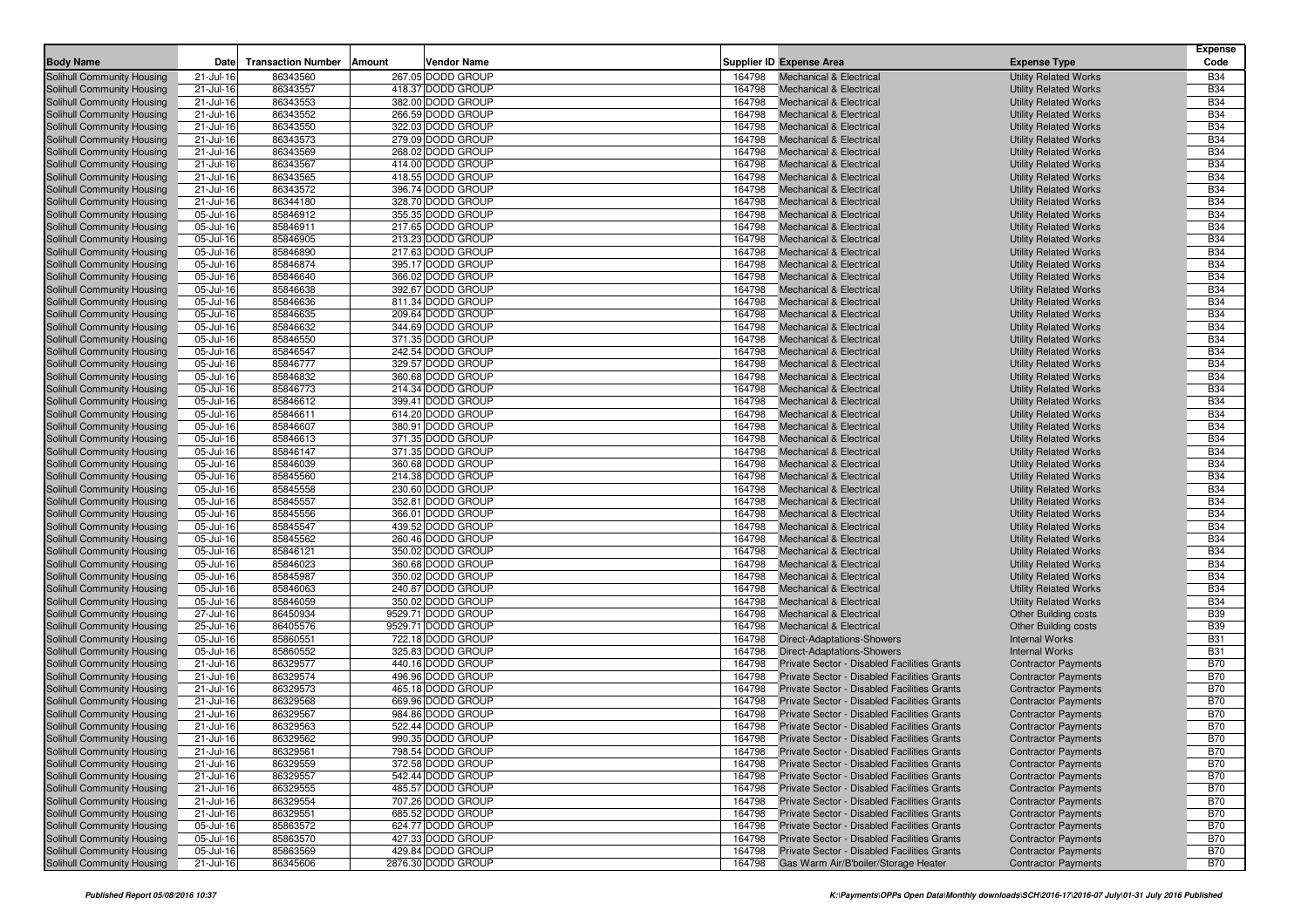|                                                          |                        |                           |        |                                          |                  |                                                                              |                                                          | <b>Expense</b>           |
|----------------------------------------------------------|------------------------|---------------------------|--------|------------------------------------------|------------------|------------------------------------------------------------------------------|----------------------------------------------------------|--------------------------|
| <b>Body Name</b>                                         | Date                   | <b>Transaction Number</b> | Amount | <b>Vendor Name</b>                       |                  | <b>Supplier ID Expense Area</b>                                              | <b>Expense Type</b>                                      | Code                     |
| Solihull Community Housing                               | 21-Jul-16              | 86345605                  |        | 2876.30 DODD GROUP                       | 164798           | Gas Warm Air/B'boiler/Storage Heater                                         | <b>Contractor Payments</b>                               | <b>B70</b>               |
| Solihull Community Housing                               | 21-Jul-16              | 86345604                  |        | 2876.30 DODD GROUP                       | 164798           | Gas Warm Air/B'boiler/Storage Heater                                         | <b>Contractor Payments</b>                               | <b>B70</b>               |
| Solihull Community Housing                               | 21-Jul-16              | 86345601                  |        | 2876.30 DODD GROUP                       | 164798           | Gas Warm Air/B'boiler/Storage Heater                                         | <b>Contractor Payments</b>                               | <b>B70</b>               |
| Solihull Community Housing                               | 21-Jul-16              | 86345603                  |        | 2876.30 DODD GROUP                       | 164798           | Gas Warm Air/B'boiler/Storage Heater                                         | <b>Contractor Payments</b>                               | <b>B70</b>               |
| Solihull Community Housing                               | 21-Jul-16              | 86345602                  |        | 2876.30 DODD GROUP                       | 164798           | Gas Warm Air/B'boiler/Storage Heater                                         | <b>Contractor Payments</b>                               | <b>B70</b>               |
| Solihull Community Housing                               | 05-Jul-16              | 85846652                  |        | 2206.31 DODD GROUP                       | 164798           | Gas Warm Air/B'boiler/Storage Heater                                         | <b>Contractor Payments</b>                               | <b>B70</b>               |
| Solihull Community Housing                               | 05-Jul-16              | 85846651                  |        | 1697.01 DODD GROUP                       | 164798           | Gas Warm Air/B'boiler/Storage Heater                                         | <b>Contractor Payments</b>                               | <b>B70</b>               |
| Solihull Community Housing                               | 05-Jul-16              | 85846650                  |        | 1696.28 DODD GROUP                       | 164798           | Gas Warm Air/B'boiler/Storage Heater                                         | <b>Contractor Payments</b>                               | <b>B70</b>               |
| Solihull Community Housing                               | 05-Jul-16              | 85846649                  |        | 2876.30 DODD GROUP                       | 164798           | Gas Warm Air/B'boiler/Storage Heater                                         | <b>Contractor Payments</b>                               | <b>B70</b><br><b>B70</b> |
| Solihull Community Housing                               | 05-Jul-16              | 85846648<br>85846647      |        | 2876.30 DODD GROUP                       | 164798           | Gas Warm Air/B'boiler/Storage Heater<br>Gas Warm Air/B'boiler/Storage Heater | <b>Contractor Payments</b>                               | <b>B70</b>               |
| Solihull Community Housing                               | 05-Jul-16              | 85846646                  |        | 2876.30 DODD GROUP<br>2876.30 DODD GROUP | 164798<br>164798 |                                                                              | <b>Contractor Payments</b>                               | <b>B70</b>               |
| Solihull Community Housing                               | 05-Jul-16              | 85846645                  |        | 2876.30 DODD GROUP                       |                  | Gas Warm Air/B'boiler/Storage Heater                                         | <b>Contractor Payments</b><br><b>Contractor Payments</b> | <b>B70</b>               |
| Solihull Community Housing<br>Solihull Community Housing | 05-Jul-16<br>05-Jul-16 | 85846644                  |        | 2876.30 DODD GROUP                       | 164798<br>164798 | Gas Warm Air/B'boiler/Storage Heater<br>Gas Warm Air/B'boiler/Storage Heater | <b>Contractor Payments</b>                               | <b>B70</b>               |
| Solihull Community Housing                               | 05-Jul-16              | 85846643                  |        | 1696.28 DODD GROUP                       | 164798           | Gas Warm Air/B'boiler/Storage Heater                                         | <b>Contractor Payments</b>                               | <b>B70</b>               |
| Solihull Community Housing                               | 05-Jul-16              | 85845571                  |        | 1696.28 DODD GROUP                       | 164798           | Gas Warm Air/B'boiler/Storage Heater                                         | <b>Contractor Payments</b>                               | <b>B70</b>               |
| Solihull Community Housing                               | 05-Jul-16              | 85845570                  |        | 2876.30 DODD GROUP                       | 164798           | Gas Warm Air/B'boiler/Storage Heater                                         | <b>Contractor Payments</b>                               | <b>B70</b>               |
| Solihull Community Housing                               | 05-Jul-16              | 85845569                  |        | 2876.30 DODD GROUP                       | 164798           | Gas Warm Air/B'boiler/Storage Heater                                         | <b>Contractor Payments</b>                               | <b>B70</b>               |
| Solihull Community Housing                               | 05-Jul-16              | 85845568                  |        | 1696.28 DODD GROUP                       | 164798           | Gas Warm Air/B'boiler/Storage Heater                                         | <b>Contractor Payments</b>                               | <b>B70</b>               |
| Solihull Community Housing                               | 05-Jul-16              | 85845567                  |        | 1696.28 DODD GROUP                       | 164798           | Gas Warm Air/B'boiler/Storage Heater                                         | <b>Contractor Payments</b>                               | <b>B70</b>               |
| <b>Solihull Community Housing</b>                        | 05-Jul-16              | 85845566                  |        | 2876.30 DODD GROUP                       | 164798           | Gas Warm Air/B'boiler/Storage Heater                                         | <b>Contractor Payments</b>                               | <b>B70</b>               |
| Solihull Community Housing                               | 05-Jul-16              | 85845626                  |        | 2876.30 DODD GROUP                       | 164798           | Gas Warm Air/B'boiler/Storage Heater                                         | <b>Contractor Payments</b>                               | <b>B70</b>               |
| Solihull Community Housing                               | 05-Jul-16              | 85845625                  |        | 2876.30 DODD GROUP                       | 164798           | Gas Warm Air/B'boiler/Storage Heater                                         | <b>Contractor Payments</b>                               | <b>B70</b>               |
| Solihull Community Housing                               | 05-Jul-16              | 85845624                  |        | 2876.30 DODD GROUP                       | 164798           | Gas Warm Air/B'boiler/Storage Heater                                         | <b>Contractor Payments</b>                               | <b>B70</b>               |
| Solihull Community Housing                               | 05-Jul-16              | 85845623                  |        | 2876.30 DODD GROUP                       | 164798           | Gas Warm Air/B'boiler/Storage Heater                                         | <b>Contractor Payments</b>                               | <b>B70</b>               |
| Solihull Community Housing                               | 05-Jul-16              | 85845622                  |        | 2876.30 DODD GROUP                       | 164798           | Gas Warm Air/B'boiler/Storage Heater                                         | <b>Contractor Payments</b>                               | <b>B70</b>               |
| Solihull Community Housing                               | 05-Jul-16              | 85845621                  |        | 2876.30 DODD GROUP                       | 164798           | Gas Warm Air/B'boiler/Storage Heater                                         | <b>Contractor Payments</b>                               | <b>B70</b>               |
| Solihull Community Housing                               | 05-Jul-16              | 85845619                  |        | 2876.30 DODD GROUP                       | 164798           | Gas Warm Air/B'boiler/Storage Heater                                         | <b>Contractor Payments</b>                               | <b>B70</b>               |
| Solihull Community Housing                               | 05-Jul-16              | 85845618                  |        | 2876.30 DODD GROUP                       | 164798           | Gas Warm Air/B'boiler/Storage Heater                                         | <b>Contractor Payments</b>                               | <b>B70</b>               |
| Solihull Community Housing                               | 05-Jul-16              | 85845620                  |        | 2876.30 DODD GROUP                       | 164798           | Gas Warm Air/B'boiler/Storage Heater                                         | <b>Contractor Payments</b>                               | <b>B70</b>               |
| Solihull Community Housing                               | 05-Jul-16              | 85845617                  |        | 2876.30 DODD GROUP                       | 164798           | Gas Warm Air/B'boiler/Storage Heater                                         | <b>Contractor Payments</b>                               | <b>B70</b>               |
| Solihull Community Housing                               | 05-Jul-16              | 85845616                  |        | 2876.30 DODD GROUP                       | 164798           | Gas Warm Air/B'boiler/Storage Heater                                         | <b>Contractor Payments</b>                               | <b>B70</b>               |
| Solihull Community Housing                               | 05-Jul-16              | 85845615                  |        | 2876.30 DODD GROUP                       | 164798           | Gas Warm Air/B'boiler/Storage Heater                                         | <b>Contractor Payments</b>                               | <b>B70</b>               |
| Solihull Community Housing                               | 05-Jul-16              | 85845614                  |        | 2876.30 DODD GROUP                       | 164798           | Gas Warm Air/B'boiler/Storage Heater                                         | <b>Contractor Payments</b>                               | <b>B70</b>               |
| Solihull Community Housing                               | 05-Jul-16              | 85845613                  |        | 2876.30 DODD GROUP                       | 164798           | Gas Warm Air/B'boiler/Storage Heater                                         | <b>Contractor Payments</b>                               | <b>B70</b>               |
| Solihull Community Housing                               | 05-Jul-16              | 85845612                  |        | 1696.28 DODD GROUP                       | 164798           | Gas Warm Air/B'boiler/Storage Heater                                         | <b>Contractor Payments</b>                               | <b>B70</b>               |
| Solihull Community Housing                               | 05-Jul-16              | 85845611                  |        | 1696.28 DODD GROUP                       | 164798           | Gas Warm Air/B'boiler/Storage Heater                                         | <b>Contractor Payments</b>                               | <b>B70</b>               |
| Solihull Community Housing                               | 05-Jul-16              | 85845610                  |        | 2206.31 DODD GROUP                       | 164798           | Gas Warm Air/B'boiler/Storage Heater                                         | <b>Contractor Payments</b>                               | <b>B70</b>               |
| Solihull Community Housing                               | 05-Jul-16              | 85845609                  |        | 2206.31 DODD GROUP                       | 164798           | Gas Warm Air/B'boiler/Storage Heater                                         | <b>Contractor Payments</b>                               | <b>B70</b>               |
| Solihull Community Housing                               | 05-Jul-16              | 85845608                  |        | 1696.28 DODD GROUP                       | 164798           | Gas Warm Air/B'boiler/Storage Heater                                         | <b>Contractor Payments</b>                               | <b>B70</b>               |
| Solihull Community Housing                               | 05-Jul-16              | 85845607                  |        | 2876.30 DODD GROUP                       | 164798           | Gas Warm Air/B'boiler/Storage Heater                                         | <b>Contractor Payments</b>                               | <b>B70</b>               |
| Solihull Community Housing                               | 05-Jul-16              | 85845606                  |        | 2876.30 DODD GROUP                       | 164798           | Gas Warm Air/B'boiler/Storage Heater                                         | <b>Contractor Payments</b>                               | <b>B70</b>               |
| Solihull Community Housing                               | 05-Jul-16              | 85845605                  |        | 2876.30 DODD GROUP                       | 164798           | Gas Warm Air/B'boiler/Storage Heater                                         | <b>Contractor Payments</b>                               | <b>B70</b>               |
| Solihull Community Housing                               | 05-Jul-16              | 85845604                  |        | 2876.30 DODD GROUP                       | 164798           | Gas Warm Air/B'boiler/Storage Heater                                         | <b>Contractor Payments</b>                               | <b>B70</b>               |
| Solihull Community Housing                               | 05-Jul-16              | 85845603                  |        | 2876.30 DODD GROUP                       | 164798           | Gas Warm Air/B'boiler/Storage Heater                                         | <b>Contractor Payments</b>                               | <b>B70</b>               |
| Solihull Community Housing                               | 05-Jul-16              | 85845602                  |        | 2876.30 DODD GROUP                       | 164798           | Gas Warm Air/B'boiler/Storage Heater                                         | <b>Contractor Payments</b>                               | <b>B70</b>               |
| Solihull Community Housing                               | 05-Jul-16              | 85845601                  |        | 2876.30 DODD GROUP                       | 164798           | Gas Warm Air/B'boiler/Storage Heater                                         | <b>Contractor Payments</b>                               | <b>B70</b>               |
| Solihull Community Housing                               | 05-Jul-16              | 85845600                  |        | 2876.30 DODD GROUP                       | 164798           | Gas Warm Air/B'boiler/Storage Heater                                         | <b>Contractor Payments</b>                               | <b>B70</b>               |
| Solihull Community Housing                               | 05-Jul-16              | 85845599                  |        | 1697.01 DODD GROUP                       | 164798           | Gas Warm Air/B'boiler/Storage Heater                                         | <b>Contractor Payments</b>                               | <b>B70</b>               |
| Solihull Community Housing                               | 05-Jul-16              | 85845598                  |        | 2876.30 DODD GROUP                       | 164798           | Gas Warm Air/B'boiler/Storage Heater                                         | <b>Contractor Payments</b>                               | <b>B70</b>               |
| Solihull Community Housing                               | 05-Jul-16              | 85845597                  |        | 2876.30 DODD GROUP                       | 164798           | Gas Warm Air/B'boiler/Storage Heater                                         | <b>Contractor Payments</b>                               | <b>B70</b>               |
| Solihull Community Housing                               | 05-Jul-16              | 85845596                  |        | 2876.30 DODD GROUP                       | 164798           | Gas Warm Air/B'boiler/Storage Heater                                         | <b>Contractor Payments</b>                               | <b>B70</b>               |
| Solihull Community Housing                               | 05-Jul-16              | 85845595                  |        | 2876.30 DODD GROUP                       | 164798           | Gas Warm Air/B'boiler/Storage Heater                                         | <b>Contractor Payments</b>                               | <b>B70</b>               |
| Solihull Community Housing                               | 05-Jul-16              | 85845594                  |        | 2876.30 DODD GROUP                       | 164798           | Gas Warm Air/B'boiler/Storage Heater                                         | <b>Contractor Payments</b>                               | <b>B70</b>               |
| Solihull Community Housing                               | 05-Jul-16              | 85845593                  |        | 2206.31 DODD GROUP                       | 164798           | Gas Warm Air/B'boiler/Storage Heater                                         | <b>Contractor Payments</b>                               | <b>B70</b>               |
| Solihull Community Housing                               | 05-Jul-16              | 85845592                  |        | 1696.28 DODD GROUP                       | 164798           | Gas Warm Air/B'boiler/Storage Heater                                         | <b>Contractor Payments</b>                               | <b>B70</b>               |
| Solihull Community Housing                               | 05-Jul-16              | 85845591                  |        | 2876.30 DODD GROUP                       | 164798           | Gas Warm Air/B'boiler/Storage Heater                                         | <b>Contractor Payments</b>                               | <b>B70</b>               |
| Solihull Community Housing                               | 05-Jul-16              | 85845590                  |        | 2206.31 DODD GROUP                       | 164798           | Gas Warm Air/B'boiler/Storage Heater                                         | <b>Contractor Payments</b>                               | <b>B70</b>               |
| Solihull Community Housing                               | 05-Jul-16              | 85845589                  |        | 2876.30 DODD GROUP                       | 164798           | Gas Warm Air/B'boiler/Storage Heater                                         | <b>Contractor Payments</b>                               | <b>B70</b>               |
| Solihull Community Housing                               | 05-Jul-16              | 85845587                  |        | 1696.28 DODD GROUP                       | 164798           | Gas Warm Air/B'boiler/Storage Heater                                         | <b>Contractor Payments</b>                               | <b>B70</b>               |
| Solihull Community Housing                               | 05-Jul-16              | 85845586                  |        | 1696.28 DODD GROUP                       | 164798           | Gas Warm Air/B'boiler/Storage Heater                                         | <b>Contractor Payments</b>                               | <b>B70</b>               |
| Solihull Community Housing                               | 05-Jul-16              | 85845588                  |        | 2206.31 DODD GROUP                       | 164798           | Gas Warm Air/B'boiler/Storage Heater                                         | <b>Contractor Payments</b>                               | <b>B70</b>               |
| Solihull Community Housing                               | 05-Jul-16              | 85845585                  |        | 2876.30 DODD GROUP                       | 164798           | Gas Warm Air/B'boiler/Storage Heater                                         | <b>Contractor Payments</b>                               | <b>B70</b>               |
| Solihull Community Housing                               | 05-Jul-16              | 85845584                  |        | 2876.30 DODD GROUP                       | 164798           | Gas Warm Air/B'boiler/Storage Heater                                         | <b>Contractor Payments</b>                               | <b>B70</b>               |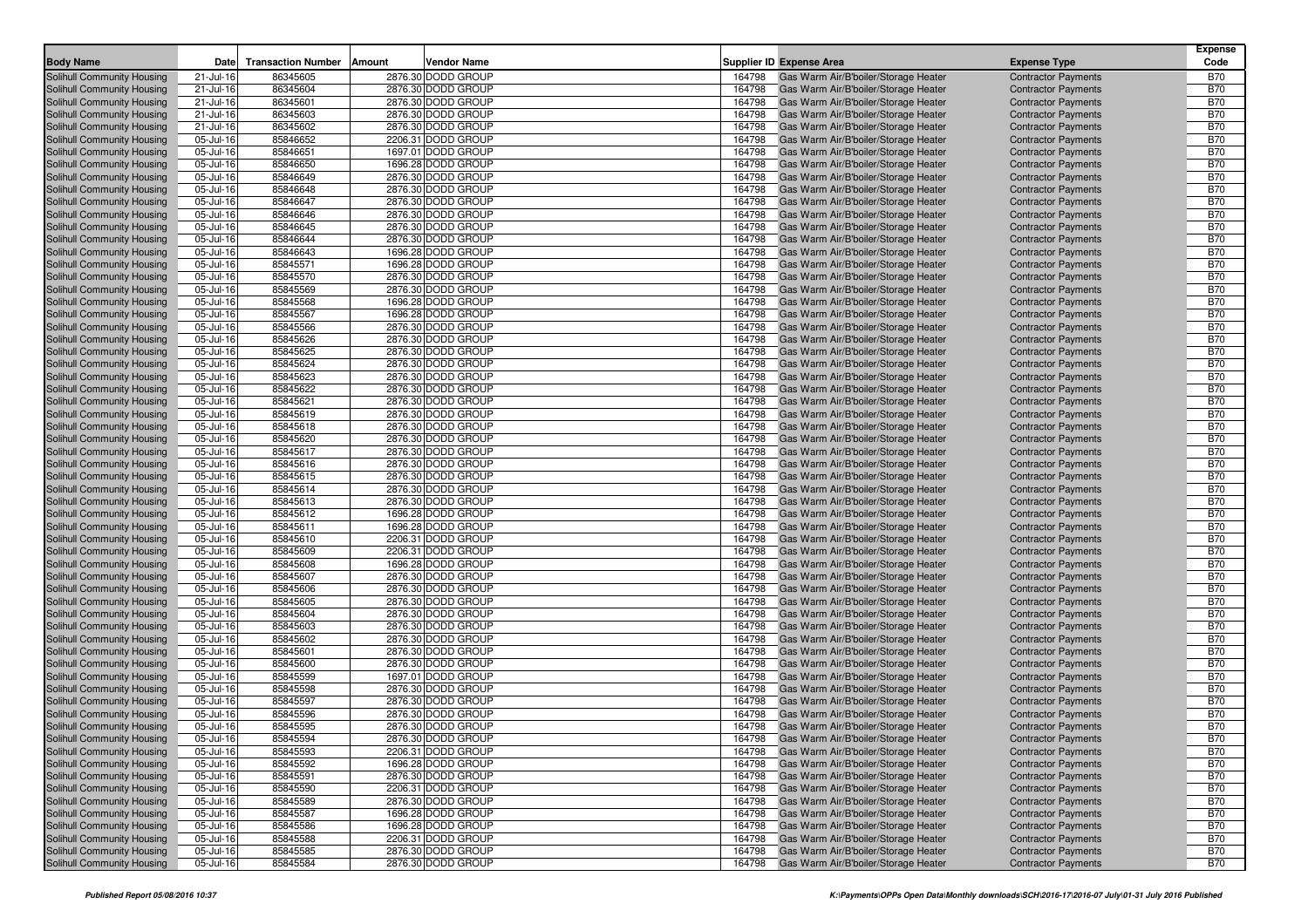|                                                          |                        |                           |        |                                                  |                  |                                                                              |                                                          | <b>Expense</b>                |
|----------------------------------------------------------|------------------------|---------------------------|--------|--------------------------------------------------|------------------|------------------------------------------------------------------------------|----------------------------------------------------------|-------------------------------|
| <b>Body Name</b>                                         | Date                   | <b>Transaction Number</b> | Amount | Vendor Name                                      |                  | Supplier ID Expense Area                                                     | <b>Expense Type</b>                                      | Code                          |
| Solihull Community Housing                               | 05-Jul-16              | 85845583                  |        | 2876.30 DODD GROUP                               | 164798           | Gas Warm Air/B'boiler/Storage Heater                                         | <b>Contractor Payments</b>                               | <b>B70</b>                    |
| Solihull Community Housing                               | 05-Jul-16              | 85845581                  |        | 2876.30 DODD GROUP                               | 164798           | Gas Warm Air/B'boiler/Storage Heater                                         | <b>Contractor Payments</b>                               | <b>B70</b>                    |
| Solihull Community Housing                               | 05-Jul-16              | 85845580                  |        | 2876.30 DODD GROUP                               | 164798           | Gas Warm Air/B'boiler/Storage Heater                                         | <b>Contractor Payments</b>                               | <b>B70</b>                    |
| Solihull Community Housing                               | 05-Jul-16              | 85845579                  |        | 2876.30 DODD GROUP                               | 164798           | Gas Warm Air/B'boiler/Storage Heater                                         | <b>Contractor Payments</b>                               | <b>B70</b>                    |
| Solihull Community Housing                               | 05-Jul-16              | 85845582                  |        | 2876.30 DODD GROUP                               | 164798           | Gas Warm Air/B'boiler/Storage Heater                                         | <b>Contractor Payments</b>                               | <b>B70</b>                    |
| Solihull Community Housing                               | 05-Jul-16              | 85845578                  |        | 2876.30 DODD GROUP                               | 164798           | Gas Warm Air/B'boiler/Storage Heater                                         | <b>Contractor Payments</b>                               | <b>B70</b>                    |
| Solihull Community Housing                               | 05-Jul-16              | 85845577                  |        | 2876.30 DODD GROUP                               | 164798           | Gas Warm Air/B'boiler/Storage Heater                                         | <b>Contractor Payments</b>                               | <b>B70</b>                    |
| Solihull Community Housing<br>Solihull Community Housing | 05-Jul-16<br>05-Jul-16 | 85845575<br>85845574      |        | 1697.01 DODD GROUP<br>2876.30 DODD GROUP         | 164798<br>164798 | Gas Warm Air/B'boiler/Storage Heater<br>Gas Warm Air/B'boiler/Storage Heater | <b>Contractor Payments</b><br><b>Contractor Payments</b> | <b>B70</b><br><b>B70</b>      |
| Solihull Community Housing                               | 05-Jul-16              | 85845573                  |        | 2876.30 DODD GROUP                               | 164798           | Gas Warm Air/B'boiler/Storage Heater                                         | <b>Contractor Payments</b>                               | <b>B70</b>                    |
| Solihull Community Housing                               | 05-Jul-16              | 85845572                  |        | 1696.28 DODD GROUP                               | 164798           | Gas Warm Air/B'boiler/Storage Heater                                         | <b>Contractor Payments</b>                               | <b>B70</b>                    |
| Solihull Community Housing                               | 05-Jul-16              | 85845576                  |        | 2876.30 DODD GROUP                               | 164798           | Gas Warm Air/B'boiler/Storage Heater                                         | <b>Contractor Payments</b>                               | <b>B70</b>                    |
| Solihull Community Housing                               | 21-Jul-16              | 86343576                  |        | 257.99 DODD GROUP                                | 164798           | Low Rise - Envelope Programme                                                | <b>Contractor Payments</b>                               | <b>B70</b>                    |
| Solihull Community Housing                               | 21-Jul-16              | 86331561                  |        | 327.92 DODD GROUP                                | 164798           | Kitchens                                                                     | <b>Contractor Payments</b>                               | <b>B70</b>                    |
| Solihull Community Housing                               | 21-Jul-16              | 86331559                  |        | 291.33 DODD GROUP                                | 164798           | Kitchens                                                                     | <b>Contractor Payments</b>                               | <b>B70</b>                    |
| Solihull Community Housing                               | 21-Jul-16              | 86331557                  |        | 553.11 DODD GROUP                                | 164798           | Kitchens                                                                     | <b>Contractor Payments</b>                               | <b>B70</b>                    |
| Solihull Community Housing                               | 21-Jul-16              | 86331556                  |        | 348.22 DODD GROUP                                | 164798           | Kitchens                                                                     | <b>Contractor Payments</b>                               | <b>B70</b>                    |
| Solihull Community Housing                               | 21-Jul-16              | 86331555                  |        | 255.68 DODD GROUP                                | 164798           | Kitchens                                                                     | <b>Contractor Payments</b>                               | <b>B70</b>                    |
| Solihull Community Housing                               | 21-Jul-16              | 86331554                  |        | 395.58 DODD GROUP                                | 164798           | Kitchens                                                                     | <b>Contractor Payments</b>                               | <b>B70</b>                    |
| Solihull Community Housing                               | 21-Jul-16              | 86331552                  |        | 305.57 DODD GROUP                                | 164798           | Kitchens                                                                     | <b>Contractor Payments</b>                               | <b>B70</b>                    |
| Solihull Community Housing                               | 21-Jul-16              | 86331548                  |        | 1267.74 DODD GROUP                               | 164798           | Kitchens                                                                     | <b>Contractor Payments</b>                               | <b>B70</b>                    |
| Solihull Community Housing                               | 05-Jul-16              | 85860571                  |        | 458.97 DODD GROUP                                | 164798           | Kitchens                                                                     | <b>Contractor Payments</b>                               | <b>B70</b>                    |
| Solihull Community Housing                               | 05-Jul-16              | 85858571                  |        | 398.70 DODD GROUP                                | 164798           | Kitchens                                                                     | <b>Contractor Payments</b>                               | <b>B70</b>                    |
| Solihull Community Housing                               | 05-Jul-16              | 85858570                  |        | 713.04 DODD GROUP                                | 164798           | Kitchens                                                                     | <b>Contractor Payments</b>                               | <b>B70</b>                    |
| Solihull Community Housing                               | 05-Jul-16              | 85858569                  |        | 339.87 DODD GROUP                                | 164798           | Kitchens                                                                     | <b>Contractor Payments</b>                               | <b>B70</b>                    |
| Solihull Community Housing<br>Solihull Community Housing | 05-Jul-16              | 85858567<br>85858566      |        | 523.57 DODD GROUP                                | 164798           | Kitchens                                                                     | <b>Contractor Payments</b>                               | <b>B70</b><br><b>B70</b>      |
| Solihull Community Housing                               | 05-Jul-16<br>05-Jul-16 | 85858565                  |        | 354.01 DODD GROUP<br>402.14 DODD GROUP           | 164798<br>164798 | Kitchens<br>Kitchens                                                         | <b>Contractor Payments</b><br><b>Contractor Payments</b> | <b>B70</b>                    |
| Solihull Community Housing                               | 05-Jul-16              | 85858563                  |        | 369.28 DODD GROUP                                | 164798           | Kitchens                                                                     | <b>Contractor Payments</b>                               | <b>B70</b>                    |
| Solihull Community Housing                               | 05-Jul-16              | 85858562                  |        | 501.89 DODD GROUP                                | 164798           | Kitchens                                                                     | <b>Contractor Payments</b>                               | <b>B70</b>                    |
| Solihull Community Housing                               | 05-Jul-16              | 85858564                  |        | 341.78 DODD GROUP                                | 164798           | Kitchens                                                                     | <b>Contractor Payments</b>                               | <b>B70</b>                    |
| Solihull Community Housing                               | 05-Jul-16              | 85858560                  |        | 316.39 DODD GROUP                                | 164798           | Kitchens                                                                     | <b>Contractor Payments</b>                               | <b>B70</b>                    |
| Solihull Community Housing                               | 05-Jul-16              | 85858557                  |        | 397.86 DODD GROUP                                | 164798           | Kitchens                                                                     | <b>Contractor Payments</b>                               | <b>B70</b>                    |
| Solihull Community Housing                               | 05-Jul-16              | 85858556                  |        | 522.51 DODD GROUP                                | 164798           | Kitchens                                                                     | <b>Contractor Payments</b>                               | <b>B70</b>                    |
| Solihull Community Housing                               | 05-Jul-16              | 85858554                  |        | 239.48 DODD GROUP                                | 164798           | Kitchens                                                                     | <b>Contractor Payments</b>                               | <b>B70</b>                    |
| Solihull Community Housing                               | 05-Jul-16              | 85858558                  |        | 239.40 DODD GROUP                                | 164798           | Kitchens                                                                     | <b>Contractor Payments</b>                               | <b>B70</b>                    |
| Solihull Community Housing                               | 05-Jul-16              | 85858551                  |        | 511.81 DODD GROUP                                | 164798           | Kitchens                                                                     | <b>Contractor Payments</b>                               | <b>B70</b>                    |
| Solihull Community Housing                               | 05-Jul-16              | 85858550                  |        | 483.59 DODD GROUP                                | 164798           | Kitchens                                                                     | <b>Contractor Payments</b>                               | <b>B70</b>                    |
| Solihull Community Housing                               | 05-Jul-16              | 85858549                  |        | 437.30 DODD GROUP                                | 164798           | Kitchens                                                                     | <b>Contractor Payments</b>                               | <b>B70</b>                    |
| Solihull Community Housing                               | 05-Jul-16              | 85858552                  |        | 452.53 DODD GROUP                                | 164798           | Kitchens                                                                     | <b>Contractor Payments</b>                               | <b>B70</b>                    |
| Solihull Community Housing                               | 05-Jul-16              | 85850943                  |        | 270.94 DODD GROUP<br>325.00 DOORFIT PRODUCTS LTD | 164798<br>5228   | Direct-Standby                                                               | <b>Other Building costs</b>                              | <b>B39</b><br>R <sub>10</sub> |
| Solihull Community Housing<br>Solihull Community Housing | 27-Jul-16<br>27-Jul-16 | 86443556<br>86443551      |        | 550.00 DOORFIT PRODUCTS LTD                      | 5228             | Stores-Stores and delivery<br>Stores-Stores and delivery                     | <b>Stocks</b><br><b>Stocks</b>                           | R <sub>10</sub>               |
| Solihull Community Housing                               | 20-Jul-16              | 86312566                  |        | 88.20 DOORFIT PRODUCTS LTD                       | 5228             | Stores-Stores and delivery                                                   | <b>Stocks</b>                                            | R <sub>10</sub>               |
| Solihull Community Housing                               | 20-Jul-16              | 86312566                  |        | 37.00 DOORFIT PRODUCTS LTD                       | 5228             | Stores-Stores and delivery                                                   | <b>Stocks</b>                                            | R <sub>10</sub>               |
| Solihull Community Housing                               | 20-Jul-16              | 86312566                  |        | 41.90 DOORFIT PRODUCTS LTD                       | 5228             | Stores-Stores and delivery                                                   | <b>Stocks</b>                                            | R <sub>10</sub>               |
| Solihull Community Housing                               | 20-Jul-16              | 86312566                  |        | 23.00 DOORFIT PRODUCTS LTD                       | 5228             | Stores-Stores and delivery                                                   | <b>Stocks</b>                                            | R <sub>10</sub>               |
| Solihull Community Housing                               | 20-Jul-16              | 86312566                  |        | 93.20 DOORFIT PRODUCTS LTD                       | 5228             | Stores-Stores and delivery                                                   | <b>Stocks</b>                                            | R <sub>10</sub>               |
| Solihull Community Housing                               | 14-Jul-16              | 86146593                  |        | 79.20 DOORFIT PRODUCTS LTD                       | 5228             | Stores-Stores and delivery                                                   | <b>Stocks</b>                                            | R <sub>10</sub>               |
| Solihull Community Housing                               | 14-Jul-16              | 86146593                  |        | 71.20 DOORFIT PRODUCTS LTD                       | 5228             | Stores-Stores and delivery                                                   | <b>Stocks</b>                                            | R <sub>10</sub>               |
| Solihull Community Housing                               | 14-Jul-16              | 86146593                  |        | 55.00 DOORFIT PRODUCTS LTD                       | 5228             | Stores-Stores and delivery                                                   | <b>Stocks</b>                                            | R <sub>10</sub>               |
| Solihull Community Housing                               | 14-Jul-16              | 86146593                  |        | 83.80 DOORFIT PRODUCTS LTD                       | 5228             | Stores-Stores and delivery                                                   | <b>Stocks</b>                                            | R <sub>10</sub>               |
| Solihull Community Housing                               | 04-Jul-16              | 85808552                  |        | 50.00 DOORFIT PRODUCTS LTD                       | 5228             | Stores-Stores and delivery                                                   | <b>Stocks</b>                                            | R <sub>10</sub>               |
| Solihull Community Housing                               | 04-Jul-16              | 85808552                  |        | 195.60 DOORFIT PRODUCTS LTD                      | 5228             | Stores-Stores and delivery                                                   | <b>Stocks</b>                                            | R <sub>10</sub>               |
| Solihull Community Housing                               | 04-Jul-16              | 85808552                  |        | 33.50 DOORFIT PRODUCTS LTD                       | 5228             | Stores-Stores and delivery                                                   | <b>Stocks</b>                                            | R <sub>10</sub>               |
| Solihull Community Housing                               | 29-Jul-16              | 86492558                  |        | 810.88 DR GAIL YOUNG<br>1009.56 DR GAIL YOUNG    | 221701           | Housing Aid & Homelessness                                                   | <b>Tenant Medicals</b>                                   | D63                           |
| Solihull Community Housing                               | 12-Jul-16              | 86086551<br>86086550      |        | 831.81 DR GAIL YOUNG                             | 221701           | Housing Aid & Homelessness                                                   | <b>Tenant Medicals</b>                                   | D63<br>D63                    |
| Solihull Community Housing<br>Solihull Community Housing | 12-Jul-16<br>29-Jul-16 | 86499649                  |        | 221.20 DRAINTECH SERVICES (MIDLANDS) LTD         | 221701<br>338596 | Housing Aid & Homelessness<br>North Property Repairs-Day to day              | <b>Tenant Medicals</b><br><b>External Structures</b>     | <b>B33</b>                    |
| Solihull Community Housing                               | 29-Jul-16              | 86499648                  |        | 221.20 DRAINTECH SERVICES (MIDLANDS) LTD         | 338596           | North Property Repairs-Day to day                                            | <b>External Structures</b>                               | <b>B33</b>                    |
| Solihull Community Housing                               | 29-Jul-16              | 86499647                  |        | 221.20 DRAINTECH SERVICES (MIDLANDS) LTD         | 338596           | North Property Repairs-Day to day                                            | <b>External Structures</b>                               | <b>B33</b>                    |
| Solihull Community Housing                               | 29-Jul-16              | 86499665                  |        | 226.50 DRAINTECH SERVICES (MIDLANDS) LTD         | 338596           | North Property Repairs-Day to day                                            | <b>Other Works</b>                                       | <b>B32</b>                    |
| Solihull Community Housing                               | 29-Jul-16              | 86499664                  |        | 221.20 DRAINTECH SERVICES (MIDLANDS) LTD         | 338596           | North Property Repairs-Day to day                                            | Other Works                                              | <b>B32</b>                    |
| Solihull Community Housing                               | 29-Jul-16              | 86499662                  |        | 292.23 DRAINTECH SERVICES (MIDLANDS) LTD         | 338596           | North Property Repairs-Day to day                                            | Other Works                                              | <b>B32</b>                    |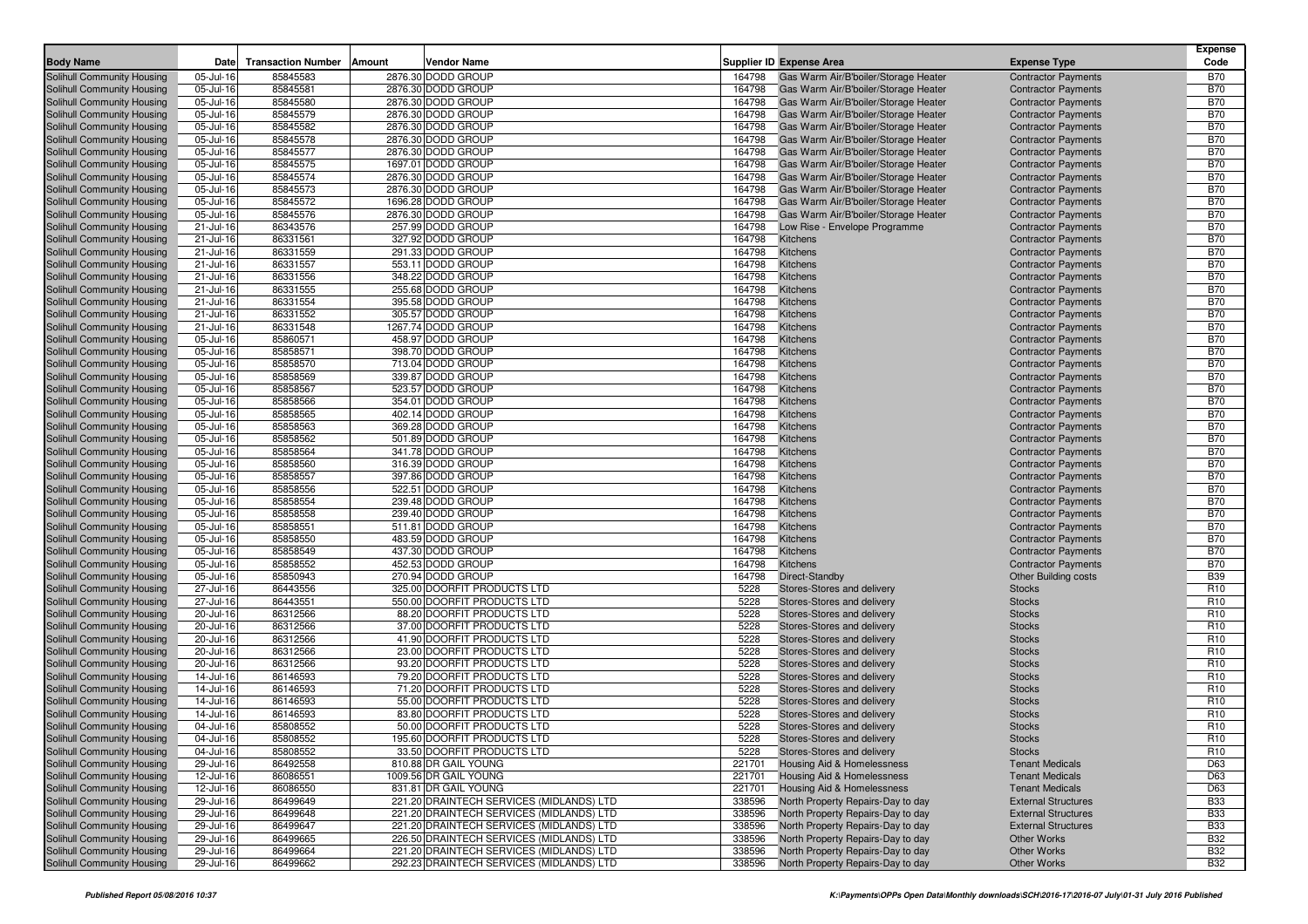| <b>Body Name</b>                                         | Date                   | <b>Transaction Number</b> | Amount | <b>Vendor Name</b>                                                         |                  | <b>Supplier ID Expense Area</b>                                                            | <b>Expense Type</b>                                                | <b>Expense</b><br>Code        |
|----------------------------------------------------------|------------------------|---------------------------|--------|----------------------------------------------------------------------------|------------------|--------------------------------------------------------------------------------------------|--------------------------------------------------------------------|-------------------------------|
| <b>Solihull Community Housing</b>                        | 29-Jul-16              | 86499650                  |        | 1106.60 DRAINTECH SERVICES (MIDLANDS) LTD                                  | 338596           | North Property Repairs-Day to day                                                          | <b>Other Works</b>                                                 | <b>B32</b>                    |
| Solihull Community Housing                               | 29-Jul-16              | 86499646                  |        | 326.94 DRAINTECH SERVICES (MIDLANDS) LTD                                   | 338596           | North Property Repairs-Day to day                                                          | <b>Other Works</b>                                                 | <b>B32</b>                    |
| Solihull Community Housing                               | 29-Jul-16              | 86499645                  |        | 463.76 DRAINTECH SERVICES (MIDLANDS) LTD                                   | 338596           | North Property Repairs-Day to day                                                          | <b>Other Works</b>                                                 | <b>B32</b>                    |
| Solihull Community Housing                               | 21-Jul-16              | 86355568                  |        | 239.71 DRAINTECH SERVICES (MIDLANDS) LTD                                   | 338596           | North Property Repairs-Day to day                                                          | <b>Other Works</b>                                                 | <b>B32</b>                    |
| Solihull Community Housing                               | 21-Jul-16              | 86355592                  |        | 477.90 DRAINTECH SERVICES (MIDLANDS) LTD                                   | 338596           | North Property Repairs-Day to day                                                          | <b>Other Works</b>                                                 | <b>B32</b>                    |
| Solihull Community Housing                               | 21-Jul-16              | 86355589                  |        | 1270.34 DRAINTECH SERVICES (MIDLANDS) LTD                                  | 338596           | North Property Repairs-Day to day                                                          | <b>Other Works</b>                                                 | <b>B32</b>                    |
| Solihull Community Housing                               | 11-Jul-16              | 86020595                  |        | 485.28 DRAINTECH SERVICES (MIDLANDS) LTD                                   | 338596           | North Property Repairs-Day to day                                                          | <b>Other Works</b>                                                 | <b>B32</b>                    |
| Solihull Community Housing                               | 11-Jul-16              | 86020591                  |        | 220.00 DRAINTECH SERVICES (MIDLANDS) LTD                                   | 338596           | North Property Repairs-Day to day                                                          | <b>Other Works</b>                                                 | <b>B32</b>                    |
| Solihull Community Housing                               | 11-Jul-16              | 86020590                  |        | 220.00 DRAINTECH SERVICES (MIDLANDS) LTD                                   | 338596           | North Property Repairs-Day to day                                                          | <b>Other Works</b>                                                 | <b>B32</b>                    |
| Solihull Community Housing                               | 11-Jul-16              | 86020589                  |        | 539.00 DRAINTECH SERVICES (MIDLANDS) LTD                                   | 338596           | North Property Repairs-Day to day                                                          | <b>Other Works</b>                                                 | <b>B32</b>                    |
| Solihull Community Housing                               | 11-Jul-16              | 86020587                  |        | 540.00 DRAINTECH SERVICES (MIDLANDS) LTD                                   | 338596           | North Property Repairs-Day to day                                                          | <b>Other Works</b>                                                 | <b>B32</b>                    |
| Solihull Community Housing                               | 11-Jul-16              | 86034712                  |        | 312.53 DULUX DECORATOR CENTRES                                             | 69460            | North Property Repairs-Voids                                                               | <b>Internal Works</b>                                              | <b>B31</b>                    |
| Solihull Community Housing                               | 11-Jul-16              | 86034712                  |        | 381.52 DULUX DECORATOR CENTRES                                             | 69460            | Gas Warm Air/B'boiler/Storage Heater                                                       | <b>Contractor Payments</b>                                         | <b>B70</b>                    |
| Solihull Community Housing                               | 19-Jul-16              | 86251665                  |        | 649.44 E.ON ENERGY                                                         | 108799           | <b>Private Sector Leasing</b>                                                              | Gas                                                                | <b>B10</b>                    |
| Solihull Community Housing                               | 19-Jul-16              | 86251665                  |        | 170.49 E.ON ENERGY                                                         | 108799           | <b>Private Sector Leasing</b>                                                              | Electricity                                                        | <b>B11</b>                    |
| Solihull Community Housing                               | 26-Jul-16              | 86437552                  |        | -46.00 ECLIPSE ACCESS SOLUTIONS LTD                                        | 141696           | Sub Contractors Tax                                                                        | <b>Creditor: Inland Revenue</b>                                    | S02                           |
| Solihull Community Housing                               | 26-Jul-16              | 86437552                  |        | 300.00 ECLIPSE ACCESS SOLUTIONS LTD                                        | 141696           | <b>Public Sector - Major Adaptations</b>                                                   | <b>Contractor Payments</b>                                         | <b>B70</b>                    |
| Solihull Community Housing                               | 29-Jul-16              | 86492565                  |        | -318.98 EDEN ADAPTIONS LTD                                                 | 267999           | Sub Contractors Tax                                                                        | Creditor: Inland Revenue                                           | S02                           |
| Solihull Community Housing                               | 13-Jul-16              | 86112556                  |        | -318.98 EDEN ADAPTIONS LTD                                                 | 267999           | Sub Contractors Tax                                                                        | Creditor: Inland Revenue                                           | S02                           |
| Solihull Community Housing                               | 13-Jul-16              | 86112555                  |        | -283.54 EDEN ADAPTIONS LTD                                                 | 267999           | Sub Contractors Tax                                                                        | <b>Creditor: Inland Revenue</b>                                    | S <sub>02</sub><br><b>B44</b> |
| Solihull Community Housing                               | 29-Jul-16              | 86492565                  |        | 1594.89 EDEN ADAPTIONS LTD                                                 | 267999           | Safe and Sound Operational                                                                 | <b>Falls Prevention Service</b>                                    |                               |
| Solihull Community Housing                               | 13-Jul-16              | 86112556<br>86112555      |        | 1594.90 EDEN ADAPTIONS LTD<br>1417.69 EDEN ADAPTIONS LTD                   | 267999<br>267999 | Safe and Sound Operational                                                                 | <b>Falls Prevention Service</b><br><b>Falls Prevention Service</b> | <b>B44</b><br><b>B44</b>      |
| Solihull Community Housing                               | 13-Jul-16              | 86492578                  |        | 25928.00 EDEN BUILD LTD BUILDING CONTRACTORS                               | 5243773          | Safe and Sound Operational                                                                 |                                                                    | <b>B70</b>                    |
| Solihull Community Housing<br>Solihull Community Housing | 29-Jul-16<br>06-Jul-16 | 85907547                  |        | 3.80 EDENRED                                                               | 276843           | Private Sector - Disabled Facilities Grants<br><b>Central Administration</b>               | <b>Contractor Payments</b><br>Other Fees and Charges               | D <sub>59</sub>               |
|                                                          |                        | 85907547                  |        | 949.00 EDENRED                                                             | 276843           | <b>Payroll Deductions</b>                                                                  | <b>General Creditors</b>                                           | S01                           |
| Solihull Community Housing<br>Solihull Community Housing | 06-Jul-16<br>26-Jul-16 | 86437554                  |        | 818.50 EGBERT H TAYLOR & CO LTD                                            | 5357             | Low Rise (inc. Safe & Sound)                                                               | <b>Materials</b>                                                   | D <sub>13</sub>               |
| Solihull Community Housing                               | 19-Jul-16              | 86251677                  |        | 2928.58 ELDERCARE                                                          | 78964            | Safe and Sound Operational                                                                 | <b>Other Supplies And Services Costs</b>                           | D90                           |
| Solihull Community Housing                               | 08-Jul-16              | 85992551                  |        | 3042.43 ELDERCARE                                                          | 78964            | Safe and Sound Operational                                                                 | <b>Other Supplies And Services Costs</b>                           | D90                           |
| Solihull Community Housing                               | 08-Jul-16              | 85992550                  |        | 2954.75 ELDERCARE                                                          | 78964            | Safe and Sound Operational                                                                 | <b>Other Supplies And Services Costs</b>                           | D90                           |
| Solihull Community Housing                               | 08-Jul-16              | 85996548                  |        | 271.80 ELDERCARE                                                           | 78964            | Safe and Sound Operational                                                                 | Equipment Rental/Lease                                             | D <sub>18</sub>               |
| Solihull Community Housing                               | 08-Jul-16              | 85996547                  |        | 282.64 ELDERCARE                                                           | 78964            | Safe and Sound Operational                                                                 | Equipment Rental/Lease                                             | D <sub>18</sub>               |
| Solihull Community Housing                               | 08-Jul-16              | 85993608                  |        | 468.00 ELDERCARE                                                           | 78964            | Safe and Sound Operational                                                                 | <b>Other Supplies And Services Costs</b>                           | D90                           |
| Solihull Community Housing                               | 08-Jul-16              | 85993607                  |        | 357.16 ELDERCARE                                                           | 78964            | Safe and Sound Operational                                                                 | <b>Other Supplies And Services Costs</b>                           | D90                           |
| Solihull Community Housing                               | 08-Jul-16              | 85992552                  |        | 443.84 ELDERCARE                                                           | 78964            | Safe and Sound Operational                                                                 | <b>Other Supplies And Services Costs</b>                           | D90                           |
| Solihull Community Housing                               | 11-Jul-16              | 86020893                  |        | 108.50 ENVIROCALL LTD                                                      | 105902           | North Property Repairs-Day to day                                                          | <b>Internal Works</b>                                              | <b>B31</b>                    |
| Solihull Community Housing                               | 11-Jul-16              | 86020893                  |        | 78.00 ENVIROCALL LTD                                                       | 105902           | North Property Repairs-Day to day                                                          | <b>Internal Works</b>                                              | <b>B31</b>                    |
| Solihull Community Housing                               | 11-Jul-16              | 86020893                  |        | 313.40 ENVIROCALL LTD                                                      | 105902           | North Property Repairs-Day to day                                                          | <b>Internal Works</b>                                              | <b>B31</b>                    |
| Solihull Community Housing                               | 11-Jul-16              | 86020893                  |        | 480.20 ENVIROCALL LTD                                                      | 105902           | North Property Repairs-Day to day                                                          | <b>Internal Works</b>                                              | <b>B31</b>                    |
| Solihull Community Housing                               | 11-Jul-16              | 86027591                  |        | 8250.00 ENVIRONMENT AGENCY                                                 | 20162            | Stores-Stores and delivery                                                                 | <b>Waste Disposal</b>                                              | E20                           |
| Solihull Community Housing                               | 15-Jul-16              | 86201549                  |        | 17538.84 ENVIRONMENTAL CONTRACTS LTD                                       | 9435687          | Stores-Stores and delivery                                                                 | <b>Waste Disposal</b>                                              | E20                           |
| Solihull Community Housing                               | 15-Jul-16              | 86201549                  |        | 480.60 ENVIRONMENTAL CONTRACTS LTD                                         | 9435687          | Direct - Asbestos                                                                          | <b>Waste Disposal</b>                                              | E20                           |
| Solihull Community Housing                               | 12-Jul-16              | 86089551                  |        | 456.00 EUROPEAN METAL RECYCLING LTD                                        | 95606            | Stores-Stores and delivery                                                                 | <b>Waste Disposal</b>                                              | E20                           |
| Solihull Community Housing                               | $11$ -Jul-16           | 86034714                  |        | 684.00 FERRET INFORMATION SYSTEMS LTD                                      | 5486             | Safe and Sound Operational                                                                 | <b>ICT Software</b>                                                | D31                           |
| Solihull Community Housing                               | 11-Jul-16              | 86020561                  |        | 298.80 FLOOR RESTORATIONS LTD                                              | 5521             | North Property Repairs-Voids                                                               | Voids                                                              | <b>B38</b>                    |
| Solihull Community Housing                               | 29-Jul-16              | 86499586                  |        | 366.30 FLOOR RESTORATIONS LTD                                              | 5521             | North Property Repairs-Day to day                                                          | <b>Internal Works</b>                                              | <b>B31</b>                    |
| Solihull Community Housing                               | 11-Jul-16              | 86020549                  |        | 282.00 FLOOR RESTORATIONS LTD                                              | 5521             | North Property Repairs-Day to day                                                          | <b>Internal Works</b>                                              | <b>B31</b>                    |
| Solihull Community Housing                               | 11-Jul-16              | 86020556                  |        | 211.08 FLOOR RESTORATIONS LTD                                              | 5521             | North Property Repairs-Day to day                                                          | <b>Internal Works</b>                                              | <b>B31</b>                    |
| Solihull Community Housing                               | 29-Jul-16              | 86499582                  |        | 826.80 FLOOR RESTORATIONS LTD                                              | 5521             | Public Sector - Major Adaptations                                                          | <b>Contractor Payments</b>                                         | <b>B70</b>                    |
| Solihull Community Housing                               | 22-Jul-16              | 86370569                  |        | 289.45 FLOOR RESTORATIONS LTD                                              | 5521             | <b>Direct-Adaptations-Showers</b>                                                          | <b>Internal Works</b>                                              | <b>B31</b>                    |
| Solihull Community Housing                               | 22-Jul-16              | 86370575                  |        | -289.45 FLOOR RESTORATIONS LTD                                             | 5521             | <b>Direct-Adaptations-Showers</b>                                                          | <b>Internal Works</b>                                              | <b>B31</b>                    |
| Solihull Community Housing                               | 22-Jul-16              | 86373547                  |        | 720.00 G & S SMIRTHWAITE LTD                                               | 56903            | <b>Private Sector - Minor Works</b>                                                        | <b>Contractor Payments</b>                                         | <b>B70</b>                    |
| <b>Solihull Community Housing</b>                        | 26-Jul-16              | 86440554                  |        | 280.00 GRANGE REMOVAL CO LTD                                               | 5676             | Housing Aid & Homelessness                                                                 | <b>Other Supplies And Services Costs</b>                           | D90                           |
| Solihull Community Housing                               | 12-Jul-16              | 86092578                  |        | 230.00 GRANGE REMOVAL CO LTD                                               | 5676             | Housing Aid & Homelessness                                                                 | Other Supplies And Services Costs                                  | D90                           |
| Solihull Community Housing                               | 26-Jul-16              | 86440553                  |        | 230.00 GRANGE REMOVAL CO LTD                                               | 5676             | Welfare Reform Work                                                                        | <b>Professional Fees</b>                                           | D50                           |
| Solihull Community Housing                               | 29-Jul-16              | 86499622                  |        | 3987.00 HANDICARE ACCESSIBILITY LTD                                        | 277953           | <b>Public Sector - Major Adaptations</b>                                                   | <b>Contractor Payments</b>                                         | <b>B70</b>                    |
| Solihull Community Housing                               | 29-Jul-16              | 86499626                  |        | 2224.50 HANDICARE ACCESSIBILITY LTD                                        | 277953           | Private Sector - Disabled Facilities Grants                                                | <b>Contractor Payments</b>                                         | <b>B70</b>                    |
| Solihull Community Housing                               | 29-Jul-16              | 86499625                  |        | 4419.00 HANDICARE ACCESSIBILITY LTD                                        | 277953           | Private Sector - Disabled Facilities Grants                                                | <b>Contractor Payments</b>                                         | <b>B70</b>                    |
| Solihull Community Housing                               | 29-Jul-16              | 86499624                  |        | 4955.00 HANDICARE ACCESSIBILITY LTD                                        | 277953           | Private Sector - Disabled Facilities Grants                                                | <b>Contractor Payments</b>                                         | <b>B70</b>                    |
| Solihull Community Housing                               | 29-Jul-16              | 86499623                  |        | 1915.00 HANDICARE ACCESSIBILITY LTD<br>2063.00 HANDICARE ACCESSIBILITY LTD | 277953           | Private Sector - Disabled Facilities Grants                                                | <b>Contractor Payments</b><br><b>Contractor Payments</b>           | <b>B70</b>                    |
| Solihull Community Housing                               | 29-Jul-16              | 86499621                  |        |                                                                            | 277953           | Private Sector - Disabled Facilities Grants                                                | <b>Contractor Payments</b>                                         | <b>B70</b>                    |
| Solihull Community Housing<br>Solihull Community Housing | 29-Jul-16<br>29-Jul-16 | 86499620<br>86499619      |        | 4605.00 HANDICARE ACCESSIBILITY LTD<br>4065.00 HANDICARE ACCESSIBILITY LTD | 277953<br>277953 | Private Sector - Disabled Facilities Grants<br>Private Sector - Disabled Facilities Grants | <b>Contractor Payments</b>                                         | <b>B70</b><br><b>B70</b>      |
| Solihull Community Housing                               |                        | 86499617                  |        | 1827.50 HANDICARE ACCESSIBILITY LTD                                        | 277953           | <b>Private Sector - Disabled Facilities Grants</b>                                         | <b>Contractor Payments</b>                                         | <b>B70</b>                    |
|                                                          | 29-Jul-16              |                           |        |                                                                            |                  |                                                                                            |                                                                    |                               |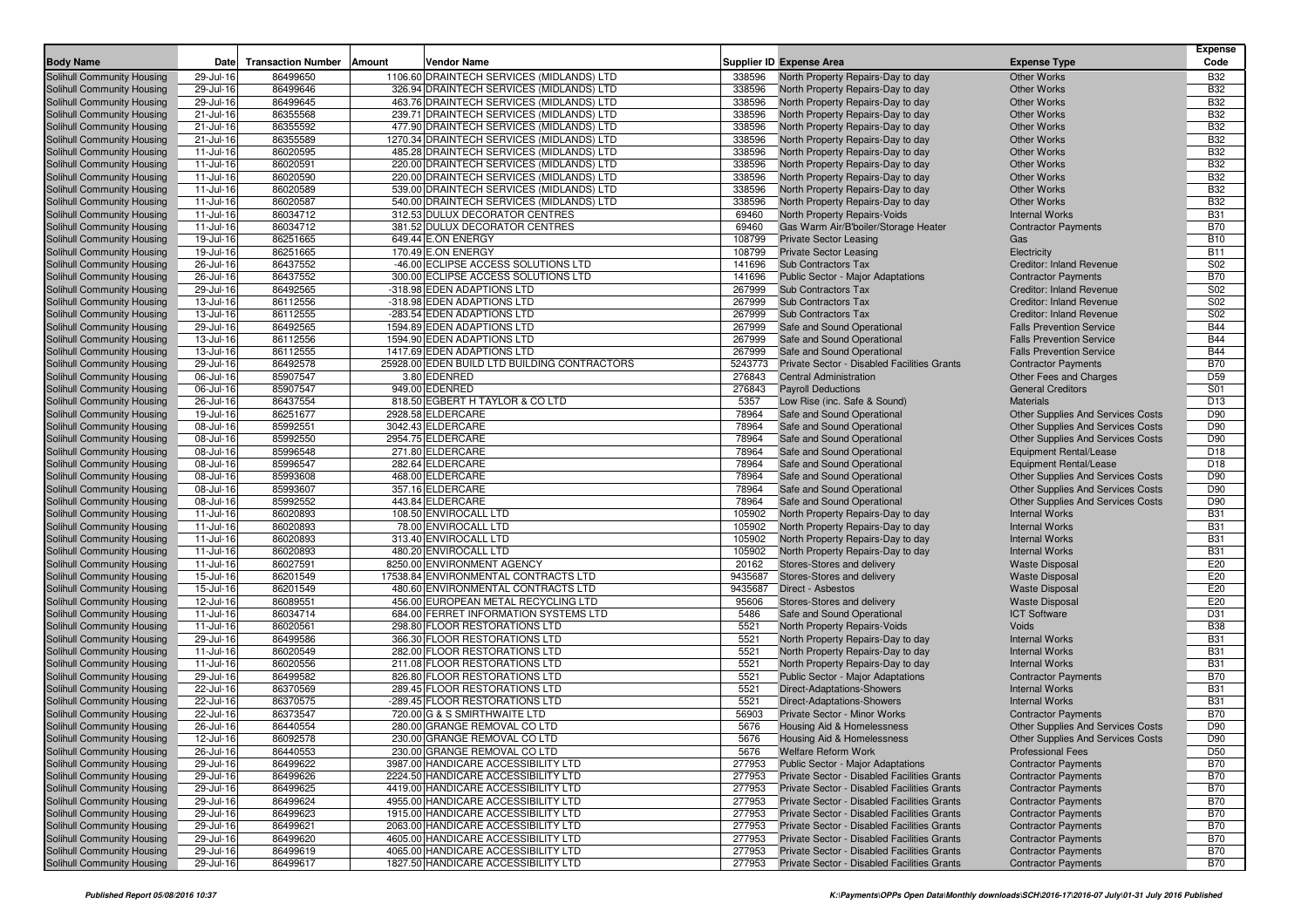| <b>Body Name</b>                                         | Date                   | <b>Transaction Number</b> | Amount<br>Vendor Name                                                                            |                    | <b>Supplier ID Expense Area</b>                          | <b>Expense Type</b>                        | <b>Expense</b><br>Code   |
|----------------------------------------------------------|------------------------|---------------------------|--------------------------------------------------------------------------------------------------|--------------------|----------------------------------------------------------|--------------------------------------------|--------------------------|
| Solihull Community Housing                               | 29-Jul-16              | 86499618                  | 3935.00 HANDICARE ACCESSIBILITY LTD                                                              | 277953             | Private Sector - Disabled Facilities Grants              | <b>Contractor Payments</b>                 | <b>B70</b>               |
| Solihull Community Housing                               | 29-Jul-16              | 86499616                  | 1832.50 HANDICARE ACCESSIBILITY LTD                                                              | 277953             | Private Sector - Disabled Facilities Grants              | <b>Contractor Payments</b>                 | <b>B70</b>               |
| Solihull Community Housing                               | 29-Jul-16              | 86499615                  | 1911.00 HANDICARE ACCESSIBILITY LTD                                                              | 277953             | Private Sector - Disabled Facilities Grants              | <b>Contractor Payments</b>                 | <b>B70</b>               |
| Solihull Community Housing                               | 13-Jul-16              | 86112562                  | 302.73 HANDICARE ACCESSIBILITY LTD                                                               | 277953             | Home Improvement Agency                                  | Adaptations                                | <b>B83</b>               |
| Solihull Community Housing                               | 13-Jul-16              | 86112561                  | 825.00 HANDICARE ACCESSIBILITY LTD                                                               | 277953             | Home Improvement Agency                                  | Adaptations                                | <b>B83</b>               |
| Solihull Community Housing                               | 13-Jul-16              | 86112560                  | 495.89 HANDICARE ACCESSIBILITY LTD                                                               | 277953             | Home Improvement Agency                                  | Adaptations                                | <b>B83</b>               |
| Solihull Community Housing                               | 13-Jul-16              | 86112559                  | 495.89 HANDICARE ACCESSIBILITY LTD                                                               | 277953             | Home Improvement Agency                                  | Adaptations                                | <b>B83</b>               |
| Solihull Community Housing                               | 13-Jul-16              | 86112558                  | 817.74 HANDICARE ACCESSIBILITY LTD                                                               | 277953             | Home Improvement Agency                                  | Adaptations                                | <b>B83</b>               |
| Solihull Community Housing                               | 13-Jul-16              | 86112557                  | 291.62 HANDICARE ACCESSIBILITY LTD                                                               | 277953             | Home Improvement Agency                                  | Adaptations                                | <b>B83</b>               |
| Solihull Community Housing                               | 22-Jul-16              | 86373552                  | 2376.76 HI-SPEC FACILITIES SERVICES PLC                                                          | 9978688            | <b>Endeavour House</b>                                   | Cleaning                                   | <b>B50</b>               |
| Solihull Community Housing                               | 22-Jul-16              | 86373550                  | 2376.76 HI-SPEC FACILITIES SERVICES PLC                                                          | 9978688            | <b>Endeavour House</b>                                   | Cleaning                                   | <b>B50</b>               |
| Solihull Community Housing                               | 22-Jul-16              | 86373552                  | 1051.67 HI-SPEC FACILITIES SERVICES PLC                                                          |                    | 9978688 Endeavour House                                  | <b>Other Premises Costs</b>                | <b>B90</b>               |
| Solihull Community Housing                               | 22-Jul-16              | 86373550                  | 1051.67 HI-SPEC FACILITIES SERVICES PLC                                                          | 9978688            | <b>Endeavour House</b>                                   | <b>Other Premises Costs</b>                | <b>B90</b>               |
| Solihull Community Housing                               | 22-Jul-16              | 86373552                  | 887.64 HI-SPEC FACILITIES SERVICES PLC                                                           | 9978688            | Business Support - MST Back Office Support               | Cleaning                                   | <b>B50</b>               |
| Solihull Community Housing                               | 22-Jul-16              | 86373550                  | 887.64 HI-SPEC FACILITIES SERVICES PLC                                                           | 9978688            | Business Support - MST Back Office Support               | Cleaning                                   | <b>B50</b>               |
| Solihull Community Housing                               | 22-Jul-16              | 86373552                  | 163.51 HI-SPEC FACILITIES SERVICES PLC                                                           | 9978688            | <b>Greenfield Centre</b>                                 | Cleaning                                   | <b>B50</b>               |
| Solihull Community Housing<br>Solihull Community Housing | 22-Jul-16<br>22-Jul-16 | 86373550<br>86373552      | 163.51 HI-SPEC FACILITIES SERVICES PLC<br>163.51 HI-SPEC FACILITIES SERVICES PLC                 | 9978688<br>9978688 | <b>Greenfield Centre</b><br><b>Auckland Hall</b>         | Cleaning<br>Cleaning                       | <b>B50</b><br><b>B50</b> |
| Solihull Community Housing                               | 22-Jul-16              | 86373550                  | 163.51 HI-SPEC FACILITIES SERVICES PLC                                                           | 9978688            | <b>Auckland Hall</b>                                     | Cleaning                                   | <b>B50</b>               |
| Solihull Community Housing                               | 22-Jul-16              | 86373552                  | 345.71 HI-SPEC FACILITIES SERVICES PLC                                                           | 9978688            | <b>Frontline Offices</b>                                 | Cleaning                                   | <b>B50</b>               |
| Solihull Community Housing                               | 22-Jul-16              | 86373552                  | 648.21 HI-SPEC FACILITIES SERVICES PLC                                                           | 9978688            | <b>Frontline Offices</b>                                 | Cleaning                                   | <b>B50</b>               |
| Solihull Community Housing                               | 22-Jul-16              | 86373550                  | 648.21 HI-SPEC FACILITIES SERVICES PLC                                                           | 9978688            | <b>Frontline Offices</b>                                 | Cleaning                                   | <b>B50</b>               |
| Solihull Community Housing                               | 22-Jul-16              | 86373550                  | 345.71 HI-SPEC FACILITIES SERVICES PLC                                                           | 9978688            | <b>Frontline Offices</b>                                 | Cleaning                                   | <b>B50</b>               |
| Solihull Community Housing                               | 22-Jul-16              | 86373552                  | 163.51 HI-SPEC FACILITIES SERVICES PLC                                                           | 9978688            | Whar Hall Farm Community Hall                            | Cleaning                                   | <b>B50</b>               |
| Solihull Community Housing                               | 22-Jul-16              | 86373550                  | 163.51 HI-SPEC FACILITIES SERVICES PLC                                                           | 9978688            | Whar Hall Farm Community Hall                            | Cleaning                                   | <b>B50</b>               |
| Solihull Community Housing                               | 22-Jul-16              | 86373552                  | 216.07 HI-SPEC FACILITIES SERVICES PLC                                                           | 9978688            | <b>Crabtree Hall</b>                                     | Cleaning                                   | <b>B50</b>               |
| Solihull Community Housing                               | 22-Jul-16              | 86373550                  | 216.07 HI-SPEC FACILITIES SERVICES PLC                                                           | 9978688            | <b>Crabtree Hall</b>                                     | Cleaning                                   | <b>B50</b>               |
| Solihull Community Housing                               | 19-Jul-16              | 86251680                  | 1545.00 IN-TEND LTD                                                                              | 2736689            | Procurement                                              | <b>Professional Fees</b>                   | D <sub>50</sub>          |
| Solihull Community Housing                               | 19-Jul-16              | 86251683                  | 2732.82 J C S COCHRANE ELECTRICAL LTD                                                            | 4056686            | <b>Electrical Sub Mains</b>                              | <b>Contractor Payments</b>                 | <b>B70</b>               |
| Solihull Community Housing                               | 19-Jul-16              | 86251681                  | 3392.97 J C S COCHRANE ELECTRICAL LTD                                                            | 4056686            | <b>Electrical Sub Mains</b>                              | <b>Contractor Payments</b>                 | <b>B70</b>               |
| Solihull Community Housing                               | 15-Jul-16              | 86201551                  | 4416.23 J C S COCHRANE ELECTRICAL LTD                                                            | 4056686            | <b>Electrical Sub Mains</b>                              | <b>Contractor Payments</b>                 | <b>B70</b>               |
| Solihull Community Housing                               | 15-Jul-16              | 86201550                  | 1995.42 J C S COCHRANE ELECTRICAL LTD                                                            | 4056686            | <b>Electrical Sub Mains</b>                              | <b>Contractor Payments</b>                 | <b>B70</b>               |
| Solihull Community Housing                               | 29-Jul-16              | 86492579                  | 629.00 JAMES ANDREWS RECRUITMENT SOLUTIONS LTD                                                   | 673596             | Housing Aid & Homelessness                               | <b>Agency Staff</b>                        | A60                      |
| Solihull Community Housing                               | 26-Jul-16              | 86439547                  | 548.25 JAMES ANDREWS RECRUITMENT SOLUTIONS LTD                                                   | 673596             | <b>Housing Aid &amp; Homelessness</b>                    | <b>Agency Staff</b>                        | A60                      |
| Solihull Community Housing                               | 26-Jul-16              | 86437557                  | 818.81 JAMES ANDREWS RECRUITMENT SOLUTIONS LTD                                                   | 673596             | Housing Aid & Homelessness                               | <b>Agency Staff</b>                        | A60                      |
| Solihull Community Housing                               | 18-Jul-16              | 86220559                  | 834.25 JAMES ANDREWS RECRUITMENT SOLUTIONS LTD                                                   | 673596             | Housing Aid & Homelessness                               | <b>Agency Staff</b>                        | A60                      |
| Solihull Community Housing                               | 18-Jul-16              | 86220555                  | 620.50 JAMES ANDREWS RECRUITMENT SOLUTIONS LTD                                                   | 673596             | <b>Housing Aid &amp; Homelessness</b>                    | <b>Agency Staff</b>                        | A60                      |
| Solihull Community Housing                               | 18-Jul-16              | 86219570                  | 730.29 JAMES ANDREWS RECRUITMENT SOLUTIONS LTD                                                   | 673596             | Housing Aid & Homelessness                               | <b>Agency Staff</b>                        | A60                      |
| Solihull Community Housing                               | 13-Jul-16              | 86112565                  | 846.00 JAMES ANDREWS RECRUITMENT SOLUTIONS LTD                                                   | 673596             | Housing Aid & Homelessness                               | <b>Agency Staff</b>                        | A60                      |
| Solihull Community Housing                               | 13-Jul-16              | 86112564                  | 565.25 JAMES ANDREWS RECRUITMENT SOLUTIONS LTD                                                   | 673596             | Housing Aid & Homelessness                               | <b>Agency Staff</b>                        | A60<br>A60               |
| Solihull Community Housing                               | 12-Jul-16              | 86092560                  | 522.88 JAMES ANDREWS RECRUITMENT SOLUTIONS LTD                                                   | 673596             | Housing Aid & Homelessness                               | <b>Agency Staff</b>                        | A60                      |
| Solihull Community Housing<br>Solihull Community Housing | 12-Jul-16<br>12-Jul-16 | 86092558<br>86092556      | 722.63 JAMES ANDREWS RECRUITMENT SOLUTIONS LTD<br>629.00 JAMES ANDREWS RECRUITMENT SOLUTIONS LTD | 673596<br>673596   | Housing Aid & Homelessness<br>Housing Aid & Homelessness | <b>Agency Staff</b>                        | A60                      |
| Solihull Community Housing                               | 12-Jul-16              | 86092555                  | 547.72 JAMES ANDREWS RECRUITMENT SOLUTIONS LTD                                                   | 673596             | Housing Aid & Homelessness                               | <b>Agency Staff</b><br><b>Agency Staff</b> | A60                      |
| Solihull Community Housing                               | 12-Jul-16              | 86092551                  | 82.55 JAMES ANDREWS RECRUITMENT SOLUTIONS LTD                                                    | 673596             | Housing Aid & Homelessness                               | <b>Agency Staff</b>                        | A60                      |
| Solihull Community Housing                               | 12-Jul-16              | 86092551                  | 546.45 JAMES ANDREWS RECRUITMENT SOLUTIONS LTD                                                   | 673596             | <b>Housing Aid &amp; Homelessness</b>                    | <b>Agency Staff</b>                        | A60                      |
| Solihull Community Housing                               | 12-Jul-16              | 86092557                  | 624.75 JAMES ANDREWS RECRUITMENT SOLUTIONS LTD                                                   | 673596             | Housing Aid & Homelessness                               | <b>Agency Staff</b>                        | A60                      |
| Solihull Community Housing                               | 07-Jul-16              | 85948569                  | 8806.00 JESSUP BROTHERS LTD                                                                      | 3190686            | New Build - Alcott House                                 | <b>Contractor Payments</b>                 | <b>B70</b>               |
| Solihull Community Housing                               | 13-Jul-16              | 86112552                  | 139643.14 JESSUP BROTHERS LTD                                                                    | 3190686            | New Build - Oakthorpe Drive                              | <b>Contractor Payments</b>                 | <b>B70</b>               |
| Solihull Community Housing                               | 13-Jul-16              | 86112551                  | 37924.00 JESSUP BROTHERS LTD                                                                     | 3190686            | New Build - Ipswich Walk                                 | <b>Contractor Payments</b>                 | <b>B70</b>               |
| Solihull Community Housing                               | 27-Jul-16              | 86443581                  | 334.80 JEWSON LTD                                                                                | 6111               | Stores-Stores and delivery                               | <b>Stocks</b>                              | R <sub>10</sub>          |
| Solihull Community Housing                               | 27-Jul-16              | 86443581                  | 6.84 JEWSON LTD                                                                                  | 6111               | Stores-Stores and delivery                               | <b>Stocks</b>                              | R <sub>10</sub>          |
| Solihull Community Housing                               | 27-Jul-16              | 86443579                  | 510.00 JEWSON LTD                                                                                | 6111               | Stores-Stores and delivery                               | <b>Stocks</b>                              | R <sub>10</sub>          |
| Solihull Community Housing                               | 27-Jul-16              | 86443579                  | 166.80 JEWSON LTD                                                                                | 6111               | Stores-Stores and delivery                               | <b>Stocks</b>                              | R <sub>10</sub>          |
| Solihull Community Housing                               | 27-Jul-16              | 86443578                  | 67.50 JEWSON LTD                                                                                 | 6111               | Stores-Stores and delivery                               | <b>Stocks</b>                              | R <sub>10</sub>          |
| Solihull Community Housing                               | 27-Jul-16              | 86443578                  | 600.00 JEWSON LTD                                                                                | 6111               | Stores-Stores and delivery                               | <b>Stocks</b>                              | R <sub>10</sub>          |
| Solihull Community Housing                               | 27-Jul-16              | 86443578                  | 121.50 JEWSON LTD                                                                                | 6111               | Stores-Stores and delivery                               | <b>Stocks</b>                              | R <sub>10</sub>          |
| Solihull Community Housing                               | 27-Jul-16              | 86443578                  | 146.40 JEWSON LTD                                                                                | 6111               | Stores-Stores and delivery                               | <b>Stocks</b>                              | R <sub>10</sub>          |
| Solihull Community Housing                               | 27-Jul-16              | 86443578                  | 632.76 JEWSON LTD                                                                                | 6111               | Stores-Stores and delivery                               | <b>Stocks</b>                              | R <sub>10</sub>          |
| Solihull Community Housing                               | 27-Jul-16              | 86443578                  | 8.00 JEWSON LTD                                                                                  | 6111               | Stores-Stores and delivery                               | <b>Stocks</b>                              | R <sub>10</sub>          |
| Solihull Community Housing                               | 27-Jul-16              | 86443578                  | 69.55 JEWSON LTD                                                                                 | 6111               | Stores-Stores and delivery                               | <b>Stocks</b>                              | R <sub>10</sub>          |
| Solihull Community Housing                               | $27 -$ Jul-16          | 86443578                  | 37.50 JEWSON LTD                                                                                 | 6111               | Stores-Stores and delivery                               | <b>Stocks</b>                              | R <sub>10</sub>          |
| Solihull Community Housing                               | 27-Jul-16              | 86443578                  | 268.50 JEWSON LTD                                                                                | 6111               | Stores-Stores and delivery                               | <b>Stocks</b>                              | R <sub>10</sub>          |
| Solihull Community Housing                               | 27-Jul-16              | 86443578                  | 62.55 JEWSON LTD                                                                                 | 6111               | Stores-Stores and delivery                               | <b>Stocks</b>                              | R <sub>10</sub>          |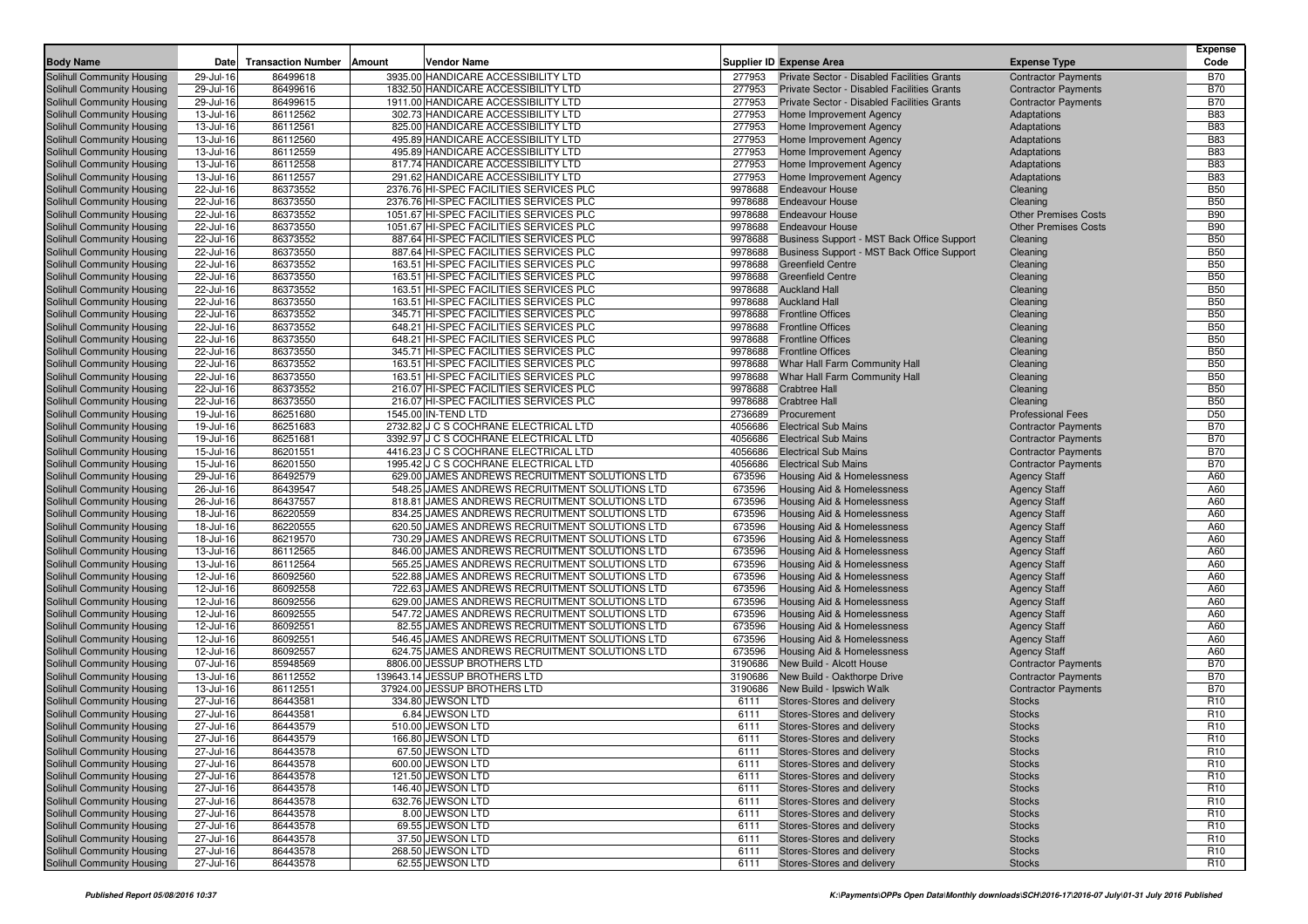| <b>Body Name</b>                                         | Date                   | <b>Transaction Number</b> | Amount<br>Vendor Name                 |              | <b>Supplier ID Expense Area</b>                          | <b>Expense Type</b>            | <b>Expense</b><br>Code             |
|----------------------------------------------------------|------------------------|---------------------------|---------------------------------------|--------------|----------------------------------------------------------|--------------------------------|------------------------------------|
|                                                          |                        |                           |                                       |              |                                                          |                                |                                    |
| Solihull Community Housing<br>Solihull Community Housing | 27-Jul-16<br>27-Jul-16 | 86443578<br>86443578      | 19.65 JEWSON LTD<br>101.65 JEWSON LTD | 6111<br>6111 | Stores-Stores and delivery<br>Stores-Stores and delivery | <b>Stocks</b><br><b>Stocks</b> | R <sub>10</sub><br>R <sub>10</sub> |
| Solihull Community Housing                               | 27-Jul-16              | 86443578                  | 367.40 JEWSON LTD                     | 6111         | Stores-Stores and delivery                               | <b>Stocks</b>                  | R <sub>10</sub>                    |
| Solihull Community Housing                               | 27-Jul-16              | 86443578                  | 72.82 JEWSON LTD                      | 6111         | Stores-Stores and delivery                               | <b>Stocks</b>                  | R <sub>10</sub>                    |
| Solihull Community Housing                               | 27-Jul-16              | 86443578                  | 6.55 JEWSON LTD                       | 6111         | Stores-Stores and delivery                               | <b>Stocks</b>                  | R <sub>10</sub>                    |
| Solihull Community Housing                               | 27-Jul-16              | 86443578                  | 127.00 JEWSON LTD                     | 6111         | Stores-Stores and delivery                               | <b>Stocks</b>                  | R <sub>10</sub>                    |
| Solihull Community Housing                               | 27-Jul-16              | 86443578                  | 62.33 JEWSON LTD                      | 6111         | Stores-Stores and delivery                               | <b>Stocks</b>                  | R <sub>10</sub>                    |
| Solihull Community Housing                               | 27-Jul-16              | 86443578                  | 549.24 JEWSON LTD                     | 6111         | Stores-Stores and delivery                               | <b>Stocks</b>                  | R <sub>10</sub>                    |
| Solihull Community Housing                               | 27-Jul-16              | 86443578                  | 223.50 JEWSON LTD                     | 6111         | Stores-Stores and delivery                               | <b>Stocks</b>                  | R <sub>10</sub>                    |
| Solihull Community Housing                               | 27-Jul-16              | 86443578                  | 2638.00 JEWSON LTD                    | 6111         | Stores-Stores and delivery                               | <b>Stocks</b>                  | R <sub>10</sub>                    |
| Solihull Community Housing                               | 27-Jul-16              | 86443572                  | 153.70 JEWSON LTD                     | 6111         | Stores-Stores and delivery                               | <b>Stocks</b>                  | R <sub>10</sub>                    |
| Solihull Community Housing                               | 27-Jul-16              | 86443572                  | 230.00 JEWSON LTD                     | 6111         | Stores-Stores and delivery                               | <b>Stocks</b>                  | R <sub>10</sub>                    |
| Solihull Community Housing                               | 27-Jul-16              | 86443572                  | 66.50 JEWSON LTD                      | 6111         | Stores-Stores and delivery                               | <b>Stocks</b>                  | R <sub>10</sub>                    |
| Solihull Community Housing                               | 27-Jul-16              | 86443572                  | 411.60 JEWSON LTD                     | 6111         | Stores-Stores and delivery                               | <b>Stocks</b>                  | R <sub>10</sub>                    |
| Solihull Community Housing                               | 27-Jul-16              | 86443572                  | 64.00 JEWSON LTD                      | 6111         | Stores-Stores and delivery                               | <b>Stocks</b>                  | R <sub>10</sub>                    |
| Solihull Community Housing                               | 27-Jul-16              | 86443572                  | 62.51 JEWSON LTD                      | 6111         | Stores-Stores and delivery                               | <b>Stocks</b>                  | R <sub>10</sub><br>R <sub>10</sub> |
| Solihull Community Housing<br>Solihull Community Housing | 27-Jul-16<br>27-Jul-16 | 86443572<br>86443572      | 95.00 JEWSON LTD<br>70.35 JEWSON LTD  | 6111<br>6111 | Stores-Stores and delivery<br>Stores-Stores and delivery | <b>Stocks</b><br><b>Stocks</b> | R <sub>10</sub>                    |
| Solihull Community Housing                               | 27-Jul-16              | 86443572                  | 258.00 JEWSON LTD                     | 6111         | Stores-Stores and delivery                               | <b>Stocks</b>                  | R <sub>10</sub>                    |
| Solihull Community Housing                               | 27-Jul-16              | 86443572                  | 19.45 JEWSON LTD                      | 6111         | Stores-Stores and delivery                               | <b>Stocks</b>                  | R <sub>10</sub>                    |
| Solihull Community Housing                               | 27-Jul-16              | 86443572                  | 10.00 JEWSON LTD                      | 6111         | Stores-Stores and delivery                               | <b>Stocks</b>                  | R <sub>10</sub>                    |
| Solihull Community Housing                               | 27-Jul-16              | 86443572                  | 12.00 JEWSON LTD                      | 6111         | Stores-Stores and delivery                               | <b>Stocks</b>                  | R <sub>10</sub>                    |
| Solihull Community Housing                               | 27-Jul-16              | 86443572                  | 75.90 JEWSON LTD                      | 6111         | Stores-Stores and delivery                               | <b>Stocks</b>                  | R <sub>10</sub>                    |
| Solihull Community Housing                               | 27-Jul-16              | 86443572                  | 48.24 JEWSON LTD                      | 6111         | Stores-Stores and delivery                               | <b>Stocks</b>                  | R <sub>10</sub>                    |
| Solihull Community Housing                               | 27-Jul-16              | 86443572                  | 94.80 JEWSON LTD                      | 6111         | Stores-Stores and delivery                               | <b>Stocks</b>                  | R <sub>10</sub>                    |
| <b>Solihull Community Housing</b>                        | 27-Jul-16              | 86443572                  | 125.20 JEWSON LTD                     | 6111         | Stores-Stores and delivery                               | <b>Stocks</b>                  | R <sub>10</sub>                    |
| Solihull Community Housing                               | 27-Jul-16              | 86443572                  | 655.50 JEWSON LTD                     | 6111         | Stores-Stores and delivery                               | <b>Stocks</b>                  | R <sub>10</sub>                    |
| Solihull Community Housing                               | 27-Jul-16              | 86443571                  | 75.60 JEWSON LTD                      | 6111         | Stores-Stores and delivery                               | <b>Stocks</b>                  | R <sub>10</sub>                    |
| Solihull Community Housing                               | 27-Jul-16              | 86443571                  | 132.48 JEWSON LTD                     | 6111         | Stores-Stores and delivery                               | <b>Stocks</b>                  | R <sub>10</sub>                    |
| Solihull Community Housing                               | 27-Jul-16              | 86443571                  | 33.70 JEWSON LTD                      | 6111         | Stores-Stores and delivery                               | <b>Stocks</b>                  | R <sub>10</sub>                    |
| Solihull Community Housing                               | 27-Jul-16              | 86443571                  | 67.20 JEWSON LTD                      | 6111         | Stores-Stores and delivery                               | <b>Stocks</b>                  | R <sub>10</sub>                    |
| Solihull Community Housing                               | 27-Jul-16              | 86443571                  | 86.41 JEWSON LTD                      | 6111         | Stores-Stores and delivery                               | <b>Stocks</b>                  | R <sub>10</sub>                    |
| Solihull Community Housing<br>Solihull Community Housing | 27-Jul-16<br>27-Jul-16 | 86443571<br>86443569      | 217.78 JEWSON LTD<br>60.10 JEWSON LTD | 6111<br>6111 | Stores-Stores and delivery<br>Stores-Stores and delivery | <b>Stocks</b><br><b>Stocks</b> | R <sub>10</sub><br>R <sub>10</sub> |
| Solihull Community Housing                               | 27-Jul-16              | 86443569                  | 97.00 JEWSON LTD                      | 6111         | Stores-Stores and delivery                               | <b>Stocks</b>                  | R <sub>10</sub>                    |
| Solihull Community Housing                               | 27-Jul-16              | 86443569                  | 72.60 JEWSON LTD                      | 6111         | Stores-Stores and delivery                               | <b>Stocks</b>                  | R <sub>10</sub>                    |
| <b>Solihull Community Housing</b>                        | 27-Jul-16              | 86443569                  | 185.60 JEWSON LTD                     | 6111         | Stores-Stores and delivery                               | <b>Stocks</b>                  | R <sub>10</sub>                    |
| Solihull Community Housing                               | 27-Jul-16              | 86443569                  | 11.48 JEWSON LTD                      | 6111         | Stores-Stores and delivery                               | <b>Stocks</b>                  | R <sub>10</sub>                    |
| Solihull Community Housing                               | 27-Jul-16              | 86443569                  | 300.20 JEWSON LTD                     | 6111         | Stores-Stores and delivery                               | <b>Stocks</b>                  | R <sub>10</sub>                    |
| Solihull Community Housing                               | 27-Jul-16              | 86443569                  | 364.65 JEWSON LTD                     | 6111         | Stores-Stores and delivery                               | <b>Stocks</b>                  | R <sub>10</sub>                    |
| Solihull Community Housing                               | 27-Jul-16              | 86443569                  | 30.42 JEWSON LTD                      | 6111         | Stores-Stores and delivery                               | <b>Stocks</b>                  | R <sub>10</sub>                    |
| Solihull Community Housing                               | 27-Jul-16              | 86443569                  | 38.00 JEWSON LTD                      | 6111         | Stores-Stores and delivery                               | <b>Stocks</b>                  | R <sub>10</sub>                    |
| Solihull Community Housing                               | 27-Jul-16              | 86443569                  | 51.00 JEWSON LTD                      | 6111         | Stores-Stores and delivery                               | <b>Stocks</b>                  | R <sub>10</sub>                    |
| Solihull Community Housing                               | 27-Jul-16              | 86443569                  | 46.00 JEWSON LTD                      | 6111         | Stores-Stores and delivery                               | <b>Stocks</b>                  | R <sub>10</sub>                    |
| Solihull Community Housing                               | 27-Jul-16              | 86443569                  | 1503.00 JEWSON LTD                    | 6111         | Stores-Stores and delivery                               | <b>Stocks</b>                  | R <sub>10</sub>                    |
| Solihull Community Housing                               | 27-Jul-16              | 86443569                  | 14.70 JEWSON LTD                      | 6111         | Stores-Stores and delivery                               | <b>Stocks</b>                  | R <sub>10</sub>                    |
| Solihull Community Housing<br>Solihull Community Housing | 27-Jul-16<br>27-Jul-16 | 86443569<br>86443569      | 388.86 JEWSON LTD<br>36.00 JEWSON LTD | 6111<br>6111 | Stores-Stores and delivery<br>Stores-Stores and delivery | <b>Stocks</b><br><b>Stocks</b> | R <sub>10</sub><br>R <sub>10</sub> |
| Solihull Community Housing                               | 27-Jul-16              | 86443569                  | 12.80 JEWSON LTD                      | 6111         | Stores-Stores and delivery                               | <b>Stocks</b>                  | R <sub>10</sub>                    |
| Solihull Community Housing                               | 27-Jul-16              | 86443567                  | 640.02 JEWSON LTD                     | 6111         | Stores-Stores and delivery                               | <b>Stocks</b>                  | R <sub>10</sub>                    |
| Solihull Community Housing                               | 27-Jul-16              | 86443566                  | 478.20 JEWSON LTD                     | 6111         | Stores-Stores and delivery                               | <b>Stocks</b>                  | R <sub>10</sub>                    |
| Solihull Community Housing                               | 27-Jul-16              | 86443563                  | 93.00 JEWSON LTD                      | 6111         | Stores-Stores and delivery                               | <b>Stocks</b>                  | R <sub>10</sub>                    |
| Solihull Community Housing                               | 27-Jul-16              | 86443563                  | 117.00 JEWSON LTD                     | 6111         | Stores-Stores and delivery                               | <b>Stocks</b>                  | R <sub>10</sub>                    |
| Solihull Community Housing                               | 27-Jul-16              | 86443563                  | 269.00 JEWSON LTD                     | 6111         | Stores-Stores and delivery                               | <b>Stocks</b>                  | R <sub>10</sub>                    |
| Solihull Community Housing                               | 27-Jul-16              | 86443563                  | 3.80 JEWSON LTD                       | 6111         | Stores-Stores and delivery                               | <b>Stocks</b>                  | R <sub>10</sub>                    |
| <b>Solihull Community Housing</b>                        | 27-Jul-16              | 86443563                  | 26.90 JEWSON LTD                      | 6111         | Stores-Stores and delivery                               | <b>Stocks</b>                  | R <sub>10</sub>                    |
| Solihull Community Housing                               | 27-Jul-16              | 86443563                  | 46.20 JEWSON LTD                      | 6111         | Stores-Stores and delivery                               | <b>Stocks</b>                  | R <sub>10</sub>                    |
| Solihull Community Housing                               | 27-Jul-16              | 86443563                  | 1066.70 JEWSON LTD                    | 6111         | Stores-Stores and delivery                               | <b>Stocks</b>                  | R <sub>10</sub>                    |
| Solihull Community Housing                               | 27-Jul-16              | 86443563                  | 35.04 JEWSON LTD                      | 6111         | Stores-Stores and delivery                               | <b>Stocks</b>                  | R <sub>10</sub>                    |
| Solihull Community Housing                               | 27-Jul-16              | 86443563                  | 390.36 JEWSON LTD                     | 6111         | Stores-Stores and delivery                               | <b>Stocks</b>                  | R <sub>10</sub>                    |
| Solihull Community Housing                               | 27-Jul-16              | 86443568                  | 5.40 JEWSON LTD                       | 6111         | Stores-Stores and delivery                               | <b>Stocks</b>                  | R <sub>10</sub>                    |
| Solihull Community Housing                               | 27-Jul-16              | 86443568                  | 19.00 JEWSON LTD<br>104.00 JEWSON LTD | 6111         | Stores-Stores and delivery<br>Stores-Stores and delivery | <b>Stocks</b>                  | R <sub>10</sub>                    |
| Solihull Community Housing<br>Solihull Community Housing | 27-Jul-16<br>27-Jul-16 | 86443568<br>86443568      | 53.15 JEWSON LTD                      | 6111<br>6111 | Stores-Stores and delivery                               | <b>Stocks</b><br><b>Stocks</b> | R <sub>10</sub><br>R <sub>10</sub> |
|                                                          |                        |                           |                                       |              |                                                          |                                |                                    |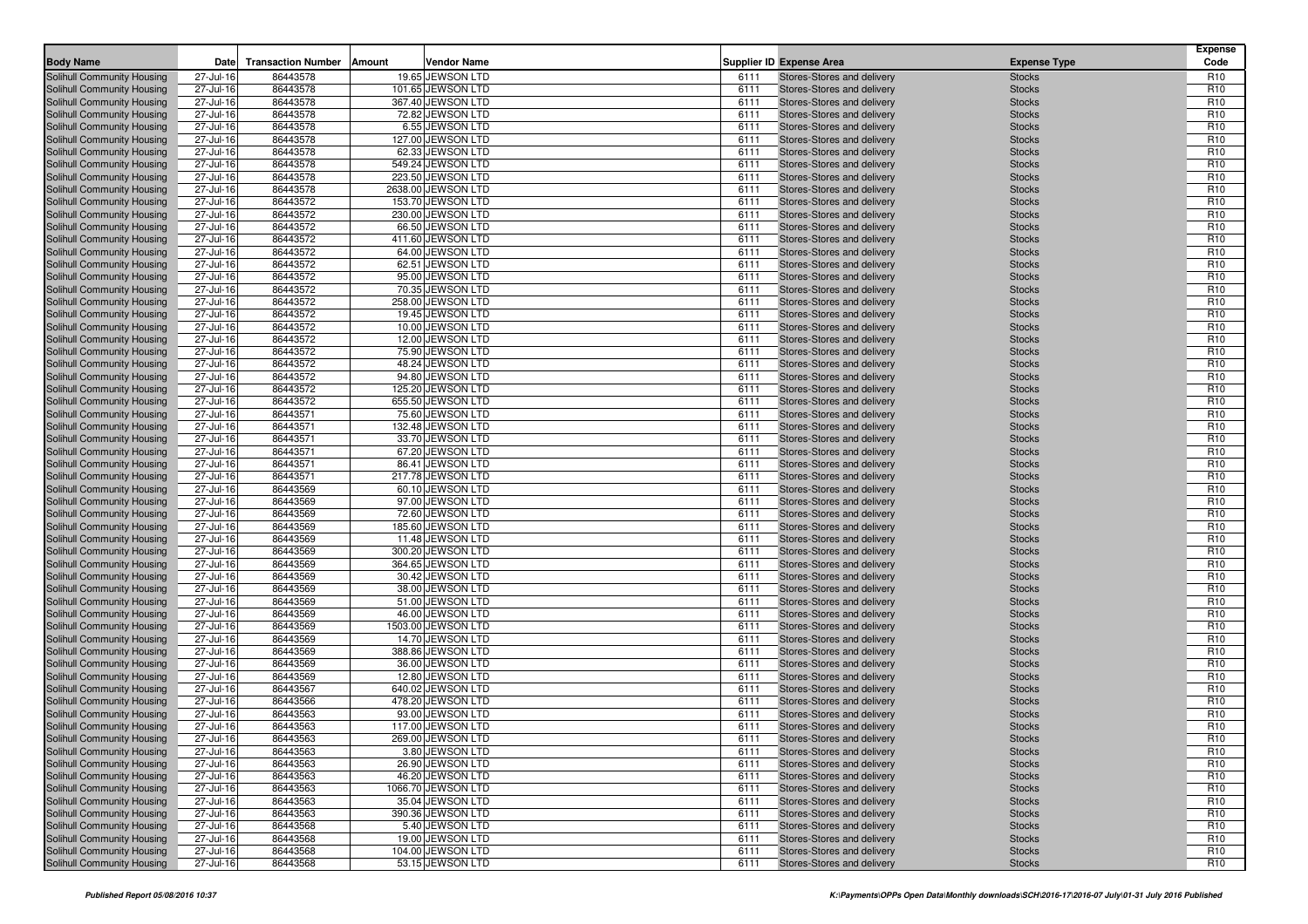| <b>Body Name</b>                                         | Date                   | <b>Transaction Number</b> | Amount<br>Vendor Name                 |              | <b>Supplier ID Expense Area</b>                          | <b>Expense Type</b>            | <b>Expense</b><br>Code             |
|----------------------------------------------------------|------------------------|---------------------------|---------------------------------------|--------------|----------------------------------------------------------|--------------------------------|------------------------------------|
|                                                          | 27-Jul-16              | 86443568                  | 43.40 JEWSON LTD                      | 6111         | Stores-Stores and delivery                               |                                | R <sub>10</sub>                    |
| Solihull Community Housing<br>Solihull Community Housing | 27-Jul-16              | 86443568                  | 360.60 JEWSON LTD                     | 6111         | Stores-Stores and delivery                               | <b>Stocks</b><br><b>Stocks</b> | R <sub>10</sub>                    |
| Solihull Community Housing                               | 27-Jul-16              | 86443568                  | 77.70 JEWSON LTD                      | 6111         | Stores-Stores and delivery                               | <b>Stocks</b>                  | R <sub>10</sub>                    |
| Solihull Community Housing                               | 27-Jul-16              | 86443568                  | 53.50 JEWSON LTD                      | 6111         | Stores-Stores and delivery                               | <b>Stocks</b>                  | R <sub>10</sub>                    |
| Solihull Community Housing                               | 27-Jul-16              | 86443568                  | 64.08 JEWSON LTD                      | 6111         | Stores-Stores and delivery                               | <b>Stocks</b>                  | R <sub>10</sub>                    |
| Solihull Community Housing                               | 27-Jul-16              | 86443568                  | 160.80 JEWSON LTD                     | 6111         | Stores-Stores and delivery                               | <b>Stocks</b>                  | R <sub>10</sub>                    |
| Solihull Community Housing                               | 27-Jul-16              | 86443568                  | 54.00 JEWSON LTD                      | 6111         | Stores-Stores and delivery                               | <b>Stocks</b>                  | R <sub>10</sub>                    |
| Solihull Community Housing                               | 27-Jul-16              | 86443568                  | 326.00 JEWSON LTD                     | 6111         | Stores-Stores and delivery                               | <b>Stocks</b>                  | R <sub>10</sub>                    |
| Solihull Community Housing                               | 27-Jul-16              | 86443568                  | 20.54 JEWSON LTD                      | 6111         | Stores-Stores and delivery                               | <b>Stocks</b>                  | R <sub>10</sub>                    |
| Solihull Community Housing                               | 27-Jul-16              | 86443568                  | 11.00 JEWSON LTD                      | 6111         | Stores-Stores and delivery                               | <b>Stocks</b>                  | R <sub>10</sub>                    |
| Solihull Community Housing                               | 27-Jul-16              | 86443568                  | 51.10 JEWSON LTD                      | 6111         | Stores-Stores and delivery                               | <b>Stocks</b>                  | R <sub>10</sub>                    |
| Solihull Community Housing                               | 27-Jul-16              | 86443568                  | 156.33 JEWSON LTD                     | 6111         | Stores-Stores and delivery                               | <b>Stocks</b>                  | R <sub>10</sub>                    |
| Solihull Community Housing                               | 27-Jul-16              | 86443568                  | 263.58 JEWSON LTD                     | 6111         | Stores-Stores and delivery                               | <b>Stocks</b>                  | R <sub>10</sub>                    |
| Solihull Community Housing                               | 27-Jul-16              | 86443568                  | 117.50 JEWSON LTD                     | 6111         | Stores-Stores and delivery                               | <b>Stocks</b>                  | R <sub>10</sub>                    |
| Solihull Community Housing                               | 27-Jul-16              | 86443563                  | 390.00 JEWSON LTD                     | 6111         | Stores-Stores and delivery                               | <b>Stocks</b>                  | R <sub>10</sub>                    |
| Solihull Community Housing                               | 27-Jul-16              | 86443563                  | 9.00 JEWSON LTD                       | 6111         | Stores-Stores and delivery                               | <b>Stocks</b>                  | R <sub>10</sub><br>R <sub>10</sub> |
| Solihull Community Housing<br>Solihull Community Housing | 27-Jul-16<br>27-Jul-16 | 86443563<br>86443563      | 13.34 JEWSON LTD<br>13.85 JEWSON LTD  | 6111<br>6111 | Stores-Stores and delivery<br>Stores-Stores and delivery | <b>Stocks</b><br><b>Stocks</b> | R <sub>10</sub>                    |
| Solihull Community Housing                               | 27-Jul-16              | 86443563                  | 177.00 JEWSON LTD                     | 6111         | Stores-Stores and delivery                               | <b>Stocks</b>                  | R <sub>10</sub>                    |
| Solihull Community Housing                               | 27-Jul-16              | 86443563                  | 8.45 JEWSON LTD                       | 6111         | Stores-Stores and delivery                               | <b>Stocks</b>                  | R <sub>10</sub>                    |
| Solihull Community Housing                               | 27-Jul-16              | 86443563                  | 84.70 JEWSON LTD                      | 6111         | Stores-Stores and delivery                               | <b>Stocks</b>                  | R <sub>10</sub>                    |
| Solihull Community Housing                               | 27-Jul-16              | 86443563                  | 188.40 JEWSON LTD                     | 6111         | Stores-Stores and delivery                               | <b>Stocks</b>                  | R <sub>10</sub>                    |
| Solihull Community Housing                               | 27-Jul-16              | 86443563                  | 267.00 JEWSON LTD                     | 6111         | Stores-Stores and delivery                               | <b>Stocks</b>                  | R <sub>10</sub>                    |
| Solihull Community Housing                               | 27-Jul-16              | 86443563                  | 189.30 JEWSON LTD                     | 6111         | Stores-Stores and delivery                               | <b>Stocks</b>                  | R <sub>10</sub>                    |
| Solihull Community Housing                               | 27-Jul-16              | 86443563                  | 234.20 JEWSON LTD                     | 6111         | Stores-Stores and delivery                               | <b>Stocks</b>                  | R <sub>10</sub>                    |
| <b>Solihull Community Housing</b>                        | 27-Jul-16              | 86443563                  | 144.00 JEWSON LTD                     | 6111         | Stores-Stores and delivery                               | <b>Stocks</b>                  | R <sub>10</sub>                    |
| Solihull Community Housing                               | 27-Jul-16              | 86443563                  | 16.80 JEWSON LTD                      | 6111         | Stores-Stores and delivery                               | <b>Stocks</b>                  | R <sub>10</sub>                    |
| Solihull Community Housing                               | 27-Jul-16              | 86443563                  | 21.80 JEWSON LTD                      | 6111         | Stores-Stores and delivery                               | <b>Stocks</b>                  | R <sub>10</sub>                    |
| Solihull Community Housing                               | 27-Jul-16              | 86443563                  | 24.00 JEWSON LTD                      | 6111         | Stores-Stores and delivery                               | <b>Stocks</b>                  | R <sub>10</sub>                    |
| Solihull Community Housing                               | 27-Jul-16              | 86443561                  | 143.00 JEWSON LTD                     | 6111         | Stores-Stores and delivery                               | <b>Stocks</b>                  | R <sub>10</sub>                    |
| Solihull Community Housing                               | 27-Jul-16              | 86443561                  | 202.00 JEWSON LTD                     | 6111         | Stores-Stores and delivery                               | <b>Stocks</b>                  | R <sub>10</sub>                    |
| Solihull Community Housing                               | 27-Jul-16              | 86443561                  | 560.00 JEWSON LTD                     | 6111         | Stores-Stores and delivery                               | <b>Stocks</b>                  | R <sub>10</sub>                    |
| Solihull Community Housing<br>Solihull Community Housing | 20-Jul-16<br>20-Jul-16 | 86312626<br>86312626      | 86.40 JEWSON LTD<br>160.80 JEWSON LTD | 6111<br>6111 | Stores-Stores and delivery<br>Stores-Stores and delivery | <b>Stocks</b><br><b>Stocks</b> | R <sub>10</sub><br>R <sub>10</sub> |
| Solihull Community Housing                               | 20-Jul-16              | 86312626                  | 54.00 JEWSON LTD                      | 6111         | Stores-Stores and delivery                               | <b>Stocks</b>                  | R <sub>10</sub>                    |
| Solihull Community Housing                               | 20-Jul-16              | 86312626                  | 82.80 JEWSON LTD                      | 6111         | Stores-Stores and delivery                               | <b>Stocks</b>                  | R <sub>10</sub>                    |
| Solihull Community Housing                               | 20-Jul-16              | 86312626                  | 122.60 JEWSON LTD                     | 6111         | Stores-Stores and delivery                               | <b>Stocks</b>                  | R <sub>10</sub>                    |
| Solihull Community Housing                               | 20-Jul-16              | 86312626                  | 124.95 JEWSON LTD                     | 6111         | Stores-Stores and delivery                               | <b>Stocks</b>                  | R <sub>10</sub>                    |
| Solihull Community Housing                               | 20-Jul-16              | 86312626                  | 56.50 JEWSON LTD                      | 6111         | Stores-Stores and delivery                               | <b>Stocks</b>                  | R <sub>10</sub>                    |
| Solihull Community Housing                               | 20-Jul-16              | 86312626                  | 336.40 JEWSON LTD                     | 6111         | Stores-Stores and delivery                               | <b>Stocks</b>                  | R <sub>10</sub>                    |
| Solihull Community Housing                               | 20-Jul-16              | 86312626                  | 39.00 JEWSON LTD                      | 6111         | Stores-Stores and delivery                               | <b>Stocks</b>                  | R <sub>10</sub>                    |
| Solihull Community Housing                               | 20-Jul-16              | 86312626                  | 13.34 JEWSON LTD                      | 6111         | Stores-Stores and delivery                               | <b>Stocks</b>                  | R <sub>10</sub>                    |
| Solihull Community Housing                               | 20-Jul-16              | 86312626                  | 33.16 JEWSON LTD                      | 6111         | Stores-Stores and delivery                               | <b>Stocks</b>                  | R <sub>10</sub>                    |
| Solihull Community Housing                               | 20-Jul-16              | 86312626                  | 399.50 JEWSON LTD                     | 6111         | Stores-Stores and delivery                               | <b>Stocks</b>                  | R <sub>10</sub>                    |
| Solihull Community Housing                               | 20-Jul-16              | 86312626                  | 121.20 JEWSON LTD                     | 6111         | Stores-Stores and delivery                               | <b>Stocks</b>                  | R <sub>10</sub>                    |
| Solihull Community Housing<br>Solihull Community Housing | 20-Jul-16              | 86312626                  | 3.00 JEWSON LTD                       | 6111         | Stores-Stores and delivery                               | <b>Stocks</b>                  | R <sub>10</sub>                    |
| Solihull Community Housing                               | 20-Jul-16<br>20-Jul-16 | 86312626<br>86312626      | 42.60 JEWSON LTD<br>21.80 JEWSON LTD  | 6111<br>6111 | Stores-Stores and delivery<br>Stores-Stores and delivery | <b>Stocks</b><br><b>Stocks</b> | R <sub>10</sub><br>R <sub>10</sub> |
| Solihull Community Housing                               | 20-Jul-16              | 86312626                  | 33.60 JEWSON LTD                      | 6111         | Stores-Stores and delivery                               | <b>Stocks</b>                  | R <sub>10</sub>                    |
| Solihull Community Housing                               | 20-Jul-16              | 86312626                  | 188.65 JEWSON LTD                     | 6111         | Stores-Stores and delivery                               | <b>Stocks</b>                  | R <sub>10</sub>                    |
| Solihull Community Housing                               | 20-Jul-16              | 86312626                  | 65.04 JEWSON LTD                      | 6111         | Stores-Stores and delivery                               | <b>Stocks</b>                  | R <sub>10</sub>                    |
| Solihull Community Housing                               | 20-Jul-16              | 86312626                  | 10.62 JEWSON LTD                      | 6111         | Stores-Stores and delivery                               | <b>Stocks</b>                  | R <sub>10</sub>                    |
| Solihull Community Housing                               | 20-Jul-16              | 86312626                  | 21.55 JEWSON LTD                      | 6111         | Stores-Stores and delivery                               | <b>Stocks</b>                  | R <sub>10</sub>                    |
| Solihull Community Housing                               | 20-Jul-16              | 86312626                  | 35.04 JEWSON LTD                      | 6111         | Stores-Stores and delivery                               | <b>Stocks</b>                  | R <sub>10</sub>                    |
| Solihull Community Housing                               | 20-Jul-16              | 86312625                  | 12.00 JEWSON LTD                      | 6111         | Stores-Stores and delivery                               | <b>Stocks</b>                  | R <sub>10</sub>                    |
| <b>Solihull Community Housing</b>                        | 20-Jul-16              | 86312625                  | 10.70 JEWSON LTD                      | 6111         | Stores-Stores and delivery                               | <b>Stocks</b>                  | R <sub>10</sub>                    |
| Solihull Community Housing                               | 20-Jul-16              | 86312625                  | 35.60 JEWSON LTD                      | 6111         | Stores-Stores and delivery                               | <b>Stocks</b>                  | R <sub>10</sub>                    |
| Solihull Community Housing                               | 20-Jul-16              | 86312625                  | 27.40 JEWSON LTD                      | 6111         | Stores-Stores and delivery                               | <b>Stocks</b>                  | R <sub>10</sub>                    |
| Solihull Community Housing                               | 20-Jul-16              | 86312625                  | 11.00 JEWSON LTD                      | 6111         | Stores-Stores and delivery                               | <b>Stocks</b>                  | R <sub>10</sub>                    |
| Solihull Community Housing                               | 20-Jul-16              | 86312625                  | 95.00 JEWSON LTD                      | 6111         | Stores-Stores and delivery                               | <b>Stocks</b>                  | R <sub>10</sub>                    |
| Solihull Community Housing                               | 20-Jul-16              | 86312625                  | 341.60 JEWSON LTD                     | 6111         | Stores-Stores and delivery                               | <b>Stocks</b>                  | R <sub>10</sub>                    |
| Solihull Community Housing                               | 20-Jul-16              | 86312625                  | 367.40 JEWSON LTD                     | 6111         | Stores-Stores and delivery                               | <b>Stocks</b>                  | R <sub>10</sub>                    |
| Solihull Community Housing                               | 20-Jul-16              | 86312625                  | 478.20 JEWSON LTD                     | 6111         | Stores-Stores and delivery                               | <b>Stocks</b>                  | R <sub>10</sub>                    |
| Solihull Community Housing                               | 20-Jul-16              | 86312625                  | 35.37 JEWSON LTD                      | 6111         | Stores-Stores and delivery                               | <b>Stocks</b>                  | R <sub>10</sub>                    |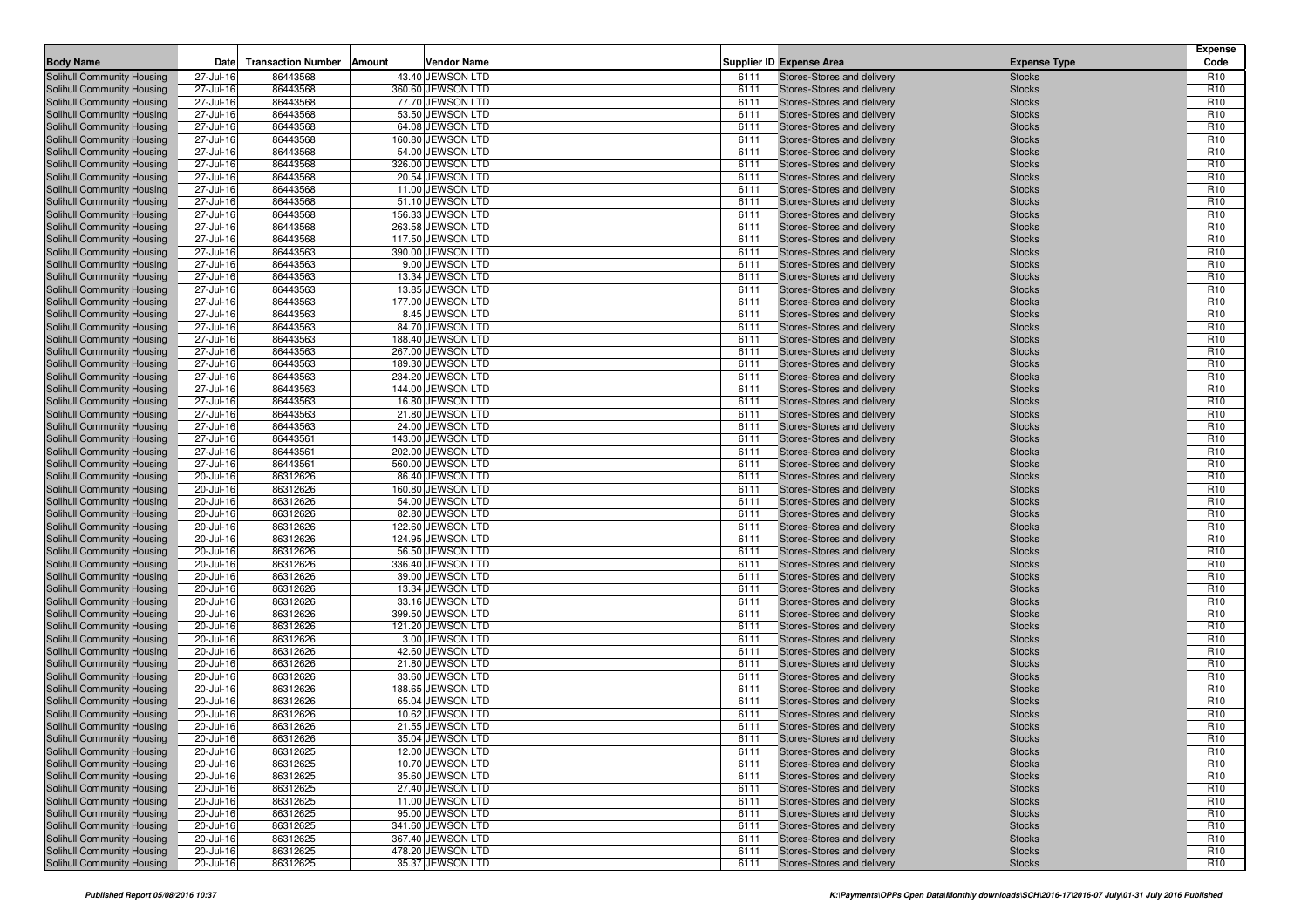| <b>Body Name</b>                                                | Date                   | <b>Transaction Number</b> | Amount<br>Vendor Name                 |              | <b>Supplier ID Expense Area</b>                          | <b>Expense Type</b>            | <b>Expense</b><br>Code             |
|-----------------------------------------------------------------|------------------------|---------------------------|---------------------------------------|--------------|----------------------------------------------------------|--------------------------------|------------------------------------|
|                                                                 | 20-Jul-16              | 86312625                  | 127.00 JEWSON LTD                     | 6111         | Stores-Stores and delivery                               |                                | R <sub>10</sub>                    |
| Solihull Community Housing<br>Solihull Community Housing        | 20-Jul-16              | 86312625                  | 53.50 JEWSON LTD                      | 6111         | Stores-Stores and delivery                               | <b>Stocks</b><br><b>Stocks</b> | R <sub>10</sub>                    |
| Solihull Community Housing                                      | 20-Jul-16              | 86312625                  | 28.94 JEWSON LTD                      | 6111         | Stores-Stores and delivery                               | <b>Stocks</b>                  | R <sub>10</sub>                    |
| Solihull Community Housing                                      | 20-Jul-16              | 86312625                  | 206.70 JEWSON LTD                     | 6111         | Stores-Stores and delivery                               | <b>Stocks</b>                  | R <sub>10</sub>                    |
| Solihull Community Housing                                      | 20-Jul-16              | 86312625                  | 400.00 JEWSON LTD                     | 6111         | Stores-Stores and delivery                               | <b>Stocks</b>                  | R <sub>10</sub>                    |
| Solihull Community Housing                                      | 20-Jul-16              | 86312625                  | 11.60 JEWSON LTD                      | 6111         | Stores-Stores and delivery                               | <b>Stocks</b>                  | R <sub>10</sub>                    |
| Solihull Community Housing                                      | 20-Jul-16              | 86312625                  | 52.44 JEWSON LTD                      | 6111         | Stores-Stores and delivery                               | <b>Stocks</b>                  | R <sub>10</sub>                    |
| Solihull Community Housing                                      | 20-Jul-16              | 86312625                  | 125.30 JEWSON LTD                     | 6111         | Stores-Stores and delivery                               | <b>Stocks</b>                  | R <sub>10</sub>                    |
| Solihull Community Housing                                      | 20-Jul-16              | 86312625                  | 127.70 JEWSON LTD                     | 6111         | Stores-Stores and delivery                               | <b>Stocks</b>                  | R <sub>10</sub>                    |
| Solihull Community Housing                                      | 20-Jul-16              | 86312623                  | 484.73 JEWSON LTD                     | 6111         | Stores-Stores and delivery                               | <b>Stocks</b>                  | R <sub>10</sub>                    |
| Solihull Community Housing                                      | 20-Jul-16              | 86312618                  | 362.38 JEWSON LTD                     | 6111         | Stores-Stores and delivery                               | <b>Stocks</b>                  | R <sub>10</sub>                    |
| Solihull Community Housing                                      | 20-Jul-16              | 86312613                  | 135.80 JEWSON LTD                     | 6111         | Stores-Stores and delivery                               | <b>Stocks</b>                  | R <sub>10</sub>                    |
| Solihull Community Housing                                      | 20-Jul-16              | 86312613                  | 82.90 JEWSON LTD                      | 6111         | Stores-Stores and delivery                               | <b>Stocks</b>                  | R <sub>10</sub>                    |
| Solihull Community Housing                                      | 20-Jul-16              | 86312613                  | 11.00 JEWSON LTD                      | 6111         | Stores-Stores and delivery                               | <b>Stocks</b>                  | R <sub>10</sub>                    |
| Solihull Community Housing                                      | 20-Jul-16              | 86312613                  | 26.40 JEWSON LTD                      | 6111         | Stores-Stores and delivery                               | <b>Stocks</b>                  | R <sub>10</sub>                    |
| Solihull Community Housing                                      | 20-Jul-16              | 86312613                  | 14.80 JEWSON LTD                      | 6111         | Stores-Stores and delivery                               | <b>Stocks</b>                  | R <sub>10</sub>                    |
| Solihull Community Housing                                      | 20-Jul-16              | 86312613                  | 510.00 JEWSON LTD                     | 6111         | Stores-Stores and delivery                               | <b>Stocks</b>                  | R <sub>10</sub>                    |
| Solihull Community Housing                                      | 20-Jul-16              | 86312613                  | 11.36 JEWSON LTD                      | 6111         | Stores-Stores and delivery                               | <b>Stocks</b>                  | R <sub>10</sub><br>R <sub>10</sub> |
| Solihull Community Housing<br>Solihull Community Housing        | 20-Jul-16<br>20-Jul-16 | 86312613<br>86312613      | 34.25 JEWSON LTD<br>120.00 JEWSON LTD | 6111<br>6111 | Stores-Stores and delivery<br>Stores-Stores and delivery | <b>Stocks</b><br><b>Stocks</b> | R <sub>10</sub>                    |
| Solihull Community Housing                                      | 20-Jul-16              | 86312613                  | 39.30 JEWSON LTD                      | 6111         | Stores-Stores and delivery                               | <b>Stocks</b>                  | R <sub>10</sub>                    |
| Solihull Community Housing                                      | 20-Jul-16              | 86312613                  | 5.40 JEWSON LTD                       | 6111         | Stores-Stores and delivery                               | <b>Stocks</b>                  | R <sub>10</sub>                    |
| Solihull Community Housing                                      | 20-Jul-16              | 86312613                  | 19.68 JEWSON LTD                      | 6111         | Stores-Stores and delivery                               | <b>Stocks</b>                  | R <sub>10</sub>                    |
| Solihull Community Housing                                      | 20-Jul-16              | 86312613                  | 54.36 JEWSON LTD                      | 6111         | Stores-Stores and delivery                               | <b>Stocks</b>                  | R <sub>10</sub>                    |
| Solihull Community Housing                                      | 20-Jul-16              | 86312613                  | 63.70 JEWSON LTD                      | 6111         | Stores-Stores and delivery                               | <b>Stocks</b>                  | R <sub>10</sub>                    |
| Solihull Community Housing                                      | 20-Jul-16              | 86312613                  | 122.20 JEWSON LTD                     | 6111         | Stores-Stores and delivery                               | <b>Stocks</b>                  | R <sub>10</sub>                    |
| Solihull Community Housing                                      | 20-Jul-16              | 86312613                  | 267.15 JEWSON LTD                     | 6111         | Stores-Stores and delivery                               | <b>Stocks</b>                  | R <sub>10</sub>                    |
| Solihull Community Housing                                      | 20-Jul-16              | 86312619                  | 36.00 JEWSON LTD                      | 6111         | Stores-Stores and delivery                               | <b>Stocks</b>                  | R <sub>10</sub>                    |
| Solihull Community Housing                                      | 20-Jul-16              | 86312619                  | 19.65 JEWSON LTD                      | 6111         | Stores-Stores and delivery                               | <b>Stocks</b>                  | R <sub>10</sub>                    |
| Solihull Community Housing                                      | 20-Jul-16              | 86312619                  | 78.82 JEWSON LTD                      | 6111         | Stores-Stores and delivery                               | <b>Stocks</b>                  | R <sub>10</sub>                    |
| Solihull Community Housing                                      | 20-Jul-16              | 86312619                  | 84.60 JEWSON LTD                      | 6111         | Stores-Stores and delivery                               | <b>Stocks</b>                  | R <sub>10</sub>                    |
| Solihull Community Housing                                      | 20-Jul-16              | 86312619                  | 88.60 JEWSON LTD                      | 6111         | Stores-Stores and delivery                               | <b>Stocks</b>                  | R <sub>10</sub>                    |
| Solihull Community Housing                                      | 20-Jul-16              | 86312619                  | 205.80 JEWSON LTD                     | 6111         | Stores-Stores and delivery                               | <b>Stocks</b>                  | R <sub>10</sub>                    |
| Solihull Community Housing                                      | 20-Jul-16              | 86312619                  | 126.86 JEWSON LTD                     | 6111         | Stores-Stores and delivery                               | <b>Stocks</b>                  | R <sub>10</sub>                    |
| Solihull Community Housing                                      | 20-Jul-16              | 86312619                  | 34.11 JEWSON LTD                      | 6111         | Stores-Stores and delivery                               | <b>Stocks</b>                  | R <sub>10</sub>                    |
| Solihull Community Housing                                      | 20-Jul-16              | 86312619                  | 60.00 JEWSON LTD                      | 6111         | Stores-Stores and delivery                               | <b>Stocks</b>                  | R <sub>10</sub>                    |
| Solihull Community Housing                                      | 20-Jul-16              | 86312619                  | 174.70 JEWSON LTD                     | 6111         | Stores-Stores and delivery                               | <b>Stocks</b>                  | R <sub>10</sub>                    |
| Solihull Community Housing<br>Solihull Community Housing        | 20-Jul-16<br>20-Jul-16 | 86312619<br>86312619      | 105.00 JEWSON LTD<br>13.60 JEWSON LTD | 6111<br>6111 | Stores-Stores and delivery<br>Stores-Stores and delivery | <b>Stocks</b><br><b>Stocks</b> | R <sub>10</sub><br>R <sub>10</sub> |
| Solihull Community Housing                                      | 20-Jul-16              | 86312619                  | 235.80 JEWSON LTD                     | 6111         | Stores-Stores and delivery                               | <b>Stocks</b>                  | R <sub>10</sub>                    |
| Solihull Community Housing                                      | 20-Jul-16              | 86312619                  | 200.00 JEWSON LTD                     | 6111         | Stores-Stores and delivery                               | <b>Stocks</b>                  | R <sub>10</sub>                    |
| Solihull Community Housing                                      | 20-Jul-16              | 86312619                  | 336.40 JEWSON LTD                     | 6111         | Stores-Stores and delivery                               | <b>Stocks</b>                  | R <sub>10</sub>                    |
| Solihull Community Housing                                      | 20-Jul-16              | 86312619                  | 36.79 JEWSON LTD                      | 6111         | Stores-Stores and delivery                               | <b>Stocks</b>                  | R <sub>10</sub>                    |
| Solihull Community Housing                                      | 20-Jul-16              | 86312619                  | 35.91 JEWSON LTD                      | 6111         | Stores-Stores and delivery                               | <b>Stocks</b>                  | R <sub>10</sub>                    |
| Solihull Community Housing                                      | 20-Jul-16              | 86312619                  | 201.90 JEWSON LTD                     | 6111         | Stores-Stores and delivery                               | <b>Stocks</b>                  | R <sub>10</sub>                    |
| Solihull Community Housing                                      | 20-Jul-16              | 86312619                  | 61.74 JEWSON LTD                      | 6111         | Stores-Stores and delivery                               | <b>Stocks</b>                  | R <sub>10</sub>                    |
| Solihull Community Housing                                      | 20-Jul-16              | 86312619                  | 202.50 JEWSON LTD                     | 6111         | Stores-Stores and delivery                               | <b>Stocks</b>                  | R <sub>10</sub>                    |
| Solihull Community Housing                                      | 20-Jul-16              | 86312619                  | 22.40 JEWSON LTD                      | 6111         | Stores-Stores and delivery                               | <b>Stocks</b>                  | R <sub>10</sub>                    |
| Solihull Community Housing                                      | 20-Jul-16              | 86312619                  | 14.20 JEWSON LTD                      | 6111         | Stores-Stores and delivery                               | <b>Stocks</b>                  | R <sub>10</sub>                    |
| Solihull Community Housing                                      | 20-Jul-16              | 86312619                  | 19.00 JEWSON LTD                      | 6111         | Stores-Stores and delivery                               | <b>Stocks</b>                  | R <sub>10</sub>                    |
| Solihull Community Housing                                      | 20-Jul-16              | 86312619                  | 6.90 JEWSON LTD                       | 6111         | Stores-Stores and delivery                               | <b>Stocks</b>                  | R <sub>10</sub>                    |
| Solihull Community Housing                                      | 20-Jul-16              | 86312619                  | 18.40 JEWSON LTD                      | 6111         | Stores-Stores and delivery                               | <b>Stocks</b>                  | R <sub>10</sub>                    |
| Solihull Community Housing                                      | 20-Jul-16              | 86312612                  | 597.90 JEWSON LTD                     | 6111         | Stores-Stores and delivery                               | <b>Stocks</b>                  | R <sub>10</sub>                    |
| Solihull Community Housing                                      | 20-Jul-16              | 86312611                  | 278.80 JEWSON LTD                     | 6111         | Stores-Stores and delivery                               | <b>Stocks</b>                  | R <sub>10</sub>                    |
| Solihull Community Housing                                      | 20-Jul-16              | 86312608                  | 6.40 JEWSON LTD                       | 6111         | Stores-Stores and delivery                               | <b>Stocks</b>                  | R <sub>10</sub>                    |
| <b>Solihull Community Housing</b><br>Solihull Community Housing | 20-Jul-16<br>20-Jul-16 | 86312608<br>86312608      | 28.26 JEWSON LTD<br>13.44 JEWSON LTD  | 6111<br>6111 | Stores-Stores and delivery<br>Stores-Stores and delivery | <b>Stocks</b><br><b>Stocks</b> | R <sub>10</sub><br>R <sub>10</sub> |
| Solihull Community Housing                                      | 20-Jul-16              | 86312608                  | 77.84 JEWSON LTD                      | 6111         | Stores-Stores and delivery                               | <b>Stocks</b>                  | R <sub>10</sub>                    |
| Solihull Community Housing                                      | 20-Jul-16              | 86312608                  | 11.48 JEWSON LTD                      | 6111         | Stores-Stores and delivery                               | <b>Stocks</b>                  | R <sub>10</sub>                    |
| Solihull Community Housing                                      | 20-Jul-16              | 86312608                  | 106.80 JEWSON LTD                     | 6111         | Stores-Stores and delivery                               | <b>Stocks</b>                  | R <sub>10</sub>                    |
| Solihull Community Housing                                      | 20-Jul-16              | 86312608                  | 18.24 JEWSON LTD                      | 6111         | Stores-Stores and delivery                               | <b>Stocks</b>                  | R <sub>10</sub>                    |
| Solihull Community Housing                                      | 20-Jul-16              | 86312608                  | 29.00 JEWSON LTD                      | 6111         | Stores-Stores and delivery                               | <b>Stocks</b>                  | R <sub>10</sub>                    |
| Solihull Community Housing                                      | 20-Jul-16              | 86312608                  | 5.60 JEWSON LTD                       | 6111         | Stores-Stores and delivery                               | <b>Stocks</b>                  | R <sub>10</sub>                    |
| Solihull Community Housing                                      | 20-Jul-16              | 86312608                  | 10.62 JEWSON LTD                      | 6111         | Stores-Stores and delivery                               | <b>Stocks</b>                  | R <sub>10</sub>                    |
|                                                                 |                        |                           |                                       |              |                                                          |                                |                                    |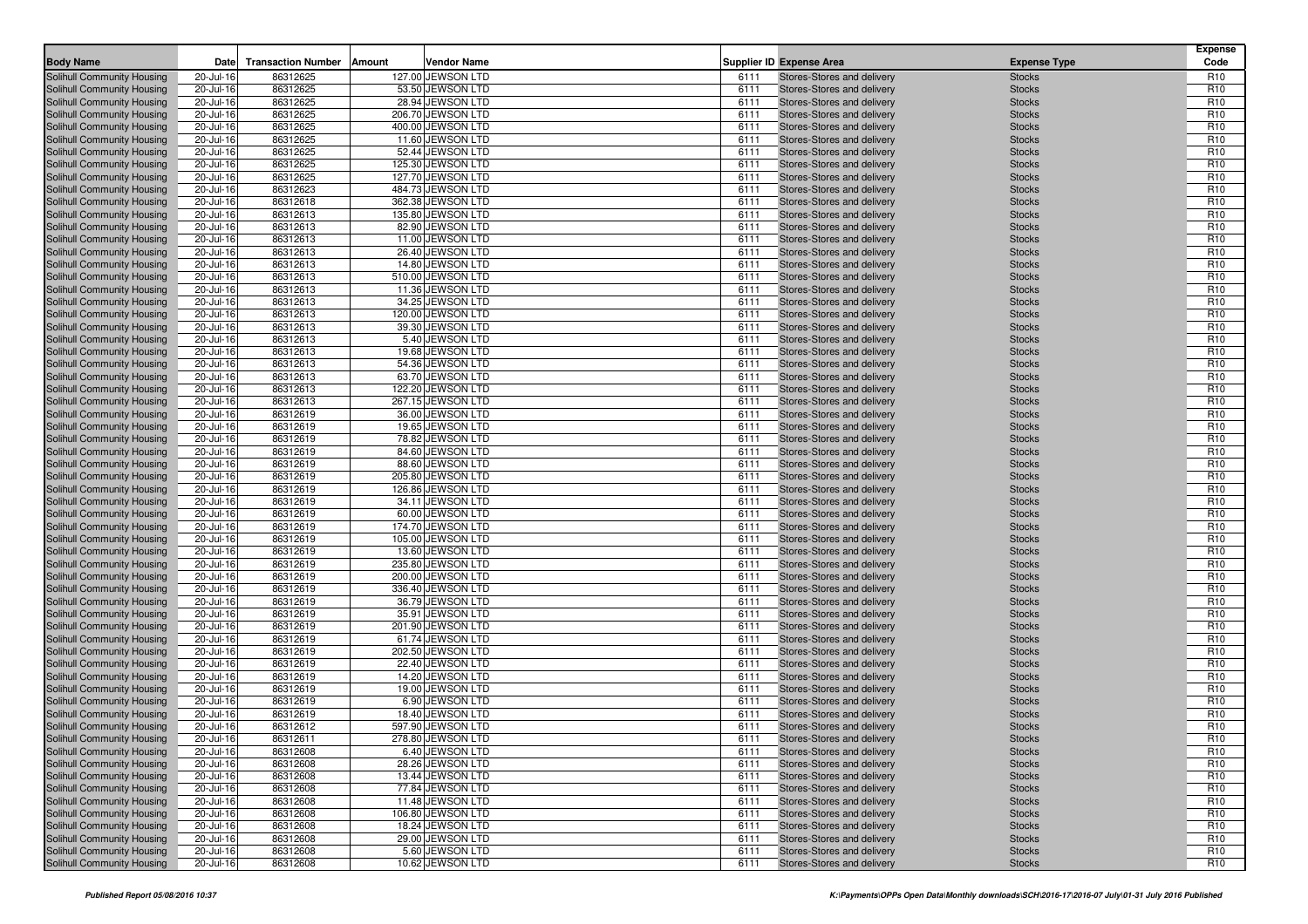| <b>Body Name</b><br>Date<br><b>Transaction Number</b><br>Amount<br>Vendor Name<br>Supplier ID Expense Area<br><b>Expense Type</b><br>Solihull Community Housing<br>20-Jul-16<br>86312608<br>13.22 JEWSON LTD<br>Stores-Stores and delivery<br><b>Stocks</b><br>6111<br>86312607<br><b>Stocks</b><br>Solihull Community Housing<br>20-Jul-16<br>262.20 JEWSON LTD<br>6111<br>Stores-Stores and delivery | Code<br>R <sub>10</sub>            |
|--------------------------------------------------------------------------------------------------------------------------------------------------------------------------------------------------------------------------------------------------------------------------------------------------------------------------------------------------------------------------------------------------------|------------------------------------|
|                                                                                                                                                                                                                                                                                                                                                                                                        |                                    |
|                                                                                                                                                                                                                                                                                                                                                                                                        | R <sub>10</sub>                    |
| Solihull Community Housing<br>20-Jul-16<br>86312602<br>223.20 JEWSON LTD<br>6111<br>Stores-Stores and delivery<br><b>Stocks</b>                                                                                                                                                                                                                                                                        | R <sub>10</sub>                    |
| 86312601<br>32.00 JEWSON LTD<br>Solihull Community Housing<br>20-Jul-16<br>6111<br>Stores-Stores and delivery<br><b>Stocks</b>                                                                                                                                                                                                                                                                         | R <sub>10</sub>                    |
| 86312601<br>Solihull Community Housing<br>20-Jul-16<br>78.60 JEWSON LTD<br>6111<br>Stores-Stores and delivery<br><b>Stocks</b>                                                                                                                                                                                                                                                                         | R <sub>10</sub>                    |
| 29.35 JEWSON LTD<br>Solihull Community Housing<br>20-Jul-16<br>86312601<br>6111<br>Stores-Stores and delivery<br><b>Stocks</b>                                                                                                                                                                                                                                                                         | R <sub>10</sub>                    |
| 86312601<br>90.00 JEWSON LTD<br>20-Jul-16<br>6111<br>Stores-Stores and delivery<br><b>Stocks</b><br>Solihull Community Housing                                                                                                                                                                                                                                                                         | R <sub>10</sub>                    |
| 86312601<br>13.90 JEWSON LTD<br>Solihull Community Housing<br>20-Jul-16<br>6111<br>Stores-Stores and delivery<br><b>Stocks</b>                                                                                                                                                                                                                                                                         | R <sub>10</sub>                    |
| Solihull Community Housing<br>20-Jul-16<br>86312601<br>27.40 JEWSON LTD<br>6111<br>Stores-Stores and delivery<br><b>Stocks</b>                                                                                                                                                                                                                                                                         | R <sub>10</sub>                    |
| 152.10 JEWSON LTD<br>Solihull Community Housing<br>20-Jul-16<br>86312601<br>6111<br>Stores-Stores and delivery<br><b>Stocks</b>                                                                                                                                                                                                                                                                        | R <sub>10</sub>                    |
| Solihull Community Housing<br>20-Jul-16<br>86312601<br>304.60 JEWSON LTD<br>6111<br>Stores-Stores and delivery<br><b>Stocks</b>                                                                                                                                                                                                                                                                        | R <sub>10</sub>                    |
| Solihull Community Housing<br>20-Jul-16<br>86312601<br>43.75 JEWSON LTD<br>6111<br>Stores-Stores and delivery<br><b>Stocks</b>                                                                                                                                                                                                                                                                         | R <sub>10</sub>                    |
| 42.60 JEWSON LTD<br>Solihull Community Housing<br>20-Jul-16<br>86312601<br>6111<br>Stores-Stores and delivery<br><b>Stocks</b>                                                                                                                                                                                                                                                                         | R <sub>10</sub>                    |
| Solihull Community Housing<br>20-Jul-16<br>86312601<br>274.00 JEWSON LTD<br>6111<br>Stores-Stores and delivery<br><b>Stocks</b>                                                                                                                                                                                                                                                                        | R <sub>10</sub>                    |
| 26.00 JEWSON LTD<br>Solihull Community Housing<br>20-Jul-16<br>86312601<br>6111<br>Stores-Stores and delivery<br><b>Stocks</b><br>20-Jul-16<br>86312601<br>6.08 JEWSON LTD<br>6111<br><b>Stocks</b><br>Solihull Community Housing<br>Stores-Stores and delivery                                                                                                                                        | R <sub>10</sub><br>R <sub>10</sub> |
| 86312601<br>192.00 JEWSON LTD<br>Solihull Community Housing<br>20-Jul-16<br>6111<br>Stores-Stores and delivery<br><b>Stocks</b>                                                                                                                                                                                                                                                                        | R <sub>10</sub>                    |
| Solihull Community Housing<br>20-Jul-16<br>86312601<br>142.60 JEWSON LTD<br>6111<br>Stores-Stores and delivery<br><b>Stocks</b>                                                                                                                                                                                                                                                                        | R <sub>10</sub>                    |
| 31.80 JEWSON LTD<br>Solihull Community Housing<br>20-Jul-16<br>86312601<br>6111<br>Stores-Stores and delivery<br><b>Stocks</b>                                                                                                                                                                                                                                                                         | R <sub>10</sub>                    |
| 86312601<br>94.50 JEWSON LTD<br>Solihull Community Housing<br>20-Jul-16<br>6111<br>Stores-Stores and delivery<br><b>Stocks</b>                                                                                                                                                                                                                                                                         | R <sub>10</sub>                    |
| Solihull Community Housing<br>20-Jul-16<br>86312601<br>53.50 JEWSON LTD<br>6111<br><b>Stocks</b><br>Stores-Stores and delivery                                                                                                                                                                                                                                                                         | R <sub>10</sub>                    |
| 49.28 JEWSON LTD<br>Solihull Community Housing<br>20-Jul-16<br>86312601<br>6111<br>Stores-Stores and delivery<br><b>Stocks</b>                                                                                                                                                                                                                                                                         | R <sub>10</sub>                    |
| 86312601<br>163.50 JEWSON LTD<br>Solihull Community Housing<br>20-Jul-16<br>6111<br>Stores-Stores and delivery<br><b>Stocks</b>                                                                                                                                                                                                                                                                        | R <sub>10</sub>                    |
| 86312601<br>179.00 JEWSON LTD<br>Solihull Community Housing<br>20-Jul-16<br>6111<br>Stores-Stores and delivery<br><b>Stocks</b>                                                                                                                                                                                                                                                                        | R <sub>10</sub>                    |
| Solihull Community Housing<br>20-Jul-16<br>86312601<br>171.00 JEWSON LTD<br>6111<br>Stores-Stores and delivery<br><b>Stocks</b>                                                                                                                                                                                                                                                                        | R <sub>10</sub>                    |
| 86312601<br>163.20 JEWSON LTD<br>Solihull Community Housing<br>20-Jul-16<br>6111<br>Stores-Stores and delivery<br><b>Stocks</b>                                                                                                                                                                                                                                                                        | R <sub>10</sub>                    |
| 20-Jul-16<br>86312601<br>484.00 JEWSON LTD<br>6111<br>Stores-Stores and delivery<br><b>Stocks</b><br>Solihull Community Housing                                                                                                                                                                                                                                                                        | R <sub>10</sub>                    |
| 160.00 JEWSON LTD<br>Solihull Community Housing<br>20-Jul-16<br>86312601<br>6111<br>Stores-Stores and delivery<br><b>Stocks</b>                                                                                                                                                                                                                                                                        | R <sub>10</sub>                    |
| 86312606<br>55.00 JEWSON LTD<br>Solihull Community Housing<br>20-Jul-16<br>6111<br>Stores-Stores and delivery<br><b>Stocks</b>                                                                                                                                                                                                                                                                         | R <sub>10</sub>                    |
| 20-Jul-16<br>86312606<br>1368.40 JEWSON LTD<br>6111<br><b>Stocks</b><br>Solihull Community Housing<br>Stores-Stores and delivery<br>86312599<br>161.00 JEWSON LTD<br>Solihull Community Housing<br>20-Jul-16<br>6111<br>Stores-Stores and delivery<br><b>Stocks</b>                                                                                                                                    | R <sub>10</sub><br>R <sub>10</sub> |
| 86312599<br>72.60 JEWSON LTD<br>Solihull Community Housing<br>20-Jul-16<br>6111<br>Stores-Stores and delivery<br><b>Stocks</b>                                                                                                                                                                                                                                                                         | R <sub>10</sub>                    |
| 86312599<br>Solihull Community Housing<br>20-Jul-16<br>25.20 JEWSON LTD<br>6111<br>Stores-Stores and delivery<br><b>Stocks</b>                                                                                                                                                                                                                                                                         | R <sub>10</sub>                    |
| Solihull Community Housing<br>20-Jul-16<br>86312599<br>14.20 JEWSON LTD<br>6111<br>Stores-Stores and delivery<br><b>Stocks</b>                                                                                                                                                                                                                                                                         | R <sub>10</sub>                    |
| 86312599<br>21.60 JEWSON LTD<br>Solihull Community Housing<br>20-Jul-16<br>6111<br>Stores-Stores and delivery<br><b>Stocks</b>                                                                                                                                                                                                                                                                         | R <sub>10</sub>                    |
| Solihull Community Housing<br>20-Jul-16<br>86312599<br>20.40 JEWSON LTD<br>6111<br>Stores-Stores and delivery<br><b>Stocks</b>                                                                                                                                                                                                                                                                         | R <sub>10</sub>                    |
| 86312599<br>Solihull Community Housing<br>20-Jul-16<br>13.40 JEWSON LTD<br>6111<br>Stores-Stores and delivery<br><b>Stocks</b>                                                                                                                                                                                                                                                                         | R <sub>10</sub>                    |
| Solihull Community Housing<br>20-Jul-16<br>86312599<br>21.90 JEWSON LTD<br>6111<br>Stores-Stores and delivery<br><b>Stocks</b>                                                                                                                                                                                                                                                                         | R <sub>10</sub>                    |
| Solihull Community Housing<br>20-Jul-16<br>86312599<br>34.11 JEWSON LTD<br>6111<br>Stores-Stores and delivery<br><b>Stocks</b>                                                                                                                                                                                                                                                                         | R <sub>10</sub>                    |
| 86312584<br>Solihull Community Housing<br>20-Jul-16<br>699.34 JEWSON LTD<br>6111<br>Stores-Stores and delivery<br><b>Stocks</b>                                                                                                                                                                                                                                                                        | R <sub>10</sub>                    |
| Solihull Community Housing<br>20-Jul-16<br>86312599<br>57.30 JEWSON LTD<br>6111<br>Stores-Stores and delivery<br><b>Stocks</b>                                                                                                                                                                                                                                                                         | R <sub>10</sub>                    |
| 86312596<br>540.03 JEWSON LTD<br>Solihull Community Housing<br>20-Jul-16<br>6111<br>Stores-Stores and delivery<br><b>Stocks</b>                                                                                                                                                                                                                                                                        | R <sub>10</sub>                    |
| 86312595<br>Solihull Community Housing<br>20-Jul-16<br>320.01 JEWSON LTD<br>6111<br>Stores-Stores and delivery<br><b>Stocks</b>                                                                                                                                                                                                                                                                        | R <sub>10</sub>                    |
| 766.88 JEWSON LTD<br>Solihull Community Housing<br>20-Jul-16<br>86312593<br>6111<br>Stores-Stores and delivery<br><b>Stocks</b><br>86312590<br>692.25 JEWSON LTD<br>Solihull Community Housing<br>20-Jul-16<br>6111<br>Stores-Stores and delivery<br><b>Stocks</b>                                                                                                                                     | R <sub>10</sub><br>R <sub>10</sub> |
| 86312592<br>509.63 JEWSON LTD<br>Solihull Community Housing<br>20-Jul-16<br>6111<br>Stores-Stores and delivery<br><b>Stocks</b>                                                                                                                                                                                                                                                                        | R <sub>10</sub>                    |
| Solihull Community Housing<br>14-Jul-16<br>86146614<br>160.80 JEWSON LTD<br>6111<br>Stores-Stores and delivery<br><b>Stocks</b>                                                                                                                                                                                                                                                                        | R <sub>10</sub>                    |
| 14-Jul-16<br>86146614<br>93.60 JEWSON LTD<br>6111<br>Stores-Stores and delivery<br><b>Stocks</b><br>Solihull Community Housing                                                                                                                                                                                                                                                                         | R <sub>10</sub>                    |
| 86146614<br>Solihull Community Housing<br>14-Jul-16<br>2.20 JEWSON LTD<br>6111<br>Stores-Stores and delivery<br><b>Stocks</b>                                                                                                                                                                                                                                                                          | R <sub>10</sub>                    |
| Solihull Community Housing<br>14-Jul-16<br>86146614<br>61.39 JEWSON LTD<br>6111<br>Stores-Stores and delivery<br><b>Stocks</b>                                                                                                                                                                                                                                                                         | R <sub>10</sub>                    |
| 86146614<br>37.50 JEWSON LTD<br>Solihull Community Housing<br>14-Jul-16<br>6111<br>Stores-Stores and delivery<br><b>Stocks</b>                                                                                                                                                                                                                                                                         | R <sub>10</sub>                    |
| 86146614<br>550.00 JEWSON LTD<br><b>Stocks</b><br>Solihull Community Housing<br>14-Jul-16<br>6111<br>Stores-Stores and delivery                                                                                                                                                                                                                                                                        | R <sub>10</sub>                    |
| Solihull Community Housing<br>11.48 JEWSON LTD<br>14-Jul-16<br>86146614<br>6111<br>Stores-Stores and delivery<br><b>Stocks</b>                                                                                                                                                                                                                                                                         | R <sub>10</sub>                    |
| Solihull Community Housing<br>14-Jul-16<br>86146614<br>101.00 JEWSON LTD<br>6111<br>Stores-Stores and delivery<br><b>Stocks</b>                                                                                                                                                                                                                                                                        | R <sub>10</sub>                    |
| 189.30 JEWSON LTD<br>Solihull Community Housing<br>14-Jul-16<br>86146614<br>6111<br>Stores-Stores and delivery<br><b>Stocks</b>                                                                                                                                                                                                                                                                        | R <sub>10</sub>                    |
| Solihull Community Housing<br>328.00 JEWSON LTD<br>14-Jul-16<br>86146614<br>6111<br>Stores-Stores and delivery<br><b>Stocks</b>                                                                                                                                                                                                                                                                        | R <sub>10</sub>                    |
| Solihull Community Housing<br>73.70 JEWSON LTD<br>Stores-Stores and delivery<br>14-Jul-16<br>86146614<br>6111<br><b>Stocks</b>                                                                                                                                                                                                                                                                         | R <sub>10</sub>                    |
| Solihull Community Housing<br>86146614<br>45.40 JEWSON LTD<br>14-Jul-16<br>6111<br>Stores-Stores and delivery<br><b>Stocks</b><br>Solihull Community Housing<br>14-Jul-16<br>86146614<br>25.20 JEWSON LTD<br>6111<br>Stores-Stores and delivery<br><b>Stocks</b>                                                                                                                                       | R <sub>10</sub><br>R <sub>10</sub> |
| Solihull Community Housing<br>207.60 JEWSON LTD<br>Stores-Stores and delivery<br>14-Jul-16<br>86146614<br>6111<br><b>Stocks</b>                                                                                                                                                                                                                                                                        | R <sub>10</sub>                    |
| Solihull Community Housing<br>14-Jul-16<br>86146614<br>269.00 JEWSON LTD<br>6111<br>Stores-Stores and delivery<br><b>Stocks</b>                                                                                                                                                                                                                                                                        | R <sub>10</sub>                    |
| Solihull Community Housing<br>180.70 JEWSON LTD<br>Stores-Stores and delivery<br>14-Jul-16<br>86146612<br>6111<br><b>Stocks</b>                                                                                                                                                                                                                                                                        | R <sub>10</sub>                    |
| 195.00 JEWSON LTD<br>Solihull Community Housing<br>14-Jul-16<br>86146612<br>6111<br>Stores-Stores and delivery<br><b>Stocks</b>                                                                                                                                                                                                                                                                        | R <sub>10</sub>                    |
| Solihull Community Housing<br>14-Jul-16<br>86146612<br>16.25 JEWSON LTD<br>Stores-Stores and delivery<br>6111<br><b>Stocks</b>                                                                                                                                                                                                                                                                         | R <sub>10</sub>                    |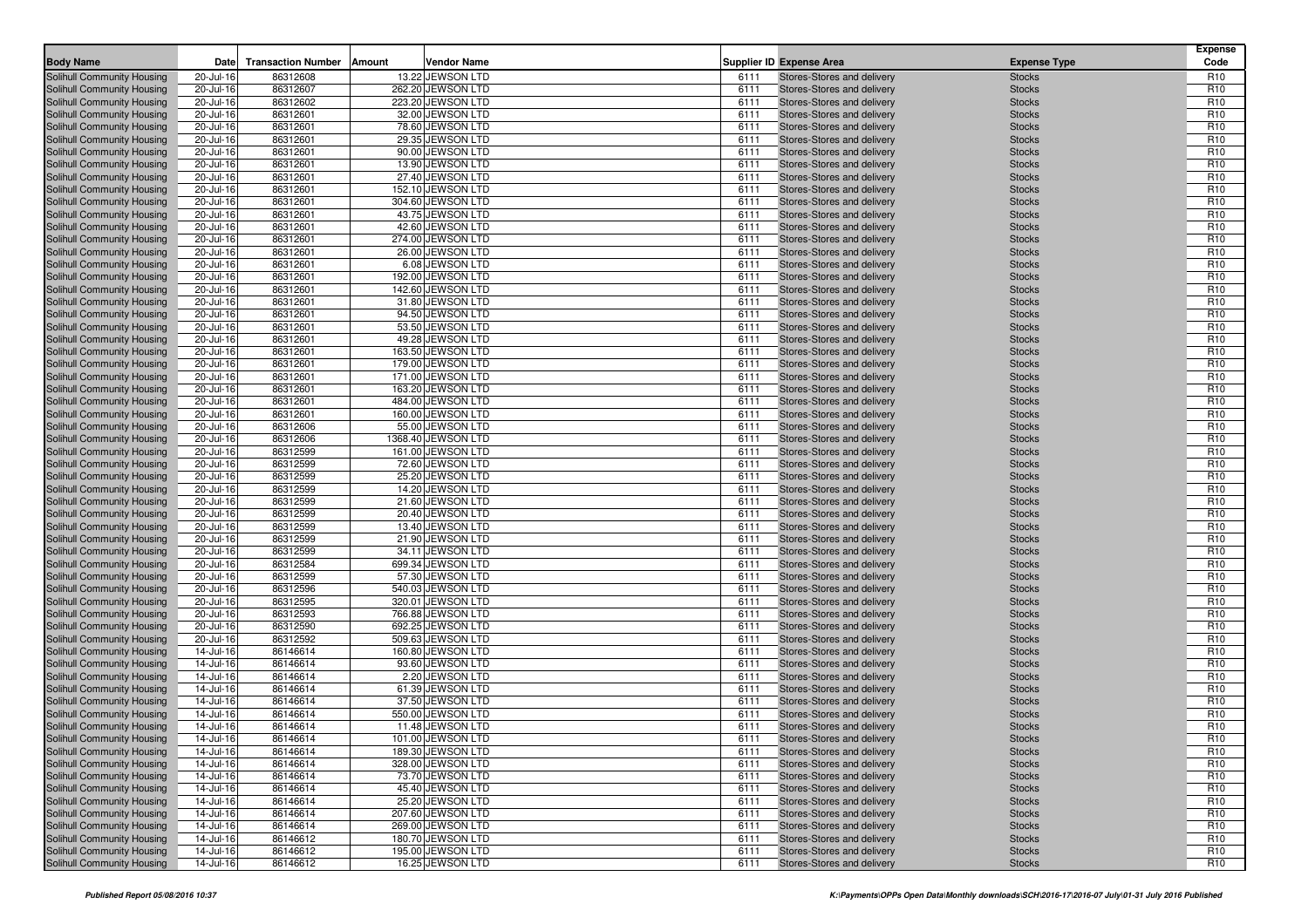| <b>Body Name</b>                                         | Date                   | <b>Transaction Number</b> | Amount<br>Vendor Name                  |              | Supplier ID Expense Area                                 | <b>Expense Type</b>            | <b>Expense</b><br>Code             |
|----------------------------------------------------------|------------------------|---------------------------|----------------------------------------|--------------|----------------------------------------------------------|--------------------------------|------------------------------------|
|                                                          |                        |                           |                                        |              |                                                          |                                |                                    |
| Solihull Community Housing<br>Solihull Community Housing | 14-Jul-16<br>14-Jul-16 | 86146612<br>86146612      | 360.60 JEWSON LTD<br>210.00 JEWSON LTD | 6111<br>6111 | Stores-Stores and delivery<br>Stores-Stores and delivery | <b>Stocks</b><br><b>Stocks</b> | R <sub>10</sub><br>R <sub>10</sub> |
| Solihull Community Housing                               | 14-Jul-16              | 86146612                  | 9.00 JEWSON LTD                        | 6111         | Stores-Stores and delivery                               | <b>Stocks</b>                  | R <sub>10</sub>                    |
| Solihull Community Housing                               | 14-Jul-16              | 86146612                  | 235.80 JEWSON LTD                      | 6111         | Stores-Stores and delivery                               | <b>Stocks</b>                  | R <sub>10</sub>                    |
| Solihull Community Housing                               | 14-Jul-16              | 86146612                  | 69.30 JEWSON LTD                       | 6111         | Stores-Stores and delivery                               | <b>Stocks</b>                  | R <sub>10</sub>                    |
| Solihull Community Housing                               | 14-Jul-16              | 86146612                  | 41.40 JEWSON LTD                       | 6111         | Stores-Stores and delivery                               | <b>Stocks</b>                  | R <sub>10</sub>                    |
| Solihull Community Housing                               | 14-Jul-16              | 86146612                  | 50.00 JEWSON LTD                       | 6111         | Stores-Stores and delivery                               | <b>Stocks</b>                  | R <sub>10</sub>                    |
| Solihull Community Housing                               | 14-Jul-16              | 86146612                  | 469.10 JEWSON LTD                      | 6111         | Stores-Stores and delivery                               | <b>Stocks</b>                  | R <sub>10</sub>                    |
| Solihull Community Housing                               | 14-Jul-16              | 86146612                  | 67.20 JEWSON LTD                       | 6111         | Stores-Stores and delivery                               | <b>Stocks</b>                  | R <sub>10</sub>                    |
| Solihull Community Housing                               | 14-Jul-16              | 86146612                  | 143.40 JEWSON LTD                      | 6111         | Stores-Stores and delivery                               | <b>Stocks</b>                  | R <sub>10</sub>                    |
| Solihull Community Housing                               | 14-Jul-16              | 86146612                  | 326.00 JEWSON LTD                      | 6111         | Stores-Stores and delivery                               | <b>Stocks</b>                  | R <sub>10</sub>                    |
| Solihull Community Housing                               | 14-Jul-16              | 86146612                  | 107.50 JEWSON LTD                      | 6111         | Stores-Stores and delivery                               | <b>Stocks</b>                  | R <sub>10</sub>                    |
| Solihull Community Housing                               | 14-Jul-16              | 86146612                  | 246.50 JEWSON LTD                      | 6111         | Stores-Stores and delivery                               | <b>Stocks</b>                  | R <sub>10</sub>                    |
| Solihull Community Housing                               | 14-Jul-16              | 86146612                  | 122.54 JEWSON LTD                      | 6111         | Stores-Stores and delivery                               | <b>Stocks</b>                  | R <sub>10</sub>                    |
| Solihull Community Housing                               | 14-Jul-16              | 86146612                  | 200.00 JEWSON LTD                      | 6111         | Stores-Stores and delivery                               | <b>Stocks</b>                  | R <sub>10</sub>                    |
| Solihull Community Housing<br>Solihull Community Housing | 14-Jul-16<br>14-Jul-16 | 86146612<br>86146612      | 136.00 JEWSON LTD<br>280.00 JEWSON LTD | 6111<br>6111 | Stores-Stores and delivery<br>Stores-Stores and delivery | <b>Stocks</b><br><b>Stocks</b> | R <sub>10</sub><br>R <sub>10</sub> |
| Solihull Community Housing                               | 14-Jul-16              | 86146612                  | 163.90 JEWSON LTD                      | 6111         | Stores-Stores and delivery                               | <b>Stocks</b>                  | R <sub>10</sub>                    |
| Solihull Community Housing                               | 14-Jul-16              | 86146612                  | 69.50 JEWSON LTD                       | 6111         | Stores-Stores and delivery                               | <b>Stocks</b>                  | R <sub>10</sub>                    |
| Solihull Community Housing                               | 14-Jul-16              | 86146612                  | 56.10 JEWSON LTD                       | 6111         | Stores-Stores and delivery                               | <b>Stocks</b>                  | R <sub>10</sub>                    |
| Solihull Community Housing                               | 14-Jul-16              | 86146612                  | 19.00 JEWSON LTD                       | 6111         | Stores-Stores and delivery                               | <b>Stocks</b>                  | R <sub>10</sub>                    |
| Solihull Community Housing                               | 14-Jul-16              | 86146612                  | 91.20 JEWSON LTD                       | 6111         | Stores-Stores and delivery                               | <b>Stocks</b>                  | R <sub>10</sub>                    |
| Solihull Community Housing                               | 14-Jul-16              | 86146612                  | 68.20 JEWSON LTD                       | 6111         | Stores-Stores and delivery                               | <b>Stocks</b>                  | R <sub>10</sub>                    |
| Solihull Community Housing                               | 14-Jul-16              | 86146612                  | 18.87 JEWSON LTD                       | 6111         | Stores-Stores and delivery                               | <b>Stocks</b>                  | R <sub>10</sub>                    |
| Solihull Community Housing                               | 14-Jul-16              | 86146612                  | 83.92 JEWSON LTD                       | 6111         | Stores-Stores and delivery                               | <b>Stocks</b>                  | R <sub>10</sub>                    |
| Solihull Community Housing                               | 14-Jul-16              | 86146612                  | 61.72 JEWSON LTD                       | 6111         | Stores-Stores and delivery                               | <b>Stocks</b>                  | R <sub>10</sub>                    |
| Solihull Community Housing                               | 14-Jul-16              | 86146612                  | 61.39 JEWSON LTD                       | 6111         | Stores-Stores and delivery                               | <b>Stocks</b>                  | R <sub>10</sub>                    |
| Solihull Community Housing                               | 14-Jul-16              | 86146612                  | 11.50 JEWSON LTD                       | 6111         | Stores-Stores and delivery                               | <b>Stocks</b>                  | R <sub>10</sub>                    |
| Solihull Community Housing                               | 14-Jul-16              | 86146612                  | 72.80 JEWSON LTD                       | 6111         | Stores-Stores and delivery                               | <b>Stocks</b>                  | R <sub>10</sub>                    |
| Solihull Community Housing                               | 14-Jul-16              | 86146612                  | 94.00 JEWSON LTD                       | 6111         | Stores-Stores and delivery                               | <b>Stocks</b>                  | R <sub>10</sub>                    |
| Solihull Community Housing                               | 14-Jul-16              | 86146611                  | 653.17 JEWSON LTD                      | 6111         | Stores-Stores and delivery                               | <b>Stocks</b>                  | R <sub>10</sub><br>R <sub>10</sub> |
| Solihull Community Housing<br>Solihull Community Housing | 14-Jul-16<br>14-Jul-16 | 86146612<br>86146640      | 72.60 JEWSON LTD<br>963.50 JEWSON LTD  | 6111<br>6111 | Stores-Stores and delivery<br>Stores-Stores and delivery | <b>Stocks</b><br><b>Stocks</b> | R <sub>10</sub>                    |
| Solihull Community Housing                               | 14-Jul-16              | 86146634                  | 5.40 JEWSON LTD                        | 6111         | Stores-Stores and delivery                               | <b>Stocks</b>                  | R <sub>10</sub>                    |
| Solihull Community Housing                               | 14-Jul-16              | 86146634                  | 41.96 JEWSON LTD                       | 6111         | Stores-Stores and delivery                               | <b>Stocks</b>                  | R <sub>10</sub>                    |
| Solihull Community Housing                               | 14-Jul-16              | 86146634                  | 367.40 JEWSON LTD                      | 6111         | Stores-Stores and delivery                               | <b>Stocks</b>                  | R <sub>10</sub>                    |
| Solihull Community Housing                               | 14-Jul-16              | 86146634                  | 57.00 JEWSON LTD                       | 6111         | Stores-Stores and delivery                               | <b>Stocks</b>                  | R <sub>10</sub>                    |
| Solihull Community Housing                               | 14-Jul-16              | 86146634                  | 41.40 JEWSON LTD                       | 6111         | Stores-Stores and delivery                               | <b>Stocks</b>                  | R <sub>10</sub>                    |
| Solihull Community Housing                               | 14-Jul-16              | 86146634                  | 188.65 JEWSON LTD                      | 6111         | Stores-Stores and delivery                               | <b>Stocks</b>                  | R <sub>10</sub>                    |
| Solihull Community Housing                               | 14-Jul-16              | 86146634                  | 1503.00 JEWSON LTD                     | 6111         | Stores-Stores and delivery                               | <b>Stocks</b>                  | R <sub>10</sub>                    |
| Solihull Community Housing                               | 14-Jul-16              | 86146634                  | 54.60 JEWSON LTD                       | 6111         | Stores-Stores and delivery                               | <b>Stocks</b>                  | R <sub>10</sub>                    |
| Solihull Community Housing                               | 14-Jul-16              | 86146634                  | 13.80 JEWSON LTD                       | 6111         | Stores-Stores and delivery                               | <b>Stocks</b>                  | R <sub>10</sub>                    |
| Solihull Community Housing                               | 14-Jul-16              | 86146634                  | 180.70 JEWSON LTD                      | 6111         | Stores-Stores and delivery                               | <b>Stocks</b>                  | R <sub>10</sub>                    |
| Solihull Community Housing                               | 14-Jul-16              | 86146634                  | 274.00 JEWSON LTD                      | 6111         | Stores-Stores and delivery                               | <b>Stocks</b>                  | R <sub>10</sub>                    |
| Solihull Community Housing                               | 14-Jul-16              | 86146634                  | 160.00 JEWSON LTD                      | 6111         | Stores-Stores and delivery                               | <b>Stocks</b>                  | R <sub>10</sub>                    |
| Solihull Community Housing<br>Solihull Community Housing | 14-Jul-16<br>14-Jul-16 | 86146633<br>86146633      | 5.70 JEWSON LTD<br>47.60 JEWSON LTD    | 6111<br>6111 | Stores-Stores and delivery<br>Stores-Stores and delivery | <b>Stocks</b><br><b>Stocks</b> | R <sub>10</sub><br>R <sub>10</sub> |
| Solihull Community Housing                               | 14-Jul-16              | 86146633                  | 8.00 JEWSON LTD                        | 6111         | Stores-Stores and delivery                               | <b>Stocks</b>                  | R <sub>10</sub>                    |
| Solihull Community Housing                               | 14-Jul-16              | 86146633                  | 41.80 JEWSON LTD                       | 6111         | Stores-Stores and delivery                               | <b>Stocks</b>                  | R <sub>10</sub>                    |
| Solihull Community Housing                               | 14-Jul-16              | 86146633                  | 211.50 JEWSON LTD                      | 6111         | Stores-Stores and delivery                               | <b>Stocks</b>                  | R <sub>10</sub>                    |
| Solihull Community Housing                               | 14-Jul-16              | 86146633                  | 53.15 JEWSON LTD                       | 6111         | Stores-Stores and delivery                               | <b>Stocks</b>                  | R <sub>10</sub>                    |
| Solihull Community Housing                               | 14-Jul-16              | 86146633                  | 62.55 JEWSON LTD                       | 6111         | Stores-Stores and delivery                               | <b>Stocks</b>                  | R <sub>10</sub>                    |
| Solihull Community Housing                               | 14-Jul-16              | 86146633                  | 195.00 JEWSON LTD                      | 6111         | Stores-Stores and delivery                               | <b>Stocks</b>                  | R <sub>10</sub>                    |
| Solihull Community Housing                               | 14-Jul-16              | 86146633                  | 42.60 JEWSON LTD                       | 6111         | Stores-Stores and delivery                               | <b>Stocks</b>                  | R <sub>10</sub>                    |
| Solihull Community Housing                               | 14-Jul-16              | 86146633                  | 225.15 JEWSON LTD                      | 6111         | Stores-Stores and delivery                               | <b>Stocks</b>                  | R <sub>10</sub>                    |
| Solihull Community Housing                               | 14-Jul-16              | 86146633                  | 95.43 JEWSON LTD                       | 6111         | Stores-Stores and delivery                               | <b>Stocks</b>                  | R <sub>10</sub>                    |
| Solihull Community Housing                               | 14-Jul-16              | 86146633                  | 14.13 JEWSON LTD                       | 6111         | Stores-Stores and delivery                               | <b>Stocks</b>                  | R <sub>10</sub>                    |
| Solihull Community Housing                               | 14-Jul-16              | 86146633                  | 86.40 JEWSON LTD                       | 6111         | Stores-Stores and delivery                               | <b>Stocks</b>                  | R <sub>10</sub>                    |
| Solihull Community Housing                               | 14-Jul-16              | 86146633                  | 21.80 JEWSON LTD                       | 6111         | Stores-Stores and delivery                               | <b>Stocks</b>                  | R <sub>10</sub>                    |
| Solihull Community Housing                               | 14-Jul-16              | 86146633                  | 48.00 JEWSON LTD                       | 6111         | Stores-Stores and delivery                               | <b>Stocks</b>                  | R <sub>10</sub>                    |
| Solihull Community Housing<br>Solihull Community Housing | 14-Jul-16              | 86146633                  | 192.00 JEWSON LTD<br>9.00 JEWSON LTD   | 6111<br>6111 | Stores-Stores and delivery<br>Stores-Stores and delivery | <b>Stocks</b>                  | R <sub>10</sub><br>R <sub>10</sub> |
| Solihull Community Housing                               | 14-Jul-16<br>14-Jul-16 | 86146633<br>86146633      | 88.60 JEWSON LTD                       | 6111         | Stores-Stores and delivery                               | <b>Stocks</b><br><b>Stocks</b> | R <sub>10</sub>                    |
| Solihull Community Housing                               | 14-Jul-16              | 86146633                  | 478.20 JEWSON LTD                      | 6111         | Stores-Stores and delivery                               | <b>Stocks</b>                  | R <sub>10</sub>                    |
|                                                          |                        |                           |                                        |              |                                                          |                                |                                    |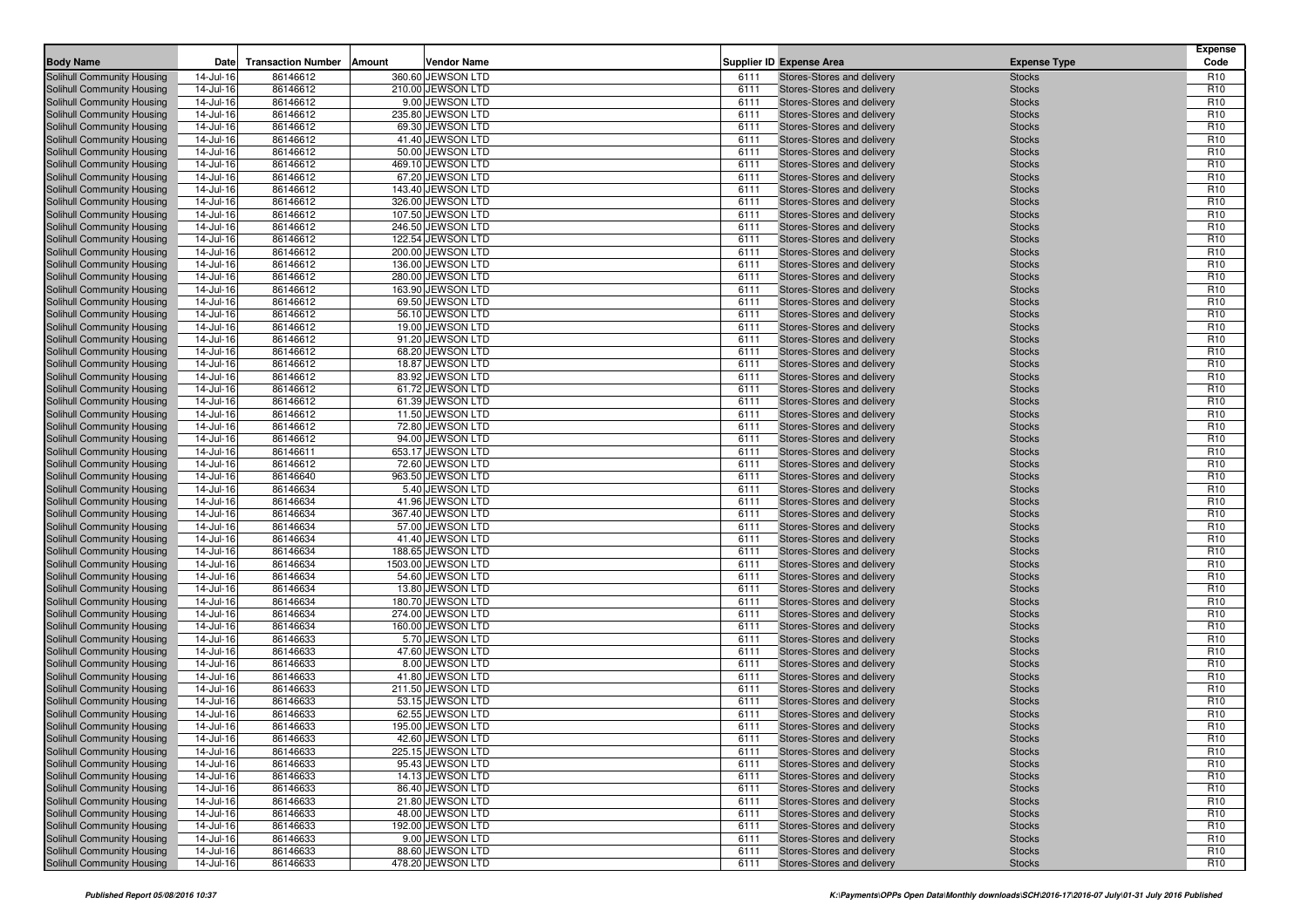| <b>Body Name</b>                                                | Date                   | <b>Transaction Number</b> | Amount<br>Vendor Name                  |              | <b>Supplier ID Expense Area</b>                          | <b>Expense Type</b>            | <b>Expense</b><br>Code             |
|-----------------------------------------------------------------|------------------------|---------------------------|----------------------------------------|--------------|----------------------------------------------------------|--------------------------------|------------------------------------|
|                                                                 | 14-Jul-16              | 86146633                  | 10.00 JEWSON LTD                       | 6111         | Stores-Stores and delivery                               |                                | R <sub>10</sub>                    |
| Solihull Community Housing<br>Solihull Community Housing        | 14-Jul-16              | 86146633                  | 9.80 JEWSON LTD                        | 6111         | Stores-Stores and delivery                               | <b>Stocks</b><br><b>Stocks</b> | R <sub>10</sub>                    |
| Solihull Community Housing                                      | 14-Jul-16              | 86146633                  | 6.90 JEWSON LTD                        | 6111         | Stores-Stores and delivery                               | <b>Stocks</b>                  | R <sub>10</sub>                    |
| Solihull Community Housing                                      | 14-Jul-16              | 86146633                  | 57.00 JEWSON LTD                       | 6111         | Stores-Stores and delivery                               | <b>Stocks</b>                  | R <sub>10</sub>                    |
| Solihull Community Housing                                      | 14-Jul-16              | 86146633                  | 53.50 JEWSON LTD                       | 6111         | Stores-Stores and delivery                               | <b>Stocks</b>                  | R <sub>10</sub>                    |
| Solihull Community Housing                                      | 14-Jul-16              | 86146633                  | 6.32 JEWSON LTD                        | 6111         | Stores-Stores and delivery                               | <b>Stocks</b>                  | R <sub>10</sub>                    |
| Solihull Community Housing                                      | 14-Jul-16              | 86146633                  | 11.10 JEWSON LTD                       | 6111         | Stores-Stores and delivery                               | <b>Stocks</b>                  | R <sub>10</sub>                    |
| Solihull Community Housing                                      | 14-Jul-16              | 86146633                  | 21.40 JEWSON LTD                       | 6111         | Stores-Stores and delivery                               | <b>Stocks</b>                  | R <sub>10</sub>                    |
| Solihull Community Housing                                      | 14-Jul-16              | 86146631                  | 494.62 JEWSON LTD                      | 6111         | Stores-Stores and delivery                               | <b>Stocks</b>                  | R <sub>10</sub>                    |
| Solihull Community Housing                                      | 14-Jul-16              | 86146628                  | 5.00 JEWSON LTD                        | 6111         | Stores-Stores and delivery                               | <b>Stocks</b>                  | R <sub>10</sub>                    |
| Solihull Community Housing                                      | 14-Jul-16              | 86146628                  | 243.05 JEWSON LTD                      | 6111         | Stores-Stores and delivery                               | <b>Stocks</b>                  | R <sub>10</sub>                    |
| Solihull Community Housing                                      | 14-Jul-16              | 86146626                  | 843.68 JEWSON LTD                      | 6111         | Stores-Stores and delivery                               | <b>Stocks</b>                  | R <sub>10</sub>                    |
| Solihull Community Housing                                      | 14-Jul-16              | 86146624                  | 642.93 JEWSON LTD                      | 6111         | Stores-Stores and delivery                               | <b>Stocks</b>                  | R <sub>10</sub>                    |
| Solihull Community Housing                                      | 14-Jul-16              | 86146622                  | 113.45 JEWSON LTD                      | 6111         | Stores-Stores and delivery                               | <b>Stocks</b>                  | R <sub>10</sub>                    |
| Solihull Community Housing                                      | 14-Jul-16              | 86146622                  | 52.70 JEWSON LTD                       | 6111         | Stores-Stores and delivery                               | <b>Stocks</b>                  | R <sub>10</sub>                    |
| Solihull Community Housing                                      | 14-Jul-16              | 86146622                  | 30.40 JEWSON LTD                       | 6111         | Stores-Stores and delivery                               | <b>Stocks</b>                  | R <sub>10</sub>                    |
| Solihull Community Housing                                      | 14-Jul-16              | 86146622                  | 54.00 JEWSON LTD                       | 6111         | Stores-Stores and delivery                               | <b>Stocks</b>                  | R <sub>10</sub>                    |
| Solihull Community Housing                                      | 14-Jul-16              | 86146622                  | 249.35 JEWSON LTD<br>326.00 JEWSON LTD | 6111<br>6111 | Stores-Stores and delivery                               | <b>Stocks</b>                  | R <sub>10</sub><br>R <sub>10</sub> |
| Solihull Community Housing<br>Solihull Community Housing        | 14-Jul-16<br>14-Jul-16 | 86146622<br>86146622      | 1.95 JEWSON LTD                        | 6111         | Stores-Stores and delivery<br>Stores-Stores and delivery | <b>Stocks</b><br><b>Stocks</b> | R <sub>10</sub>                    |
| Solihull Community Housing                                      | 14-Jul-16              | 86146622                  | 84.00 JEWSON LTD                       | 6111         | Stores-Stores and delivery                               | <b>Stocks</b>                  | R <sub>10</sub>                    |
| Solihull Community Housing                                      | 14-Jul-16              | 86146622                  | 137.16 JEWSON LTD                      | 6111         | Stores-Stores and delivery                               | <b>Stocks</b>                  | R <sub>10</sub>                    |
| Solihull Community Housing                                      | 14-Jul-16              | 86146622                  | 72.90 JEWSON LTD                       | 6111         | Stores-Stores and delivery                               | <b>Stocks</b>                  | R <sub>10</sub>                    |
| Solihull Community Housing                                      | 14-Jul-16              | 86146622                  | 237.60 JEWSON LTD                      | 6111         | Stores-Stores and delivery                               | <b>Stocks</b>                  | R <sub>10</sub>                    |
| Solihull Community Housing                                      | 14-Jul-16              | 86146622                  | 677.16 JEWSON LTD                      | 6111         | Stores-Stores and delivery                               | <b>Stocks</b>                  | R <sub>10</sub>                    |
| Solihull Community Housing                                      | 14-Jul-16              | 86146622                  | 5.40 JEWSON LTD                        | 6111         | Stores-Stores and delivery                               | <b>Stocks</b>                  | R <sub>10</sub>                    |
| Solihull Community Housing                                      | 14-Jul-16              | 86146622                  | 37.80 JEWSON LTD                       | 6111         | Stores-Stores and delivery                               | <b>Stocks</b>                  | R <sub>10</sub>                    |
| Solihull Community Housing                                      | 14-Jul-16              | 86146622                  | 29.40 JEWSON LTD                       | 6111         | Stores-Stores and delivery                               | <b>Stocks</b>                  | R <sub>10</sub>                    |
| Solihull Community Housing                                      | 14-Jul-16              | 86146622                  | 27.00 JEWSON LTD                       | 6111         | Stores-Stores and delivery                               | <b>Stocks</b>                  | R <sub>10</sub>                    |
| Solihull Community Housing                                      | 14-Jul-16              | 86146622                  | 95.00 JEWSON LTD                       | 6111         | Stores-Stores and delivery                               | <b>Stocks</b>                  | R <sub>10</sub>                    |
| Solihull Community Housing                                      | 14-Jul-16              | 86146621                  | 256.20 JEWSON LTD                      | 6111         | Stores-Stores and delivery                               | <b>Stocks</b>                  | R <sub>10</sub>                    |
| Solihull Community Housing                                      | 14-Jul-16              | 86146622                  | 27.59 JEWSON LTD                       | 6111         | Stores-Stores and delivery                               | <b>Stocks</b>                  | R <sub>10</sub>                    |
| Solihull Community Housing                                      | 14-Jul-16              | 86146630                  | 20.20 JEWSON LTD                       | 6111         | Stores-Stores and delivery                               | <b>Stocks</b>                  | R <sub>10</sub>                    |
| Solihull Community Housing                                      | 14-Jul-16              | 86146630                  | 311.40 JEWSON LTD                      | 6111         | Stores-Stores and delivery                               | <b>Stocks</b>                  | R <sub>10</sub>                    |
| Solihull Community Housing                                      | 04-Jul-16              | 85808607                  | 337.50 JEWSON LTD                      | 6111         | Stores-Stores and delivery                               | <b>Stocks</b>                  | R <sub>10</sub>                    |
| Solihull Community Housing<br><b>Solihull Community Housing</b> | 04-Jul-16              | 85808607                  | 75.60 JEWSON LTD<br>146.40 JEWSON LTD  | 6111         | Stores-Stores and delivery<br>Stores-Stores and delivery | <b>Stocks</b>                  | R <sub>10</sub><br>R <sub>10</sub> |
| Solihull Community Housing                                      | 04-Jul-16<br>04-Jul-16 | 85808603<br>85808603      | 64.08 JEWSON LTD                       | 6111<br>6111 | Stores-Stores and delivery                               | <b>Stocks</b><br><b>Stocks</b> | R <sub>10</sub>                    |
| Solihull Community Housing                                      | 04-Jul-16              | 85808603                  | 800.00 JEWSON LTD                      | 6111         | Stores-Stores and delivery                               | <b>Stocks</b>                  | R <sub>10</sub>                    |
| Solihull Community Housing                                      | 04-Jul-16              | 85808603                  | 11.60 JEWSON LTD                       | 6111         | Stores-Stores and delivery                               | <b>Stocks</b>                  | R <sub>10</sub>                    |
| Solihull Community Housing                                      | 04-Jul-16              | 85808603                  | 46.00 JEWSON LTD                       | 6111         | Stores-Stores and delivery                               | <b>Stocks</b>                  | R <sub>10</sub>                    |
| Solihull Community Housing                                      | 04-Jul-16              | 85808603                  | 655.50 JEWSON LTD                      | 6111         | Stores-Stores and delivery                               | <b>Stocks</b>                  | R <sub>10</sub>                    |
| Solihull Community Housing                                      | 04-Jul-16              | 85808603                  | 1950.02 JEWSON LTD                     | 6111         | Stores-Stores and delivery                               | <b>Stocks</b>                  | R <sub>10</sub>                    |
| Solihull Community Housing                                      | 04-Jul-16              | 85808603                  | 8.00 JEWSON LTD                        | 6111         | Stores-Stores and delivery                               | <b>Stocks</b>                  | R <sub>10</sub>                    |
| Solihull Community Housing                                      | 04-Jul-16              | 85808603                  | 21.00 JEWSON LTD                       | 6111         | Stores-Stores and delivery                               | <b>Stocks</b>                  | R <sub>10</sub>                    |
| Solihull Community Housing                                      | 04-Jul-16              | 85808603                  | 23.58 JEWSON LTD                       | 6111         | Stores-Stores and delivery                               | <b>Stocks</b>                  | R <sub>10</sub>                    |
| Solihull Community Housing                                      | 04-Jul-16              | 85808603                  | 72.48 JEWSON LTD                       | 6111         | Stores-Stores and delivery                               | <b>Stocks</b>                  | R <sub>10</sub>                    |
| Solihull Community Housing                                      | 04-Jul-16              | 85808603                  | 20.00 JEWSON LTD                       | 6111         | Stores-Stores and delivery                               | <b>Stocks</b>                  | R <sub>10</sub>                    |
| Solihull Community Housing                                      | 04-Jul-16              | 85808603                  | 36.00 JEWSON LTD                       | 6111         | Stores-Stores and delivery                               | <b>Stocks</b>                  | R <sub>10</sub>                    |
| Solihull Community Housing                                      | 04-Jul-16              | 85808603                  | 66.50 JEWSON LTD                       | 6111         | Stores-Stores and delivery                               | <b>Stocks</b>                  | R <sub>10</sub>                    |
| Solihull Community Housing                                      | 04-Jul-16              | 85808603                  | 166.80 JEWSON LTD                      | 6111         | Stores-Stores and delivery                               | <b>Stocks</b>                  | R <sub>10</sub>                    |
| Solihull Community Housing                                      | 04-Jul-16              | 85808603<br>85808603      | 14.00 JEWSON LTD<br>51.70 JEWSON LTD   | 6111<br>6111 | Stores-Stores and delivery                               | <b>Stocks</b><br><b>Stocks</b> | R <sub>10</sub><br>R <sub>10</sub> |
| Solihull Community Housing<br>Solihull Community Housing        | 04-Jul-16<br>04-Jul-16 | 85808603                  | 86.40 JEWSON LTD                       | 6111         | Stores-Stores and delivery<br>Stores-Stores and delivery | <b>Stocks</b>                  | R <sub>10</sub>                    |
| Solihull Community Housing                                      | 04-Jul-16              | 85808603                  | 267.00 JEWSON LTD                      | 6111         | Stores-Stores and delivery                               | <b>Stocks</b>                  | R <sub>10</sub>                    |
| <b>Solihull Community Housing</b>                               | 04-Jul-16              | 85808603                  | 256.20 JEWSON LTD                      | 6111         | Stores-Stores and delivery                               | <b>Stocks</b>                  | R <sub>10</sub>                    |
| Solihull Community Housing                                      | 04-Jul-16              | 85808603                  | 329.20 JEWSON LTD                      | 6111         | Stores-Stores and delivery                               | <b>Stocks</b>                  | R <sub>10</sub>                    |
| Solihull Community Housing                                      | 04-Jul-16              | 85808603                  | 206.90 JEWSON LTD                      | 6111         | Stores-Stores and delivery                               | <b>Stocks</b>                  | R <sub>10</sub>                    |
| Solihull Community Housing                                      | 04-Jul-16              | 85808603                  | 246.60 JEWSON LTD                      | 6111         | Stores-Stores and delivery                               | <b>Stocks</b>                  | R <sub>10</sub>                    |
| Solihull Community Housing                                      | 04-Jul-16              | 85808603                  | 57.00 JEWSON LTD                       | 6111         | Stores-Stores and delivery                               | <b>Stocks</b>                  | R <sub>10</sub>                    |
| Solihull Community Housing                                      | 04-Jul-16              | 85808603                  | 5.00 JEWSON LTD                        | 6111         | Stores-Stores and delivery                               | <b>Stocks</b>                  | R <sub>10</sub>                    |
| Solihull Community Housing                                      | 04-Jul-16              | 85808603                  | 8.50 JEWSON LTD                        | 6111         | Stores-Stores and delivery                               | <b>Stocks</b>                  | R <sub>10</sub>                    |
| Solihull Community Housing                                      | 04-Jul-16              | 85808603                  | 127.00 JEWSON LTD                      | 6111         | Stores-Stores and delivery                               | <b>Stocks</b>                  | R <sub>10</sub>                    |
| Solihull Community Housing                                      | 04-Jul-16              | 85808598                  | 487.97 JEWSON LTD                      | 6111         | Stores-Stores and delivery                               | <b>Stocks</b>                  | R <sub>10</sub>                    |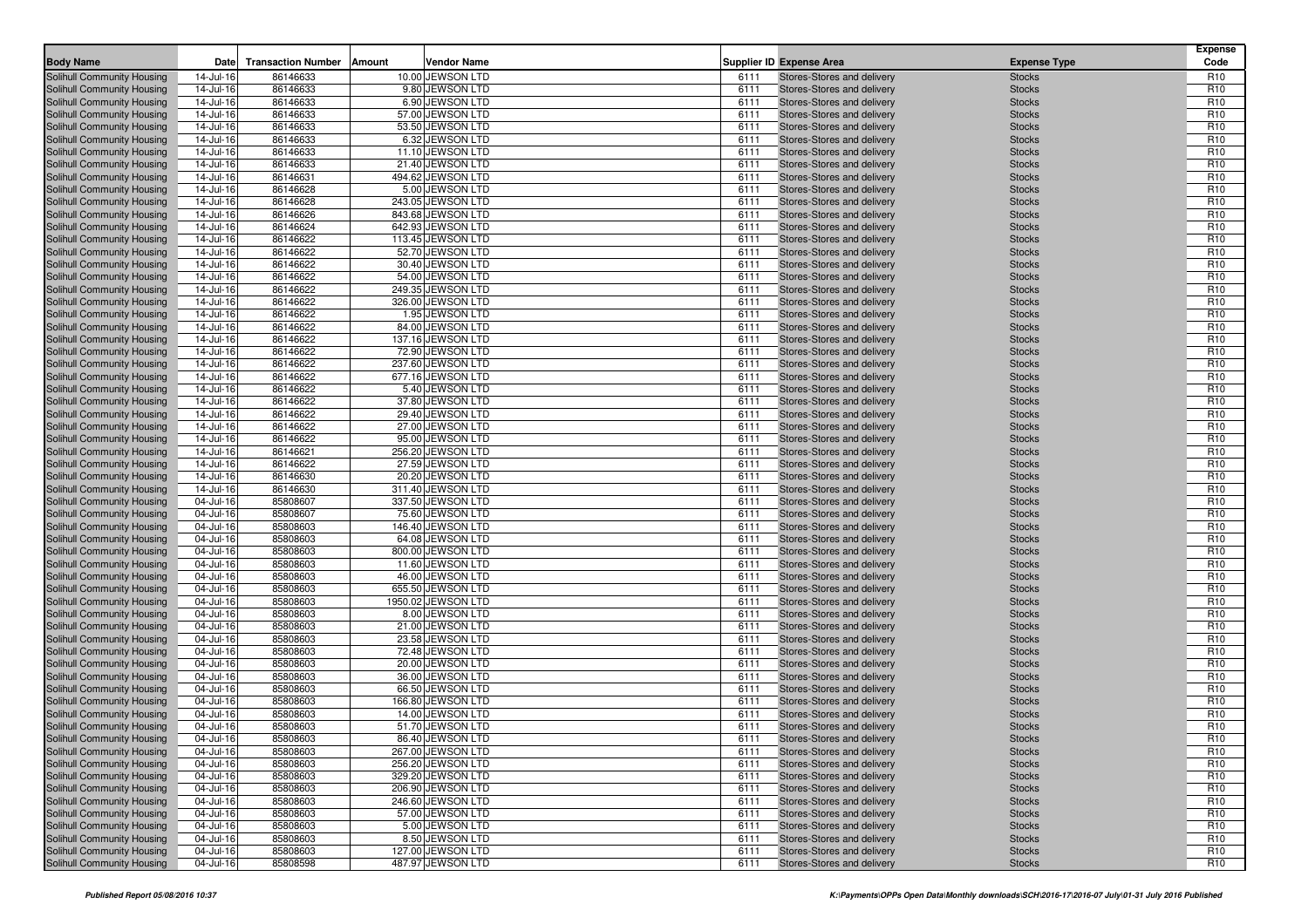| <b>Body Name</b>                                         | Date                   | <b>Transaction Number</b> | Amount<br>Vendor Name                  |              | <b>Supplier ID Expense Area</b>                          | <b>Expense Type</b>            | <b>Expense</b><br>Code             |
|----------------------------------------------------------|------------------------|---------------------------|----------------------------------------|--------------|----------------------------------------------------------|--------------------------------|------------------------------------|
|                                                          |                        |                           |                                        |              |                                                          |                                |                                    |
| Solihull Community Housing<br>Solihull Community Housing | 04-Jul-16<br>04-Jul-16 | 85808594<br>85808594      | 345.20 JEWSON LTD<br>304.05 JEWSON LTD | 6111<br>6111 | Stores-Stores and delivery<br>Stores-Stores and delivery | <b>Stocks</b><br><b>Stocks</b> | R <sub>10</sub><br>R <sub>10</sub> |
| Solihull Community Housing                               | 04-Jul-16              | 85808603                  | 478.20 JEWSON LTD                      | 6111         | Stores-Stores and delivery                               | <b>Stocks</b>                  | R <sub>10</sub>                    |
| Solihull Community Housing                               | 04-Jul-16              | 85808605                  | 775.50 JEWSON LTD                      | 6111         | Stores-Stores and delivery                               | <b>Stocks</b>                  | R <sub>10</sub>                    |
| Solihull Community Housing                               | 04-Jul-16              | 85808594                  | 10.80 JEWSON LTD                       | 6111         | Stores-Stores and delivery                               | <b>Stocks</b>                  | R <sub>10</sub>                    |
| Solihull Community Housing                               | 04-Jul-16              | 85808594                  | 10.63 JEWSON LTD                       | 6111         | Stores-Stores and delivery                               | <b>Stocks</b>                  | R <sub>10</sub>                    |
| Solihull Community Housing                               | 04-Jul-16              | 85808594                  | 62.55 JEWSON LTD                       | 6111         | Stores-Stores and delivery                               | <b>Stocks</b>                  | R <sub>10</sub>                    |
| Solihull Community Housing                               | 04-Jul-16              | 85808594                  | 19.65 JEWSON LTD                       | 6111         | Stores-Stores and delivery                               | <b>Stocks</b>                  | R <sub>10</sub>                    |
| Solihull Community Housing                               | 04-Jul-16              | 85808594                  | 58.80 JEWSON LTD                       | 6111         | Stores-Stores and delivery                               | <b>Stocks</b>                  | R <sub>10</sub>                    |
| Solihull Community Housing                               | 04-Jul-16              | 85808594                  | 5.40 JEWSON LTD                        | 6111         | Stores-Stores and delivery                               | <b>Stocks</b>                  | R <sub>10</sub>                    |
| Solihull Community Housing                               | 04-Jul-16              | 85808594                  | 5.88 JEWSON LTD                        | 6111         | Stores-Stores and delivery                               | <b>Stocks</b>                  | R <sub>10</sub>                    |
| Solihull Community Housing                               | 04-Jul-16              | 85808594                  | 53.50 JEWSON LTD                       | 6111         | Stores-Stores and delivery                               | <b>Stocks</b>                  | R <sub>10</sub>                    |
| Solihull Community Housing                               | 04-Jul-16              | 85808593                  | 13.90 JEWSON LTD                       | 6111         | Stores-Stores and delivery                               | <b>Stocks</b>                  | R <sub>10</sub>                    |
| Solihull Community Housing                               | 04-Jul-16              | 85808593                  | 1.47 JEWSON LTD                        | 6111         | Stores-Stores and delivery                               | <b>Stocks</b>                  | R <sub>10</sub>                    |
| Solihull Community Housing                               | 04-Jul-16              | 85808593                  | 16.68 JEWSON LTD                       | 6111         | Stores-Stores and delivery                               | <b>Stocks</b>                  | R <sub>10</sub>                    |
| Solihull Community Housing                               | 04-Jul-16              | 85808593                  | 78.00 JEWSON LTD                       | 6111         | Stores-Stores and delivery                               | <b>Stocks</b>                  | R <sub>10</sub><br>R <sub>10</sub> |
| Solihull Community Housing<br>Solihull Community Housing | 04-Jul-16<br>04-Jul-16 | 85808593<br>85808593      | 21.90 JEWSON LTD<br>40.50 JEWSON LTD   | 6111<br>6111 | Stores-Stores and delivery<br>Stores-Stores and delivery | <b>Stocks</b><br><b>Stocks</b> | R <sub>10</sub>                    |
| Solihull Community Housing                               | 04-Jul-16              | 85808593                  | 15.60 JEWSON LTD                       | 6111         | Stores-Stores and delivery                               | <b>Stocks</b>                  | R <sub>10</sub>                    |
| Solihull Community Housing                               | 04-Jul-16              | 85808593                  | 160.00 JEWSON LTD                      | 6111         | Stores-Stores and delivery                               | <b>Stocks</b>                  | R <sub>10</sub>                    |
| Solihull Community Housing                               | 04-Jul-16              | 85808593                  | 104.78 JEWSON LTD                      | 6111         | Stores-Stores and delivery                               | <b>Stocks</b>                  | R <sub>10</sub>                    |
| Solihull Community Housing                               | 04-Jul-16              | 85808593                  | 18.90 JEWSON LTD                       | 6111         | Stores-Stores and delivery                               | <b>Stocks</b>                  | R <sub>10</sub>                    |
| Solihull Community Housing                               | 04-Jul-16              | 85808593                  | 48.00 JEWSON LTD                       | 6111         | Stores-Stores and delivery                               | <b>Stocks</b>                  | R <sub>10</sub>                    |
| Solihull Community Housing                               | 04-Jul-16              | 85808591                  | 6.40 JEWSON LTD                        | 6111         | Stores-Stores and delivery                               | <b>Stocks</b>                  | R <sub>10</sub>                    |
| Solihull Community Housing                               | 04-Jul-16              | 85808591                  | 29.35 JEWSON LTD                       | 6111         | Stores-Stores and delivery                               | <b>Stocks</b>                  | R <sub>10</sub>                    |
| Solihull Community Housing                               | 04-Jul-16              | 85808591                  | 188.40 JEWSON LTD                      | 6111         | Stores-Stores and delivery                               | <b>Stocks</b>                  | R <sub>10</sub>                    |
| Solihull Community Housing                               | 04-Jul-16              | 85808591                  | 4.00 JEWSON LTD                        | 6111         | Stores-Stores and delivery                               | <b>Stocks</b>                  | R <sub>10</sub>                    |
| Solihull Community Housing                               | 04-Jul-16              | 85808591                  | 25.20 JEWSON LTD                       | 6111         | Stores-Stores and delivery                               | <b>Stocks</b>                  | R <sub>10</sub>                    |
| Solihull Community Housing                               | 04-Jul-16              | 85808591                  | 35.50 JEWSON LTD                       | 6111         | Stores-Stores and delivery                               | <b>Stocks</b>                  | R <sub>10</sub>                    |
| Solihull Community Housing                               | 04-Jul-16              | 85808591                  | 69.50 JEWSON LTD                       | 6111         | Stores-Stores and delivery                               | <b>Stocks</b>                  | R <sub>10</sub>                    |
| Solihull Community Housing                               | 04-Jul-16              | 85808591                  | 44.20 JEWSON LTD                       | 6111         | Stores-Stores and delivery                               | <b>Stocks</b>                  | R <sub>10</sub>                    |
| Solihull Community Housing                               | 04-Jul-16              | 85808591                  | 18.24 JEWSON LTD                       | 6111         | Stores-Stores and delivery                               | <b>Stocks</b>                  | R <sub>10</sub>                    |
| Solihull Community Housing<br>Solihull Community Housing | 04-Jul-16<br>04-Jul-16 | 85808591<br>85808591      | 150.96 JEWSON LTD<br>179.10 JEWSON LTD | 6111<br>6111 | Stores-Stores and delivery<br>Stores-Stores and delivery | <b>Stocks</b><br><b>Stocks</b> | R <sub>10</sub><br>R <sub>10</sub> |
| Solihull Community Housing                               | 04-Jul-16              | 85808591                  | 473.46 JEWSON LTD                      | 6111         | Stores-Stores and delivery                               | <b>Stocks</b>                  | R <sub>10</sub>                    |
| Solihull Community Housing                               | 04-Jul-16              | 85808591                  | 268.20 JEWSON LTD                      | 6111         | Stores-Stores and delivery                               | <b>Stocks</b>                  | R <sub>10</sub>                    |
| <b>Solihull Community Housing</b>                        | 04-Jul-16              | 85808589                  | 56.60 JEWSON LTD                       | 6111         | Stores-Stores and delivery                               | <b>Stocks</b>                  | R <sub>10</sub>                    |
| Solihull Community Housing                               | 04-Jul-16              | 85808589                  | 129.00 JEWSON LTD                      | 6111         | Stores-Stores and delivery                               | <b>Stocks</b>                  | R <sub>10</sub>                    |
| Solihull Community Housing                               | 04-Jul-16              | 85808589                  | 28.26 JEWSON LTD                       | 6111         | Stores-Stores and delivery                               | <b>Stocks</b>                  | R <sub>10</sub>                    |
| Solihull Community Housing                               | 04-Jul-16              | 85808589                  | 16.00 JEWSON LTD                       | 6111         | Stores-Stores and delivery                               | <b>Stocks</b>                  | R <sub>10</sub>                    |
| Solihull Community Housing                               | 04-Jul-16              | 85808589                  | 145.64 JEWSON LTD                      | 6111         | Stores-Stores and delivery                               | <b>Stocks</b>                  | R <sub>10</sub>                    |
| Solihull Community Housing                               | 04-Jul-16              | 85808589                  | 5.40 JEWSON LTD                        | 6111         | Stores-Stores and delivery                               | <b>Stocks</b>                  | R <sub>10</sub>                    |
| Solihull Community Housing                               | 04-Jul-16              | 85808587                  | 579.42 JEWSON LTD                      | 6111         | Stores-Stores and delivery                               | <b>Stocks</b>                  | R <sub>10</sub>                    |
| Solihull Community Housing                               | 04-Jul-16              | 85808586                  | 504.93 JEWSON LTD                      | 6111         | Stores-Stores and delivery                               | <b>Stocks</b>                  | R <sub>10</sub>                    |
| Solihull Community Housing                               | 04-Jul-16              | 85808585                  | 20.20 JEWSON LTD                       | 6111         | Stores-Stores and delivery                               | <b>Stocks</b>                  | R <sub>10</sub>                    |
| Solihull Community Housing                               | 04-Jul-16              | 85808585                  | 93.40 JEWSON LTD                       | 6111         | Stores-Stores and delivery                               | <b>Stocks</b>                  | R <sub>10</sub>                    |
| Solihull Community Housing<br>Solihull Community Housing | 04-Jul-16<br>04-Jul-16 | 85808585<br>85808585      | 61.20 JEWSON LTD<br>504.50 JEWSON LTD  | 6111<br>6111 | Stores-Stores and delivery<br>Stores-Stores and delivery | <b>Stocks</b><br><b>Stocks</b> | R <sub>10</sub><br>R <sub>10</sub> |
| Solihull Community Housing                               | 04-Jul-16              | 85808585                  | 19.00 JEWSON LTD                       | 6111         | Stores-Stores and delivery                               | <b>Stocks</b>                  | R <sub>10</sub>                    |
| Solihull Community Housing                               | 04-Jul-16              | 85808585                  | 632.76 JEWSON LTD                      | 6111         | Stores-Stores and delivery                               | <b>Stocks</b>                  | R <sub>10</sub>                    |
| Solihull Community Housing                               | 04-Jul-16              | 85808585                  | 21.66 JEWSON LTD                       | 6111         | Stores-Stores and delivery                               | <b>Stocks</b>                  | R <sub>10</sub>                    |
| Solihull Community Housing                               | 04-Jul-16              | 85808585                  | 44.34 JEWSON LTD                       | 6111         | Stores-Stores and delivery                               | <b>Stocks</b>                  | R <sub>10</sub>                    |
| Solihull Community Housing                               | 04-Jul-16              | 85808585                  | 326.00 JEWSON LTD                      | 6111         | Stores-Stores and delivery                               | <b>Stocks</b>                  | R <sub>10</sub>                    |
| Solihull Community Housing                               | 04-Jul-16              | 85808585                  | 36.00 JEWSON LTD                       | 6111         | Stores-Stores and delivery                               | <b>Stocks</b>                  | R <sub>10</sub>                    |
| Solihull Community Housing                               | 04-Jul-16              | 85808585                  | 34.25 JEWSON LTD                       | 6111         | Stores-Stores and delivery                               | <b>Stocks</b>                  | R <sub>10</sub>                    |
| <b>Solihull Community Housing</b>                        | 04-Jul-16              | 85808585                  | 300.20 JEWSON LTD                      | 6111         | Stores-Stores and delivery                               | <b>Stocks</b>                  | R <sub>10</sub>                    |
| Solihull Community Housing                               | 04-Jul-16              | 85808585                  | 30.00 JEWSON LTD                       | 6111         | Stores-Stores and delivery                               | <b>Stocks</b>                  | R <sub>10</sub>                    |
| Solihull Community Housing                               | 04-Jul-16              | 85808585                  | 48.00 JEWSON LTD                       | 6111         | Stores-Stores and delivery                               | <b>Stocks</b>                  | R <sub>10</sub>                    |
| Solihull Community Housing                               | 04-Jul-16              | 85808585                  | 84.60 JEWSON LTD                       | 6111         | Stores-Stores and delivery                               | <b>Stocks</b>                  | R <sub>10</sub>                    |
| Solihull Community Housing                               | 04-Jul-16              | 85808585                  | 119.60 JEWSON LTD                      | 6111         | Stores-Stores and delivery                               | <b>Stocks</b>                  | R <sub>10</sub>                    |
| Solihull Community Housing                               | 04-Jul-16              | 85808585                  | 8.50 JEWSON LTD                        | 6111         | Stores-Stores and delivery                               | <b>Stocks</b>                  | R <sub>10</sub>                    |
| Solihull Community Housing                               | 04-Jul-16              | 85808585                  | 205.80 JEWSON LTD                      | 6111         | Stores-Stores and delivery                               | <b>Stocks</b>                  | R <sub>10</sub>                    |
| Solihull Community Housing                               | 04-Jul-16              | 85808585                  | 65.50 JEWSON LTD                       | 6111         | Stores-Stores and delivery                               | <b>Stocks</b>                  | R <sub>10</sub>                    |
| Solihull Community Housing                               | 04-Jul-16              | 85808585                  | 163.50 JEWSON LTD                      | 6111         | Stores-Stores and delivery                               | <b>Stocks</b>                  | R <sub>10</sub>                    |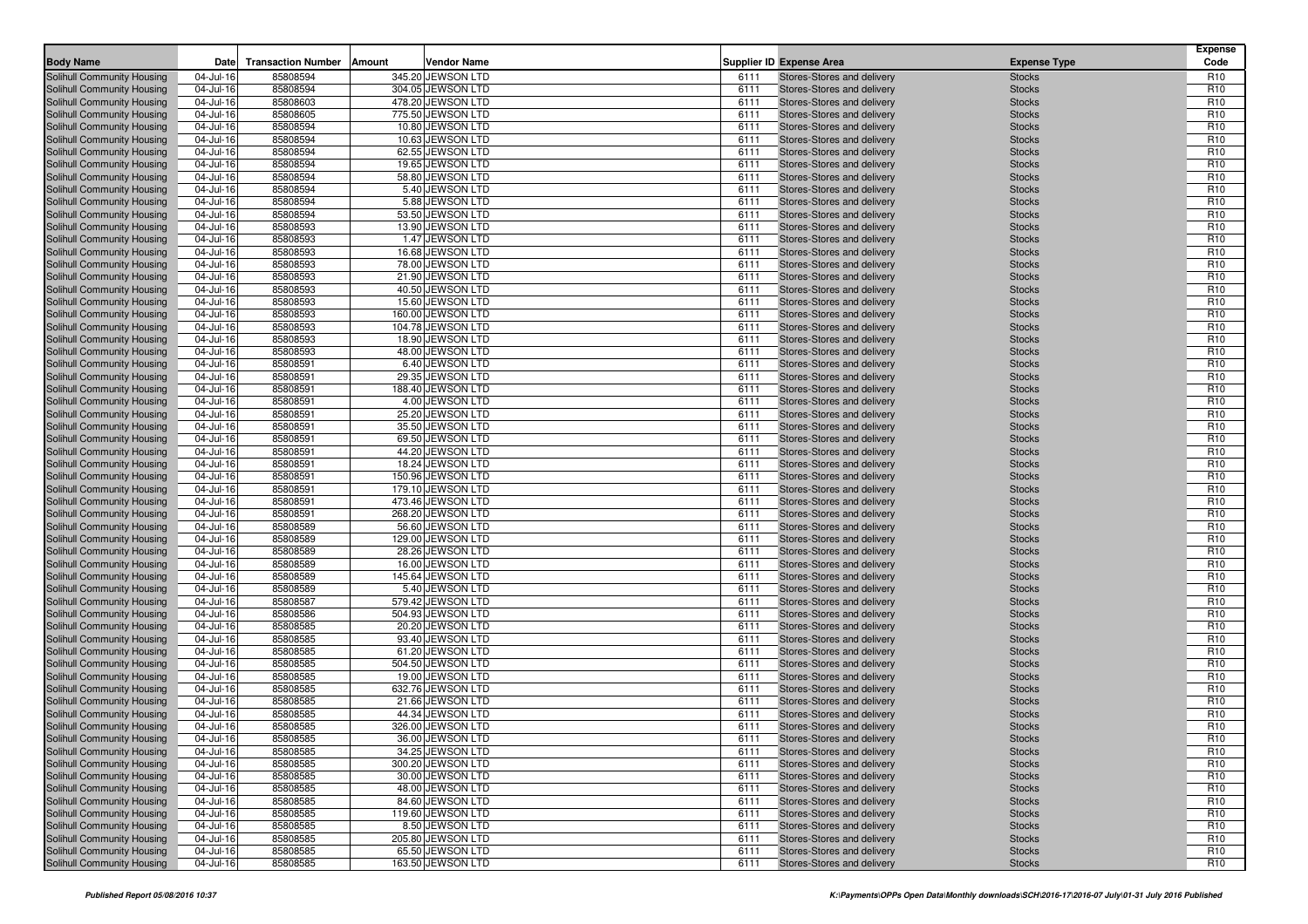|                            |               |                           |        |                                                     |         |                                                     |                                  | <b>Expense</b>  |
|----------------------------|---------------|---------------------------|--------|-----------------------------------------------------|---------|-----------------------------------------------------|----------------------------------|-----------------|
| <b>Body Name</b>           | Date          | <b>Transaction Number</b> | Amount | <b>Vendor Name</b>                                  |         | Supplier ID Expense Area                            | <b>Expense Type</b>              | Code            |
| Solihull Community Housing | 04-Jul-16     | 85808585                  |        | 13.00 JEWSON LTD                                    | 6111    | Stores-Stores and delivery                          | <b>Stocks</b>                    | R <sub>10</sub> |
| Solihull Community Housing | 04-Jul-16     | 85808585                  |        | 29.00 JEWSON LTD                                    | 6111    | Stores-Stores and delivery                          | <b>Stocks</b>                    | R <sub>10</sub> |
| Solihull Community Housing | 04-Jul-16     | 85808585                  |        | 11.00 JEWSON LTD                                    | 6111    | Stores-Stores and delivery                          | <b>Stocks</b>                    | R <sub>10</sub> |
| Solihull Community Housing | 04-Jul-16     | 85808585                  |        | 5.60 JEWSON LTD                                     | 6111    | Stores-Stores and delivery                          | <b>Stocks</b>                    | R <sub>10</sub> |
| Solihull Community Housing | 04-Jul-16     | 85808585                  |        | 56.88 JEWSON LTD                                    | 6111    | Stores-Stores and delivery                          | <b>Stocks</b>                    | R <sub>10</sub> |
| Solihull Community Housing | 04-Jul-16     | 85808585                  |        | 160.00 JEWSON LTD                                   | 6111    | Stores-Stores and delivery                          | <b>Stocks</b>                    | R <sub>10</sub> |
| Solihull Community Housing | 04-Jul-16     | 85808585                  |        | 230.00 JEWSON LTD                                   | 6111    | Stores-Stores and delivery                          | <b>Stocks</b>                    | R <sub>10</sub> |
| Solihull Community Housing | 04-Jul-16     | 85808585                  |        | 157.80 JEWSON LTD                                   | 6111    | Stores-Stores and delivery                          | <b>Stocks</b>                    | R <sub>10</sub> |
| Solihull Community Housing | 04-Jul-16     | 85808585                  |        | 112.50 JEWSON LTD                                   | 6111    | Stores-Stores and delivery                          | <b>Stocks</b>                    | R <sub>10</sub> |
| Solihull Community Housing | 04-Jul-16     | 85808585                  |        | 112.50 JEWSON LTD                                   | 6111    | Stores-Stores and delivery                          | <b>Stocks</b>                    | R <sub>10</sub> |
| Solihull Community Housing | 04-Jul-16     | 85808584                  |        | 530.31 JEWSON LTD                                   | 6111    | Stores-Stores and delivery                          | <b>Stocks</b>                    | R <sub>10</sub> |
| Solihull Community Housing | 04-Jul-16     | 85808583                  |        | 367.40 JEWSON LTD                                   | 6111    | Stores-Stores and delivery                          | <b>Stocks</b>                    | R <sub>10</sub> |
| Solihull Community Housing | 04-Jul-16     | 85808583                  |        | 16.80 JEWSON LTD                                    | 6111    | Stores-Stores and delivery                          | <b>Stocks</b>                    | R <sub>10</sub> |
| Solihull Community Housing | 04-Jul-16     | 85808583                  |        | 75.92 JEWSON LTD                                    | 6111    | Stores-Stores and delivery                          | <b>Stocks</b>                    | R <sub>10</sub> |
| Solihull Community Housing | 04-Jul-16     | 85808583                  |        | 142.56 JEWSON LTD                                   | 6111    | Stores-Stores and delivery                          | <b>Stocks</b>                    | R <sub>10</sub> |
| Solihull Community Housing | 04-Jul-16     | 85808583                  |        | 200.00 JEWSON LTD                                   | 6111    | Stores-Stores and delivery                          | <b>Stocks</b>                    | R <sub>10</sub> |
| Solihull Community Housing | 04-Jul-16     | 85808583                  |        | 2638.00 JEWSON LTD                                  | 6111    | Stores-Stores and delivery                          | <b>Stocks</b>                    | R <sub>10</sub> |
| Solihull Community Housing | 04-Jul-16     | 85808583                  |        | 153.40 JEWSON LTD                                   | 6111    | Stores-Stores and delivery                          | <b>Stocks</b>                    | R <sub>10</sub> |
| Solihull Community Housing | 04-Jul-16     | 85808583                  |        | 14.60 JEWSON LTD                                    | 6111    | Stores-Stores and delivery                          | <b>Stocks</b>                    | R <sub>10</sub> |
| Solihull Community Housing | 04-Jul-16     | 85808583                  |        | 46.00 JEWSON LTD                                    | 6111    | Stores-Stores and delivery                          | <b>Stocks</b>                    | R <sub>10</sub> |
| Solihull Community Housing | 04-Jul-16     | 85808583                  |        | 66.50 JEWSON LTD                                    | 6111    | Stores-Stores and delivery                          | <b>Stocks</b>                    | R <sub>10</sub> |
| Solihull Community Housing | 04-Jul-16     | 85808583                  |        | 51.00 JEWSON LTD                                    | 6111    | Stores-Stores and delivery                          | <b>Stocks</b>                    | R <sub>10</sub> |
| Solihull Community Housing | 04-Jul-16     | 85808583                  |        | 189.30 JEWSON LTD                                   | 6111    | Stores-Stores and delivery                          | <b>Stocks</b>                    | R <sub>10</sub> |
| Solihull Community Housing | 04-Jul-16     | 85808581                  |        | 711.11 JEWSON LTD                                   | 6111    | Stores-Stores and delivery                          | <b>Stocks</b>                    | R <sub>10</sub> |
| Solihull Community Housing | 04-Jul-16     | 85808583                  |        | 125.20 JEWSON LTD                                   | 6111    | Stores-Stores and delivery                          | <b>Stocks</b>                    | R <sub>10</sub> |
| Solihull Community Housing | 04-Jul-16     | 85808588                  |        | 639.85 JEWSON LTD                                   | 6111    | Stores-Stores and delivery                          | <b>Stocks</b>                    | R <sub>10</sub> |
| Solihull Community Housing | 22-Jul-16     | 86375562                  |        | 42750.00 JMG ROOFING LTD                            | 2076651 | <b>Flat Re-roofing</b>                              | <b>Contractor Payments</b>       | <b>B70</b>      |
| Solihull Community Housing | 22-Jul-16     | 86375560                  |        | 50350.00 JMG ROOFING LTD                            | 2076651 | Flat Re-roofing                                     | <b>Contractor Payments</b>       | <b>B70</b>      |
| Solihull Community Housing | 22-Jul-16     | 86375561                  |        | 6799.92 JMG ROOFING LTD                             | 2076651 | Flat Re-roofing                                     | <b>Contractor Payments</b>       | <b>B70</b>      |
| Solihull Community Housing | 22-Jul-16     | 86375563                  |        | 373.12 KELBEC CIVILS                                | 8543687 | <b>Tarmac &amp; Resurfacing Works</b>               | <b>Contractor Payments</b>       | <b>B70</b>      |
| Solihull Community Housing | 19-Jul-16     | 86251689                  |        | 4268.81 KELBEC CIVILS                               | 8543687 | <b>Tarmac &amp; Resurfacing Works</b>               | <b>Contractor Payments</b>       | <b>B70</b>      |
| Solihull Community Housing | 19-Jul-16     | 86251688                  |        | 4587.47 KELBEC CIVILS                               | 8543687 | <b>Tarmac &amp; Resurfacing Works</b>               | <b>Contractor Payments</b>       | <b>B70</b>      |
| Solihull Community Housing | 19-Jul-16     | 86251687                  |        | 4638.30 KELBEC CIVILS                               | 8543687 | <b>Tarmac &amp; Resurfacing Works</b>               | <b>Contractor Payments</b>       | <b>B70</b>      |
| Solihull Community Housing | 19-Jul-16     | 86251686                  |        | 3386.36 KELBEC CIVILS                               | 8543687 | <b>Tarmac &amp; Resurfacing Works</b>               | <b>Contractor Payments</b>       | <b>B70</b>      |
| Solihull Community Housing | 11-Jul-16     | 86034721                  |        | 8278.82 KELBEC CIVILS                               | 8543687 | <b>Tarmac &amp; Resurfacing Works</b>               | <b>Contractor Payments</b>       | <b>B70</b>      |
| Solihull Community Housing | 01-Jul-16     | 85790548                  |        | 4799.76 KELBEC CIVILS                               | 8543687 | <b>Tarmac &amp; Resurfacing Works</b>               | <b>Contractor Payments</b>       | <b>B70</b>      |
| Solihull Community Housing | 25-Jul-16     | 86402551                  |        | 726.11 KILLGERM CHEMICALS LTD                       | 6233    | <b>Pest Control</b>                                 | <b>Materials</b>                 | D <sub>13</sub> |
| Solihull Community Housing | 06-Jul-16     | 85907549                  |        | 314.23 KILLGERM CHEMICALS LTD                       | 6233    | <b>Pest Control</b>                                 | <b>Materials</b>                 | D <sub>13</sub> |
| Solihull Community Housing | 06-Jul-16     | 85904557                  |        | 2864.20 KILLGERM CHEMICALS LTD                      | 6233    | <b>Pest Control</b>                                 | <b>Materials</b>                 | D <sub>13</sub> |
| Solihull Community Housing | 06-Jul-16     | 85904557                  |        | -177.26 KILLGERM CHEMICALS LTD                      | 6233    | <b>Pest Control</b>                                 | <b>Materials</b>                 | D <sub>13</sub> |
| Solihull Community Housing | 06-Jul-16     | 85904557                  |        | 177.26 KILLGERM CHEMICALS LTD                       | 6233    | <b>Pest Control</b>                                 | <b>Materials</b>                 | D <sub>13</sub> |
| Solihull Community Housing | 06-Jul-16     | 85904557                  |        | 8.00 KILLGERM CHEMICALS LTD                         | 6233    | <b>Pest Control</b>                                 | <b>Materials</b>                 | D <sub>13</sub> |
| Solihull Community Housing | 06-Jul-16     | 85904557                  |        | -8.00 KILLGERM CHEMICALS LTD                        | 6233    | <b>Pest Control</b>                                 | <b>Materials</b>                 | D <sub>13</sub> |
| Solihull Community Housing | 21-Jul-16     | 86328553                  |        | 248.60 LEX AUTOLEASE LIMITED                        |         | 5540686 Client - Fleet Management                   | Vehicle Hire                     | C <sub>30</sub> |
| Solihull Community Housing | 21-Jul-16     | 86328552                  |        | 640.64 LEX AUTOLEASE LIMITED                        | 5540686 | Client - Fleet Management                           | <b>Vehicle Hire</b>              | C <sub>30</sub> |
| Solihull Community Housing | 21-Jul-16     | 86328551                  |        | 640.64 LEX AUTOLEASE LIMITED                        | 5540686 | Client - Fleet Management                           | <b>Vehicle Hire</b>              | C <sub>30</sub> |
| Solihull Community Housing | 21-Jul-16     | 86328554                  |        | 640.64 LEX AUTOLEASE LIMITED                        |         | 5540686 Client - Fleet Management                   | Vehicle Hire                     | C <sub>30</sub> |
| Solihull Community Housing | 06-Jul-16     | 85907571                  |        | 460.04 LEX AUTOLEASE LIMITED                        | 5540686 | Client - Fleet Management                           | <b>Vehicle Hire</b>              | C <sub>30</sub> |
| Solihull Community Housing | 06-Jul-16     | 85907576                  |        | 23276.31 LEX AUTOLEASE LIMITED                      | 5540686 | Client - Fleet Management                           | <b>Vehicle Hire</b>              | C <sub>30</sub> |
| Solihull Community Housing | 06-Jul-16     | 85907573                  |        | 304.00 LEX AUTOLEASE LIMITED                        |         | 5540686 Client - Fleet Management                   | Vehicle Hire                     | C <sub>30</sub> |
| Solihull Community Housing | 06-Jul-16     | 85907574                  |        | 439.81 LEX AUTOLEASE LIMITED                        | 5540686 | Client - Fleet Management                           | <b>Vehicle Hire</b>              | C <sub>30</sub> |
| Solihull Community Housing | 12-Jul-16     | 86092562                  |        | 385.62 LEX AUTOLEASE LIMITED                        | 5540686 | Client - Fleet Management                           | Vehicle service and repair       | C60             |
| Solihull Community Housing | 21-Jul-16     | 86340548                  |        | 9750.00 LIBERATA UK LIMITED                         | 260485  | <b>Income Collection Team</b>                       | Court Fees                       | D <sub>54</sub> |
| Solihull Community Housing | $11 -$ Jul-16 | 86020603                  |        | 481.75 LIFT & ENGINEERING SERVICES                  |         | 1656614 Mechanical & Electrical                     | <b>Utility Related Works</b>     | <b>B34</b>      |
| Solihull Community Housing | 04-Jul-16     | 85813633                  |        | 4175.60 LIFT & ENGINEERING SERVICES                 |         | 1656614 Mechanical & Electrical                     | <b>Utility Related Works</b>     | <b>B34</b>      |
| Solihull Community Housing | 22-Jul-16     | 86377547                  |        | 250.00 LIGHT HOUSE MEDIA CENTRE                     |         | 11246687 Customer, Communication & Information Team | <b>Other Communication Costs</b> | D49             |
| Solihull Community Housing | 22-Jul-16     | 86377548                  |        | 222.48 LYRECO UK LTD                                | 74691   | <b>Endeavour House</b>                              | Stationery                       | D <sub>25</sub> |
| Solihull Community Housing | 29-Jul-16     | 86492590                  |        | 18061.39 MAN COMMERCIAL PROTECTION LTD              | 946596  | <b>CCTV</b>                                         | Security                         | <b>B43</b>      |
| Solihull Community Housing | 04-Jul-16     | 85813674                  |        | 18061.39 MAN COMMERCIAL PROTECTION LTD              | 946596  | <b>CCTV</b>                                         | Security                         | <b>B43</b>      |
| Solihull Community Housing | 29-Jul-16     | 86492591                  |        | 250.00 MARWOOD SURVEYORS                            | 3560688 | New Build - Oakthorpe Drive                         | <b>Contractor Payments</b>       | <b>B70</b>      |
| Solihull Community Housing | 25-Jul-16     | 86408557                  |        | 11348.89 MITIE PROPERTY SERVICES MIDS LTD           | 6724    | High Rise - Communal Decorating                     | <b>Contractor Payments</b>       | <b>B70</b>      |
| Solihull Community Housing | 29-Jul-16     | 86499670                  |        | 1838.85 MOSSVALE MAINTENANCE & SEALING SERVICES LTD | 48908   | <b>Mechanical &amp; Electrical</b>                  | <b>Utility Related Works</b>     | <b>B34</b>      |
| Solihull Community Housing | 21-Jul-16     | 86355555                  |        | 445.58 MTD SCAFFOLDING LTD                          | 233945  | North Property Repairs-Day to day                   | <b>External Structures</b>       | <b>B33</b>      |
| Solihull Community Housing | $11$ -Jul-16  | 86020583                  |        | 385.35 MTD SCAFFOLDING LTD                          | 233945  | North Property Repairs-Day to day                   | <b>External Structures</b>       | <b>B33</b>      |
|                            |               |                           |        |                                                     |         |                                                     |                                  |                 |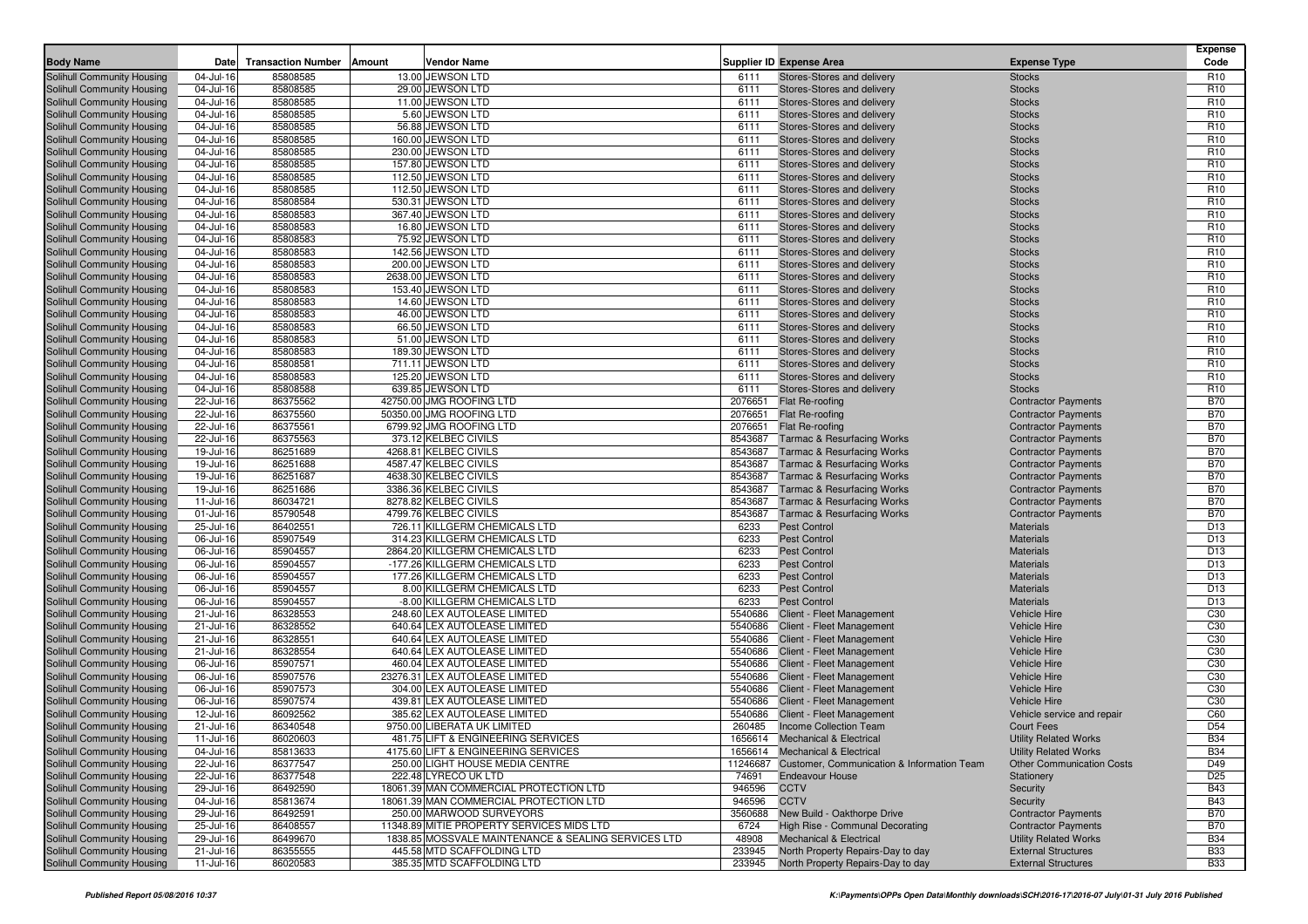| <b>Body Name</b>                                         | Date                   | <b>Transaction Number</b> | <b>Amount</b><br>Vendor Name                                                                     |                  | Supplier ID Expense Area                                                     | <b>Expense Type</b>                        | <b>Expense</b><br>Code             |
|----------------------------------------------------------|------------------------|---------------------------|--------------------------------------------------------------------------------------------------|------------------|------------------------------------------------------------------------------|--------------------------------------------|------------------------------------|
| Solihull Community Housing                               | 11-Jul-16              | 86020582                  | 577.47 MTD SCAFFOLDING LTD                                                                       | 233945           | North Property Repairs-Day to day                                            | <b>External Structures</b>                 | <b>B33</b>                         |
| Solihull Community Housing                               | 11-Jul-16              | 86020581                  | 577.47 MTD SCAFFOLDING LTD                                                                       | 233945           | North Property Repairs-Day to day                                            | <b>External Structures</b>                 | <b>B33</b>                         |
| Solihull Community Housing                               | 11-Jul-16              | 86020580                  | 385.35 MTD SCAFFOLDING LTD                                                                       | 233945           | North Property Repairs-Day to day                                            | <b>External Structures</b>                 | <b>B33</b>                         |
| Solihull Community Housing                               | 11-Jul-16              | 86020579                  | 385.35 MTD SCAFFOLDING LTD                                                                       | 233945           | North Property Repairs-Day to day                                            | <b>External Structures</b>                 | <b>B33</b>                         |
| Solihull Community Housing                               | 20-Jul-16              | 86312579                  | 308.00 NATIONAL PLASTICS                                                                         | 206818           | Stores-Stores and delivery                                                   | <b>Stocks</b>                              | R <sub>10</sub>                    |
| Solihull Community Housing                               | 04-Jul-16              | 85808576                  | 308.00 NATIONAL PLASTICS                                                                         | 206818           | Stores-Stores and delivery                                                   | <b>Stocks</b>                              | R <sub>10</sub>                    |
| Solihull Community Housing                               | 20-Jul-16              | 86312629                  | 30.00 NATIONAL SAFETY SUPPLIES                                                                   | 8072696          | Stores-Stores and delivery                                                   | <b>Stocks</b>                              | R <sub>10</sub>                    |
| Solihull Community Housing                               | 20-Jul-16              | 86312629                  | 26.40 NATIONAL SAFETY SUPPLIES                                                                   | 8072696          | Stores-Stores and delivery                                                   | <b>Stocks</b>                              | R <sub>10</sub>                    |
| Solihull Community Housing                               | 20-Jul-16              | 86312629                  | 179.80 NATIONAL SAFETY SUPPLIES                                                                  | 8072696          | Stores-Stores and delivery                                                   | <b>Stocks</b>                              | R <sub>10</sub>                    |
| Solihull Community Housing                               | 20-Jul-16              | 86312627                  | 484.00 NATIONAL SAFETY SUPPLIES                                                                  | 8072696          | Stores-Stores and delivery                                                   | <b>Stocks</b>                              | R <sub>10</sub>                    |
| Solihull Community Housing                               | 20-Jul-16              | 86312627                  | 65.73 NATIONAL SAFETY SUPPLIES                                                                   | 8072696          | Stores-Stores and delivery                                                   | <b>Stocks</b>                              | R <sub>10</sub>                    |
| Solihull Community Housing                               | 20-Jul-16              | 86312633                  | 223.50 NATIONAL SAFETY SUPPLIES                                                                  | 8072696          | Stores-Stores and delivery                                                   | <b>Stocks</b>                              | R <sub>10</sub>                    |
| Solihull Community Housing                               | 20-Jul-16              | 86312633                  | 17.60 NATIONAL SAFETY SUPPLIES                                                                   | 8072696          | Stores-Stores and delivery                                                   | <b>Stocks</b>                              | R <sub>10</sub>                    |
| Solihull Community Housing                               | 20-Jul-16              | 86312633                  | 67.50 NATIONAL SAFETY SUPPLIES                                                                   | 8072696          | Stores-Stores and delivery                                                   | <b>Stocks</b>                              | R <sub>10</sub>                    |
| Solihull Community Housing                               | 29-Jul-16              | 86492592                  | 855.53 NEOPOST FINANCE LTD                                                                       | 115406           | <b>Endeavour House</b>                                                       | Postages                                   | D <sub>21</sub>                    |
| Solihull Community Housing                               | 27-Jul-16              | 86443549                  | 51.00 NICHOLLS & CLARKE BUILDING PRODUCTS LTD                                                    | 176278           | Stores-Stores and delivery                                                   | <b>Stocks</b>                              | R <sub>10</sub>                    |
| Solihull Community Housing                               | 27-Jul-16              | 86443549                  | 214.20 NICHOLLS & CLARKE BUILDING PRODUCTS LTD                                                   | 176278           | Stores-Stores and delivery                                                   | <b>Stocks</b>                              | R <sub>10</sub>                    |
| Solihull Community Housing                               | 27-Jul-16              | 86443548                  | 2500.00 NICHOLLS & CLARKE BUILDING PRODUCTS LTD                                                  | 176278           | Stores-Stores and delivery                                                   | <b>Stocks</b>                              | R <sub>10</sub>                    |
| Solihull Community Housing                               | 27-Jul-16              | 86443548                  | 214.20 NICHOLLS & CLARKE BUILDING PRODUCTS LTD                                                   | 176278           | Stores-Stores and delivery                                                   | <b>Stocks</b>                              | R <sub>10</sub>                    |
| Solihull Community Housing                               | 14-Jul-16              | 86146592<br>86146592      | 420.00 NICHOLLS & CLARKE BUILDING PRODUCTS LTD<br>214.20 NICHOLLS & CLARKE BUILDING PRODUCTS LTD | 176278<br>176278 | Stores-Stores and delivery<br>Stores-Stores and delivery                     | <b>Stocks</b><br><b>Stocks</b>             | R <sub>10</sub><br>R <sub>10</sub> |
| Solihull Community Housing<br>Solihull Community Housing | 14-Jul-16<br>14-Jul-16 | 86146591                  | 210.00 NICHOLLS & CLARKE BUILDING PRODUCTS LTD                                                   | 176278           | Stores-Stores and delivery                                                   | <b>Stocks</b>                              | R <sub>10</sub>                    |
| Solihull Community Housing                               | 14-Jul-16              | 86146590                  | 1050.00 NICHOLLS & CLARKE BUILDING PRODUCTS LTD                                                  | 176278           | Stores-Stores and delivery                                                   | <b>Stocks</b>                              | R <sub>10</sub>                    |
| Solihull Community Housing                               | 14-Jul-16              | 86146588                  | 214.20 NICHOLLS & CLARKE BUILDING PRODUCTS LTD                                                   | 176278           | Stores-Stores and delivery                                                   | <b>Stocks</b>                              | R <sub>10</sub>                    |
| Solihull Community Housing                               | 04-Jul-16              | 85808548                  | 210.00 NICHOLLS & CLARKE BUILDING PRODUCTS LTD                                                   | 176278           | Stores-Stores and delivery                                                   | <b>Stocks</b>                              | R <sub>10</sub>                    |
| Solihull Community Housing                               | 04-Jul-16              | 85808548                  | 420.00 NICHOLLS & CLARKE BUILDING PRODUCTS LTD                                                   | 176278           | Stores-Stores and delivery                                                   | <b>Stocks</b>                              | R <sub>10</sub>                    |
| Solihull Community Housing                               | 26-Jul-16              | 86440548                  | 518.74 NIYAA PEOPLE                                                                              | 1651616          | <b>Capital Programmes</b>                                                    | <b>Agency Staff</b>                        | A60                                |
| Solihull Community Housing                               | 22-Jul-16              | 86378548                  | 518.74 NIYAA PEOPLE                                                                              |                  | 1651616 Capital Programmes                                                   | <b>Agency Staff</b>                        | A60                                |
| Solihull Community Housing                               | 15-Jul-16              | 86201552                  | 623.89 NIYAA PEOPLE                                                                              | 1651616          | <b>Capital Programmes</b>                                                    | <b>Agency Staff</b>                        | A60                                |
| Solihull Community Housing                               | 26-Jul-16              | 86440547                  | 552.78 NIYAA PEOPLE                                                                              |                  | 1651616 North Property Repairs-Voids                                         | <b>Agency Staff</b>                        | A60                                |
| Solihull Community Housing                               | 26-Jul-16              | 86439550                  | 552.78 NIYAA PEOPLE                                                                              |                  | 1651616 North Property Repairs-Voids                                         | <b>Agency Staff</b>                        | A60                                |
| Solihull Community Housing                               | 26-Jul-16              | 86439548                  | 552.78 NIYAA PEOPLE                                                                              |                  | 1651616 North Property Repairs-Voids                                         | <b>Agency Staff</b>                        | A60                                |
| Solihull Community Housing                               | 26-Jul-16              | 86439549                  | 552.78 NIYAA PEOPLE                                                                              |                  | 1651616 North Property Repairs-Voids                                         | <b>Agency Staff</b>                        | A60                                |
| Solihull Community Housing                               | 20-Jul-16              | 86292557                  | 552.78 NIYAA PEOPLE                                                                              |                  | 1651616 North Property Repairs-Voids                                         | <b>Agency Staff</b>                        | A60                                |
| Solihull Community Housing                               | 20-Jul-16              | 86292556                  | 444.00 NIYAA PEOPLE                                                                              |                  | 1651616 North Property Repairs-Voids                                         | <b>Agency Staff</b>                        | A60                                |
| Solihull Community Housing                               | 20-Jul-16              | 86292554                  | 552.78 NIYAA PEOPLE                                                                              |                  | 1651616 North Property Repairs-Voids                                         | <b>Agency Staff</b>                        | A60                                |
| Solihull Community Housing                               | 20-Jul-16              | 86292553                  | 552.78 NIYAA PEOPLE                                                                              |                  | 1651616 North Property Repairs-Voids                                         | <b>Agency Staff</b>                        | A60                                |
| Solihull Community Housing                               | 20-Jul-16              | 86292555                  | 552.78 NIYAA PEOPLE                                                                              |                  | 1651616 North Property Repairs-Voids                                         | <b>Agency Staff</b>                        | A60                                |
| Solihull Community Housing                               | 13-Jul-16              | 86112571                  | 552.78 NIYAA PEOPLE                                                                              |                  | 1651616 North Property Repairs-Voids                                         | <b>Agency Staff</b>                        | A60                                |
| Solihull Community Housing                               | 13-Jul-16              | 86112572                  | 552.78 NIYAA PEOPLE                                                                              |                  | 1651616 North Property Repairs-Voids                                         | <b>Agency Staff</b>                        | A60                                |
| Solihull Community Housing                               | 13-Jul-16              | 86112570                  | 448.20 NIYAA PEOPLE                                                                              |                  | 1651616 North Property Repairs-Voids                                         | <b>Agency Staff</b>                        | A60                                |
| Solihull Community Housing                               | 13-Jul-16              | 86112569                  | 552.78 NIYAA PEOPLE                                                                              |                  | 1651616 North Property Repairs-Voids                                         | <b>Agency Staff</b>                        | A60                                |
| Solihull Community Housing                               | 13-Jul-16              | 86112568                  | 444.00 NIYAA PEOPLE                                                                              |                  | 1651616 North Property Repairs-Voids                                         | <b>Agency Staff</b>                        | A60                                |
| Solihull Community Housing<br>Solihull Community Housing | 13-Jul-16<br>13-Jul-16 | 86112568<br>86112567      | -532.80 NIYAA PEOPLE<br>448.20 NIYAA PEOPLE                                                      |                  | 1651616 North Property Repairs-Voids<br>1651616 North Property Repairs-Voids | <b>Agency Staff</b>                        | A60<br>A60                         |
| Solihull Community Housing                               | 13-Jul-16              | 86112568                  | 532.80 NIYAA PEOPLE                                                                              | 1651616          | <b>North Property Repairs-Voids</b>                                          | <b>Agency Staff</b>                        | A60                                |
| Solihull Community Housing                               | 13-Jul-16              | 86112566                  | 552.78 NIYAA PEOPLE                                                                              |                  | 1651616 North Property Repairs-Voids                                         | <b>Agency Staff</b><br><b>Agency Staff</b> | A60                                |
| Solihull Community Housing                               | 06-Jul-16              | 85907582                  | 552.78 NIYAA PEOPLE                                                                              |                  | 1651616 North Property Repairs-Voids                                         | <b>Agency Staff</b>                        | A60                                |
| Solihull Community Housing                               | 06-Jul-16              | 85907581                  | 444.00 NIYAA PEOPLE                                                                              | 1651616          | <b>North Property Repairs-Voids</b>                                          | <b>Agency Staff</b>                        | A60                                |
| Solihull Community Housing                               | 06-Jul-16              | 85907580                  | 552.78 NIYAA PEOPLE                                                                              |                  | 1651616 North Property Repairs-Voids                                         | <b>Agency Staff</b>                        | A60                                |
| Solihull Community Housing                               | 06-Jul-16              | 85907579                  | 552.78 NIYAA PEOPLE                                                                              |                  | 1651616 North Property Repairs-Voids                                         | <b>Agency Staff</b>                        | A60                                |
| Solihull Community Housing                               | 06-Jul-16              | 85907578                  | 552.78 NIYAA PEOPLE                                                                              |                  | 1651616 North Property Repairs-Voids                                         | <b>Agency Staff</b>                        | A60                                |
| Solihull Community Housing                               | 06-Jul-16              | 85907577                  | 552.78 NIYAA PEOPLE                                                                              |                  | 1651616 North Property Repairs-Voids                                         | <b>Agency Staff</b>                        | A60                                |
| Solihull Community Housing                               | 01-Jul-16              | 85788548                  | 554.13 NIYAA PEOPLE                                                                              |                  | 1651616 North Property Repairs-Voids                                         | <b>Agency Staff</b>                        | A60                                |
| Solihull Community Housing                               | 19-Jul-16              | 86251698                  | 414.00 NIYAA PEOPLE                                                                              |                  | 1651616 Damp Removal & Painting                                              | <b>Agency Staff</b>                        | A60                                |
| Solihull Community Housing                               | 19-Jul-16              | 86251694                  | 414.00 NIYAA PEOPLE                                                                              |                  | 1651616 Damp Removal & Painting                                              | <b>Agency Staff</b>                        | A60                                |
| Solihull Community Housing                               | 08-Jul-16              | 85997547                  | 354.00 NIYAA PEOPLE                                                                              |                  | 1651616 Damp Removal & Painting                                              | <b>Agency Staff</b>                        | A60                                |
| Solihull Community Housing                               | 07-Jul-16              | 85961547                  | 444.00 NIYAA PEOPLE                                                                              |                  | 1651616 Damp Removal & Painting                                              | <b>Agency Staff</b>                        | A60                                |
| Solihull Community Housing                               | 12-Jul-16              | 86092566                  | 1689.94 NOVUS PROPERTY SOLUTIONS                                                                 |                  | 3522686 Low Rise window Replacement                                          | <b>Contractor Payments</b>                 | <b>B70</b>                         |
| Solihull Community Housing                               | 27-Jul-16              | 86450936                  | 72756.09 NOVUS PROPERTY SOLUTIONS                                                                |                  | 3522686 Cyclical Maintenance                                                 | <b>Contractor Payments</b>                 | <b>B70</b>                         |
| Solihull Community Housing                               | 12-Jul-16              | 86092565                  | 89819.58 NOVUS PROPERTY SOLUTIONS                                                                |                  | 3522686 Cyclical Maintenance                                                 | <b>Contractor Payments</b>                 | <b>B70</b>                         |
| Solihull Community Housing                               | 15-Jul-16              | 86200547                  | 377.12 NPOWER                                                                                    | 40119            | <b>Private Sector Leasing</b>                                                | Electricity                                | <b>B11</b>                         |
| Solihull Community Housing                               | 15-Jul-16              | 86200547                  | 10.50 NPOWER                                                                                     | 40119            | <b>Private Sector Leasing</b>                                                | Electricity                                | <b>B11</b>                         |
| Solihull Community Housing                               | 15-Jul-16              | 86200547                  | 178.91 NPOWER                                                                                    | 40119            | <b>Private Sector Leasing</b>                                                | Gas                                        | <b>B10</b>                         |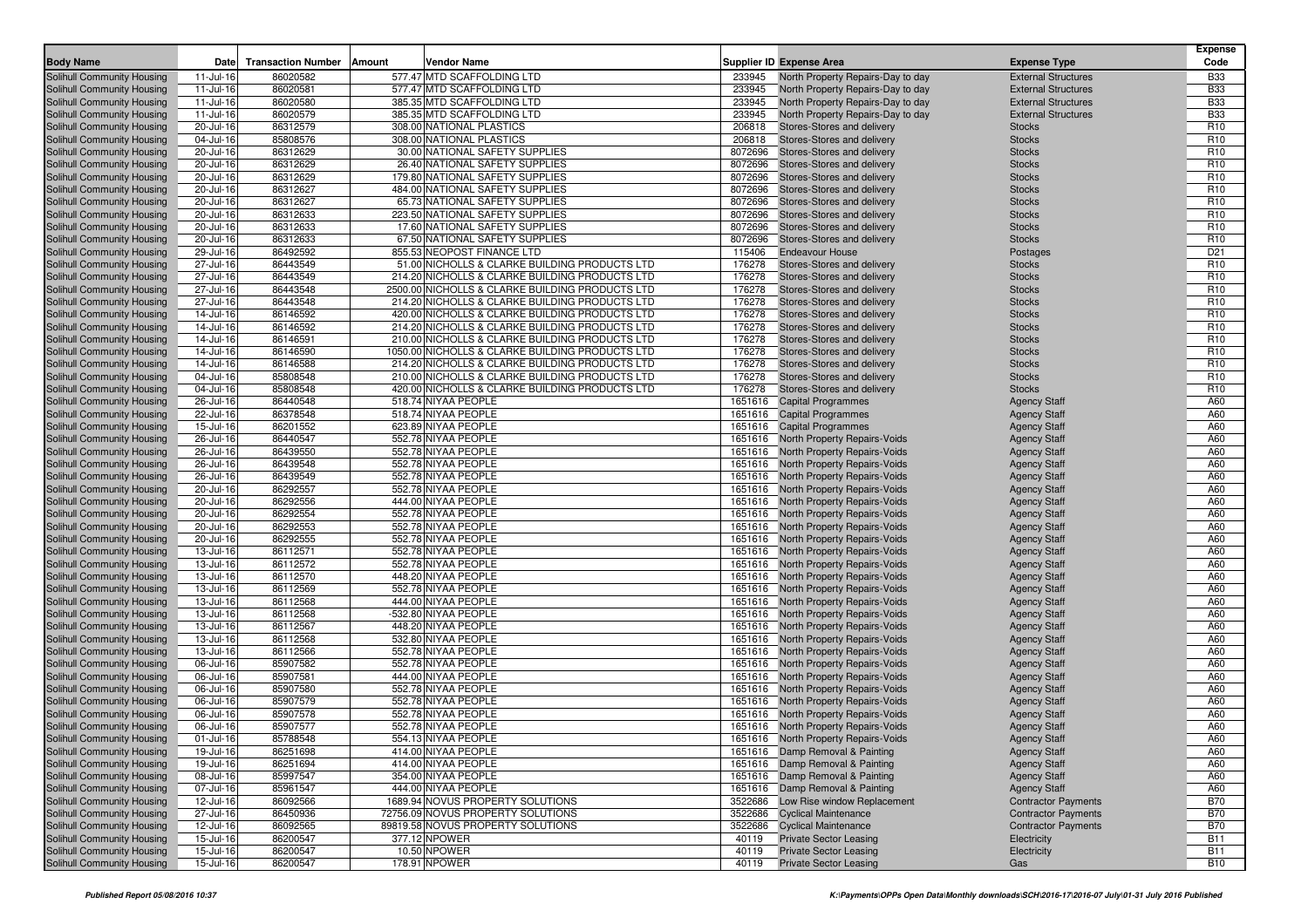| <b>Body Name</b>                                         | Date                   | <b>Transaction Number</b> | Amount<br>Vendor Name                                        | Supplier ID Expense Area                                                | <b>Expense Type</b>          | <b>Expense</b><br>Code   |
|----------------------------------------------------------|------------------------|---------------------------|--------------------------------------------------------------|-------------------------------------------------------------------------|------------------------------|--------------------------|
| Solihull Community Housing                               | 29-Jul-16              | 86499668                  | 325.36 OPENVIEW SECURITY SOLUTIONS LTD                       | 2385686 Mechanical & Electrical                                         | <b>Utility Related Works</b> | <b>B34</b>               |
| Solihull Community Housing                               | 07-Jul-16              | 85961548                  | 3166.66 ORBIS PROTECT LIMITED                                | 6049687<br><b>Call Centre</b>                                           | Other Fees and Charges       | D <sub>59</sub>          |
| Solihull Community Housing                               | 29-Jul-16              | 86499677                  | 345.41 ORBIS PROTECT LIMITED                                 | 6049687<br>North Property Repairs-Voids                                 | Voids                        | <b>B38</b>               |
| Solihull Community Housing                               | 29-Jul-16              | 86499673                  | 344.62 ORBIS PROTECT LIMITED                                 | 6049687<br>North Property Repairs-Voids                                 | <b>Voids</b>                 | <b>B38</b>               |
| Solihull Community Housing                               | 29-Jul-16              | 86499787                  | 257.11 ORBIS PROTECT LIMITED                                 | 6049687<br>North Property Repairs-Voids                                 | Voids                        | <b>B38</b>               |
| Solihull Community Housing                               | 29-Jul-16              | 86499790                  | 313.46 ORBIS PROTECT LIMITED                                 | 6049687<br>North Property Repairs-Voids                                 | Voids                        | <b>B38</b>               |
| Solihull Community Housing                               | 29-Jul-16              | 86499672                  | 278.50 ORBIS PROTECT LIMITED                                 | 6049687<br>North Property Repairs-Voids                                 | Voids                        | <b>B38</b>               |
| Solihull Community Housing                               | 29-Jul-16              | 86499785                  | 407.32 ORBIS PROTECT LIMITED                                 | 6049687<br>North Property Repairs-Voids                                 | Voids                        | <b>B38</b>               |
| Solihull Community Housing                               | 29-Jul-16              | 86499780                  | 304.96 ORBIS PROTECT LIMITED                                 | 6049687<br>North Property Repairs-Voids                                 | Voids                        | <b>B38</b>               |
| Solihull Community Housing                               | 29-Jul-16              | 86499779                  | 298.96 ORBIS PROTECT LIMITED                                 | 6049687<br>North Property Repairs-Voids                                 | Voids                        | <b>B38</b>               |
| Solihull Community Housing                               | 29-Jul-16              | 86499777                  | 256.42 ORBIS PROTECT LIMITED                                 | 6049687<br>North Property Repairs-Voids                                 | Voids                        | <b>B38</b>               |
| Solihull Community Housing                               | 29-Jul-16              | 86499773                  | 295.39 ORBIS PROTECT LIMITED                                 | 6049687<br><b>North Property Repairs-Voids</b>                          | Voids                        | <b>B38</b>               |
| Solihull Community Housing                               | 29-Jul-16              | 86499770                  | 278.97 ORBIS PROTECT LIMITED                                 | 6049687<br>North Property Repairs-Voids                                 | Voids                        | <b>B38</b>               |
| Solihull Community Housing                               | 29-Jul-16              | 86499765                  | 253.61 ORBIS PROTECT LIMITED                                 | 6049687<br>North Property Repairs-Voids                                 | Voids                        | <b>B38</b>               |
| Solihull Community Housing                               | 29-Jul-16              | 86499764                  | 337.85 ORBIS PROTECT LIMITED                                 | 6049687<br>North Property Repairs-Voids                                 | Voids                        | <b>B38</b>               |
| Solihull Community Housing                               | 29-Jul-16              | 86499763                  | 299.70 ORBIS PROTECT LIMITED                                 | 6049687<br>North Property Repairs-Voids                                 | Voids                        | <b>B38</b>               |
| Solihull Community Housing                               | 29-Jul-16              | 86499762                  | 223.11 ORBIS PROTECT LIMITED                                 | 6049687<br>North Property Repairs-Voids<br>6049687                      | Voids<br>Voids               | <b>B38</b><br><b>B38</b> |
| Solihull Community Housing                               | 29-Jul-16              | 86499758                  | 271.81 ORBIS PROTECT LIMITED<br>233.81 ORBIS PROTECT LIMITED | North Property Repairs-Voids<br>6049687                                 | Voids                        | <b>B38</b>               |
| Solihull Community Housing<br>Solihull Community Housing | 29-Jul-16<br>29-Jul-16 | 86499757<br>86499755      | 237.10 ORBIS PROTECT LIMITED                                 | North Property Repairs-Voids<br>6049687<br>North Property Repairs-Voids | Voids                        | <b>B38</b>               |
| Solihull Community Housing                               | 29-Jul-16              | 86499760                  | 239.96 ORBIS PROTECT LIMITED                                 | 6049687<br>North Property Repairs-Voids                                 | Voids                        | <b>B38</b>               |
| Solihull Community Housing                               | 11-Jul-16              | 86020639                  | 236.43 ORBIS PROTECT LIMITED                                 | 6049687<br>North Property Repairs-Voids                                 | Voids                        | <b>B38</b>               |
| Solihull Community Housing                               | 11-Jul-16              | 86020634                  | 380.00 ORBIS PROTECT LIMITED                                 | 6049687<br>North Property Repairs-Voids                                 | Voids                        | <b>B38</b>               |
| Solihull Community Housing                               | 11-Jul-16              | 86020632                  | 278.30 ORBIS PROTECT LIMITED                                 | 6049687<br>North Property Repairs-Voids                                 | Voids                        | <b>B38</b>               |
| Solihull Community Housing                               | 11-Jul-16              | 86020840                  | 823.50 ORBIS PROTECT LIMITED                                 | 6049687<br>North Property Repairs-Voids                                 | Voids                        | <b>B38</b>               |
| Solihull Community Housing                               | 11-Jul-16              | 86020832                  | 307.50 ORBIS PROTECT LIMITED                                 | 6049687<br>North Property Repairs-Voids                                 | Voids                        | <b>B38</b>               |
| <b>Solihull Community Housing</b>                        | 11-Jul-16              | 86020714                  | 351.00 ORBIS PROTECT LIMITED                                 | 6049687<br><b>North Property Repairs-Voids</b>                          | Voids                        | <b>B38</b>               |
| Solihull Community Housing                               | 11-Jul-16              | 86020811                  | 333.50 ORBIS PROTECT LIMITED                                 | 6049687<br>North Property Repairs-Voids                                 | Voids                        | <b>B38</b>               |
| Solihull Community Housing                               | 11-Jul-16              | 86020768                  | 351.00 ORBIS PROTECT LIMITED                                 | 6049687<br>North Property Repairs-Voids                                 | Voids                        | <b>B38</b>               |
| <b>Solihull Community Housing</b>                        | 11-Jul-16              | 86020886                  | 499.94 ORBIS PROTECT LIMITED                                 | 6049687<br><b>North Property Repairs-Voids</b>                          | Voids                        | <b>B38</b>               |
| Solihull Community Housing                               | 11-Jul-16              | 86020884                  | 338.31 ORBIS PROTECT LIMITED                                 | 6049687<br>North Property Repairs-Voids                                 | Voids                        | <b>B38</b>               |
| Solihull Community Housing                               | 11-Jul-16              | 86020881                  | 297.92 ORBIS PROTECT LIMITED                                 | 6049687<br>North Property Repairs-Voids                                 | Voids                        | <b>B38</b>               |
| Solihull Community Housing                               | 11-Jul-16              | 86020879                  | 247.96 ORBIS PROTECT LIMITED                                 | 6049687<br>North Property Repairs-Voids                                 | Voids                        | <b>B38</b>               |
| Solihull Community Housing                               | 11-Jul-16              | 86020878                  | 281.79 ORBIS PROTECT LIMITED                                 | 6049687<br>North Property Repairs-Voids                                 | Voids                        | <b>B38</b>               |
| Solihull Community Housing                               | 11-Jul-16              | 86020762                  | 293.21 ORBIS PROTECT LIMITED                                 | 6049687<br>North Property Repairs-Voids                                 | Voids                        | <b>B38</b>               |
| Solihull Community Housing                               | 11-Jul-16              | 86020876                  | 254.21 ORBIS PROTECT LIMITED                                 | 6049687<br>North Property Repairs-Voids                                 | Voids                        | <b>B38</b>               |
| Solihull Community Housing                               | 11-Jul-16              | 86020875                  | 235.58 ORBIS PROTECT LIMITED                                 | 6049687<br>North Property Repairs-Voids                                 | Voids                        | <b>B38</b>               |
| Solihull Community Housing                               | 11-Jul-16              | 86020748                  | 272.11 ORBIS PROTECT LIMITED                                 | 6049687<br>North Property Repairs-Voids                                 | Voids                        | <b>B38</b>               |
| <b>Solihull Community Housing</b>                        | 11-Jul-16              | 86020843                  | 597.50 ORBIS PROTECT LIMITED                                 | 6049687<br>North Property Repairs-Voids                                 | Voids                        | <b>B38</b>               |
| Solihull Community Housing                               | 11-Jul-16              | 86020739                  | 341.46 ORBIS PROTECT LIMITED                                 | 6049687<br>North Property Repairs-Voids                                 | Voids                        | <b>B38</b>               |
| Solihull Community Housing                               | 11-Jul-16              | 86020724                  | 278.50 ORBIS PROTECT LIMITED                                 | 6049687<br>North Property Repairs-Voids                                 | Voids                        | <b>B38</b>               |
| Solihull Community Housing                               | 11-Jul-16              | 86020734                  | 350.77 ORBIS PROTECT LIMITED                                 | 6049687<br>North Property Repairs-Voids<br>6049687                      | Voids                        | <b>B38</b><br><b>B38</b> |
| Solihull Community Housing<br>Solihull Community Housing | 11-Jul-16<br>11-Jul-16 | 86020740<br>86020736      | 307.92 ORBIS PROTECT LIMITED<br>313.81 ORBIS PROTECT LIMITED | North Property Repairs-Voids<br>6049687<br>North Property Repairs-Voids | Voids<br>Voids               | <b>B38</b>               |
| Solihull Community Housing                               | 20-Jul-16              | 86312638                  | 4379.75 PACE PETROLEUM LTD                                   | 112230<br>Stores-Stores and delivery                                    | <b>Stocks</b>                | R <sub>10</sub>          |
| Solihull Community Housing                               | 04-Jul-16              | 85808631                  | 6155.80 PACE PETROLEUM LTD                                   | 112230<br>Stores-Stores and delivery                                    | <b>Stocks</b>                | R <sub>10</sub>          |
| Solihull Community Housing                               | 08-Jul-16              | 85997549                  | 840.00 PENNINGTON CHOICE LTD                                 | 227134<br><b>Energy Performance Certificates</b>                        | Other Fees and Charges       | D <sub>59</sub>          |
| Solihull Community Housing                               | 19-Jul-16              | 86251700                  | 328.20 PERTEMPS RECRUITMENT PARTNERSHIP LTD                  | 105176<br><b>Capital Programmes</b>                                     | <b>Agency Staff</b>          | A60                      |
| Solihull Community Housing                               | 01-Jul-16              | 85789547                  | 328.20 PERTEMPS RECRUITMENT PARTNERSHIP LTD                  | 105176<br><b>Capital Programmes</b>                                     | <b>Agency Staff</b>          | A60                      |
| Solihull Community Housing                               | 29-Jul-16              | 86492603                  | 35926.15 R S MILLER ROOFING(WOLVERHAMPTON) LTD               | 75827<br><b>Pitched Re-roofing</b>                                      | <b>Contractor Payments</b>   | <b>B70</b>               |
| Solihull Community Housing                               | 29-Jul-16              | 86492596                  | 271.72 RANDSTAD EMPLOYMENT BUREAU LTD                        | 54515<br>Safe and Sound Operational                                     | <b>Agency Staff</b>          | A60                      |
| Solihull Community Housing                               | 29-Jul-16              | 86492596                  | 164.14 RANDSTAD EMPLOYMENT BUREAU LTD                        | 54515<br>Safe and Sound Operational                                     | <b>Agency Staff</b>          | A60                      |
| Solihull Community Housing                               | 29-Jul-16              | 86492595                  | 435.86 RANDSTAD EMPLOYMENT BUREAU LTD                        | 54515<br>Safe and Sound Operational                                     | <b>Agency Staff</b>          | A60                      |
| Solihull Community Housing                               | 25-Jul-16              | 86408567                  | 344.57 RANDSTAD EMPLOYMENT BUREAU LTD                        | 54515<br>Safe and Sound Operational                                     | <b>Agency Staff</b>          | A60                      |
| Solihull Community Housing                               | 19-Jul-16              | 86251702                  | 435.86 RANDSTAD EMPLOYMENT BUREAU LTD                        | 54515 Safe and Sound Operational                                        | <b>Agency Staff</b>          | A60                      |
| Solihull Community Housing                               | 18-Jul-16              | 86219568                  | 435.86 RANDSTAD EMPLOYMENT BUREAU LTD                        | Safe and Sound Operational<br>54515                                     | <b>Agency Staff</b>          | A60                      |
| Solihull Community Housing                               | 07-Jul-16              | 85961560                  | 435.86 RANDSTAD EMPLOYMENT BUREAU LTD                        | Safe and Sound Operational<br>54515                                     | <b>Agency Staff</b>          | A60                      |
| Solihull Community Housing                               | 07-Jul-16              | 85961559                  | 441.75 RANDSTAD EMPLOYMENT BUREAU LTD                        | 54515<br>Safe and Sound Operational                                     | <b>Agency Staff</b>          | A60                      |
| Solihull Community Housing                               | 07-Jul-16              | 85961558                  | 353.40 RANDSTAD EMPLOYMENT BUREAU LTD                        | 54515<br>Safe and Sound Operational                                     | <b>Agency Staff</b>          | A60                      |
| Solihull Community Housing                               | 25-Jul-16              | 86408568                  | 485.63 RANDSTAD EMPLOYMENT BUREAU LTD                        | 54515<br>Anti Graffiti Team                                             | Pay: APT & C                 | A10                      |
| Solihull Community Housing                               | 19-Jul-16              | 86251701                  | 485.63 RANDSTAD EMPLOYMENT BUREAU LTD                        | Anti Graffiti Team<br>54515                                             | Pay: APT & C                 | A10                      |
| Solihull Community Housing                               | 15-Jul-16              | 86201561                  | 304.33 RANDSTAD EMPLOYMENT BUREAU LTD                        | Anti Graffiti Team<br>54515                                             | Pay: APT & C                 | A10                      |
| Solihull Community Housing                               | 07-Jul-16              | 85961557                  | 485.63 RANDSTAD EMPLOYMENT BUREAU LTD                        | Anti Graffiti Team<br>54515                                             | Pay: APT & C                 | A10                      |
| Solihull Community Housing                               | 07-Jul-16              | 85961556                  | 485.63 RANDSTAD EMPLOYMENT BUREAU LTD                        | 54515<br>Anti Graffiti Team                                             | Pay: APT & C                 | A10                      |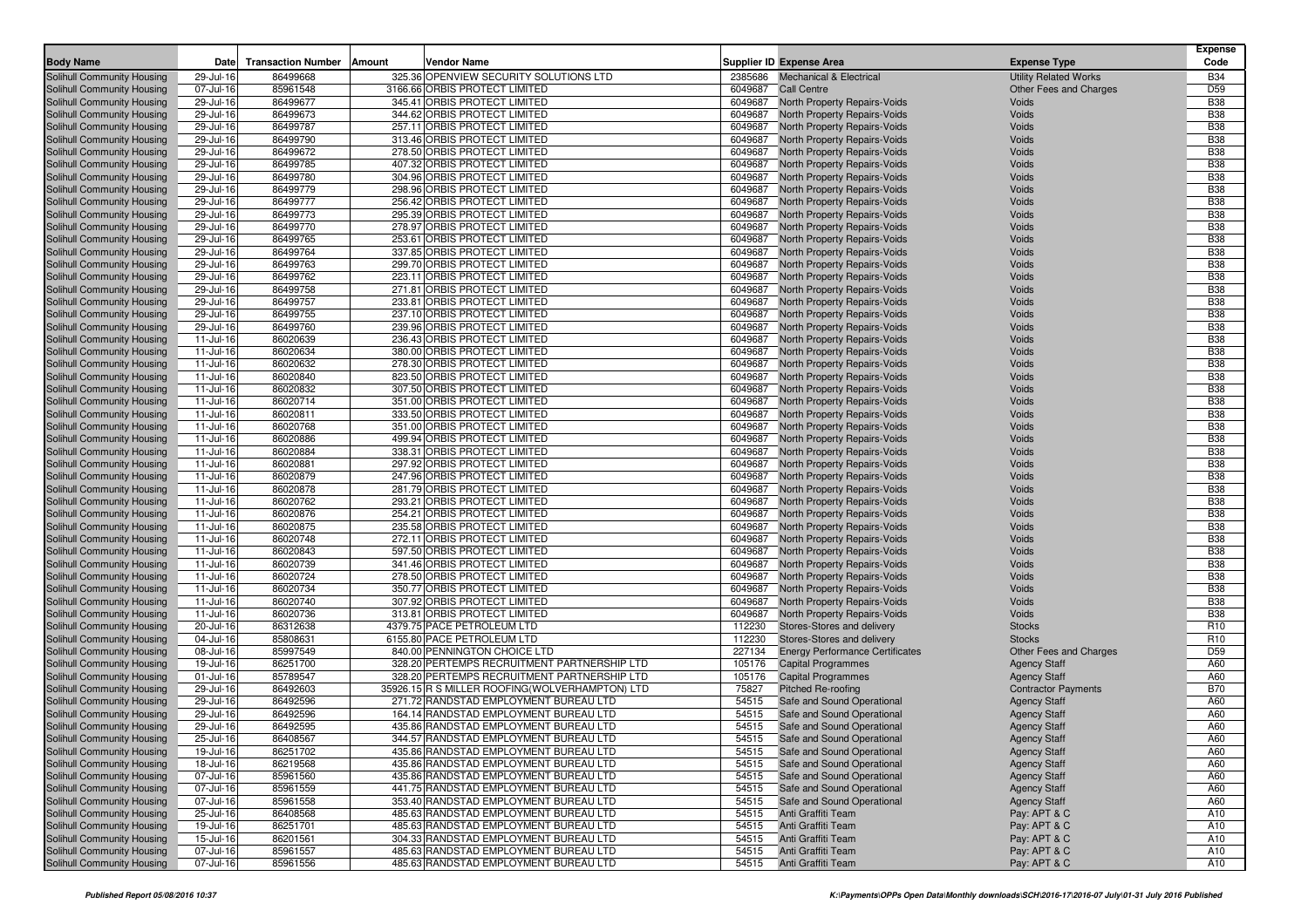|                                                          |                        |                           |                            |                                          |                  |                                                      |                                            | <b>Expense</b> |
|----------------------------------------------------------|------------------------|---------------------------|----------------------------|------------------------------------------|------------------|------------------------------------------------------|--------------------------------------------|----------------|
| <b>Body Name</b>                                         | Date                   | <b>Transaction Number</b> | Amount                     | Vendor Name                              |                  | <b>Supplier ID Expense Area</b>                      | <b>Expense Type</b>                        | Code           |
| Solihull Community Housing                               | 07-Jul-16              | 85961555                  |                            | 485.63 RANDSTAD EMPLOYMENT BUREAU LTD    | 54515            | Anti Graffiti Team                                   | Pay: APT & C                               | A10            |
| Solihull Community Housing                               | 07-Jul-16              | 85961554                  |                            | 485.63 RANDSTAD EMPLOYMENT BUREAU LTD    | 54515            | Anti Graffiti Team                                   | Pay: APT & C                               | A10            |
| Solihull Community Housing                               | 07-Jul-16              | 85961553                  |                            | 307.56 RANDSTAD EMPLOYMENT BUREAU LTD    | 54515            | Anti Graffiti Team                                   | Pay: APT & C                               | A10            |
| Solihull Community Housing                               | 07-Jul-16              | 85961550                  |                            | 407.93 RANDSTAD EMPLOYMENT BUREAU LTD    | 54515            | Anti Graffiti Team                                   | Pay: APT & C                               | A10            |
| Solihull Community Housing                               | 07-Jul-16              | 85961551                  |                            | 485.63 RANDSTAD EMPLOYMENT BUREAU LTD    | 54515            | Anti Graffiti Team                                   | Pay: APT & C                               | A10            |
| Solihull Community Housing                               | 29-Jul-16              | 86492594                  |                            | 456.21 RANDSTAD EMPLOYMENT BUREAU LTD    | 54515            | <b>Housing Aid &amp; Homelessness</b>                | <b>Agency Staff</b>                        | A60            |
| Solihull Community Housing                               | 26-Jul-16              | 86440549                  |                            | 456.21 RANDSTAD EMPLOYMENT BUREAU LTD    | 54515            | Housing Aid & Homelessness                           | <b>Agency Staff</b>                        | A60            |
| Solihull Community Housing                               | 18-Jul-16              | 86219567                  |                            | 363.74 RANDSTAD EMPLOYMENT BUREAU LTD    | 54515            | Housing Aid & Homelessness                           | <b>Agency Staff</b>                        | A60            |
| Solihull Community Housing                               | 12-Jul-16              | 86092573                  |                            | 413.06 RANDSTAD EMPLOYMENT BUREAU LTD    | 54515            | Housing Aid & Homelessness                           | <b>Agency Staff</b>                        | A60            |
| Solihull Community Housing                               | 12-Jul-16              | 86092572                  |                            | 413.06 RANDSTAD EMPLOYMENT BUREAU LTD    | 54515            | Housing Aid & Homelessness                           | <b>Agency Staff</b>                        | A60            |
| Solihull Community Housing                               | 12-Jul-16              | 86092570                  |                            | 456.21 RANDSTAD EMPLOYMENT BUREAU LTD    | 54515            | <b>Housing Aid &amp; Homelessness</b>                | <b>Agency Staff</b>                        | A60            |
| Solihull Community Housing                               | 12-Jul-16              | 86092569                  |                            | 456.21 RANDSTAD EMPLOYMENT BUREAU LTD    | 54515            | <b>Housing Aid &amp; Homelessness</b>                | <b>Agency Staff</b>                        | A60            |
| Solihull Community Housing                               | 12-Jul-16              | 86092568                  |                            | 351.41 RANDSTAD EMPLOYMENT BUREAU LTD    | 54515            | Housing Aid & Homelessness                           | <b>Agency Staff</b>                        | A60            |
| Solihull Community Housing                               | 12-Jul-16              | 86092567                  |                            | 456.21 RANDSTAD EMPLOYMENT BUREAU LTD    | 54515            | Housing Aid & Homelessness                           | <b>Agency Staff</b>                        | A60            |
| Solihull Community Housing                               | 13-Jul-16              | 86112575                  |                            | 456.43 RAPIDE COMMUNICATION LIMITED      | 219590           | North Property Repairs-Day to day                    | <b>Mobile Phones</b>                       | D41            |
| Solihull Community Housing                               | 13-Jul-16              | 86112574                  |                            | 271.00 RAPIDE COMMUNICATION LIMITED      | 219590           | North Property Repairs-Day to day                    | <b>Mobile Phones</b>                       | D41            |
| Solihull Community Housing                               | 13-Jul-16              | 86112573                  |                            | 292.49 RAPIDE COMMUNICATION LIMITED      | 219590           | North Property Repairs-Day to day                    | <b>Mobile Phones</b>                       | D41            |
| Solihull Community Housing                               | 07-Jul-16              | 85961561                  |                            | 113.27 RAPIDE COMMUNICATION LIMITED      | 219590           | North Property Repairs-Day to day                    | <b>Mobile Phones</b>                       | D41            |
| Solihull Community Housing                               | 07-Jul-16              | 85961561                  |                            | 173.48 RAPIDE COMMUNICATION LIMITED      | 219590           | North Property Repairs-Day to day                    | <b>Mobile Phones</b>                       | D41            |
| Solihull Community Housing                               | 11-Jul-16              | 86027586                  |                            | 3565.95 REDACTED PERSONAL INFORMATION    | 11144687         | Private Sector - Disabled Facilities Grants          | <b>Contractor Payments</b>                 | <b>B70</b>     |
| Solihull Community Housing                               | 25-Jul-16              | 86405573                  |                            | 8000.00 REDACTED PERSONAL INFORMATION    | 92873            | Private Sector - Disabled Facilities Grants          | <b>Contractor Payments</b>                 | <b>B70</b>     |
| Solihull Community Housing                               | 25-Jul-16              | 86405551                  |                            | 10000.00 REDACTED PERSONAL INFORMATION   |                  | 10781687 Private Sector - Disabled Facilities Grants | <b>Contractor Payments</b>                 | <b>B70</b>     |
| Solihull Community Housing                               | 15-Jul-16              | 86199547                  |                            | 1264.99 REDACTED PERSONAL INFORMATION    |                  | 11147687 Balance Sheet                               | Movement Incentive Scheme                  | U32            |
| Solihull Community Housing                               | 26-Jul-16              | 86440551                  | 523.20 REED                |                                          | 260459           | <b>Call Centre</b>                                   | <b>Agency Staff</b>                        | A60            |
| Solihull Community Housing                               | 26-Jul-16              | 86440550                  | 499.88 REED                |                                          | 260459           | <b>Call Centre</b>                                   | <b>Agency Staff</b>                        | A60            |
| Solihull Community Housing                               | 19-Jul-16              | 86251721                  | 399.90 REED                |                                          | 260459           | <b>Call Centre</b>                                   | <b>Agency Staff</b>                        | A60            |
| Solihull Community Housing                               | 19-Jul-16              | 86251718                  | 499.88 REED                |                                          | 260459           | <b>Call Centre</b>                                   | <b>Agency Staff</b>                        | A60            |
| Solihull Community Housing                               | 12-Jul-16              | 86092575                  | 499.88 REED                |                                          | 260459<br>260459 | <b>Call Centre</b>                                   | <b>Agency Staff</b><br><b>Agency Staff</b> | A60<br>A60     |
| Solihull Community Housing                               | 12-Jul-16              | 86092574                  | 499.88 REED                |                                          | 260459           | <b>Call Centre</b><br><b>Call Centre</b>             |                                            | A60            |
| Solihull Community Housing                               | 11-Jul-16              | 86034755<br>86034752      | 324.36 REED<br>386.88 REED |                                          | 260459           | Call Centre                                          | <b>Agency Staff</b>                        | A60            |
| Solihull Community Housing<br>Solihull Community Housing | 11-Jul-16<br>11-Jul-16 | 86034749                  | 464.25 REED                |                                          | 260459           | <b>Call Centre</b>                                   | <b>Agency Staff</b><br><b>Agency Staff</b> | A60            |
|                                                          |                        | 86034747                  |                            |                                          | 260459           | Call Centre                                          |                                            |                |
| Solihull Community Housing<br>Solihull Community Housing | 11-Jul-16<br>11-Jul-16 | 86034730                  | 380.69 REED<br>272.36 REED |                                          | 260459           | Call Centre                                          | <b>Agency Staff</b>                        | A60<br>A60     |
|                                                          |                        | 86034728                  | 480.18 REED                |                                          | 260459           | <b>Call Centre</b>                                   | <b>Agency Staff</b>                        | A60            |
| Solihull Community Housing<br>Solihull Community Housing | 11-Jul-16<br>07-Jul-16 | 85966548                  | 513.21 REED                |                                          | 260459           | Call Centre                                          | <b>Agency Staff</b>                        | A60            |
| Solihull Community Housing                               | 07-Jul-16              | 85966547                  | 499.88 REED                |                                          | 260459           | <b>Call Centre</b>                                   | <b>Agency Staff</b><br><b>Agency Staff</b> | A60            |
| Solihull Community Housing                               | 07-Jul-16              | 85963553                  | 499.88 REED                |                                          | 260459           | <b>Call Centre</b>                                   | <b>Agency Staff</b>                        | A60            |
| Solihull Community Housing                               | 07-Jul-16              | 85963549                  | 399.90 REED                |                                          | 260459           | <b>Call Centre</b>                                   | <b>Agency Staff</b>                        | A60            |
| Solihull Community Housing                               | 07-Jul-16              | 85963548                  | 399.90 REED                |                                          | 260459           | <b>Call Centre</b>                                   | <b>Agency Staff</b>                        | A60            |
| Solihull Community Housing                               | 07-Jul-16              | 85963550                  | 499.88 REED                |                                          | 260459           | Call Centre                                          | <b>Agency Staff</b>                        | A60            |
| Solihull Community Housing                               | 07-Jul-16              | 85963547                  | 499.88 REED                |                                          | 260459           | <b>Call Centre</b>                                   | <b>Agency Staff</b>                        | A60            |
| Solihull Community Housing                               | 29-Jul-16              | 86492600                  | 498.02 REED                |                                          | 260459           | North Property Repairs-Day to day                    | <b>Agency Staff</b>                        | A60            |
| Solihull Community Housing                               | 19-Jul-16              | 86251713                  | 511.48 REED                |                                          | 260459           | North Property Repairs-Day to day                    | <b>Agency Staff</b>                        | A60            |
| Solihull Community Housing                               | 19-Jul-16              | 86251710                  | 404.86 REED                |                                          | 260459           | North Property Repairs-Day to day                    | <b>Agency Staff</b>                        | A60            |
| Solihull Community Housing                               | 19-Jul-16              | 86251708                  | 489.75 REED                |                                          | 260459           | North Property Repairs-Day to day                    | <b>Agency Staff</b>                        | A60            |
| Solihull Community Housing                               | 19-Jul-16              | 86251707                  | 518.21 REED                |                                          | 260459           | North Property Repairs-Day to day                    | <b>Agency Staff</b>                        | A60            |
| Solihull Community Housing                               | 19-Jul-16              | 86251705                  | 518.21 REED                |                                          | 260459           | North Property Repairs-Day to day                    | <b>Agency Staff</b>                        | A60            |
| Solihull Community Housing                               | 19-Jul-16              | 86251703                  | 410.53 REED                |                                          | 260459           | North Property Repairs-Day to day                    | <b>Agency Staff</b>                        | A60            |
| Solihull Community Housing                               | 15-Jul-16              | 86201564                  | 403.80 REED                |                                          | 260459           | North Property Repairs-Day to day                    | <b>Agency Staff</b>                        | A60            |
| Solihull Community Housing                               | 11-Jul-16              | 86034725                  | 511.48 REED                |                                          | 260459           | North Property Repairs-Day to day                    | <b>Agency Staff</b>                        | A60            |
| Solihull Community Housing                               | 11-Jul-16              | 86034722                  | 324.15 REED                |                                          | 260459           | North Property Repairs-Day to day                    | <b>Agency Staff</b>                        | A60            |
| Solihull Community Housing                               | 11-Jul-16              | 86034722                  |                            | 93.11 REED                               | 260459           | North Property Repairs-Day to day                    | <b>Agency Staff</b>                        | A60            |
| Solihull Community Housing                               | $11 -$ Jul-16          | 86034727                  | 316.31 REED                |                                          |                  | 260459 North Property Repairs-Day to day             | <b>Agency Staff</b>                        | A60            |
| Solihull Community Housing                               | 07-Jul-16              | 85967549                  | 504.75 REED                |                                          |                  | 260459 North Property Repairs-Day to day             | <b>Agency Staff</b>                        | A60            |
| Solihull Community Housing                               | 07-Jul-16              | 85967549                  | -507.75 REED               |                                          |                  | 260459 North Property Repairs-Day to day             | <b>Agency Staff</b>                        | A60            |
| <b>Solihull Community Housing</b>                        | 07-Jul-16              | 85967549                  | 507.75 REED                |                                          | 260459           | North Property Repairs-Day to day                    | <b>Agency Staff</b>                        | A60            |
| Solihull Community Housing                               | 07-Jul-16              | 85967547                  | 502.81 REED                |                                          | 260459           | North Property Repairs-Day to day                    | <b>Agency Staff</b>                        | A60            |
| Solihull Community Housing                               | 11-Jul-16              | 86034767                  |                            | 1785.00 REMOTE MANAGEMENT & SECURITY LTD |                  | 11119687 Business Support - MST Back Office Support  | <b>Other Premises Costs</b>                | <b>B90</b>     |
| <b>Solihull Community Housing</b>                        | 04-Jul-16              | 85813788                  |                            | 250.00 RESOURCE PRINT SOLUTIONS          |                  | 1030596 Customer, Communication & Information Team   | Printing                                   | D80            |
| Solihull Community Housing                               | 04-Jul-16              | 85813609                  |                            | 5905.00 RESOURCE PRINT SOLUTIONS         |                  | 1030596 Customer, Communication & Information Team   | Printing                                   | D80            |
| Solihull Community Housing                               | 25-Jul-16              | 86408577                  |                            | 280.00 RESOURCING GROUP                  | 131156           | <b>Mechanical &amp; Electrical</b>                   | <b>Agency Staff</b>                        | A60            |
| Solihull Community Housing                               | 13-Jul-16              | 86112576                  |                            | 1036.00 RESOURCING GROUP                 |                  | 131156 Mechanical & Electrical                       | <b>Agency Staff</b>                        | A60            |
| Solihull Community Housing                               | 27-Jul-16              | 86451550                  |                            | 804.75 RESOURCING GROUP                  |                  | 131156 Capital Programmes                            | <b>Agency Staff</b>                        | A60            |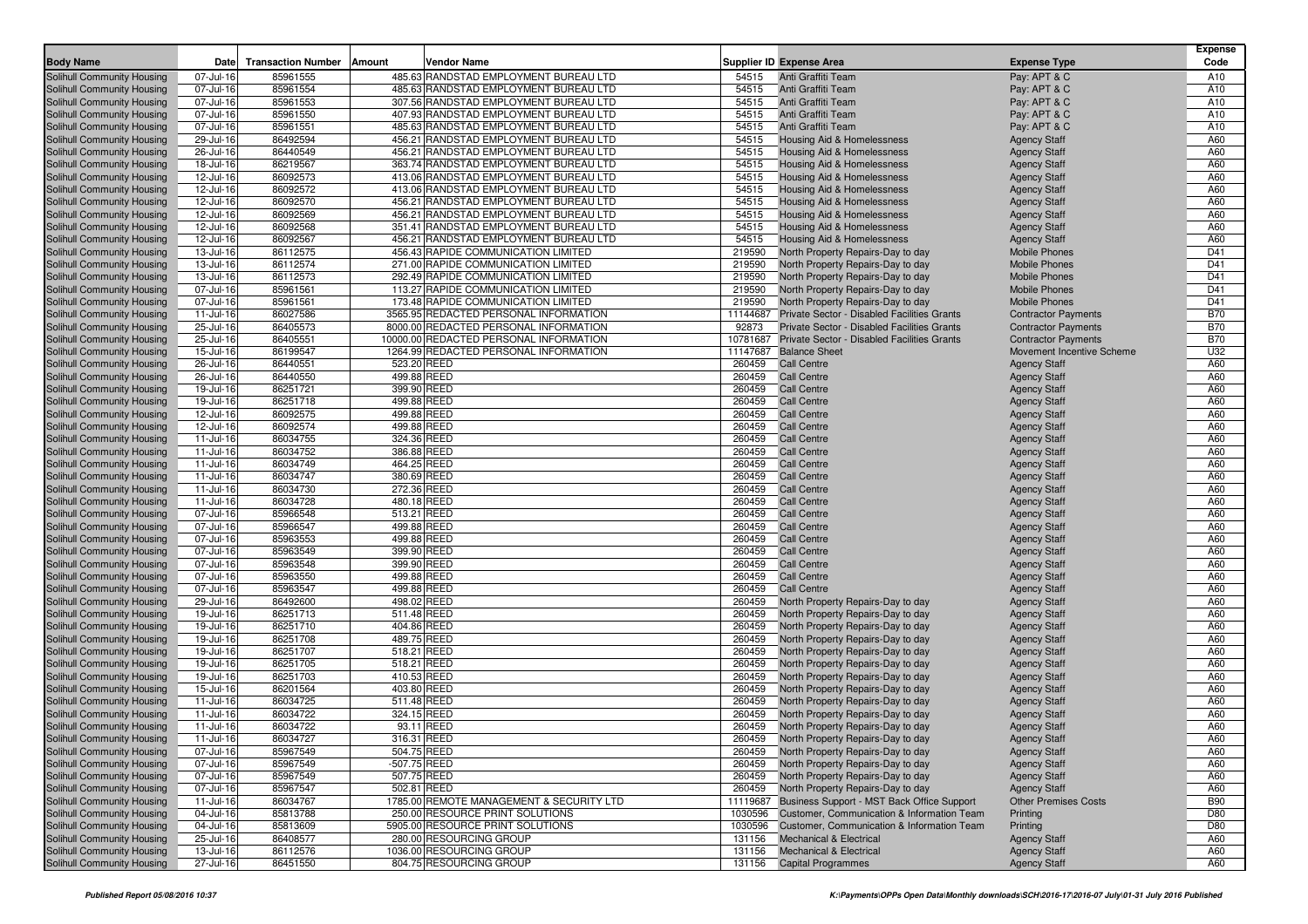|                                                                 |                        |                           |                                                                                                   |                  |                                                     |                                                      | <b>Expense</b>           |
|-----------------------------------------------------------------|------------------------|---------------------------|---------------------------------------------------------------------------------------------------|------------------|-----------------------------------------------------|------------------------------------------------------|--------------------------|
| <b>Body Name</b>                                                | Date                   | <b>Transaction Number</b> | <b>Vendor Name</b><br>Amount                                                                      |                  | <b>Supplier ID Expense Area</b>                     | <b>Expense Type</b>                                  | Code                     |
| Solihull Community Housing                                      | 27-Jul-16              | 86451547                  | 804.75 RESOURCING GROUP                                                                           | 131156           | <b>Capital Programmes</b>                           | <b>Agency Staff</b>                                  | A60                      |
| Solihull Community Housing                                      | 19-Jul-16              | 86257562                  | 804.75 RESOURCING GROUP                                                                           | 131156           | <b>Capital Programmes</b>                           | <b>Agency Staff</b>                                  | A60                      |
| Solihull Community Housing                                      | 19-Jul-16              | 86257552                  | 783.00 RESOURCING GROUP                                                                           | 131156           | <b>Capital Programmes</b>                           | <b>Agency Staff</b>                                  | A60                      |
| Solihull Community Housing                                      | 19-Jul-16              | 86251727                  | 783.00 RESOURCING GROUP                                                                           | 131156           | <b>Capital Programmes</b>                           | <b>Agency Staff</b>                                  | A60                      |
| Solihull Community Housing                                      | 13-Jul-16              | 86112580                  | 783.00 RESOURCING GROUP                                                                           | 131156           | <b>Capital Programmes</b>                           | <b>Agency Staff</b>                                  | A60                      |
| Solihull Community Housing                                      | 13-Jul-16              | 86112577                  | 664.25 RESOURCING GROUP                                                                           | 131156           | <b>Capital Programmes</b>                           | <b>Agency Staff</b>                                  | A60                      |
| Solihull Community Housing                                      | 13-Jul-16              | 86112577                  | 205.75 RESOURCING GROUP                                                                           | 131156           | <b>Capital Programmes</b>                           | <b>Agency Staff</b>                                  | A60                      |
| Solihull Community Housing<br>Solihull Community Housing        | 01-Jul-16<br>29-Jul-16 | 85789549<br>86492601      | 804.75 RESOURCING GROUP<br>260.00 REYNOLDS SIGNS                                                  | 131156<br>7530   | <b>Capital Programmes</b><br><b>Endeavour House</b> | <b>Agency Staff</b><br><b>General Building Costs</b> | A60<br><b>B30</b>        |
| Solihull Community Housing                                      | 07-Jul-16              | 85967552                  | 3925.00 RG+P                                                                                      | 8359687          | New Build - Richmond Road                           | <b>Contractor Payments</b>                           | <b>B70</b>               |
| Solihull Community Housing                                      | 07-Jul-16              | 85967551                  | 5660.50 RG+P                                                                                      | 8359687          | New Build - Coleshill Heath School Extra Care       | <b>Contractor Payments</b>                           | <b>B70</b>               |
| Solihull Community Housing                                      | 22-Jul-16              | 86378566                  | 2166.55 ROYAL MAIL                                                                                | 7602             | <b>Endeavour House</b>                              | Postages                                             | D <sub>21</sub>          |
| Solihull Community Housing                                      | 22-Jul-16              | 86378564                  | 1595.48 ROYAL MAIL                                                                                | 7602             | <b>Endeavour House</b>                              | Postages                                             | D <sub>21</sub>          |
| Solihull Community Housing                                      | 22-Jul-16              | 86378561                  | 1614.65 ROYAL MAIL                                                                                | 7602             | <b>Endeavour House</b>                              | Postages                                             | D <sub>21</sub>          |
| Solihull Community Housing                                      | 08-Jul-16              | 85999547                  | 1990.32 ROYAL MAIL                                                                                | 7602             | Endeavour House                                     | Postages                                             | D <sub>21</sub>          |
| Solihull Community Housing                                      | 15-Jul-16              | 86201565                  | 1536.68 SCCI ALPHATRACK LTD                                                                       | 2490687          | <b>Mechanical &amp; Electrical</b>                  | <b>Utility Related Works</b>                         | <b>B34</b>               |
| Solihull Community Housing                                      | 29-Jul-16              | 86492607                  | 1090.00 SHELTER TRAINING                                                                          | 128611           | Training                                            | Training                                             | A80                      |
| Solihull Community Housing                                      | 15-Jul-16              | 86199554                  | 61.99 SOLIHULL COMMUNITY HOUSING                                                                  | 102685           | Housing Aid & Homelessness                          | <b>Officer Expenses</b>                              | D60                      |
| Solihull Community Housing                                      | 15-Jul-16              | 86199554                  | 215.00 SOLIHULL COMMUNITY HOUSING                                                                 | 102685           | Homelessness                                        | Electricity                                          | <b>B11</b>               |
| Solihull Community Housing                                      | 15-Jul-16              | 86198548                  | 1979.00 SOLIHULL MBC                                                                              | 80026            | Payroll - Payable to SMBC                           | <b>Creditor: Solihull MBC</b>                        | S09                      |
| Solihull Community Housing                                      | 15-Jul-16              | 86198548                  | 463.64 SOLIHULL MBC                                                                               | 80026            | Payroll - Payable to SMBC                           | Creditor: Solihull MBC                               | <b>S09</b>               |
| Solihull Community Housing                                      | 15-Jul-16              | 86198548                  | 56.33 SOLIHULL MBC                                                                                | 80026            | Payroll - Payable to SMBC                           | <b>Creditor: Solihull MBC</b>                        | S09                      |
| Solihull Community Housing                                      | 15-Jul-16              | 86198548                  | 1.00 SOLIHULL MBC                                                                                 | 80026            | Payroll - Payable to SMBC                           | <b>Creditor: Solihull MBC</b>                        | S09                      |
| Solihull Community Housing                                      | 11-Jul-16              | 86034773                  | 4505.16 SOLIHULL MBC                                                                              | 80026            | Home Improvement Agency                             | Head Office: Charges                                 | H <sub>10</sub>          |
| Solihull Community Housing                                      | 20-Jul-16              | 86288549                  | 28744.43 SOLIHULL MBC                                                                             | 80026            | <b>Balance Sheet</b>                                | <b>Creditor: Solihull MBC</b>                        | S09                      |
| Solihull Community Housing                                      | 20-Jul-16              | 86288549                  | 27264.31 SOLIHULL MBC                                                                             | 80026            | 137-139 Warwick Rd (Social Rent)                    | <b>Bank Charges</b>                                  | D <sub>57</sub>          |
| Solihull Community Housing                                      | 04-Jul-16              | 85835644                  | 930.68 SOLIHULL MBC (COUNCIL TAX)                                                                 | 69188            | North Property Repairs-Voids                        | Council Tax                                          | <b>B21</b>               |
| Solihull Community Housing                                      | 29-Jul-16              | 86492563                  | 160.00 SOLIHULL METROPOLITAN BOROUGH COUNCIL                                                      | 9466             | <b>Balance Sheet</b>                                | Creditor: Solihull MBC                               | <b>S09</b>               |
| Solihull Community Housing                                      | 29-Jul-16              | 86492563                  | 41120.11 SOLIHULL METROPOLITAN BOROUGH COUNCIL                                                    | 9466             | <b>Balance Sheet</b>                                | Creditor: Solihull MBC                               | <b>S09</b>               |
| Solihull Community Housing                                      | 29-Jul-16              | 86492563                  | 41120.10 SOLIHULL METROPOLITAN BOROUGH COUNCIL<br>-41120.11 SOLIHULL METROPOLITAN BOROUGH COUNCIL | 9466             | <b>Balance Sheet</b>                                | Creditor: Solihull MBC                               | <b>S09</b>               |
| Solihull Community Housing<br>Solihull Community Housing        | 29-Jul-16              | 86492563<br>86219565      | 2500.00 SOLIHULL METROPOLITAN BOROUGH COUNCIL                                                     | 9466<br>9466     | <b>Balance Sheet</b><br>Home Improvement Agency     | <b>Creditor: Solihull MBC</b>                        | S09<br>H <sub>10</sub>   |
| Solihull Community Housing                                      | 18-Jul-16<br>18-Jul-16 | 86219565                  | 3000.00 SOLIHULL METROPOLITAN BOROUGH COUNCIL                                                     | 9466             | Home Improvement Agency                             | Head Office: Charges<br>Head Office: Charges         | H <sub>10</sub>          |
| Solihull Community Housing                                      | 18-Jul-16              | 86219565                  | -3000.00 SOLIHULL METROPOLITAN BOROUGH COUNCIL                                                    | 9466             | Home Improvement Agency                             | Head Office: Charges                                 | H <sub>10</sub>          |
| Solihull Community Housing                                      | 01-Jul-16              | 85790547                  | 4314.33 SOLIHULL METROPOLITAN BOROUGH COUNCIL                                                     | 9466             | Low Rise - Envelope Programme                       | <b>Contractor Payments</b>                           | <b>B70</b>               |
| Solihull Community Housing                                      | 12-Jul-16              | 86092576                  | 2170.06 SOUTHERN ELECTRIC PLC                                                                     | 76903            | Low Rise (inc. Safe & Sound)                        | Electricity                                          | <b>B11</b>               |
| Solihull Community Housing                                      | 22-Jul-16              | 86378557                  | 440.61 STOR-A-FILE-LTD                                                                            | 152189           | <b>Endeavour House</b>                              | File Storage                                         | D <sub>26</sub>          |
| Solihull Community Housing                                      | 14-Jul-16              | 86146650                  | 2517.48 SUPRA UK LTD                                                                              | 73055            | Stores-Stores and delivery                          | <b>Stocks</b>                                        | R <sub>10</sub>          |
| Solihull Community Housing                                      | 04-Jul-16              | 85813784                  | 350.00 THOMPSONS SOLICITORS                                                                       | 66818            | <b>Central Administration</b>                       | <b>Other Employee Costs</b>                          | A90                      |
| Solihull Community Housing                                      | 13-Jul-16              | 86116586                  | 91.91 TOTAL GAS & POWER LTD                                                                       | 687955           | <b>Endeavour House</b>                              | Gas                                                  | <b>B10</b>               |
| Solihull Community Housing                                      | 13-Jul-16              | 86116586                  | 123.69 TOTAL GAS & POWER LTD                                                                      | 687955           | <b>Endeavour House</b>                              | Gas                                                  | <b>B10</b>               |
| Solihull Community Housing                                      | 13-Jul-16              | 86114547                  | 119.70 TOTAL GAS & POWER LTD                                                                      | 687955           | <b>Endeavour House</b>                              | Gas                                                  | <b>B10</b>               |
| Solihull Community Housing                                      | 13-Jul-16              | 86114547                  | 273.55 TOTAL GAS & POWER LTD                                                                      | 687955           | <b>Endeavour House</b>                              | Gas                                                  | <b>B10</b>               |
| Solihull Community Housing                                      | 13-Jul-16              | 86114547                  | -119.70 TOTAL GAS & POWER LTD                                                                     | 687955           | <b>Endeavour House</b>                              | Gas                                                  | <b>B10</b>               |
| Solihull Community Housing                                      | 13-Jul-16              | 86114547                  | -273.55 TOTAL GAS & POWER LTD                                                                     | 687955           | <b>Endeavour House</b>                              | Gas                                                  | <b>B10</b>               |
| Solihull Community Housing                                      | 13-Jul-16              | 86114547                  | 119.70 TOTAL GAS & POWER LTD                                                                      | 687955           | <b>Endeavour House</b>                              | Gas                                                  | <b>B10</b>               |
| <b>Solihull Community Housing</b><br>Solihull Community Housing | 13-Jul-16              | 86114547<br>86116586      | 273.55 TOTAL GAS & POWER LTD<br>90.52 TOTAL GAS & POWER LTD                                       | 687955<br>687955 | <b>Endeavour House</b><br>Homelessness              | Gas<br>Gas                                           | <b>B10</b><br><b>B10</b> |
|                                                                 | 13-Jul-16              |                           |                                                                                                   | 687955           |                                                     | Gas                                                  | <b>B10</b>               |
| Solihull Community Housing<br>Solihull Community Housing        | 13-Jul-16<br>13-Jul-16 | 86114547<br>86114547      | 115.71 TOTAL GAS & POWER LTD<br>-115.71 TOTAL GAS & POWER LTD                                     | 687955           | Homelessness<br>Homelessness                        | Gas                                                  | <b>B10</b>               |
| Solihull Community Housing                                      | 13-Jul-16              | 86114547                  | 115.71 TOTAL GAS & POWER LTD                                                                      | 687955           | Homelessness                                        | Gas                                                  | <b>B10</b>               |
| Solihull Community Housing                                      | 13-Jul-16              | 86116586                  | 417.70 TOTAL GAS & POWER LTD                                                                      | 687955           | Safe and Sound General                              | Gas                                                  | <b>B10</b>               |
| Solihull Community Housing                                      | 13-Jul-16              | 86116586                  | 602.48 TOTAL GAS & POWER LTD                                                                      |                  | 687955 Safe and Sound General                       | Gas                                                  | <b>B10</b>               |
| Solihull Community Housing                                      | 13-Jul-16              | 86116586                  | 533.00 TOTAL GAS & POWER LTD                                                                      |                  | 687955 Safe and Sound General                       | Gas                                                  | <b>B10</b>               |
| Solihull Community Housing                                      | 13-Jul-16              | 86114547                  | 645.60 TOTAL GAS & POWER LTD                                                                      |                  | 687955 Safe and Sound General                       | Gas                                                  | <b>B10</b>               |
| Solihull Community Housing                                      | 13-Jul-16              | 86114547                  | -1000.00 TOTAL GAS & POWER LTD                                                                    | 687955           | Safe and Sound General                              | Gas                                                  | <b>B10</b>               |
| Solihull Community Housing                                      | 13-Jul-16              | 86114547                  | 385.80 TOTAL GAS & POWER LTD                                                                      | 687955           | Safe and Sound General                              | Gas                                                  | <b>B10</b>               |
| Solihull Community Housing                                      | 13-Jul-16              | 86114547                  | 1000.00 TOTAL GAS & POWER LTD                                                                     | 687955           | Safe and Sound General                              | Gas                                                  | <b>B10</b>               |
| Solihull Community Housing                                      | 13-Jul-16              | 86114547                  | 1166.34 TOTAL GAS & POWER LTD                                                                     | 687955           | Safe and Sound General                              | Gas                                                  | <b>B10</b>               |
| Solihull Community Housing                                      | 13-Jul-16              | 86114547                  | -385.80 TOTAL GAS & POWER LTD                                                                     | 687955           | Safe and Sound General                              | Gas                                                  | <b>B10</b>               |
| Solihull Community Housing                                      | 13-Jul-16              | 86114547                  | -1166.34 TOTAL GAS & POWER LTD                                                                    | 687955           | Safe and Sound General                              | Gas                                                  | <b>B10</b>               |
| Solihull Community Housing                                      | 13-Jul-16              | 86114547                  | -645.60 TOTAL GAS & POWER LTD                                                                     | 687955           | Safe and Sound General                              | Gas                                                  | <b>B10</b>               |
| Solihull Community Housing                                      | 13-Jul-16              | 86114547                  | 385.80 TOTAL GAS & POWER LTD                                                                      | 687955           | Safe and Sound General                              | Gas                                                  | <b>B10</b>               |
| Solihull Community Housing                                      | 13-Jul-16              | 86114547                  | 645.60 TOTAL GAS & POWER LTD                                                                      |                  | 687955 Safe and Sound General                       | Gas                                                  | <b>B10</b>               |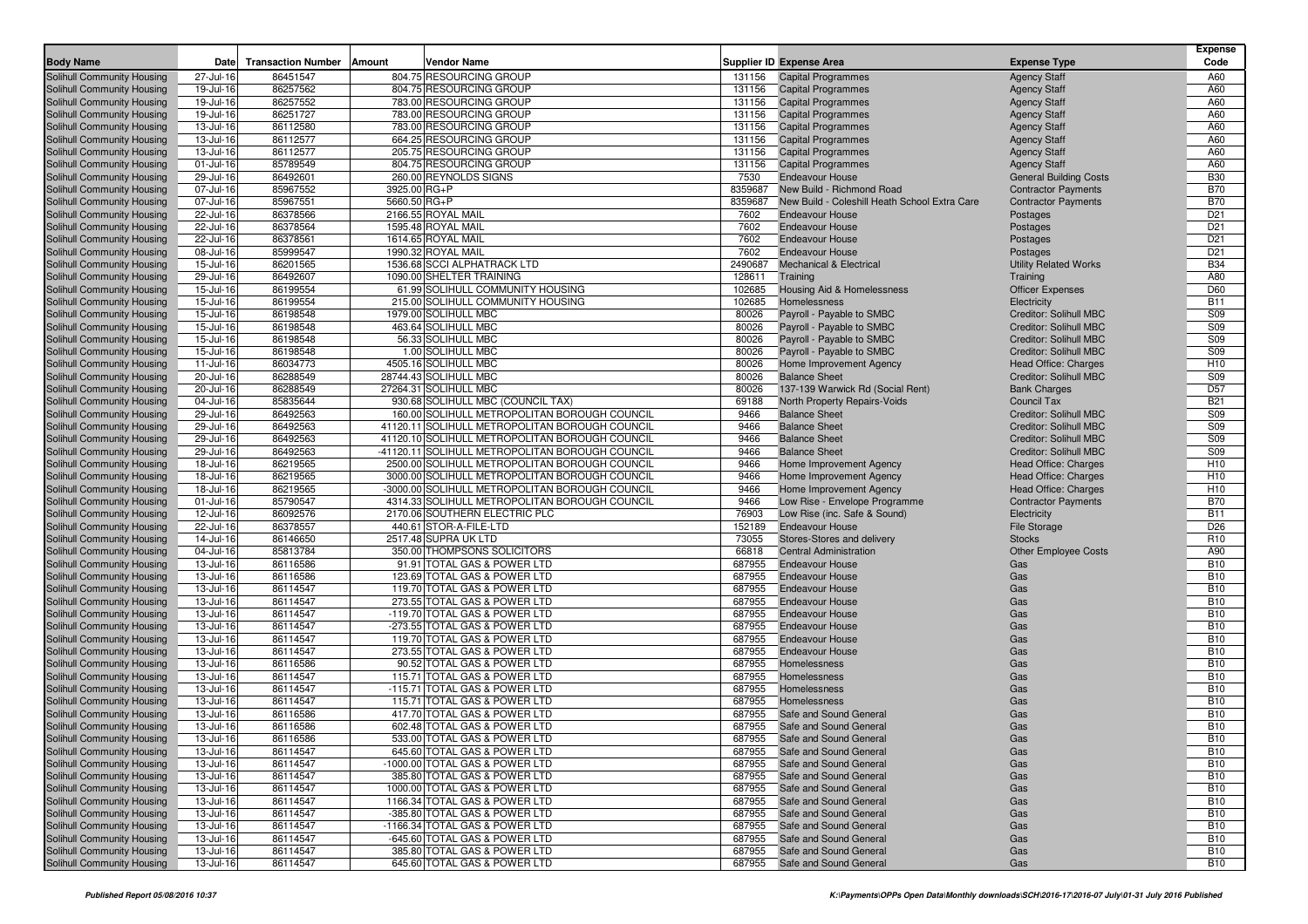| <b>Body Name</b>                                         | Date                   | <b>Transaction Number</b> | Amount<br>Vendor Name                                                    |                  | <b>Supplier ID Expense Area</b>            | <b>Expense Type</b>                                      | <b>Expense</b><br>Code   |
|----------------------------------------------------------|------------------------|---------------------------|--------------------------------------------------------------------------|------------------|--------------------------------------------|----------------------------------------------------------|--------------------------|
| Solihull Community Housing                               | 13-Jul-16              | 86114547                  | 1166.34 TOTAL GAS & POWER LTD                                            | 687955           | Safe and Sound General                     | Gas                                                      | <b>B10</b>               |
| Solihull Community Housing                               | 13-Jul-16              | 86116586                  | 100.07 TOTAL GAS & POWER LTD                                             | 687955           | Business Support - MST Back Office Support | Gas                                                      | <b>B10</b>               |
| Solihull Community Housing                               | 13-Jul-16              | 86116586                  | 123.69 TOTAL GAS & POWER LTD                                             | 687955           | Business Support - MST Back Office Support | Gas                                                      | <b>B10</b>               |
| Solihull Community Housing                               | 13-Jul-16              | 86114547                  | 119.70 TOTAL GAS & POWER LTD                                             | 687955           | Business Support - MST Back Office Support | Gas                                                      | <b>B10</b>               |
| Solihull Community Housing                               | 13-Jul-16              | 86114547                  | 219.46 TOTAL GAS & POWER LTD                                             | 687955           | Business Support - MST Back Office Support | Gas                                                      | <b>B10</b>               |
| Solihull Community Housing                               | 13-Jul-16              | 86114547                  | -119.70 TOTAL GAS & POWER LTD                                            | 687955           | Business Support - MST Back Office Support | Gas                                                      | <b>B10</b>               |
| Solihull Community Housing                               | 13-Jul-16              | 86114547                  | -119.70 TOTAL GAS & POWER LTD                                            | 687955           | Business Support - MST Back Office Support | Gas                                                      | <b>B10</b>               |
| Solihull Community Housing                               | 13-Jul-16              | 86114547                  | 119.70 TOTAL GAS & POWER LTD                                             | 687955           | Business Support - MST Back Office Support | Gas                                                      | <b>B10</b>               |
| Solihull Community Housing                               | 13-Jul-16              | 86114547                  | 119.70 TOTAL GAS & POWER LTD                                             | 687955           | Business Support - MST Back Office Support | Gas                                                      | <b>B10</b>               |
| Solihull Community Housing                               | 13-Jul-16              | 86116586                  | 16.69 TOTAL GAS & POWER LTD                                              | 687955           | <b>Greenfield Centre</b>                   | Gas                                                      | <b>B10</b>               |
| Solihull Community Housing                               | 13-Jul-16              | 86114547                  | 18.52 TOTAL GAS & POWER LTD                                              | 687955           | <b>Greenfield Centre</b>                   | Gas                                                      | <b>B10</b>               |
| Solihull Community Housing                               | 13-Jul-16              | 86114547                  | -18.52 TOTAL GAS & POWER LTD                                             | 687955           | <b>Greenfield Centre</b>                   | Gas                                                      | <b>B10</b>               |
| Solihull Community Housing                               | 13-Jul-16              | 86114547                  | 18.52 TOTAL GAS & POWER LTD                                              | 687955           | <b>Greenfield Centre</b>                   | Gas                                                      | <b>B10</b>               |
| Solihull Community Housing                               | 13-Jul-16              | 86114547                  | -32.09 TOTAL GAS & POWER LTD                                             | 687955           | <b>Newport Centre</b>                      | Gas                                                      | <b>B10</b>               |
| Solihull Community Housing                               | 13-Jul-16              | 86114547                  | 12.37 TOTAL GAS & POWER LTD                                              | 687955           | <b>Newport Centre</b>                      | Gas                                                      | <b>B10</b>               |
| Solihull Community Housing                               | 13-Jul-16              | 86116586                  | 13.33 TOTAL GAS & POWER LTD                                              | 687955           | <b>Birbeck House</b>                       | Gas                                                      | <b>B10</b>               |
| Solihull Community Housing                               | 13-Jul-16              | 86114547                  | 12.90 TOTAL GAS & POWER LTD                                              | 687955           | <b>Birbeck House</b>                       | Gas                                                      | <b>B10</b>               |
| Solihull Community Housing                               | 13-Jul-16              | 86114547                  | -12.90 TOTAL GAS & POWER LTD                                             | 687955           | <b>Birbeck House</b>                       | Gas                                                      | <b>B10</b>               |
| Solihull Community Housing                               | 13-Jul-16              | 86114547                  | 12.90 TOTAL GAS & POWER LTD                                              | 687955           | <b>Birbeck House</b>                       | Gas                                                      | <b>B10</b>               |
| Solihull Community Housing                               | 13-Jul-16              | 86116586                  | 30.44 TOTAL GAS & POWER LTD                                              | 687955           | Whar Hall Farm Community Hall              | Gas                                                      | <b>B10</b>               |
| Solihull Community Housing                               | 13-Jul-16              | 86114547                  | 42.46 TOTAL GAS & POWER LTD                                              | 687955           | Whar Hall Farm Community Hall              | Gas                                                      | <b>B10</b>               |
| Solihull Community Housing                               | 13-Jul-16              | 86114547                  | -42.46 TOTAL GAS & POWER LTD                                             | 687955           | Whar Hall Farm Community Hall              | Gas                                                      | <b>B10</b>               |
| Solihull Community Housing                               | 13-Jul-16              | 86114547                  | 42.46 TOTAL GAS & POWER LTD                                              | 687955           | Whar Hall Farm Community Hall              | Gas                                                      | <b>B10</b>               |
| Solihull Community Housing                               | 13-Jul-16              | 86116586                  | 20.57 TOTAL GAS & POWER LTD                                              | 687955           | <b>Crabtree Hall</b>                       | Gas                                                      | <b>B10</b>               |
| Solihull Community Housing                               | 13-Jul-16              | 86114547                  | 25.18 TOTAL GAS & POWER LTD                                              | 687955           | <b>Crabtree Hall</b>                       | Gas                                                      | <b>B10</b>               |
| Solihull Community Housing                               | 13-Jul-16              | 86114547                  | -25.18 TOTAL GAS & POWER LTD                                             | 687955           | <b>Crabtree Hall</b>                       | Gas                                                      | <b>B10</b>               |
| Solihull Community Housing                               | 13-Jul-16              | 86114547                  | 25.18 TOTAL GAS & POWER LTD                                              | 687955           | <b>Crabtree Hall</b>                       | Gas                                                      | <b>B10</b>               |
| Solihull Community Housing                               | 21-Jul-16              | 86328557                  | 5435.95 TYNETEC LTD                                                      | 2050832          | Safe and Sound Operational                 | Equipment Rental/Lease                                   | D <sub>18</sub>          |
| Solihull Community Housing                               | 21-Jul-16              | 86328555                  | 602.50 TYNETEC LTD                                                       | 2050832          | Safe and Sound Operational                 | Equipment Rental/Lease                                   | D <sub>18</sub>          |
| Solihull Community Housing                               | 08-Jul-16              | 85999551                  | 468.74 TYNETEC LTD                                                       | 2050832          | Safe and Sound Operational                 | Equipment Rental/Lease                                   | D <sub>18</sub>          |
| Solihull Community Housing                               | 08-Jul-16              | 85999549                  | 4553.12 TYNETEC LTD                                                      | 2050832          | Safe and Sound Operational                 | Equipment Rental/Lease                                   | D <sub>18</sub>          |
| Solihull Community Housing                               | 08-Jul-16              | 85999548                  | 505.00 TYNETEC LTD                                                       | 2050832          | Safe and Sound Operational                 | Equipment Rental/Lease                                   | D <sub>18</sub>          |
| Solihull Community Housing                               | 21-Jul-16              | 86328561                  | 3144.47 TYNETEC LTD                                                      | 2050832          | Safe and Sound Operational                 | Equipment Rental/Lease                                   | D <sub>18</sub>          |
| Solihull Community Housing                               | 21-Jul-16              | 86328566                  | 2847.05 TYNETEC LTD                                                      | 2050832          | Safe and Sound Operational                 | <b>Equipment Rental/Lease</b>                            | D <sub>18</sub>          |
| Solihull Community Housing                               | 29-Jul-16              | 86492609                  | 29221.15 TYRER BUILDING CONTRACTORS                                      | 104269           | <b>Endeavour House</b>                     | <b>General Building Costs</b>                            | <b>B30</b>               |
| Solihull Community Housing                               | 29-Jul-16              | 86499797                  | 3091.56 TYRER BUILDING CONTRACTORS                                       | 104269           | <b>MST</b> -Structural Works               | <b>Contractor Payments</b>                               | <b>B70</b>               |
| Solihull Community Housing                               | 29-Jul-16              | 86499796                  | 4701.11 TYRER BUILDING CONTRACTORS                                       | 104269           | <b>MST</b> -Structural Works               | <b>Contractor Payments</b>                               | <b>B70</b>               |
| Solihull Community Housing                               | 11-Jul-16              | 86020892                  | 1073.07 TYRER BUILDING CONTRACTORS                                       | 104269           | <b>MST</b> -Structural Works               | <b>Contractor Payments</b>                               | <b>B70</b>               |
| Solihull Community Housing                               | 29-Jul-16              | 86499795                  | 2408.00 TYRER BUILDING CONTRACTORS                                       | 104269<br>104269 | North Property Repairs-Day to day          | <b>Internal Works</b>                                    | <b>B31</b><br><b>B70</b> |
| Solihull Community Housing<br>Solihull Community Housing | 29-Jul-16<br>29-Jul-16 | 86499799<br>86499798      | 1550.26 TYRER BUILDING CONTRACTORS<br>1385.32 TYRER BUILDING CONTRACTORS | 104269           | <b>Kitchens</b><br>Kitchens                | <b>Contractor Payments</b><br><b>Contractor Payments</b> | <b>B70</b>               |
|                                                          |                        | 86440556                  |                                                                          |                  | <b>Direct - Asbestos</b>                   |                                                          | A60                      |
| Solihull Community Housing<br>Solihull Community Housing | 26-Jul-16<br>26-Jul-16 | 86440555                  | 389.68 VENN GROUP<br>443.63 VENN GROUP                                   | 115628<br>115628 | <b>Direct - Asbestos</b>                   | <b>Agency Staff</b><br><b>Agency Staff</b>               | A60                      |
| Solihull Community Housing                               | 21-Jul-16              | 86328582                  | 443.63 VENN GROUP                                                        | 115628           | <b>Direct - Asbestos</b>                   | <b>Agency Staff</b>                                      | A60                      |
| Solihull Community Housing                               | 21-Jul-16              | 86328576                  | 266.18 VENN GROUP                                                        | 115628           | <b>Direct - Asbestos</b>                   | <b>Agency Staff</b>                                      | A60                      |
| Solihull Community Housing                               | 21-Jul-16              | 86328578                  | 443.63 VENN GROUP                                                        | 115628           | <b>Direct - Asbestos</b>                   | <b>Agency Staff</b>                                      | A60                      |
| Solihull Community Housing                               | 21-Jul-16              | 86328575                  | 359.70 VENN GROUP                                                        | 115628           | <b>Direct - Asbestos</b>                   | <b>Agency Staff</b>                                      | A60                      |
| Solihull Community Housing                               | 06-Jul-16              | 85907589                  | 425.65 VENN GROUP                                                        | 115628           | <b>Direct - Asbestos</b>                   | <b>Agency Staff</b>                                      | A60                      |
| Solihull Community Housing                               | 06-Jul-16              | 85907588                  | 443.63 VENN GROUP                                                        | 115628           | Direct - Asbestos                          | <b>Agency Staff</b>                                      | A60                      |
| Solihull Community Housing                               | 06-Jul-16              | 85907587                  | 443.63 VENN GROUP                                                        | 115628           | Direct - Asbestos                          | <b>Agency Staff</b>                                      | A60                      |
| Solihull Community Housing                               | 06-Jul-16              | 85907586                  | 437.64 VENN GROUP                                                        | 115628           | Direct - Asbestos                          | <b>Agency Staff</b>                                      | A60                      |
| Solihull Community Housing                               | 06-Jul-16              | 85907585                  | 443.63 VENN GROUP                                                        | 115628           | Direct - Asbestos                          | <b>Agency Staff</b>                                      | A60                      |
| Solihull Community Housing                               | 06-Jul-16              | 85907584                  | 443.63 VENN GROUP                                                        | 115628           | <b>Direct - Asbestos</b>                   | <b>Agency Staff</b>                                      | A60                      |
| Solihull Community Housing                               | 29-Jul-16              | 86492548                  | 800.00 VISION PROPERTIES                                                 |                  | 11281691 Balance Sheet                     | Provision For Homelessness                               | U20                      |
| Solihull Community Housing                               | 07-Jul-16              | 85967554                  | 1581.67 WALKER COTTER                                                    |                  | 3562686 New Build - Oakthorpe Drive        | <b>Contractor Payments</b>                               | <b>B70</b>               |
| Solihull Community Housing                               | 29-Jul-16              | 86492611                  | 1755.00 WALKER TROUP                                                     |                  | 10262687 New Build - Cambridge Drive       | <b>Contractor Payments</b>                               | <b>B70</b>               |
| Solihull Community Housing                               | 29-Jul-16              | 86492610                  | 383.76 WALKER TROUP                                                      |                  | 10262687 New Build - Private Sale Sites    | <b>Contractor Payments</b>                               | <b>B70</b>               |
| Solihull Community Housing                               | 22-Jul-16              | 86373549                  | 126758.64 WARM ZONES                                                     |                  | 11071687 Low Rise Overcladding             | <b>Contractor Payments</b>                               | <b>B70</b>               |
| Solihull Community Housing                               | 01-Jul-16              | 85788547                  | 88810.96 WARM ZONES                                                      |                  | 11071687 Low Rise Overcladding             | <b>Contractor Payments</b>                               | <b>B70</b>               |
| Solihull Community Housing                               | 22-Jul-16              | 86378567                  | 231824.25 WATES CONSTRUCTION LTD                                         | 272406           | Low Rise - Envelope Programme              | <b>Contractor Payments</b>                               | <b>B70</b>               |
| Solihull Community Housing                               | 12-Jul-16              | 86092583                  | 215.00 WESSEX LIFT CO LTD                                                | 177799           | Home Improvement Agency                    | Adaptations                                              | <b>B83</b>               |
| Solihull Community Housing                               | 12-Jul-16              | 86092581                  | 54604.73 WETTONS CLEANING SERVICES LTD                                   | 239471           | Low Rise (inc. Safe & Sound)               | Cleaning                                                 | <b>B50</b>               |
| Solihull Community Housing                               | 12-Jul-16              | 86092580                  | 230.41 WETTONS CLEANING SERVICES LTD                                     | 239471           | 82 Warwick Road Intensive Support Unit     | <b>Internal Works</b>                                    | <b>B31</b>               |
| Solihull Community Housing                               | 21-Jul-16              | 86328586                  | 443.95 WIRELESS INNOVATION LTD                                           |                  | 2404686 Mechanical & Electrical            | <b>Utility Related Works</b>                             | <b>B34</b>               |